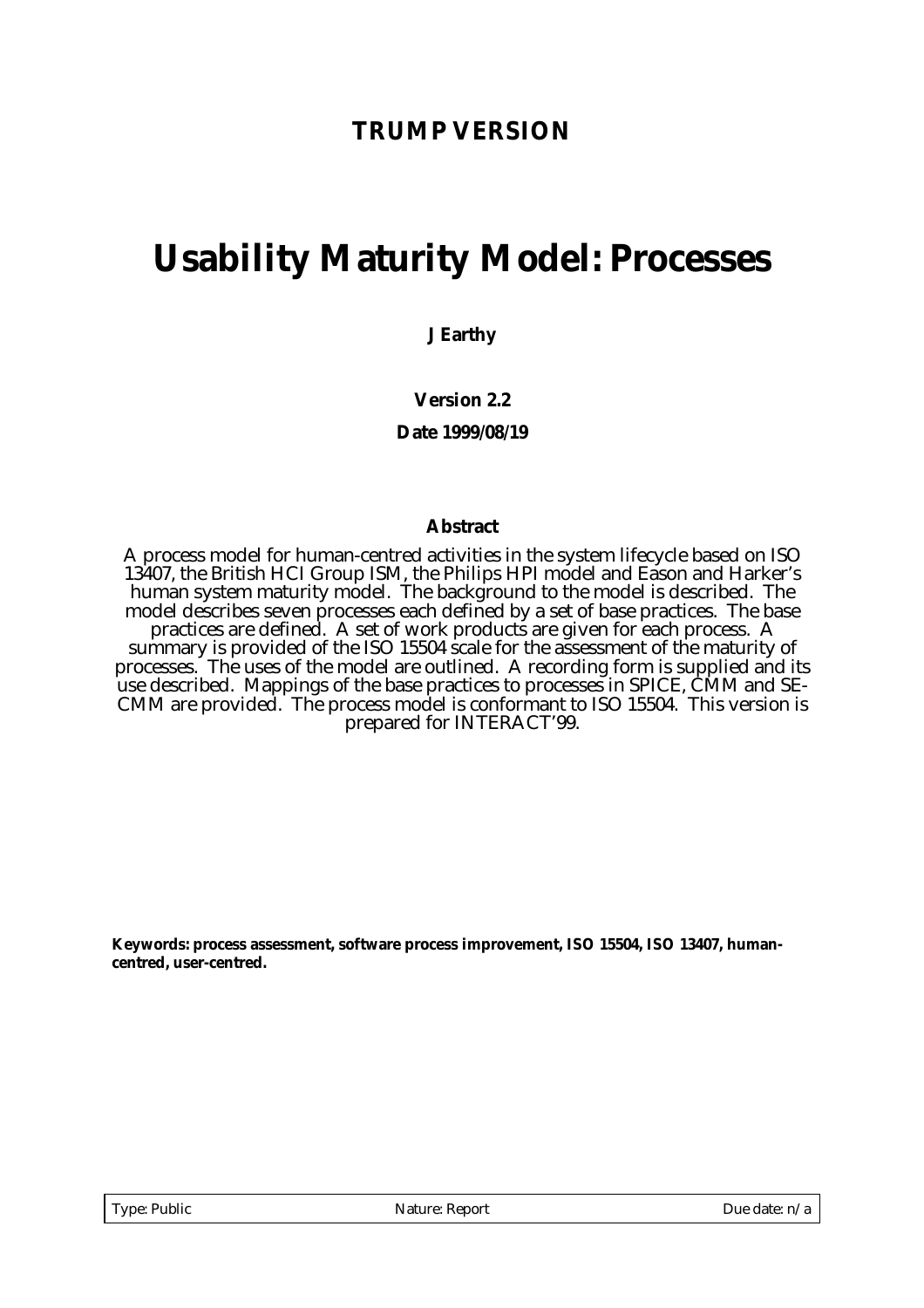#### **Executive summary**

This document presents a model for, and explains the method by which to assess, the degree of capability reached by an organisation in its ability to perform humancentred design activities. The model is intended to be used in the assessment and improvement of the human-centred processes in system development. It is based on ISO 13407 'human-centred design processes for interactive systems'. It is designed for use by the following groups:

> human factors and human computer interaction advisors/consultants process assessors process improvement consultants developers of maturity models

The model provides a set of human-centred processes which can be used to extend existing software process models, such as ISO 12207 'Software lifecycle processes', the Capability Maturity Model (CMM) and ISO TR 15504 'Software process assessment'. Mappings to the main process assessment models are provided in Annexes to the document.

The human-centred development (HCD) processes in the model are as follows:

**HCD.1** Ensure HCD content in systems strategy

**HCD.2** Plan and manage the human-centred design process

**HCD.3** Specify the user and organisational requirements

**HCD.4** Understand and specify the context of use

**HCD.5** Produce design solutions

**HCD.6** Evaluate designs against requirements

**HCD.7** Introduce and operate the system

The model also describes six levels of capability in the performance of these practices:

**Level 0** Incomplete (not able to carry out process)

**Level 1** Performed (individuals carry out process)

Level 2 Managed (quality, time and resource requirements for process known and controlled)

**Level 3** Established (process carried out as specified by organisation, resources are defined)

**Level 4** Predictable (performance of process within predicted resource and quality limits)

**Level 5** Optimising (organisation can reliably tailor process to particular requirements)

The following uses of the model are illustrated:

process definition

process improvement

formal process assessment (1/ assessment of human-centred processes, 2/use of human-centred processes with other models)

informal assessment.

An assessment recording sheet and informative material for use by assessors are included in the document. The Usability Maturity Model conforms to ISO 15504.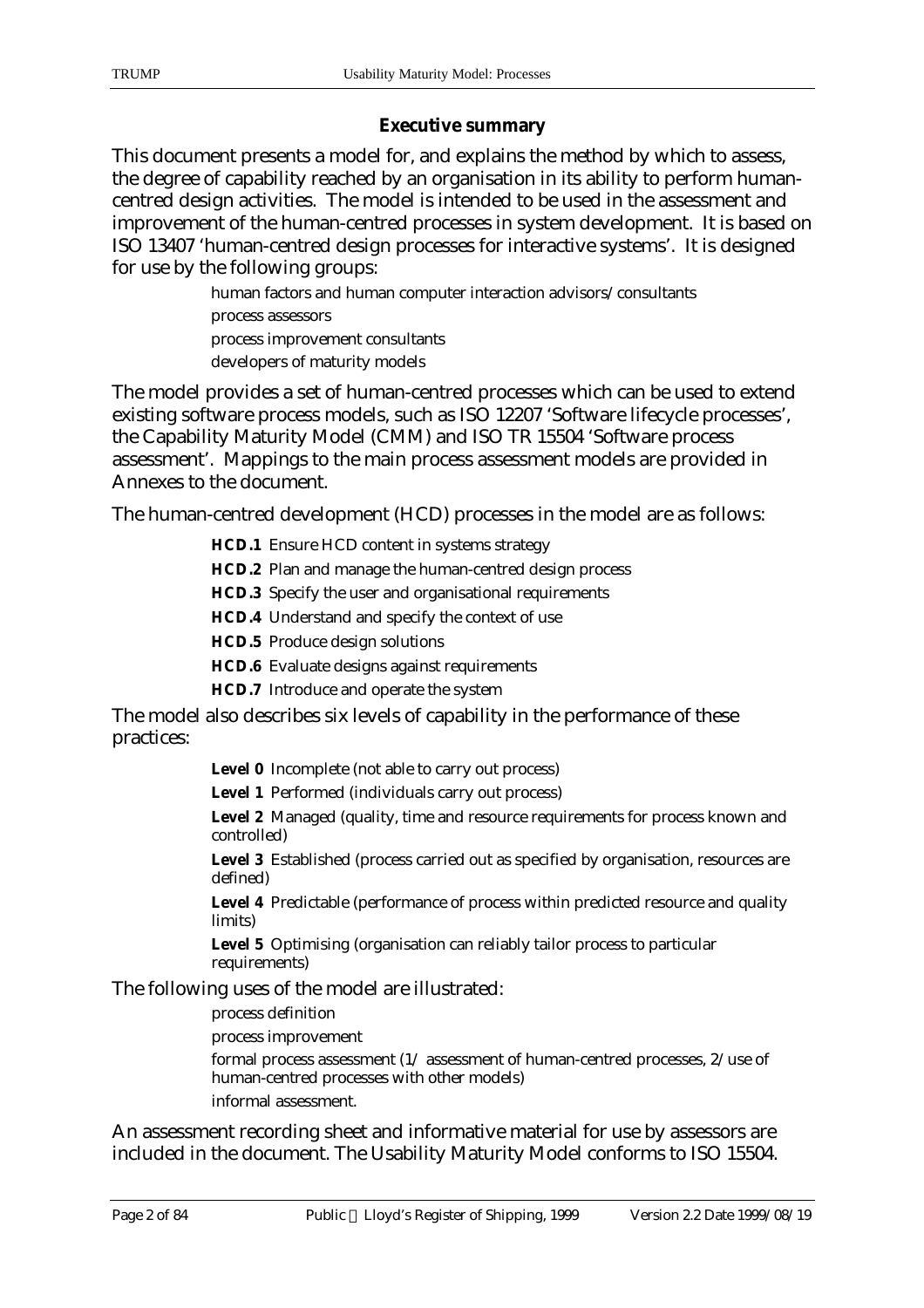#### **Changes**

| 0.1<br>$D514_b.doc$ | <b>First version</b>       | J Earthy | $D514$ <sub>_a.doc,</sub> |
|---------------------|----------------------------|----------|---------------------------|
| 0.2                 | Second version             | J Earthy | $D514p_c.doc$             |
| 1.0                 | Approved version           | J Earthy | $D514p_1.doc$             |
| 1.1                 | Copyright version          | J Earthy | $D514p_1b.doc$            |
| 2.0                 | <b>TRUMP</b> version       | J Earthy | TR_UMP_a.doc              |
| 2.1                 | <b>TRUMP</b> version       | J Earthy | TR_UMP_b.doc              |
| 2.2                 | <b>INTERACT'99 version</b> | J Earthy | TR UMP c.doc              |

#### **Approval**

Public. Following approval this document may be distributed freely.

Copyright on the printed work is retained by Lloyd's Register and the European Commission 1998.

Author:

Jonathan Earthy, Lloyd's Register

............................................................... Date 1999/08/19

#### **Disclaimers**

Lloyd's Register, its members, their officers, employees or agents (on behalf of each whom this notice is given) shall be under no liability or responsibility in negligence or otherwise howsoever in respect of any information or advice or any omission or inaccuracy contained in this report or in respect of any act or omission which has caused or contributed to this report being issued with the information and advice it contains (if any).

Any dispute concerning the provision of LR's services and/or the contract under which such services are provided is subject to the exclusive jurisdiction of the English courts and will be governed by English law.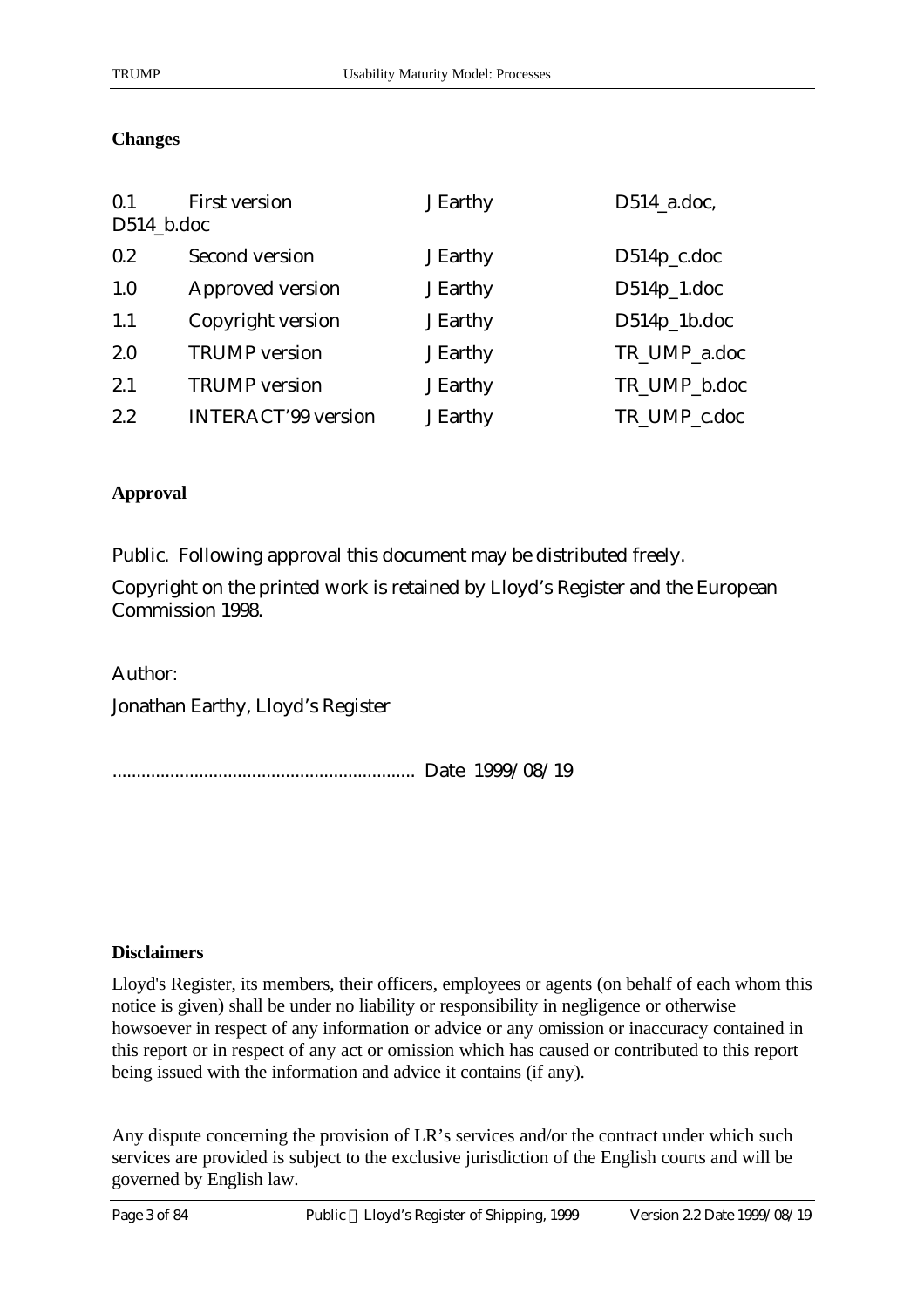## **TABLE OF CONTENTS**

| <b>ABOUT THIS DOCUMENT</b>                                      | $\overline{7}$   |
|-----------------------------------------------------------------|------------------|
| <b>Scope</b>                                                    | 7                |
| <b>Overview</b>                                                 | 7                |
| <b>How to Use the Document</b>                                  | 8                |
| Maintenance                                                     | 9                |
| <b>Glossary of terms</b>                                        | $\boldsymbol{9}$ |
| <b>INTRODUCTION</b>                                             | 11               |
| Benefits of Human-Centredness in the Lifecycle                  | 11               |
| <b>Rationale for the Model</b>                                  | 11               |
| <b>Basis of the Model</b>                                       | 12               |
| <b>Elements of the Model</b>                                    | 12               |
| <b>Structure of the Model</b>                                   | 14               |
| <b>ISO15504 Software Process Assessment</b>                     | 14               |
| <b>HUMAN-CENTRED PROCESSES</b>                                  | 15               |
| <b>Human-centred design</b>                                     | 15               |
| Ensure HCD content in systems strategy (HCD.1)                  | 15               |
| Plan and manage the HCD process (HCD.2)                         | 16               |
| Specify the stakeholder and organisational requirements (HCD.3) | 18               |
| Understand and specify the context of use (HCD.4)               | 19               |
| Produce design solutions (HCD.5)                                | 20               |
| Evaluate designs against requirements (HCD.6)                   | 22               |
| Introduce and operate the system (HCD.7)                        | 23               |
|                                                                 |                  |

## **THE ISO 15504 CAPABILITY SCALE 25**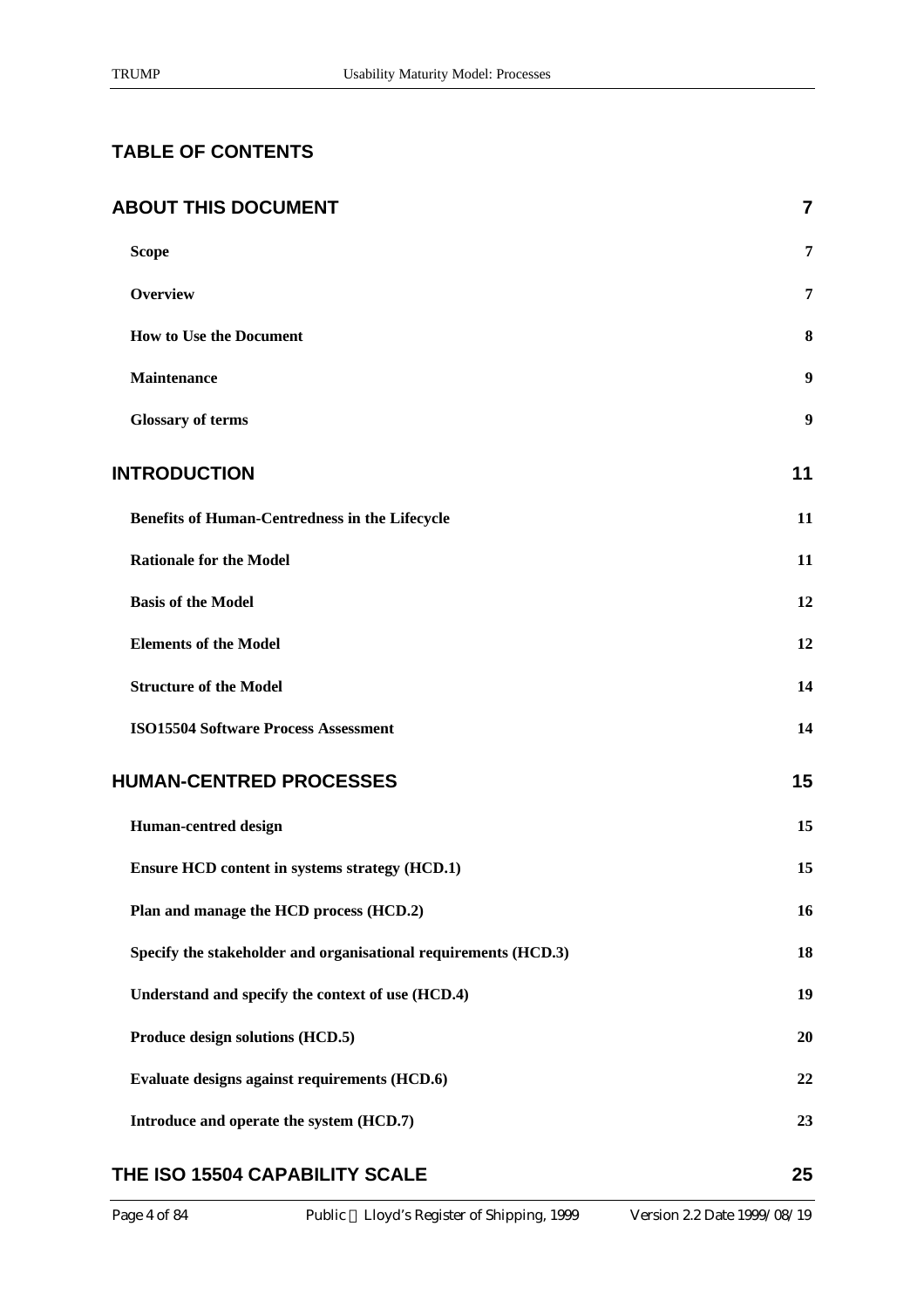| Level 0: Incomplete process                                 | 26 |
|-------------------------------------------------------------|----|
| <b>Level 1: Performed process</b>                           | 26 |
| <b>Level 2: Managed process</b>                             | 27 |
| Level 3: Established process                                | 28 |
| <b>Level 4: Predictable process</b>                         | 29 |
| <b>Level 5: Optimising process</b>                          | 30 |
| <b>USE OF THE MODEL</b>                                     | 31 |
| Use of the model in process definition                      | 31 |
| Use of the model in process improvement                     | 31 |
| Use of the model in formal process assessment               | 31 |
| Use of the model in informal assessment                     | 33 |
| <b>REFERENCES</b>                                           | 35 |
| <b>ANNEX 1: IMPACT ON STAKEHOLDERS</b>                      | 37 |
| <b>ANNEX 2: ASSOCIATED WORK PRODUCTS FROM HCD PROCESSES</b> | 39 |
| <b>ANNEX 3: MAPPING THE UMM TO ISO 15504</b>                | 45 |
| A Human-centred approach to ISO 15504                       | 45 |
| <b>Mapping between models</b>                               | 48 |
| <b>ANNEX 4: MAPPING THE UMM TO THE CMM</b>                  | 51 |
| <b>ANNEX 5: MAPPING THE UMM TO THE SE-CMM</b>               | 54 |
| <b>ANNEX 6: HINTS FOR ASSESSMENTS AND INTERVIEWS</b>        | 56 |
| <b>ANNEX 7: SAMPLE RECORDING FORM</b>                       | 58 |
| Use of the recording form                                   | 58 |
| <b>Recording form</b>                                       | 59 |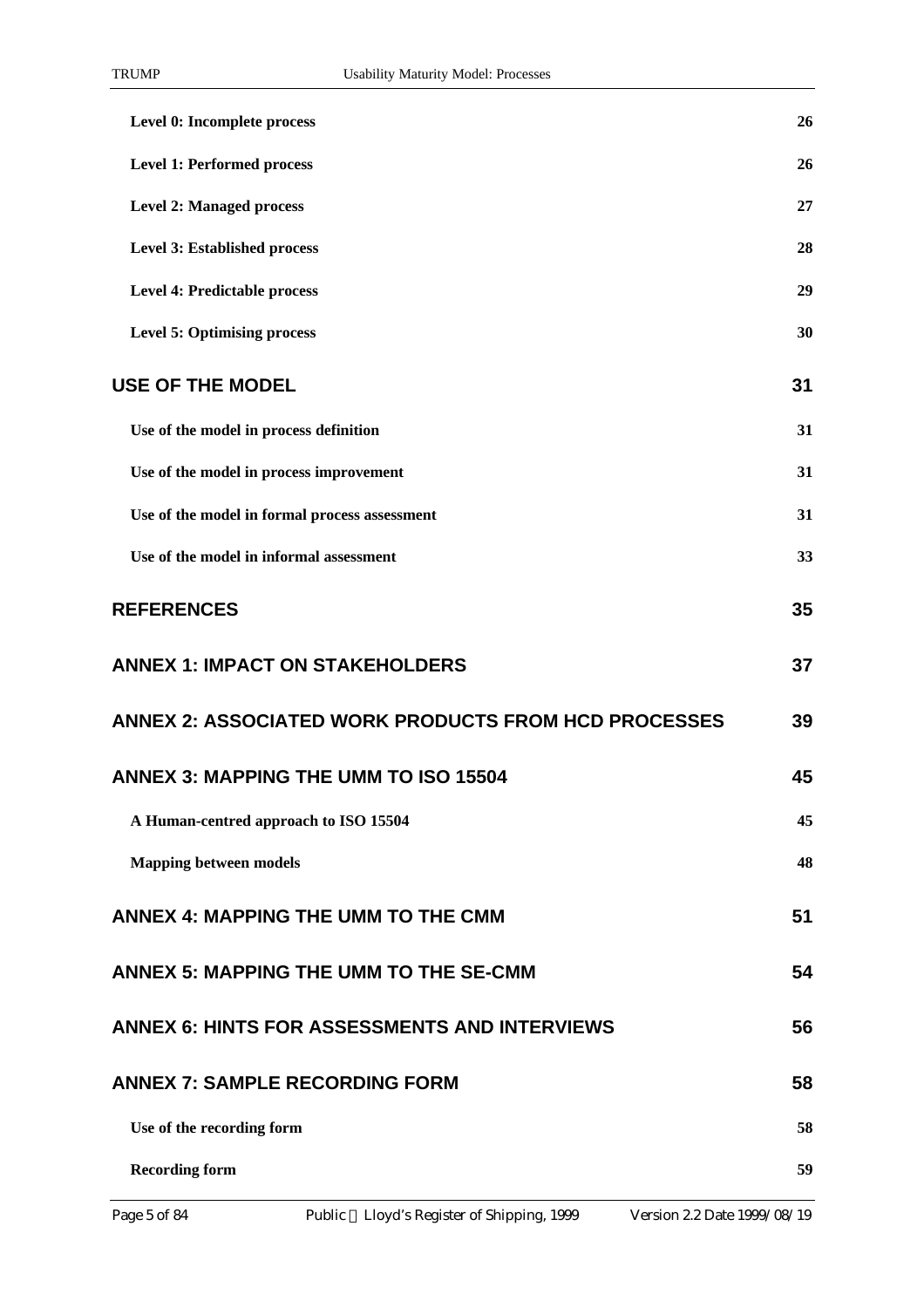| <b>ANNEX 8: ISO 15504 CONFORMANCE STATEMENT</b> | 80 |
|-------------------------------------------------|----|
| 7.2 Model purpose                               | 80 |
| 7.3 Model scope                                 | 80 |
| <b>7.4 Model elements and indicators</b>        | 80 |
| 7.5 Mapping                                     | 81 |
| <b>7.6 Translation</b>                          | 81 |
| <b>ANNEX 9: CONTRIBUTORS TO THE MODEL</b>       | 82 |
| <b>ANNEX 10: LIST OF REVISIONS</b>              | 84 |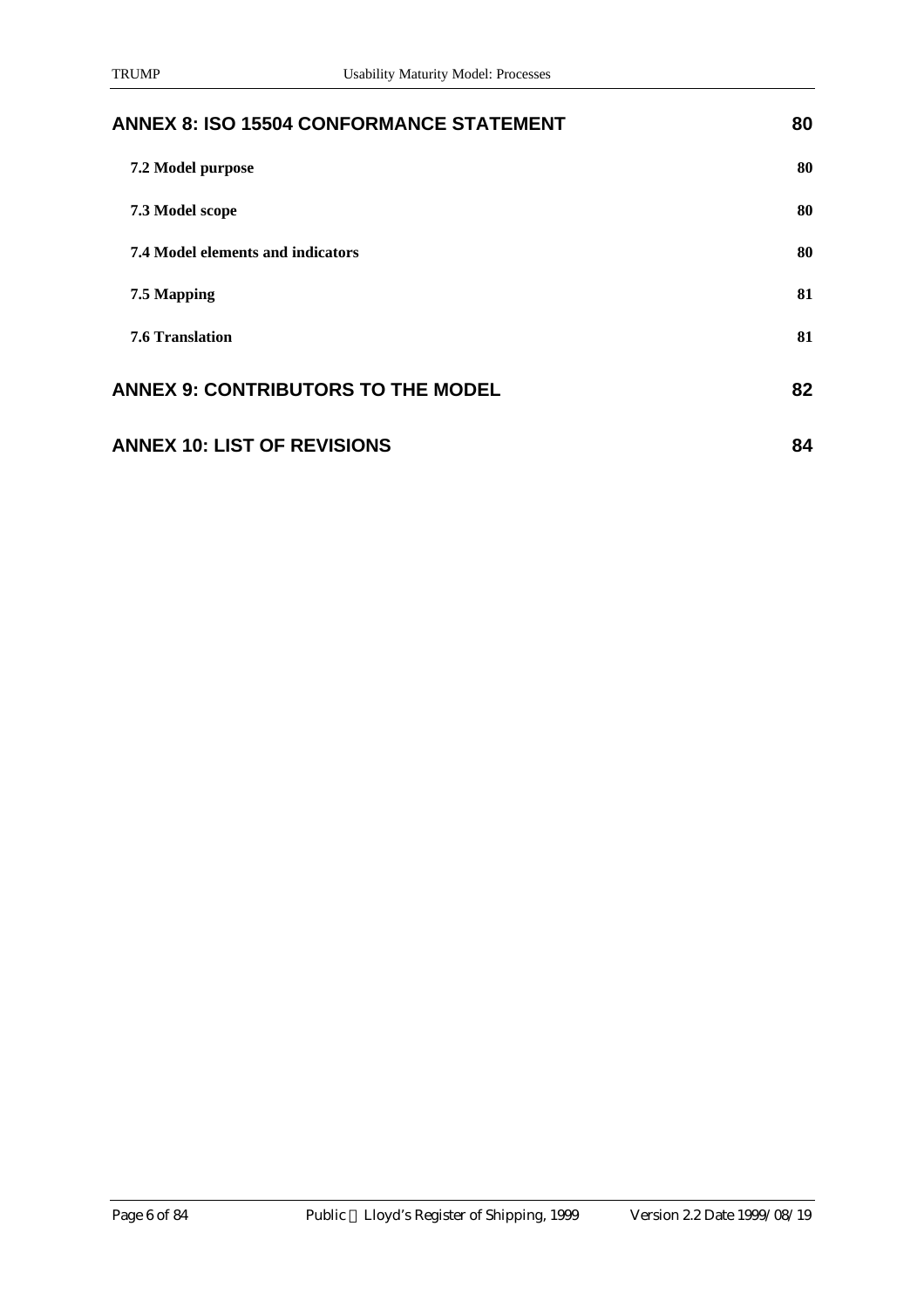## **About this document**

This document provides a model for, and explains the method by which to assess, the degree of capability reached by an organisation in its ability to perform humancentred design activities. Maturity in design performance is indicated via a Capability Scale of six levels applied in each of seven Human-Centred Development processes.

## **Scope**

This document contains a model of human-centred processes. It is intended to be used in the assessment and improvement of the human-centred processes in system development. The model is based on ISO 13407 which has as its scope *'guidance on human-centred design activities throughout the life cycle of interactive computer-based systems. It is a tool for those managing design processes*'. This model extends that scope in the areas of new product development and human-system interface activities.

## **Overview**

This section outlines the content of the document.

The Introduction explains why a human-centred approach is beneficial and how human-centredness relates to usability and ergonomics. It provides the background to the model presented and describes the elements of the model. The relationship of the model to ISO 15504 is described.

The Human-Centred Development Processes section is the core of the document. It starts with a description of the terms and format used in the model. The model itself consists of seven processes which may be enacted during the development of a system. Each process is described in terms of its goals and the sub-processes into which it can be decomposed. Annex 2 contains lists of work products which are used or produced by each process.

The 15504 Capability Scale describes six sets of process management activities which define levels of organisational maturity in the management of work. This scale can be used to assess the degree of maturity of the organisation in performing the processes described in the preceding section.

The Use of the Model is the final section of the main document. It contains guidance on the various uses which can be made of the model.

Annex 1 reviews the stakeholders in the model. Annex 2 lists the work products associated with each human-centred development process. Annexes 3-5 provide mappings of the processes in the usability maturity model to other process models. Annexes 6&7 provide advice and materials for assessors using the model. Annex 8 is a statement of conformance to ISO 15504. Annex 9 lists the contributors to the development of the model. Annex 10 records revisions to the document.

The human-centred process model is being developed as a Technical Report by ISO TC159/SC4/WG6. The process definitions and Work Products from that document are reproduced here under the terms of the waiver in that document. Readers are referred to ISO for the latest version of the model.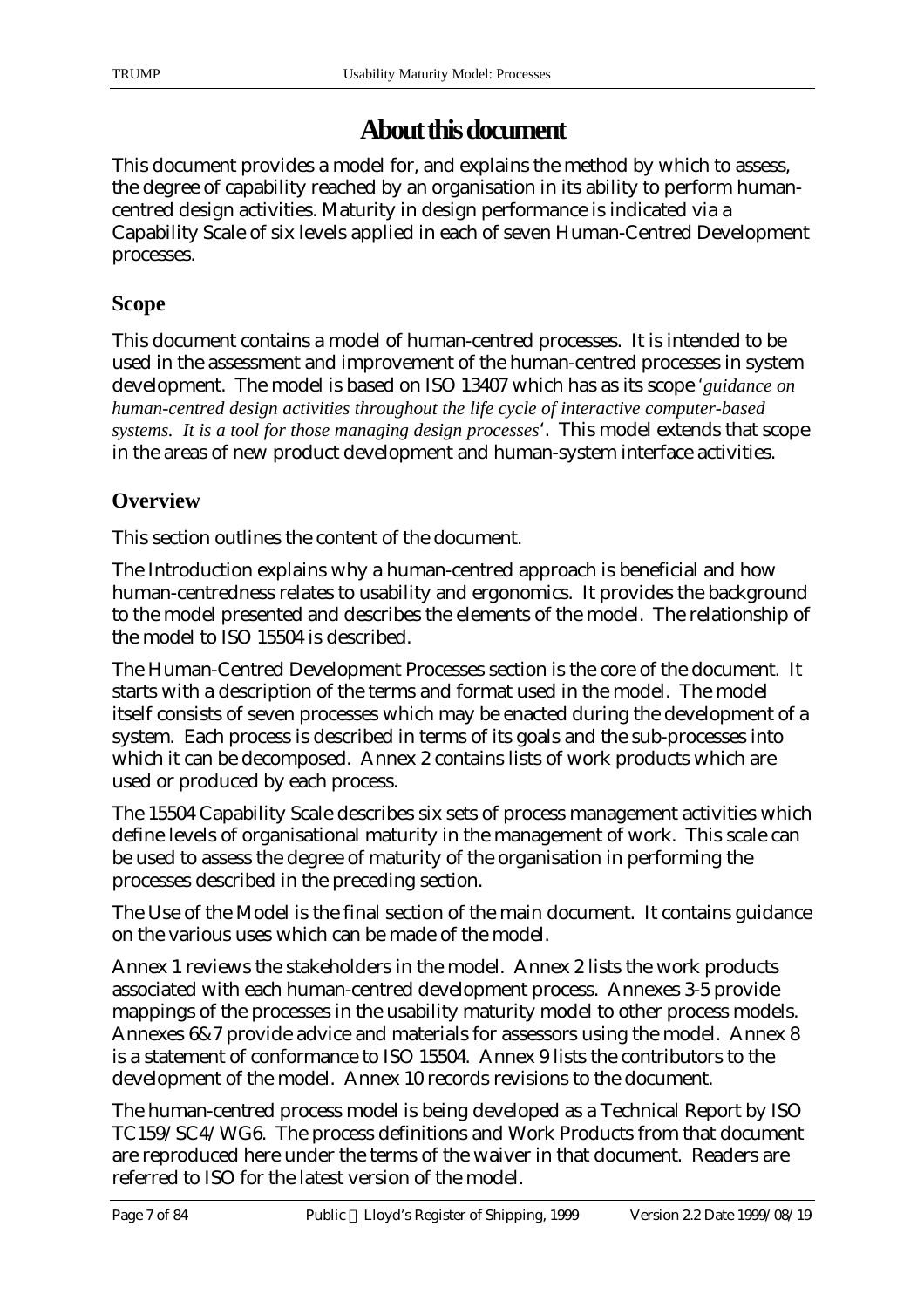## **How to Use the Document**

This section lists the recommended sequences for studying this document for each of the intended groups of readers:

- 1. **Human Factors and Human Computer Interaction advisors/consultants.** These readers should study the Overview and the Introduction, taking special account of the process issues, which may be less familiar. The section on Human-Centred Development Processes should be familiar. The issues of measurement in the section Use of the Model should be studied. The 15504 Capability Scale will be less familiar and should be studied in detail. Reference should also be made to ISO TR 15504 Parts 2 and 5 for details of a standard capability scale which is often used to provide a rating of the organisation's capability in performing each process. <sup>1</sup>
- 2. **Process Assessors.** Elements of the model are likely to be integrated into an assessment tool by the lead assessor or a tool provider. Those unfamiliar with the 15504 standard for capability models should study the Overview and the later parts of the Introduction. Those unfamiliar with human-centred approaches should study the earlier parts of the Introduction, the Human-Centred Design Processes and the section Use of the Model. Study of ISO 13407 and some of the HF guides listed in the References section is also advised. The work product lists in Annex 2 and the mappings in Annexes 3 to 5 should assist lead assessors in selecting base practices to add to their standard set. Annex 6 may be of use to assessors inexperienced in assessing human-centred processes. For assessors who are not using an assessment tool the forms in Annex 7 may be of use.
- 3. **Process Improvement Consultants.** These readers should study the Introduction in detail, taking special account of the earlier sections which describe the human-centred approach. The section Human-Centred Development Processes describes the lifecycle processes which should be put in place to make a project or organisation human-centred in the way it does things. Annex 2 lists the work products of human-centred processes.
- 4. **Developers of Maturity Models.** The model follows ISO 15504, SPICE. Readers should study the overview and annexes 2 to 5 to see how the model is constructed. The early parts of the Introduction explain why the model has been constructed and what it contains. The section Human-Centred Development Processes contains the technical section of the model.

The rest of the stakeholders listed in Annex 1 are not expected to use this document. It is expected that suitable interpretations will be produced by the readers of this document for these stakeholders. Process models are intended for customisation. All readers are referred to the section Use of the Model where tailoring of the model

 $\overline{a}$ 

<sup>&</sup>lt;sup>1</sup> A companion document, D5.1.4(s) *Usability Maturity Model: Human-Centredness Scale* may also be of use to HF consultants. This second document presents a scale against which an organisation's degree of humancentredness can be measured.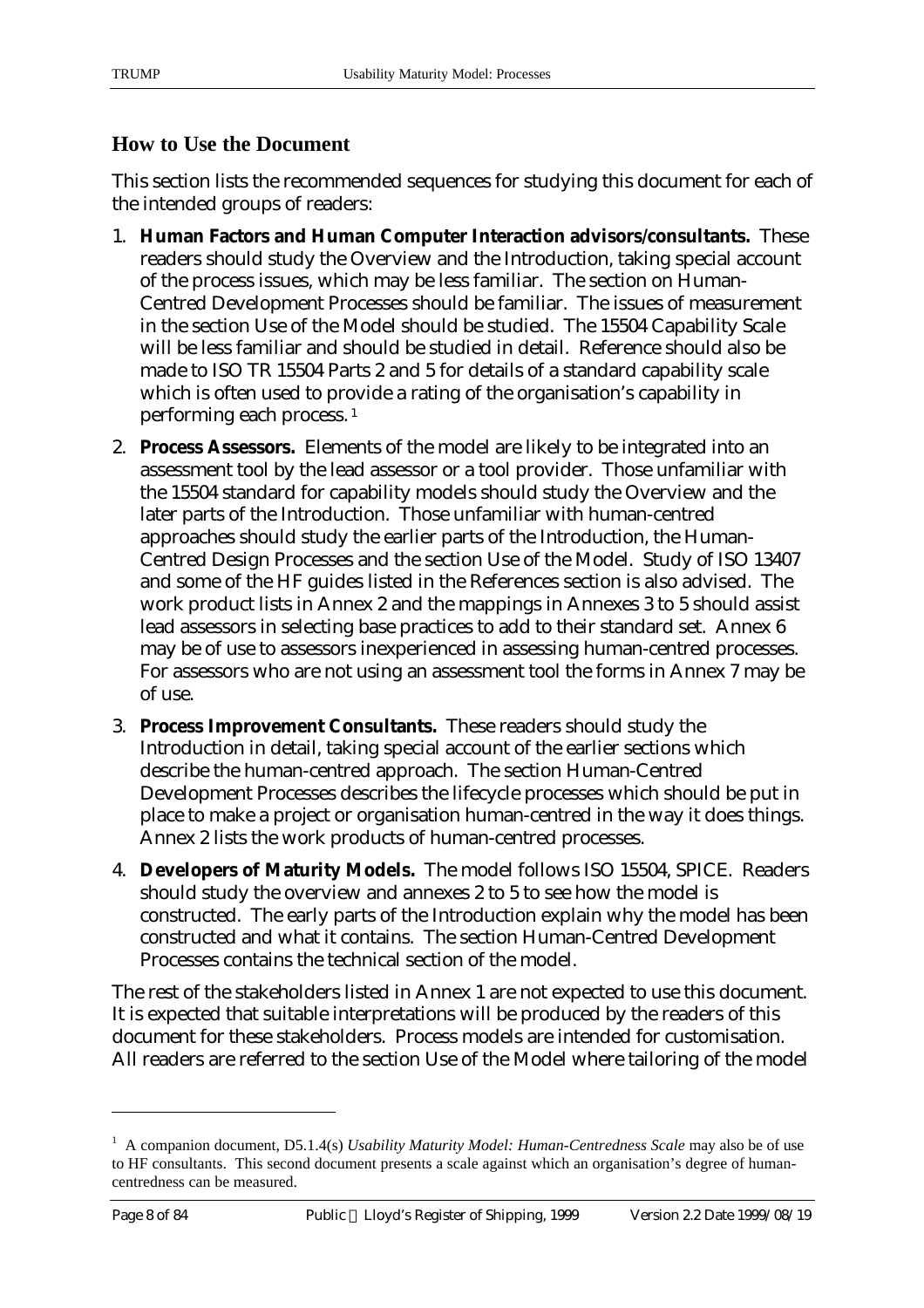for use in a manner appropriate to the user or client organisation and the purpose for which the model is used is discussed.

## **Maintenance**

This document is intended as a basis for good practice in human factors and human computer interaction work. It is being developed for the European Union, the European Usability Support Centres and the Human-Centred Process Improvement Group by Lloyd's Register. Comments, suggestions and other feedback on this document and its contents should be directed to Jonathan Earthy at Lloyd's Register at the following address:

| 29 Wellesley Road | fax: $+44$ 181 681 4870       |
|-------------------|-------------------------------|
| Croydon           | tel: $+44$ 181 681 4823       |
| CRO 2AJ           | email: jonathan.earthy@lr.org |
| UK                |                               |

## **Glossary of terms**

**assessment indicator** An objective attribute or characteristic of a practice or work product that supports the evaluation of the performance of, or capability of, an implemented process.

**base practice** See practice.

**CMM** Capability Maturity Model, specifically the Carnegie Mellon University, Software Engineering Institute's Software Capability Maturity Model (Humphrey, 1989)

(process) **capability** The ability of a process to achieve a required goal.

(process) **capability level** A point on the six-point ordinal scale (of process capability) that represents the increasing capability of the performed process. Each level builds on the capability of the level below.

**context of use** The users, tasks, equipment (hardware, software and materials), and the physical and social environments in which a system is used.

**ergonomics** The study of human capabilities and limitations, human interaction with technologies and environments, and the application of this knowledge to products, processes and environments.

**human/user-centred** Approaches which have as their primary intention or focus the consideration of the interests or needs of the individuals and/or groups which will work with or use the output from a system.

**lifecycle** The development, operation and maintenance of a system, spanning the life of the system from the definition of its requirements to the termination of its use.

**management practice** A management activity or task that addresses the implementation or institutionalization of a specified process attribute.

**practice** A technical or management activity that contributes to the creation of the output (work products) of a process or enhances the capability of a process.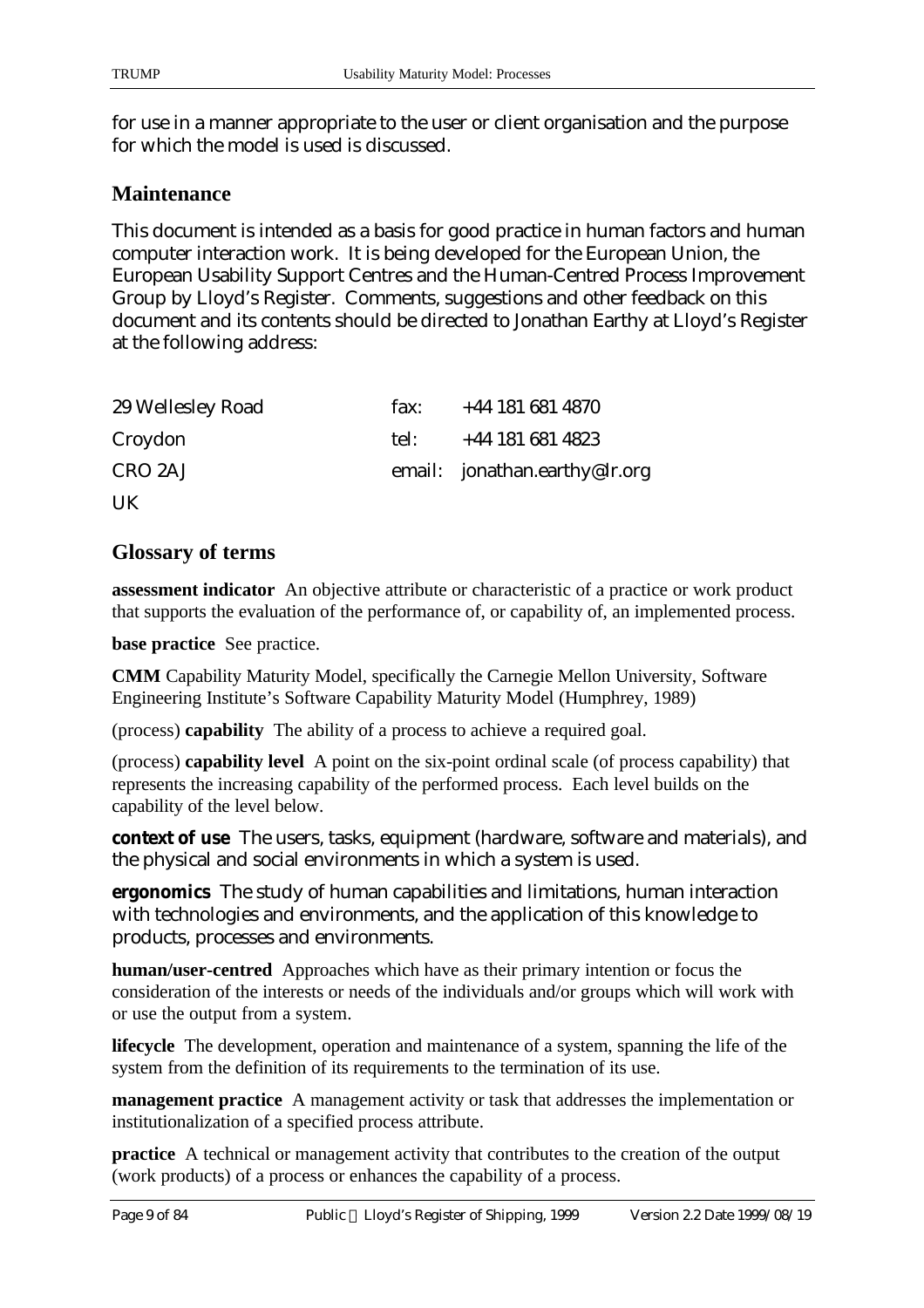**process** A set of interrelated activities, which transform inputs into outputs. In this model nearly the equivalent of a CMM **key process area** (KPA).

**process assessment** A disciplined evaluation of an organisation's software processes against a model.

**process attribute** A measurable aspect of a process related to its maturity.

**process category** A set of processes addressing the same general area of activity.

**process capability determination** A systematic assessment and analysis of selected software processes within an organisation against a target capability, carried out with the aim of identifying the strengths, weaknesses and risks associated with deploying the processes to meet a particular specified requirement.

**process improvement** Action taken to change an organisation's processes so that they meet the organisation's business needs and achieve its business goals more effectively.

**product** All goods or services including a product which is comprised in another product, whether by virtue of being a component part or the entire product.

**prototype** Refers to any artefact created for the purpose of demonstration to users in order to elicit or test user feedback. This includes *inter alia* demonstrators, mock-ups, paper prototypes, simulations, role-plays, dummy systems or documents, scenarios etc.

**quality in use** The effectiveness, efficiency and satisfaction with which specified users can achieve specified goals in specified environments.

**stakeholder** Any individual who is affected by the output from, provides the input to, develops, maintains, uses or manages the use of a system.

**system** In this document the term *system* is used to describe a *product* (*qv.*), implemented in any combination of physical equipment, computer software, documentation, human tasks and organisational or management procedures. A *system* can range from an entire outsourced information provision service, to a worksystem, to a consumer item such as a lawnmower.

**task** An activity that a user of a system needs to do in order to achieve an objective.

**task analysis** The elicitation, representation and analysis of a set of tasks in order to understand, describe and/or improve the performance of work.

**user** Anyone who employs an artefact or system to achieve a task.

**worksystem** The work system comprises a combination of people and working equipment, acting together in the work process, to perform the work task, at the work space, in the work environment, under the conditions imposed by the work task.<sup>2</sup>

(associated) **work product** A document, piece of information, product or other item which acts as input to or output from a process.

 $\overline{a}$ 

 $2^{2}$  For definitions of the terms used in the definition of work system see ISO 6385-1981 'Ergonomic principles in the design of work systems'.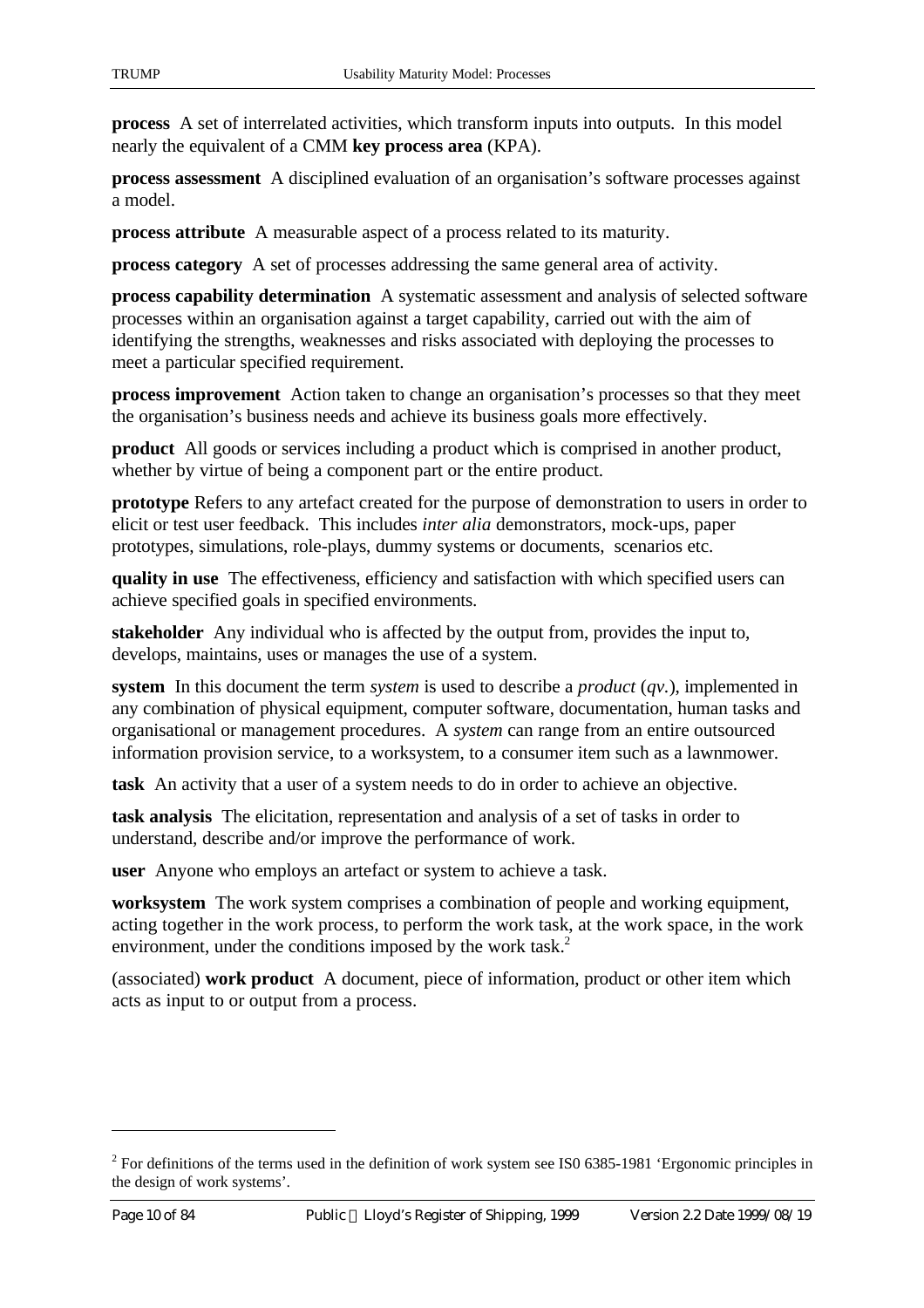## **Introduction**

## **Benefits of Human-Centredness in the Lifecycle**

This document is intended to assist those who wish to make their system development process and its associated support processes more human-centred. It presents a definition of the processes which comprise a human-centred approach and lists their components, outcomes and the information used and produced.

ISO 13407, the standard for human-centred design processes for interactive systems, describes Human-centred development as '*An approach to interactive system development that focuses specifically on making systems usable. It is a multi-disciplinary activity, which incorporates human factors and ergonomics knowledge and techniques. The application of human factors and ergonomics to interactive systems design enhances effectiveness and efficiency, improves human working conditions, and counteracts possible adverse effects of use on human health, safety and performance. Applying ergonomics to the design of systems involves taking account of human capabilities, skills, limitations and needs.*'

It goes on to say that '*Human-centred systems empower users and motivate them to learn. The benefits can include increased productivity, enhanced quality of work, reductions in support and training costs and improved user health and safety. Although there is a substantial body of human factors and ergonomics knowledge about how such design processes can be organised and used effectively, much of this information is only well known by specialists in those fields. This International Standard aims to help those responsible for managing hardware and software design processes to identify and plan effective and timely human-centred design activities. It complements existing design approaches and methods.*'

## **Rationale for the Model**

This model has been developed in response to a need to measure how well organisations do the human-centred part of system development and support projects. The model is also intended to provide a basis for those planning what human-centred activities to perform on a project and to assist those who wish to improve how well their organisations perform human-centred activities. The model has been developed as a stand-alone model, not as part of one of the existing process models, such as ISO 12207 'Software lifecycle processes', the Capability Maturity Model (CMM) and the System Engineering Capability Maturity Model (SE-CMM) or ISO TR 15504 'Software Process Assessment'. This is mainly because of the number and variety of process models, but also to make more clear the nature of humancentred activities and their implications for system lifecycles. The model conforms to and extends ISO DIS 13407 Human-Centred Design Processes for Interactive Systems. This standard should be referred to for more guidance and advice on the reasons for a human-centred approach and purpose of human-centred activities. Mappings to the key system development models are provided in Annexes to this document.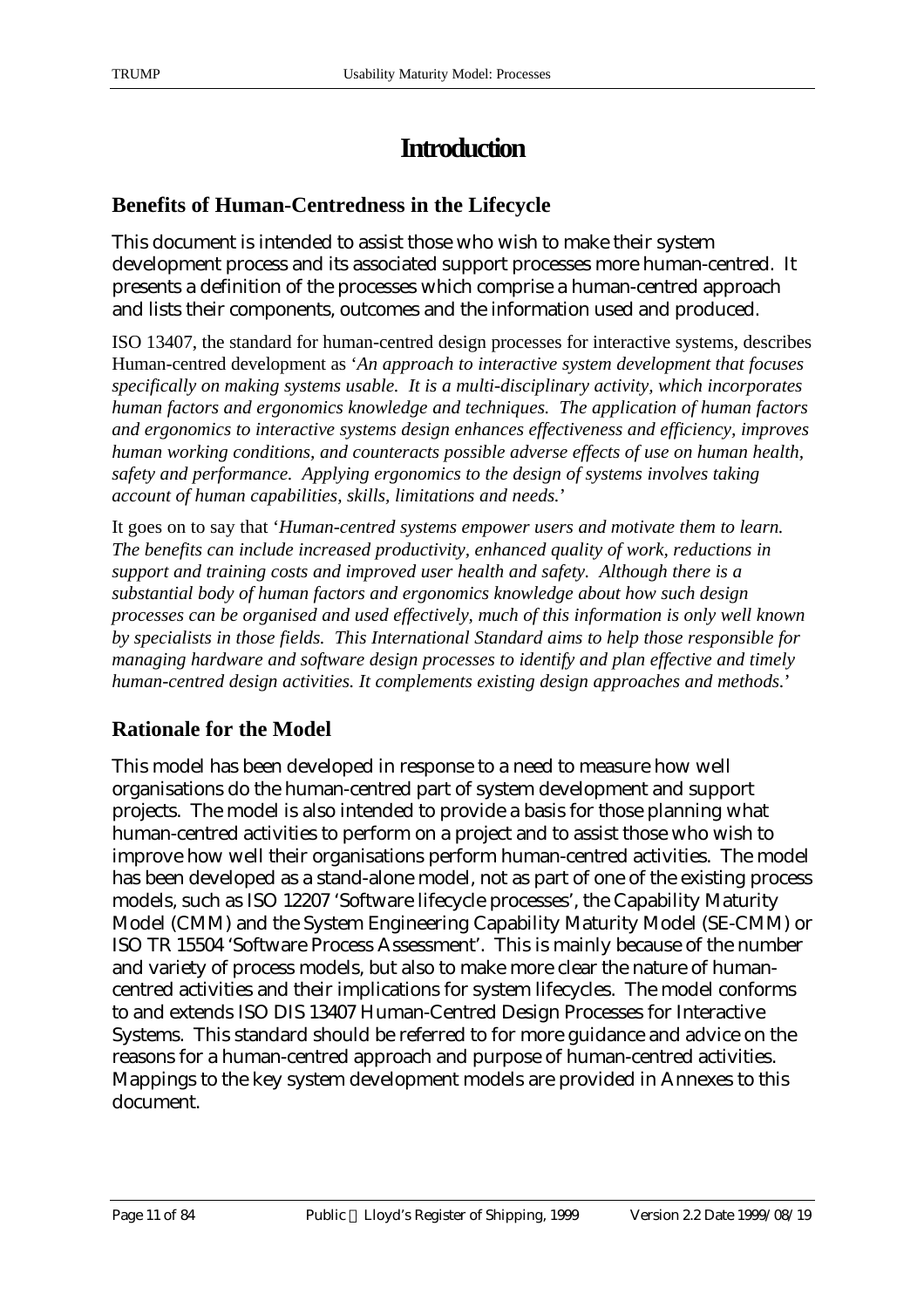## **Basis of the Model**

This model uses the format common to process assessment models. These models clearly detail what **processes** ought to be done by an organisation to achieve defined technical goals. The processes in this model are described in the format defined in ISO 15504. The primary use of a process assessment model is for the measurement of how well an organisation carries out the processes covered by the model. However, such models can also be used as a description of what is required in order to design and develop effective organisational and project processes.

How well an organisation carries out system development processes is measured on a **capability scale**. This is an ordered list of management activities. These activities are ranked according to how far they take the organisation towards the quality goals defined by Crosby (1978) and refined for software development by Humphrey (1989). The ISO 15504 capability scale is included in this version of the model. This scale is also used in the SE-CMM. The scale can be used as a basis for assessing how well the processes in the model are being performed, or as a model for the implementation of management and quality activities in a project or organisation.

## **Elements of the Model**

The human-centred development process model consists of seven sets of base practices. These practices describe what has to be done in order to represent and include the users of a system during the lifecycle.

Figure 1 summarises the contents of the model as a process hierarchy.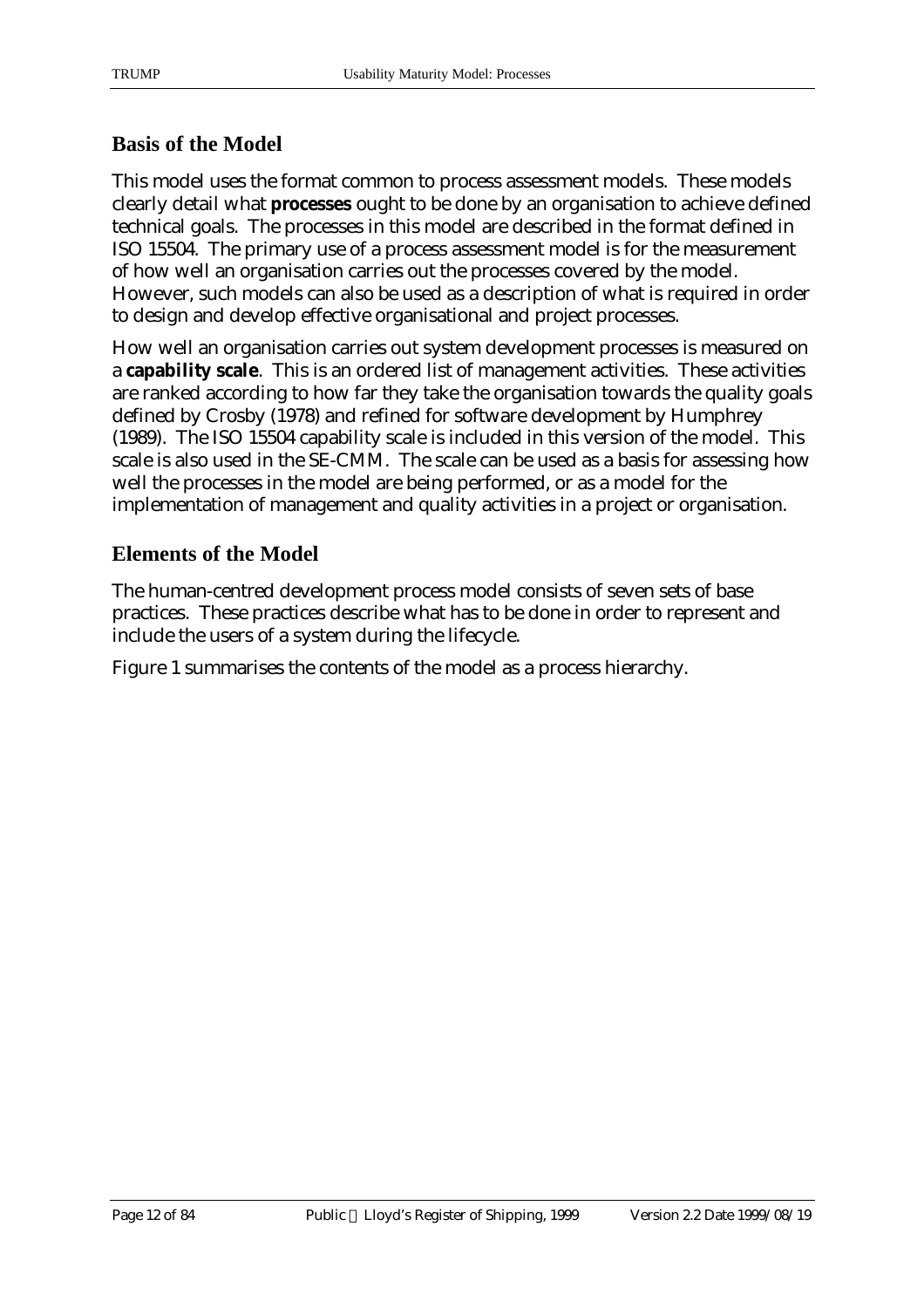## **Human-centred system development**

| HCD <sub>1</sub>                                                                                                                                             | HCD <sub>2</sub>                                                                                                                                                                                                                       | HCD <sub>3</sub>                                                                                                                                          | HCD <sub>4</sub>                                                                                                                                                                    | HCD <sub>5</sub>                                                                                                                                                                                                       | HCD <sub>6</sub>                                                                                                                                                                                                     | HCD <sub>7</sub>                                                                                                                                                           |
|--------------------------------------------------------------------------------------------------------------------------------------------------------------|----------------------------------------------------------------------------------------------------------------------------------------------------------------------------------------------------------------------------------------|-----------------------------------------------------------------------------------------------------------------------------------------------------------|-------------------------------------------------------------------------------------------------------------------------------------------------------------------------------------|------------------------------------------------------------------------------------------------------------------------------------------------------------------------------------------------------------------------|----------------------------------------------------------------------------------------------------------------------------------------------------------------------------------------------------------------------|----------------------------------------------------------------------------------------------------------------------------------------------------------------------------|
| <b>Ensure HCD</b><br>content in<br>systems strategy                                                                                                          | Plan and<br>manage the<br><b>HCD</b> process                                                                                                                                                                                           | <b>Specify</b><br>stakeholder and<br>organisational<br>requirements                                                                                       | <b>Understand and</b><br>specify the<br>context of use                                                                                                                              | <b>Produce design</b><br>solutions                                                                                                                                                                                     | <b>Evaluate</b><br>designs against<br>requirements                                                                                                                                                                   | <b>Introduce and</b><br>operate the<br>system                                                                                                                              |
| represent<br>stakeholders<br>collect market<br>intelligence<br>define and<br>plan system<br>strategy<br>collect market<br>feedback<br>analyse user<br>trends | consult<br>stakeholders<br>plan user<br>involvement<br>select human-<br>centred<br>methods<br>ensure a<br>human-<br>centred<br>approach<br>plan HCD<br>activities<br>manage HC<br>activities<br>champion HC<br>approach<br>support HCD | clarify system<br>goals<br>analyse<br>stakeholders<br>assess H&S<br>risk<br>define system<br>generate<br>requirements<br>set quality in<br>use objectives | identify user's<br>tasks<br>identify user<br>attributes<br>identify<br>organisational<br>environment<br>identify<br>technical<br>environment<br>identify<br>physical<br>environment | allocate<br>functions<br>produce task<br>model<br>explore system<br>design<br>develop design<br>solutions<br>specify system<br>and use<br>develop<br>prototypes<br>develop user<br>training<br>develop user<br>support | specify context<br>of evaluation<br>evaluate for<br>requirements<br>evaluate to<br>improve<br>design<br>evaluate<br>against system<br>requirements<br>evaluate<br>against<br>required<br>practice<br>evaluate in use | manage<br>change<br>determine<br>impact<br>customisation<br>and local<br>design<br>deliver user<br>training<br>support users<br>conformance<br>to ergonomic<br>legislation |

## **Figure 1. Human-centred design processes and their base practices**

The processes in the model are linked and human-centred lifecycles are iterative.

Whilst it is possible to draw a number of simple diagrams which demonstrate the iterative nature of the human-centred lifecycle there are many different versions of lifecycles, depending on the type of system being developed and the market sector for which the system is intended. It is therefore difficult and may even be confusing to draw one simple diagram which demonstrates how processes are linked.

In general HCD 3-6 are more technical and form a tight loop at the core of the development. This loop will be cycled several times during a typical development. HCD 2 covers management and control. It uses information generated by the HCD 3-6 loop. HCD 2 connects the human-centred lifecycle to other processes in system development. HCD 1 connects the human-centred lifecycle to higher management processes and looks to the future of systems. HCD 1 also sets boundaries and goals for projects which then cycle through HCD 3-6 and are implemented with HCD 7.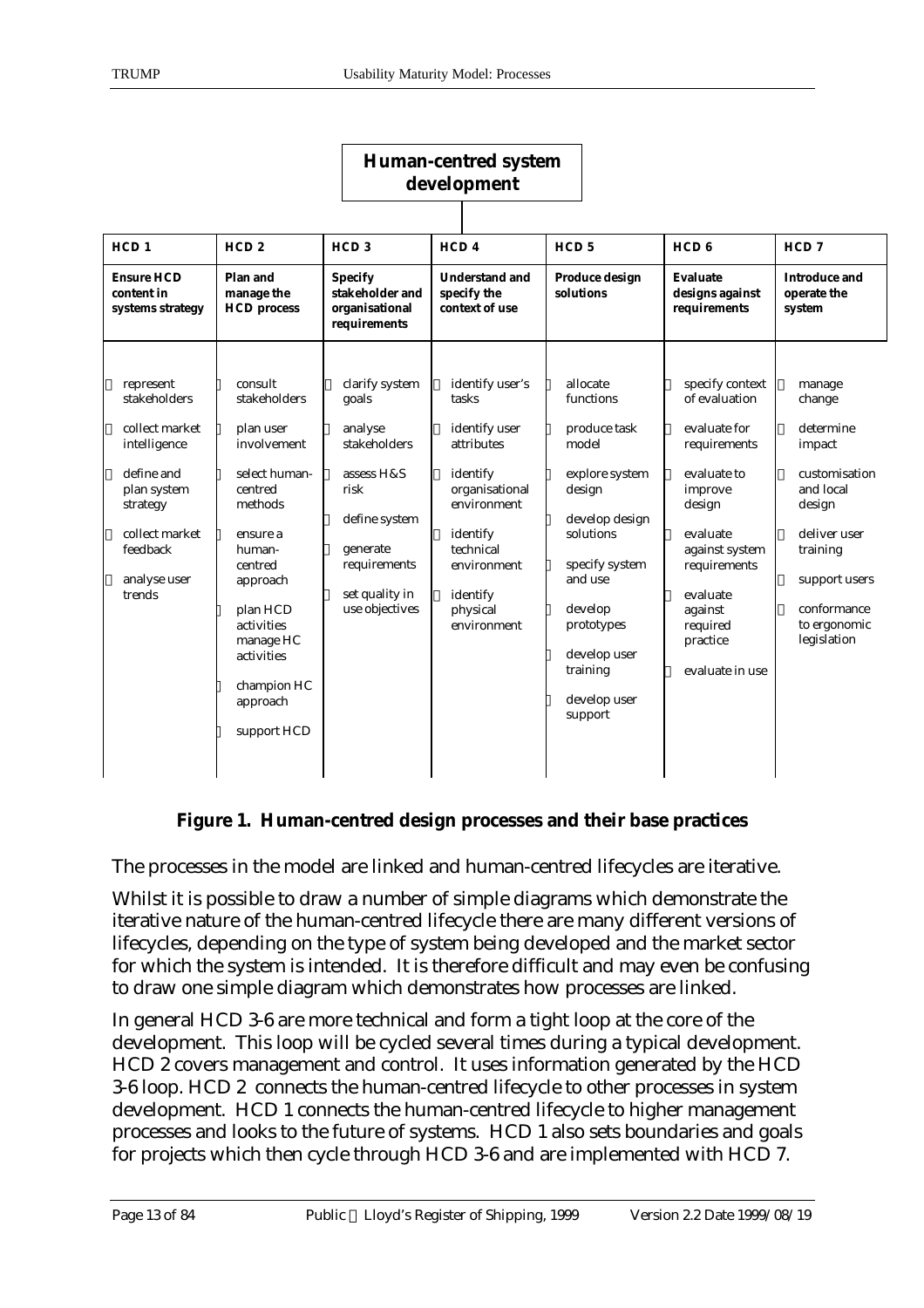HCD 7 is concerned with the use of the system. It connects the HCD processes to the support phase of the system lifecycle.

## **Structure of the Model**

The following entity relationship diagram describes the formal components of the model presented in this document.



**Figure 2. Entity relationship diagram of the model**

## **ISO15504 Software Process Assessment**

ISO TR 15504, presents a standard for software process capability determination. It defines a normative approach to the assessment of software process maturity. The processes presented in this document conform to ISO 15504 requirements for variant processes. A statement of conformance to ISO TR 15504 Part 2 is given in Annex 8.

Those familiar with process maturity models will note that this model differs from generic models in that some practices (particularly evaluation activities) are enacted at particular times in a lifecycle and there is a requirement for the lifecycle to have certain attributes, such as the ability to iterate (particularly during the design of the system). These requirements arise from the technical necessities of a lifecycle which takes account of user requirements. These can never be fully specified for a system throughout its entire life at the beginning of the development process. This pragmatic consideration breaks one of the requirements of pure capability models in which all processes and practices can be enacted independently and continuously. However, users will find that the model supports a considerable degree of freedom in selection and implementation of lifecycles and practices, even within the limitations of this pragmatic consideration.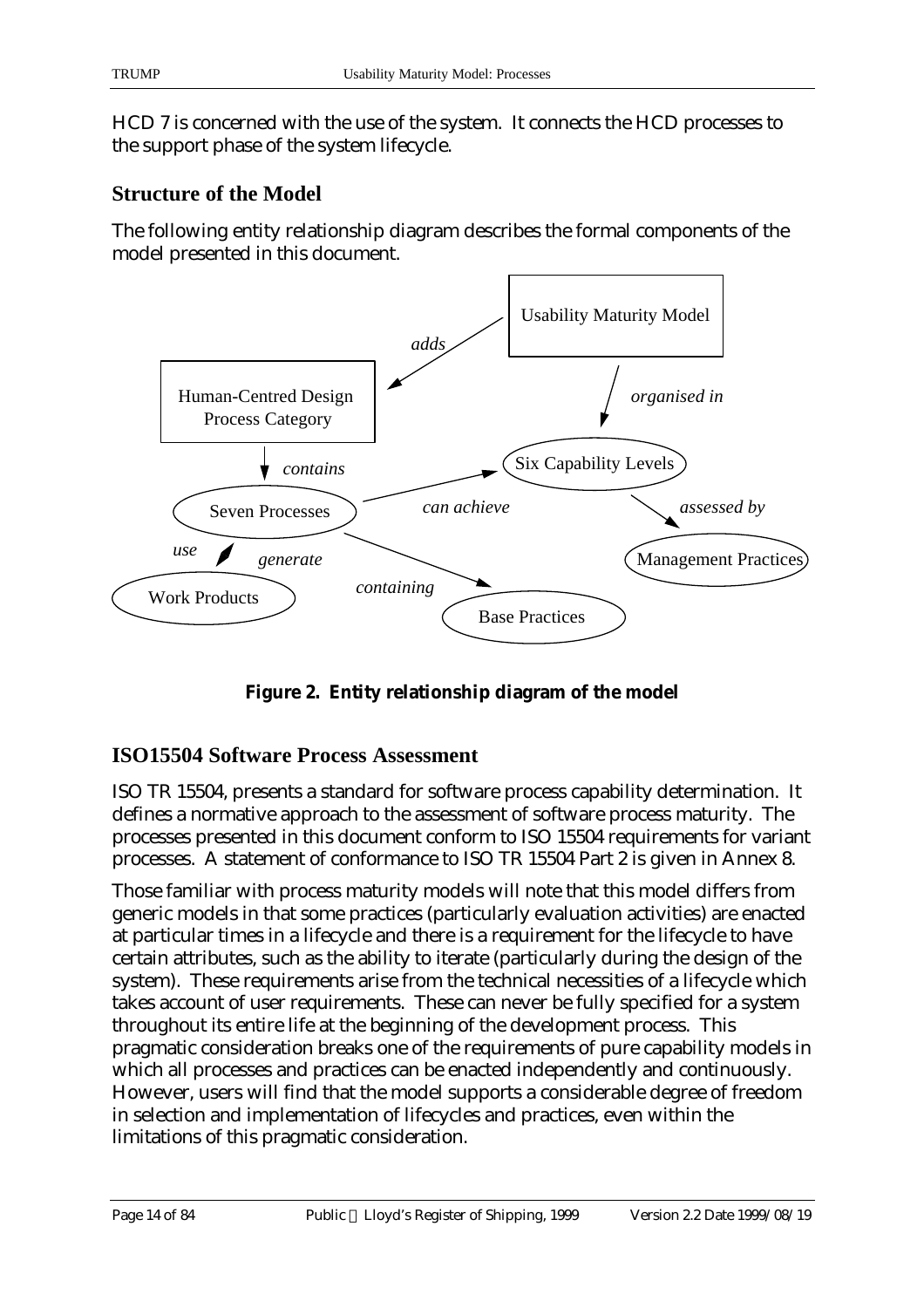## **Human-centred processes**

## **Human-centred design**

Human-centred design is achieved through the performance of **processes** which address the consideration of end-users and other stakeholders in the specification, development and operation of a system. These processes always relate to the whole system under development, not just the details of the software. The processes cover human-centred activities throughout the life of a system.

NOTE - The process descriptions describe two categories of roles for the people involved with interactive systems. Firstly the **end users** of the system. Secondly the **developers** and **maintainers** of the system. Most processes describe what the developers and maintainers should do to take account of the needs, context and capabilities of the end users. Some processes describe what the end users do when taking part in the development of the system. Readers should be aware of this necessary variability in focus of the process descriptions.

The human-centred design processes are presented in Figure 1 and are described in the following sections.

Processes are enacted through the implementation of a set of component **base practices**. Base practices are sub-processes of a process. They describe what needs to be done in order to achieve the process. Practices are enacted through the use of methods, techniques and tools. Particular human-centred methods, techniques and tools are not described in this model. However, some explanatory notes to the practices illustrate the requirements of methods, techniques and tools. Ergonomics standards and informative texts which describe how to carry out the base practices are available in the general literature and some are listed in the annexes and bibliography to ISO 13407 *Human-centred design processes for interactive systems*.

Processes use and produce **associated work products**. Associated work products can be in many forms, including the following: pieces of information, documents, hardware, software, training courses, awareness in individuals. Lists of typical associated work products from each of the processes described below are given in Annex A.

## **Ensure HCD content in systems strategy (HCD.1)**

#### **Purpose**

The purpose of the process *Ensure HCD content in systems strategy* is to establish and maintain a focus on stakeholder and user issues in each part of the organisation which deal with system markets, concept, development and support. As a result of successful implementation of this process:

- marketing will take account of usability, ergonomics and socio-technical issues
- systems will be targeted to meet users' needs and expectations
- planners will consider stakeholder and organisation requirements in setting out systems strategy
- systems will be more responsive to changes in users (their needs, tasks, context, etc.)
- the enterprise will be more responsive to changes in its users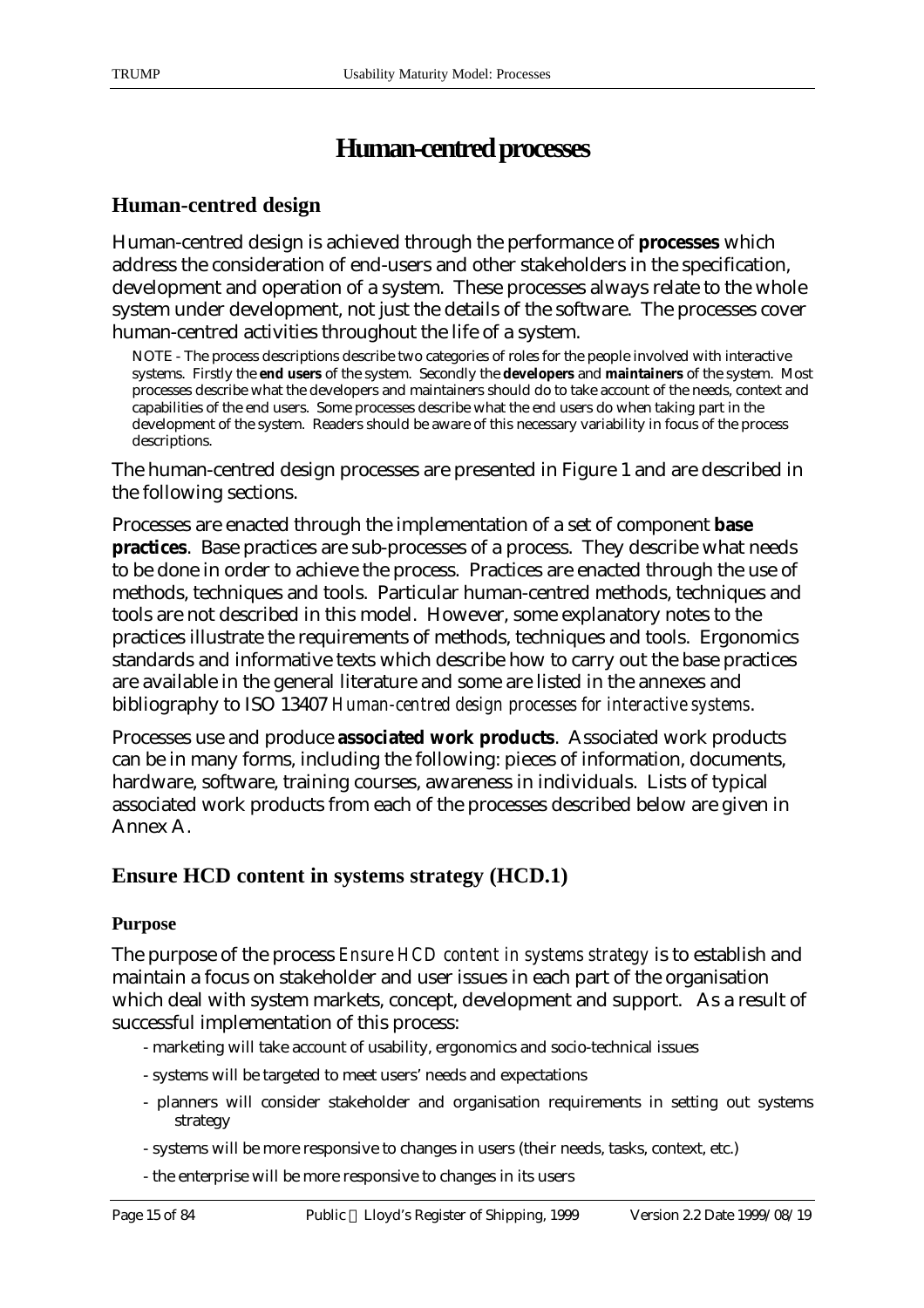- systems are less likely to be rejected by the market.

NOTE - This process is not directly related to any clause in ISO 13407.

The purpose is typically achieved by the performance of the following processes.

#### **Represent stakeholders (HCD.1.1)**

Act as advocate for end users and other stakeholders in the system development enterprise and the development team.

NOTE - The stakeholder' advocate reminds the staff in the system development enterprise that the system is intended for use by real people and has to achieve quality in use. This role includes championing humancentred approaches, arranging for end-user involvement in conceptual studies, investigation and dissemination of context of use issues.

#### **Collect market intelligence (HCD.1.2)**

Perform foresight research into potential user groups in order to identify forthcoming needs for systems and new users or user organisations. Identify expected context of use of future systems. Set up procedures to elicit user input regarding future systems in their expected context.

#### **Define and plan system strategy (HCD.1.3)**

Present market information as a vision (e.g. for senior management approval). Operationalise vision into implementation strategy. Use lifecycle cost accounting in order to assess the cost of an HCD approach.

#### **Collect market feedback (HCD.1.4)**

Perform optimising research to refine and consolidate system strategy, based on feedback from users and non-users in the system's marketplace.

#### **Analyse trends in users (HCD.1.5)**

Look for changes in: users (e.g. their skills and training for user organisations, as well as needs and desires for consumer products), tasks (e.g. changes in type of work or volumes of work), context (e.g. changes in working and living environments, new technologies, social and political mores and expectations). Analyse this information to estimate future needs.

## **Plan and manage the HCD process (HCD.2)**

#### **Purpose**

The purpose of the process *Plan and manage the human-centred design process* is to specify how the human-centred activities fit into the whole system lifecycle process and the enterprise. As a result of successful implementation of this process:

- the project plan will allow for iteration and incorporation of user feedback
- resources will be allocated for effective communication between the design team participants
- potential conflicts and trade-offs between human-centred and other issues will be reconciled
- human-centred processes will be incorporated into quality systems, procedures and standards
- human-centred issues will be supported and promoted within the organisation.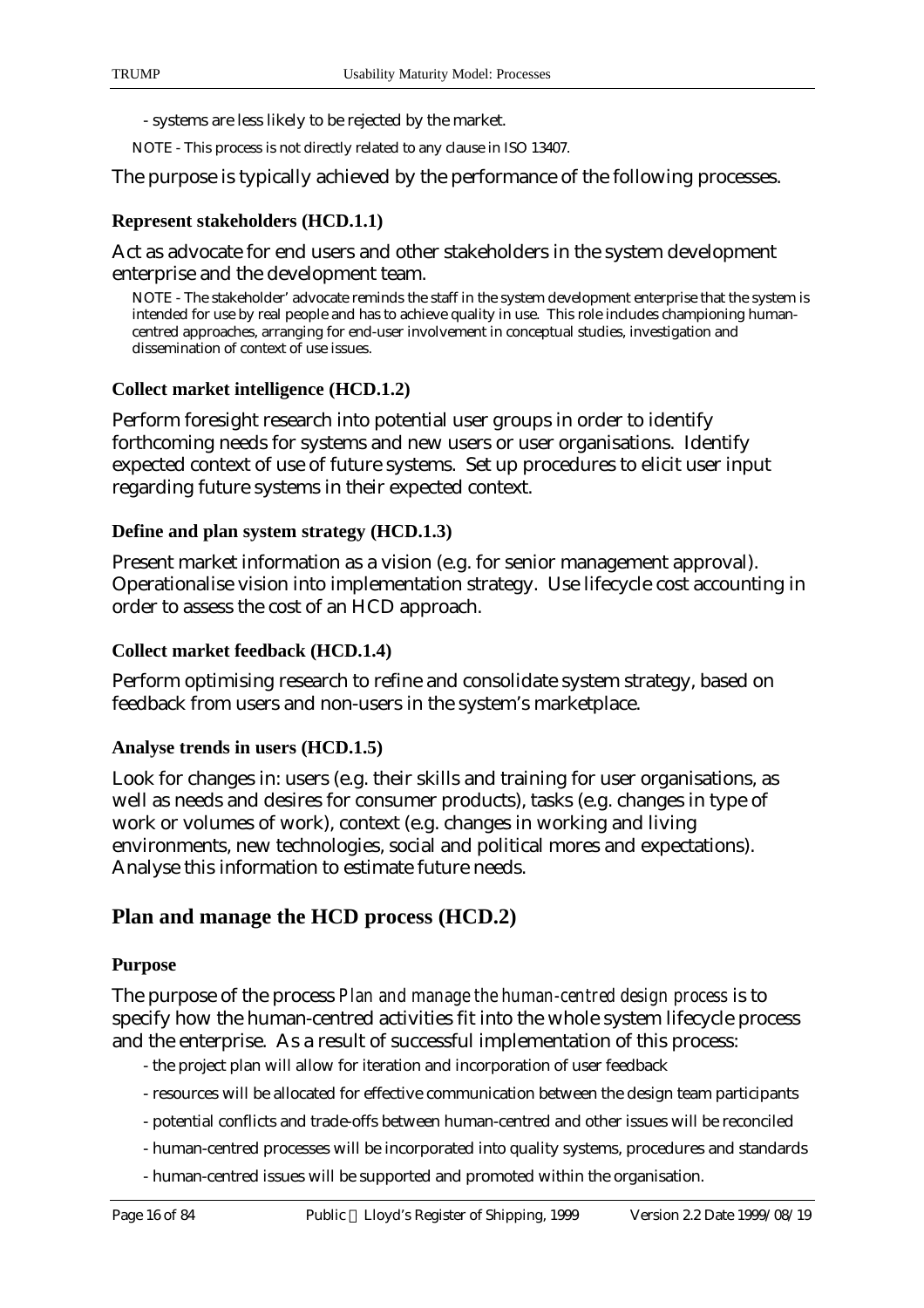NOTE 1 - This process is directly related to ISO 13407, clauses: 7 *Planning the human-centred process*; 8.4.6 *Manage the Iteration of design solutions*; 8.5.2 *Evaluation plan*.

NOTE 2 - Some practices in this process overlap with the management practices in the ISO 15504 capability scale. This overlap also occurs in ISO 15504 itself, see Part 5 of that standard.

The purpose is typically achieved by the performance of the following processes.

#### **Consult stakeholders (HCD.2.1)**

Establish structures, mechanisms and procedures to ensure that relevant stakeholders are effectively involved and consulted in each significant aspect of the system development and implementation.

NOTE - Stakeholders include all types of users and anyone else affected by the system.

#### **Identify and plan user involvement (HCD.2.2)**

Decide on the most effective way to elicit user input at each stage of the project, taking best advantage of established good practice in team work and appropriate user involvement.

#### **Select human-centred methods and techniques (HCD.2.3)**

Decide which methods will be included and how they will link together in the development process. Define how this will interface to the particular lifecycle methodology being used in the development of the system.

#### **Ensure a human-centred approach within the project team (HCD.2.4)**

Establish a multi-disciplinary culture in the project team. Maintain staff focus on a human-centred approach. Identify the specialist skills required and plan how to provide them.

NOTE - A multi-disciplinary team provides the wide range of skills and viewpoints required to produce an operable system. Examples of the range of skills which may be required include: end user, purchaser, business analyst, marketeer, visual designer, ergonomist, domain expert, technical author, human resources, health and safety, systems analyst, programmer.

#### **Plan human-centred design activities (HCD.2.5)**

Develop a plan specifying how the human-centred activities integrate into the overall system development process.

NOTE - A human-centred design plan specifies how input from human-centred design processes (based, for example, on those given in this document) is used in the design and development process. A humancentred design plan allows for iteration where necessary. A human-centred design plan includes long term monitoring of the use of the system. (see HCD.6.6)

#### **Manage human-centred activities (HCD.2.6)**

Take specific account of user issues in management of projects and development departments. Ensure that the system development process takes account of user input. Take account of stakeholder and user issues in support activities (e.g. contracts management and purchasing).

#### **Champion human-centred approach (HCD.2.7)**

Promote a human-centred approach within the enterprise. Establish and communicate a policy for human-centredness within the enterprise.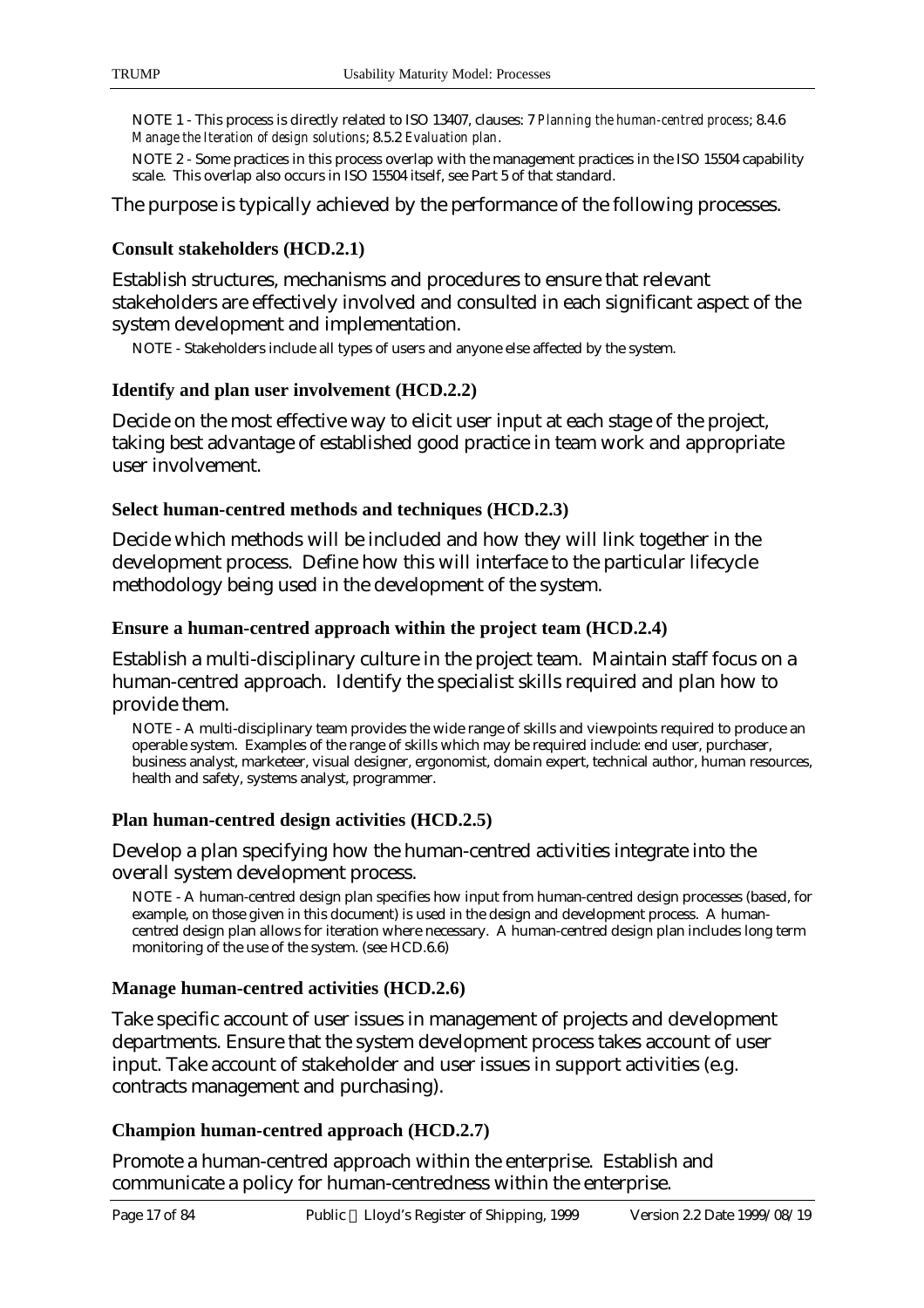#### **Provide support for human-centred design (HCD.2.8)**

Include human-centred elements in support procedures (e.g. quality assurance, change control, process and method maintenance, resource management). Ensure that these are carried out as an integral part of the infrastructure management for the enterprise.

## **Specify the stakeholder and organisational requirements (HCD.3)**

#### **Purpose**

The purpose of the process *Specify the stakeholder and organisational requirements* is to establish the requirements of the organisation and other interested parties for the system. This process takes full account of the needs, competencies and working environment of each relevant stakeholder in the system. As a result of successful implementation of the process, the following will be defined:

- required performance of new system against operational and functional objectives
- relevant statutory or legislative requirements
- co-operation and communication between users and other relevant parties
- the users' jobs (including the allocation of tasks, users' comfort, safety, health and motivation)
- task performance of the user with the system
- work design, and organisational practices and structure
- feasibility of operation and maintenance
- objectives for the operation and/or use of the software and hardware components of the system.

NOTE 1 - This process is directly related to ISO 13407 clause 8.3 *Specify user and organisational requirements*. NOTE 2 - HCD.3.1 to 3.3 determine high-level requirements for the system. HCD 3.4-3.6 define detailed requirements for the system. The definition of detailed requirements requires an understanding of the context of use. This is defined in HCD 4. The two processes therefore overlap in the lifecycle. NOTE 3 - Stakeholders include all types of users and anyone else affected by the system.

The purpose is typically achieved by the performance of the following processes.

#### **Clarify and document system goals (HCD.3.1)**

Describe the objectives which the user or user organisation wants to achieve through use of the system.

NOTE- For a generic product the only user may be the end user of the system. For a larger or more complex system there will be more stakeholders and a user organisation.

#### **Analyse stakeholders (HCD.3.2)**

Identify and analyse the roles of each group of stakeholders likely to be affected by a system. Assess the significance and relevance of the system to each stakeholder group which will be end users of the system and/or will be affected by input to or output from the system.

#### **Assess risk to stakeholders (HCD.3.3)**

Review the safety, health and well-being risks to the stakeholders of the system. Relate this to the overall risk assessment for the system.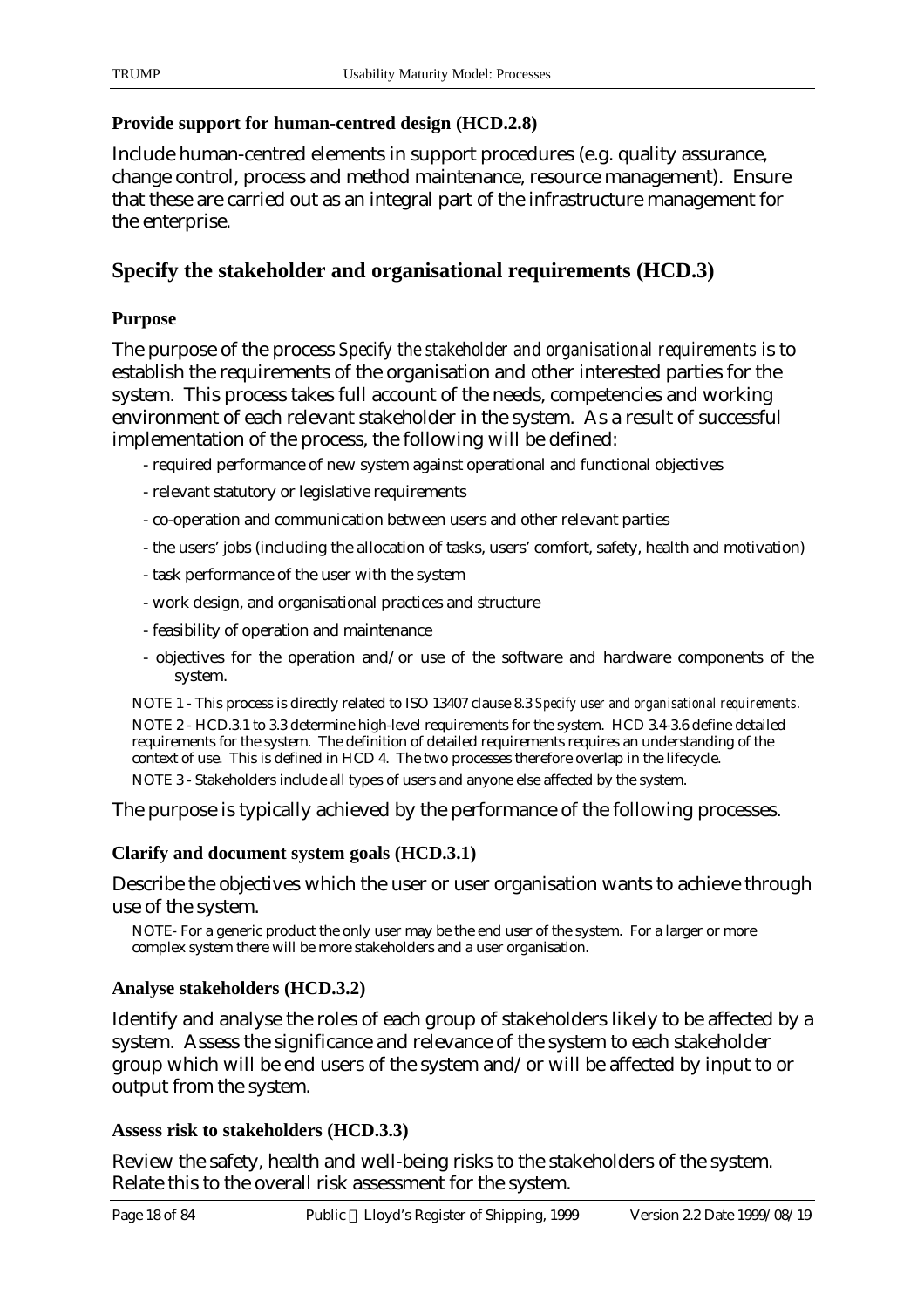#### **Define the use of the system (HCD.3.4)**

Set and agree the required behaviour and performance of the system in terms of the total experience of the relevant stakeholders and/or the user organisation with the system. The total experience covers each aspect of a relevant stakeholder's relationship with the system from its commissioning to its de-commissioning.

#### **Generate the stakeholder and organisational requirements (HCD.3.5)**

Develop an explicit statement of the stakeholder and organisational requirements for the system.

NOTE 1 - The generation of requirements is a interactive and often iterative process.

NOTE 2 - Requirements may be ranked in order of importance.

NOTE 3 - Statutory requirements regarding working environment and workload are taken into account.

NOTE 4 - Stakeholder and organisational requirements define a large part of the operational and performance requirements for the system.

#### **Set quality in use objectives (HCD.3.6)**

Generate and agree on measurable criteria for the required quality in use of the system.

NOTE - The quality in use is stated as required levels of user effectiveness, productivity and satisfaction for the system or its component parts in the context of particular tasks based on performance requirements. (ISO/IEC 14598-1:1998, *Information Technology - Software Product Evaluation - Part 1: General Overview*)

## **Understand and specify the context of use (HCD.4)**

The purpose of the process *Understand and specify the context of use* is to identify, clarify and record the characteristics of the stakeholders, their tasks and the organisational and physical environment in which the system will operate. As a result of successful implementation of this process the following will be achieved:

- definition of the characteristics of the intended users
- definition of the tasks the users are to perform
- definition of the organisation and environment in which the system is used
- the context of use is available and used at all relevant points in the lifecycle.

NOTE- This process is directly related to ISO 13407 clause 8.2 *Understand and specify the context of use*.

The purpose is typically achieved by the performance of the following processes.

## **Identify and document user's tasks (HCD.4.1)**

Describe the activities which users perform to achieve system goals.

NOTE 1 - Tasks are described in terms of user and organisational activities, not solely in terms of equipment functions or features.

NOTE 2 - Tasks may change (or evolve) during the lifecycle of the system.

## **Identify and document significant user attributes (HCD.4.2)**

Describe the relevant characteristics of the end-users of the system. This will include knowledge, language, physical capabilities, level of experience with job tasks and with relevant systems equipment etc..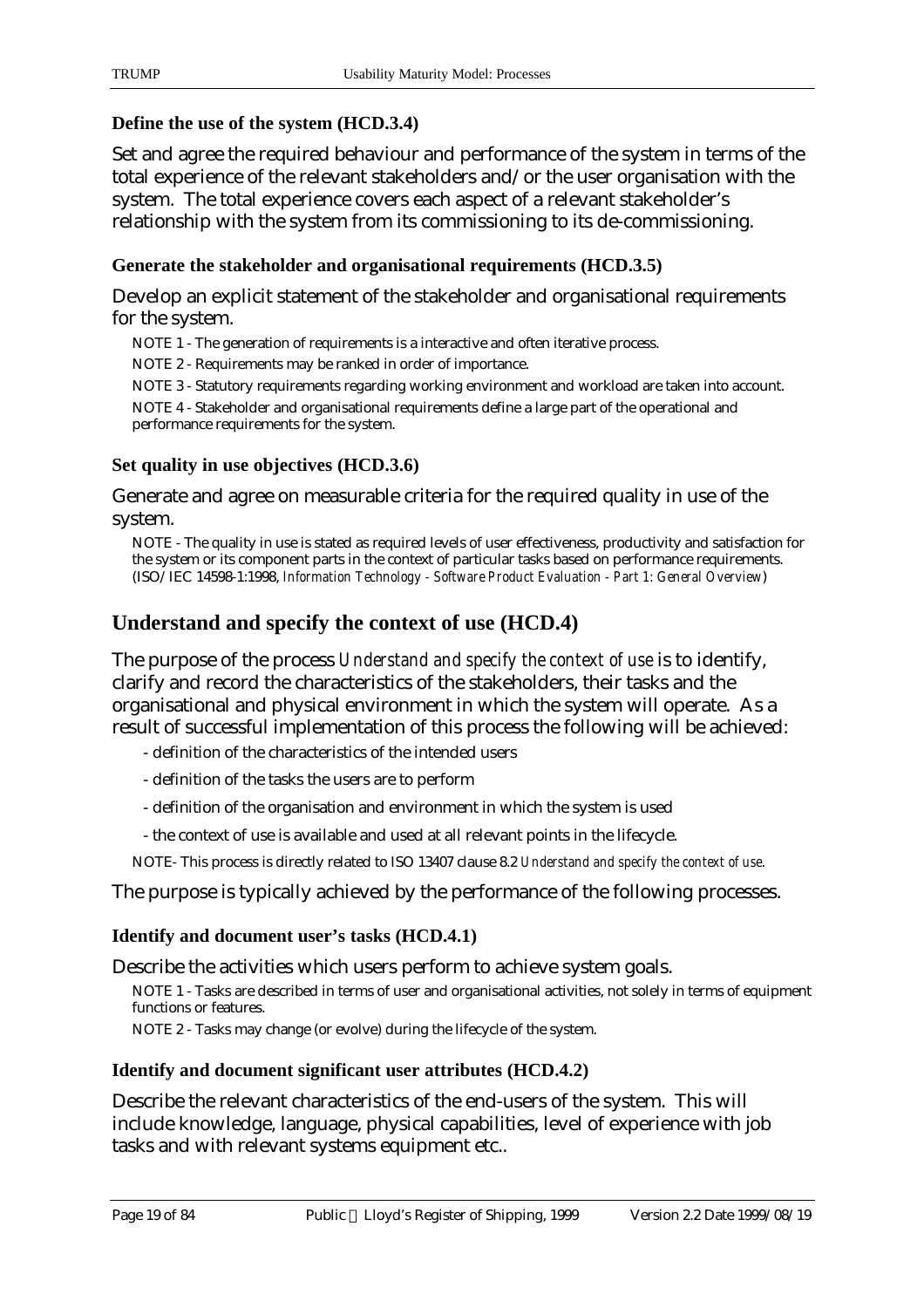#### **Identify and document organisational environment (HCD.4.3)**

Describe the relevant social and organisational milieu, management structure and organisational practices, etc.

#### **Identify and document technical environment (HCD.4.4)**

Describe the relevant characteristics of any equipment to be used. Particular attention should be paid to the equipment with which the users will directly interact.

NOTE - For new systems the equipment characteristics are dependent on the system design solutions (see HCD 5.4 and 5.5) and will not be known until relatively late in the lifecycle.

#### **Identify and document physical environment (HCD.4.5)**

Describe the location, workplace equipment and ambient conditions. For example, lighting, noise levels, vibration etc.

## **Produce design solutions (HCD.5)**

#### **Purpose**

The purpose of the process *Produce design solutions* is to create potential design solutions by drawing on established state-of-the-art practice, the experience and knowledge of the participants and the results of the context of use analysis. As a result of successful implementation of the process:

- the whole socio-technical system in which any technical components operate will be considered in the design
- user characteristics and needs will be taken into account in the purchasing of system components
- user characteristics and needs will be taken into account in the design of the system
- existing knowledge of best practice from socio-technical systems engineering, ergonomics, psychology, cognitive science and other relevant disciplines will be integrated into the system
- communication between stakeholders in the system will be improved because the design decisions will be more explicit
- the development team will be able to explore several design concepts before they settle on one
- feedback from end users and other stakeholders will be incorporated in the design early in the development process
- it will be possible to evaluate several iterations of a design and alternative designs
- the interface between the user and the software, hardware and organisational components of the system will be designed
- user training and support will be developed.
- NOTE This process is directly related to ISO 13407 clause 8.4 *Produce design solutions*.

The purpose is typically achieved by the performance of the following processes.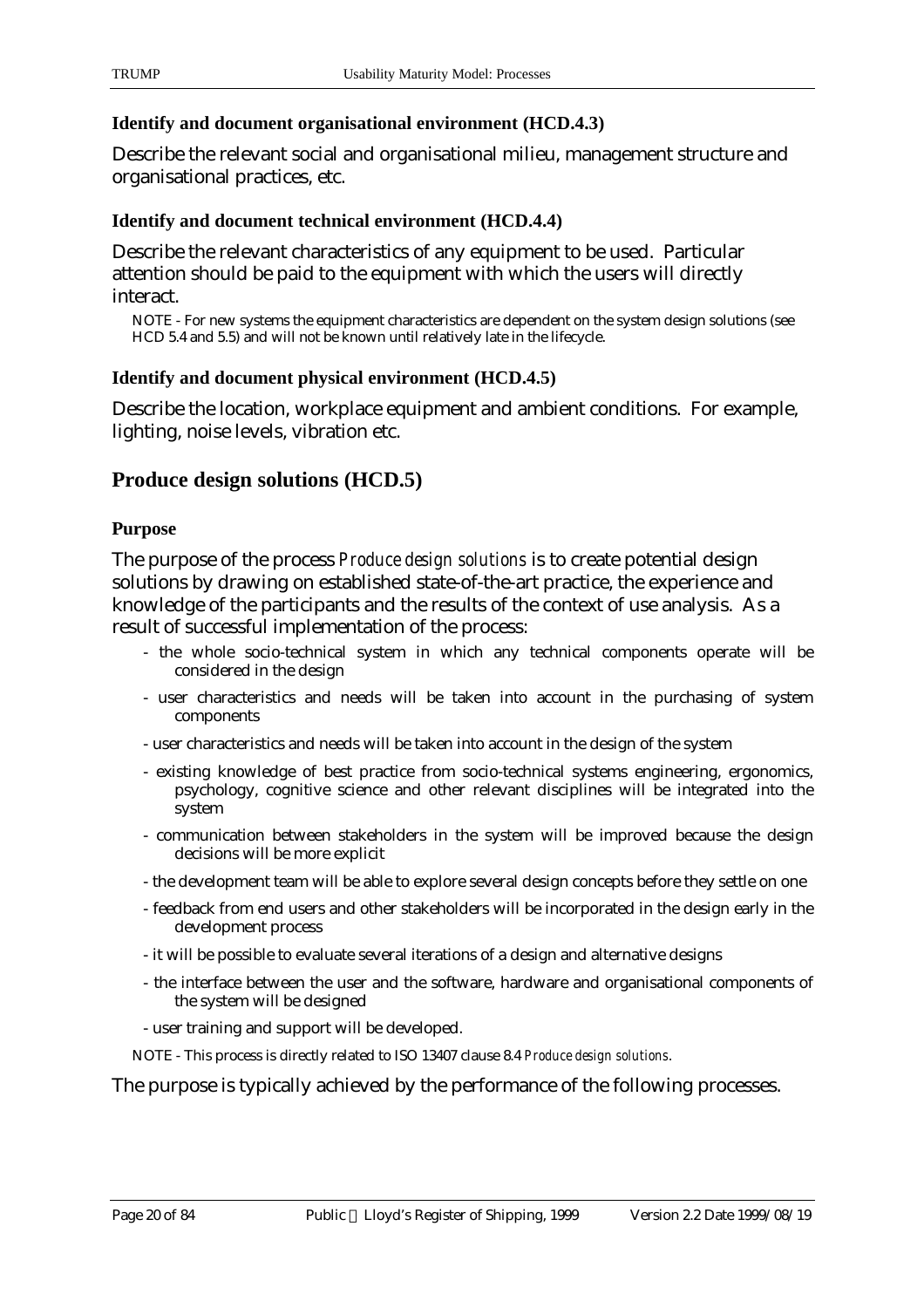#### **Allocate functions (HCD.5.1)**

Analyse the context of use and the required functions and performance of the system, to distribute functions between the human, machine and organisational components of the system best able to fulfil each function.

NOTE 1 - The allocation of functions may be dynamic. The aim is to optimise the performance of the overall system against the system goals.

NOTE 2 - At high levels in the system hierarchy functions may not be allocated to particular human, organisational, software or hardware components but to sub-systems which may be made up from more than one of these components.

NOTE 3 - For function allocation the task analysis (HCD 4.1) is the most important component of the context of use.

#### **Produce composite task model (HCD.5.2)**

Develop a feasible model of the user's new tasks from existing knowledge of best practice, the requirements, context of use, allocation of function and design constraints for the system.

NOTE - HCD.5.1 to HCD.5.3 are enacted at each level in the system hierarchy. HCD.5.4 to 5.8 are enacted at the level where system components are being defined and developed.

#### **Explore system design (HCD.5.3)**

Generate and analyse a range of design options for each aspect of the system related to its use and its effect on stakeholders.

#### **Use existing knowledge to develop design solutions (HCD.5.4)**

Apply relevant human science information to the design of the system. Include the stakeholder and organisational requirements, context of use, international standards, legislative requirements, existing patents, good practice, style guides and project standards etc. in the design.

#### **Specify system and use (HCD.5.5)**

Produce a design for the user-related components of the system. Produce description(s) of how the system will be used. Change design in the light of feedback from evaluations.

NOTE - Depending on the type of system, the specification can include, but is not limited to, one or all of the following: design of users jobs, users tasks, working environment, hardware, software, user documentation, packaging design, interface functionality etc.

#### **Develop prototypes (HCD.5.6)**

Make design solution(s) more concrete using simulations, models, mock-ups etc. Develop simulation or trial implementation of key aspects of the system for the purposes of testing with users or user representatives.

#### **Develop user training (HCD.5.7)**

Identify, specify and produce the training required to enable relevant users to perform tasks effectively using the new system. Cover or include any proposed changes in business processes, job design and tasks.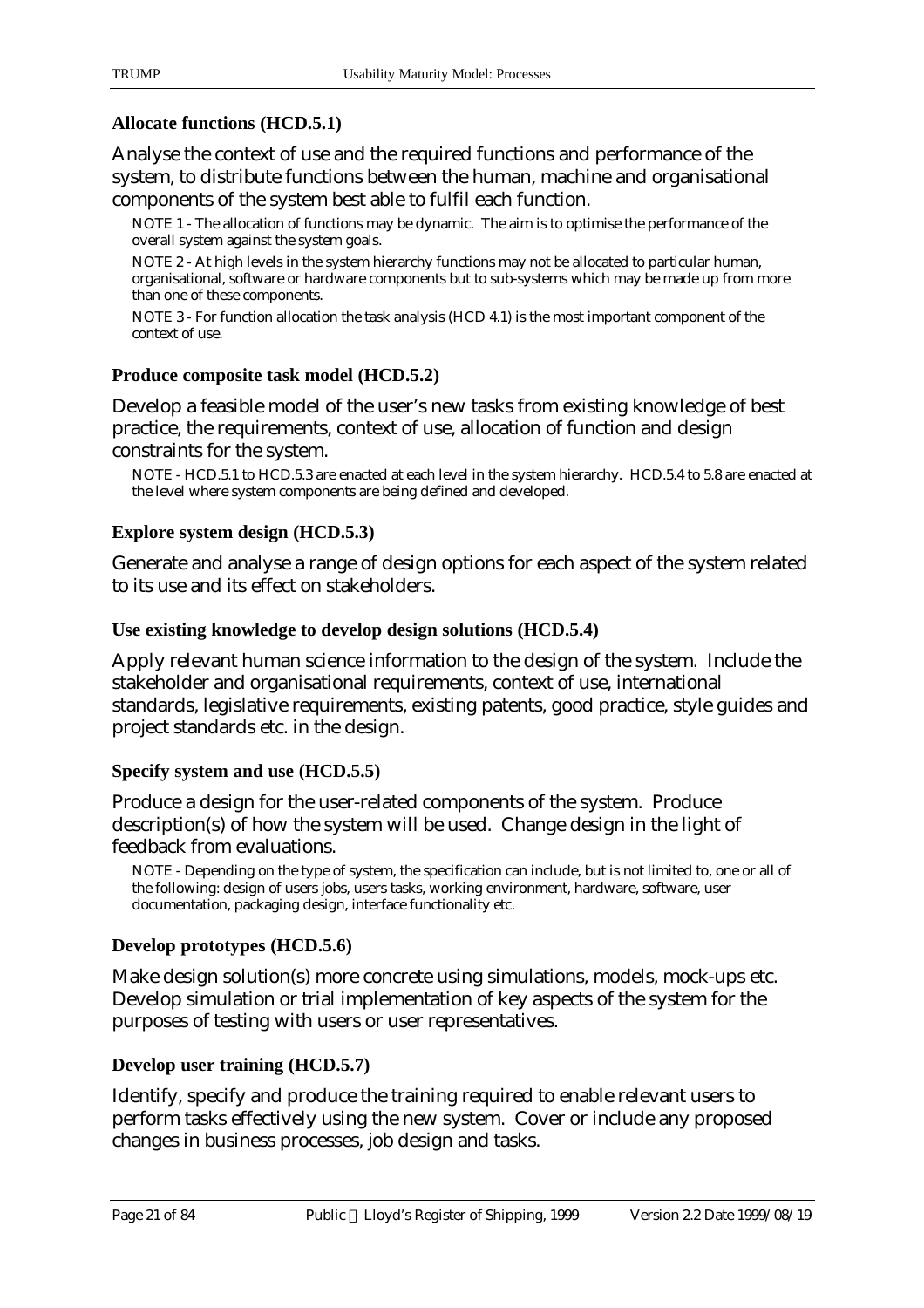#### **Develop user support (HCD.5.8)**

Identify, specify and produce the user support services for the system. Take into account the proposed changes in business processes and job design.

## **Evaluate designs against requirements (HCD.6)**

#### **Purpose**

The purpose of the process *Evaluate designs against requirements* is to collect feedback on the developing design. This feedback will be collected from end users and other representative sources. As a result of successful implementation of this process:

- feedback will be provided to improve the design
- there will be an assessment of whether stakeholder and organisational objectives have been achieved or not
- long-term use of the system will be monitored.

In the case of evaluation to identify improvements to the system (**formative evaluation**), successful implementation of the process will reflect:

- potential problems and scope for improvements in: the technology, supporting material, organisational or physical environment and the training
- which design option best fits the functional and stakeholder and organisational requirements
- feedback and further requirements from the users.

NOTE 1 - Formative evaluation is generally carried out using fairly informal, open-ended, collaborative techniques (e.g. paper prototyping, discussion-based reviews etc.) early in the lifecycle in order to provide information for the requirements and design process. Summative evaluation is generally carried out as a validation activity using more formal, closed methods (e.g. assessment against product standards).

#### In the case of evaluation to assess whether objectives have been met (**summative evaluation**), successful implementation of the process will demonstrate:

- how well the system meets its organisational goals
- that a particular design meets the human-centred requirements
- conformity to international, national and/or statutory requirements.

NOTE 2 - This process is directly related to ISO 13407 clause 8.4 *Evaluate designs against requirements*.

NOTE 3 - Evaluation may be carried out in the short term (e.g. trials by potential users during design in order to compare features of prototypes) or in the long term (e.g. a post-installation study to validate the specification, monitoring of sickness records for health and safety problems or a survey to identify the requirements for the next version of a system).

NOTE 4 -The opportunities for end user involvement are investigated for each evaluation. If end users are not involved the risks are assessed.

The purpose is typically achieved by the performance of the following processes.

#### **Specify and validate context of evaluation (HCD.6.1)**

Describe and verify the conditions under which a system is tested or otherwise evaluated. Describe the relationship, and especially discrepancies, between the context of evaluation and the context of use.

NOTE - This practice is performed prior to each of HCD 6.2 to 6.6.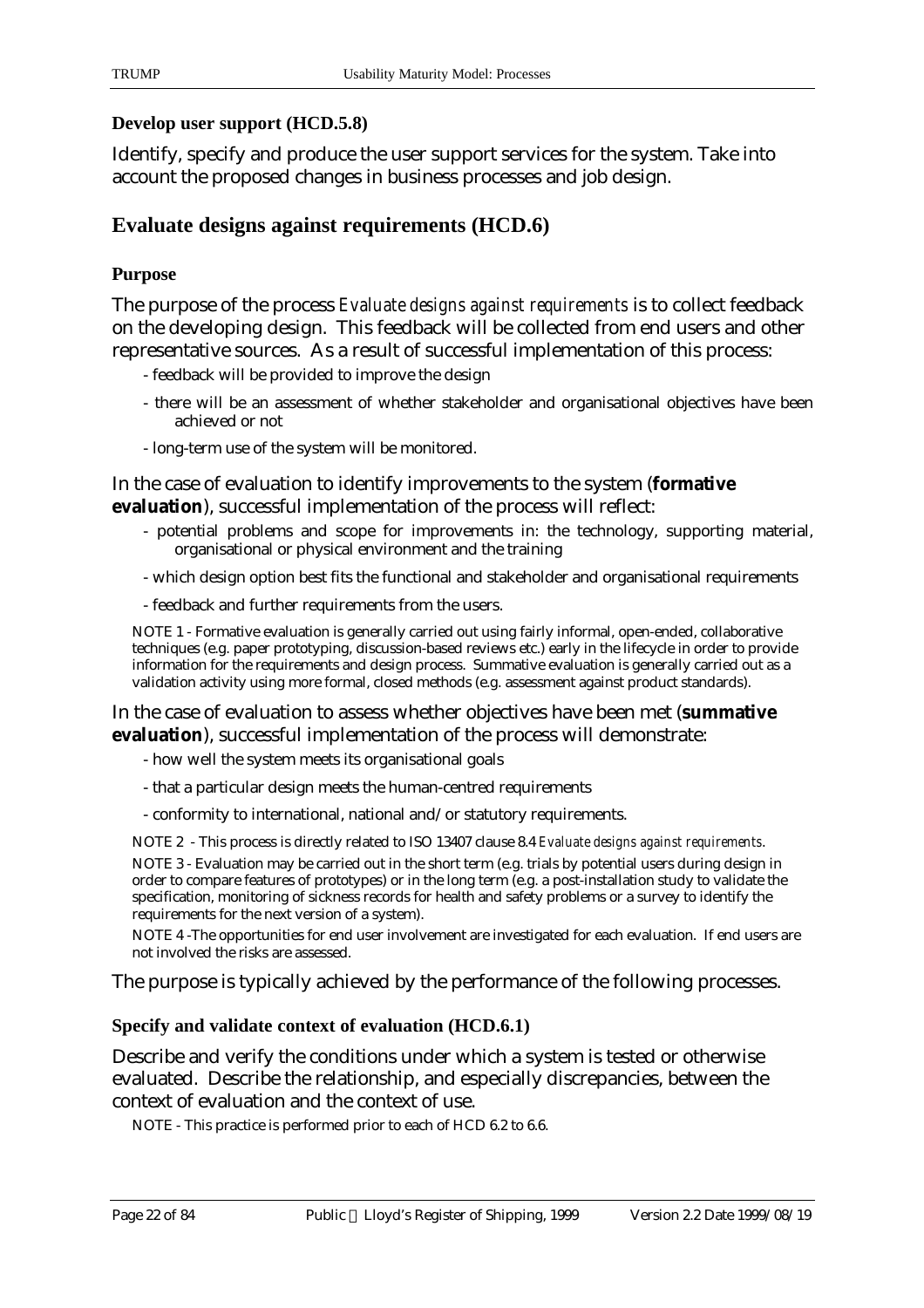#### **Evaluate early prototypes in order to define the requirements for the system (HCD.6.2)**

Benchmark appropriate systems using relevant criteria. Test the usability of competing/alternative systems and/or system concepts. Use prototypes to stimulate stakeholder input to system requirements. Test stability of requirements.

#### **Evaluate prototypes in order to improve the design (HCD.6.3)**

Collect user input on the quality in use of the developing system. Present the results to the design team(s) in the most appropriate format.

#### **Evaluate the system in order to check that the stakeholder and organisational requirements have been met (HCD.6.4)**

Test the developing or final system to ensure that it meets the requirements of the users, the tasks and the environment, as defined in its specification. (see also HCD 3.5 and 3.6)

#### **Evaluate the system in order to check that the required practice has been followed (HCD.6.5)**

Check systems for adherence to applicable human science knowledge, style guides, standards, guidelines, and legislation.

#### **Evaluate the system in use in order to ensure that it continues to meet organisational and user needs (HCD.6.6)**

Check the system in use for changes in organisational, user, other stakeholder, and usability needs and to ensure that it continues to meet these needs. (see also HCD 3.5 and 3.6)

NOTE 1 - This includes routine contact with a representative number of users using a defined procedure to elicit information about human-centred aspects of the system by means of questionnaires, reports, logs, interviews etc. This also includes feedback to stakeholders.

NOTE 2 - Evaluation of the system in use can also be used to assess whether the requirements and the resulting specification were correct.

## **Introduce and operate the system (HCD.7)**

#### **Purpose**

The purpose of the process *Introduction and operate the system* is to establish the human-system aspects of the support and implementation of the system. As a result of successful implementation of this process:

- the needs of the stakeholders of the system will be communicated to the project
- the management of change, including the responsibilities of users and developers, will be specified
- the support requirements of end-users, maintainers and other stakeholders will be addressed
- there will be compliance to health and safety procedures
- local customisation of the system will be supported
- user reactions will be collected and the resulting changes to the system reported back to stakeholders.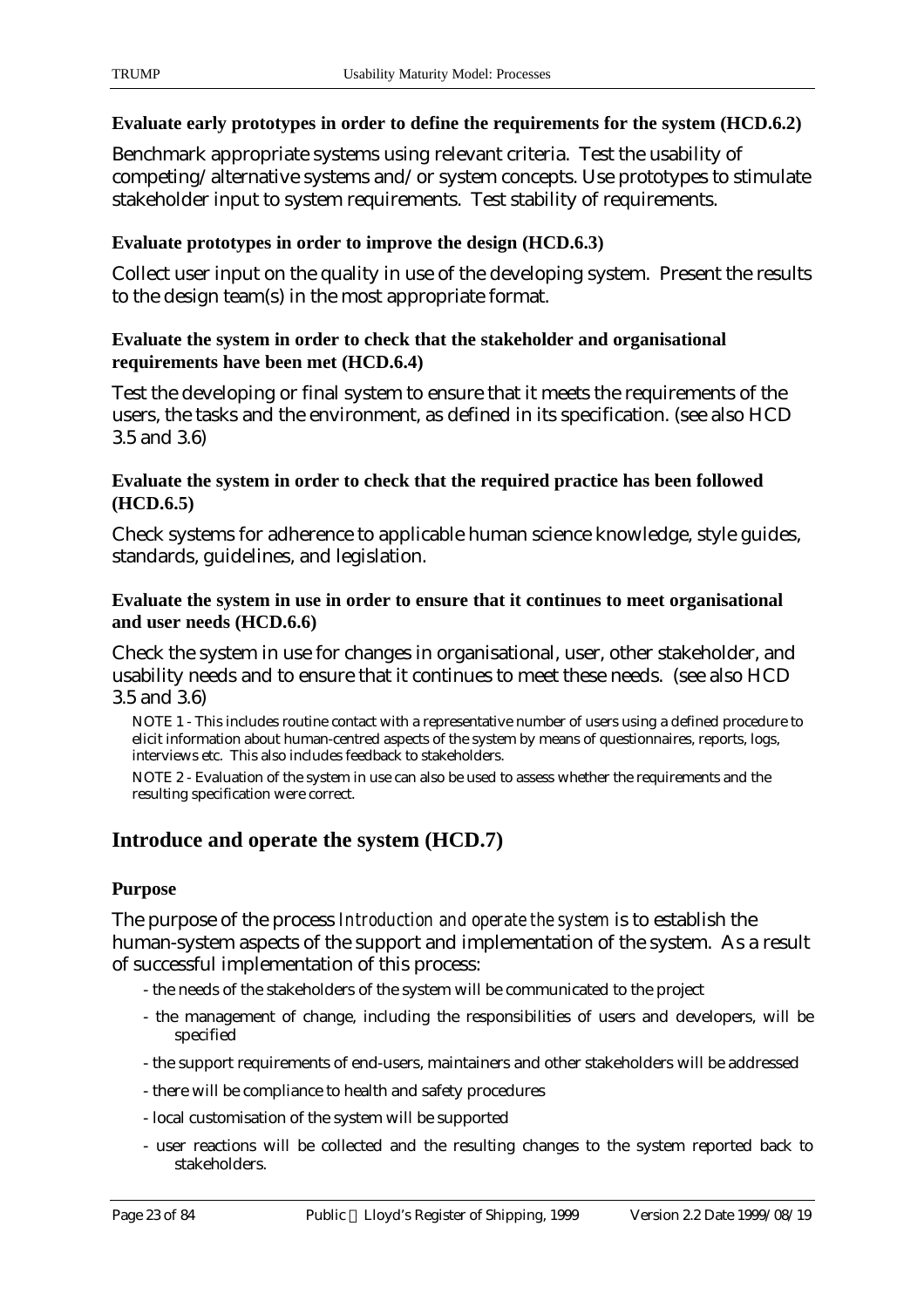NOTE 1 - This process is not directly related to any clause in ISO 13407 and may not be applicable to generic product development.

NOTE 2 - This process deals with the various HCD activities concerned with the operation of the system and may be enacted in part by the enterprise developing the system and in part by the organisation which operates the system.

NOTE 3 - The activities in this process have less in common with each other than the activities in the other HCDs. However, it is convenient to group them into one separate process.

NOTE 4 - HCD.6.6 describes an important aspect of monitoring of the system in operation. However, because it is also enacted at start-up and may be carried out to elicit re-design information it is described in HCD.6.

NOTE 5 - The context of use may change during the life of a system. Periodic re-assessment may be required. This process comprises the following practices.

The purpose is typically achieved by the performance of the following processes.

#### **Management of change (HCD.7.1)**

Facilitate, oversee and ensure the HCD aspects of system implementation.

NOTE - This includes re-organisation of job design and working practices, group/teamwork, training, new business processes, reporting responsibilities etc.

#### **Determine impact on organisation and stakeholders (HCD.7.2)**

Assess the human and organisational impact of the system to be introduced.

#### **Customisation and local design (HCD.7.3)**

Provide support for customisation of the system to meet local cultural or operational needs. Provide support for customisation and configuration to meet the needs of specific users. Provide details of customisation to configuration management.

#### **Deliver user training (HCD.7.4)**

Deliver training and workshops to users to meet identified training needs and facilitate the transition to new designs of jobs and new teamworking arrangements.

#### **Support users in planned activities (HCD.7.5)**

Maintain contact with users and the client organisation throughout the definition, development and introduction of a system.

#### **Ensure conformance to workplace ergonomic legislation (HCD.7.6)**

Survey of workplaces, users and training programmes to ensure that the software, hardware and workplace meet the requirements of national legislation. (see also HCD.6.5)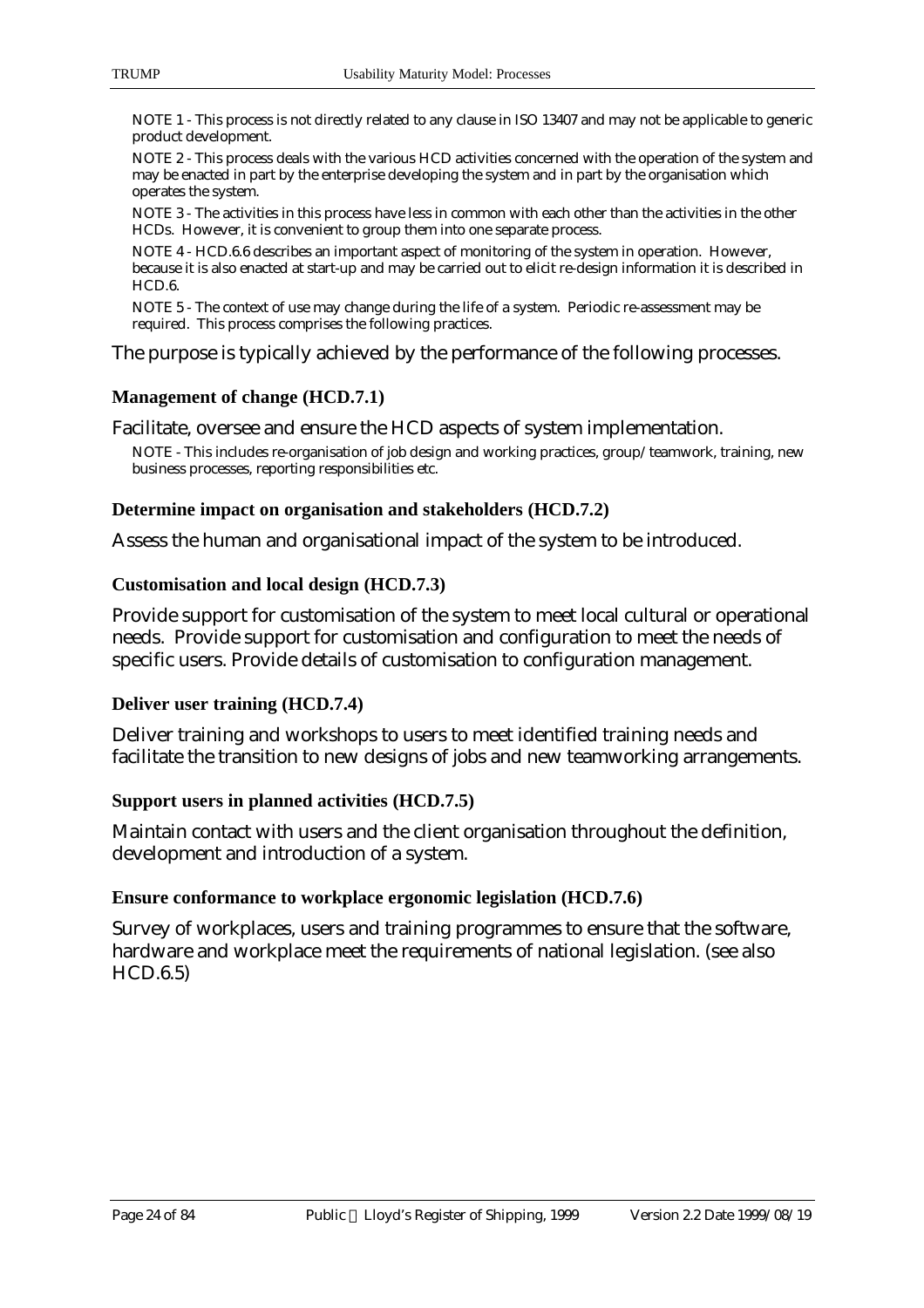## **The ISO 15504 Capability Scale**

This section presents an overview of the ISO 15504 model for the management and organisational quality activities which should be carried out when enacting any technical process, including those given in the preceding section. The model has six levels of capability:

| Level 0 | Incomplete  |
|---------|-------------|
| Level 1 | Performed   |
| Level 2 | Managed     |
| Level 3 | Established |
| Level 4 | Predictable |
| Level 5 | Optimising  |

At level 0, the organisation is not able to carry out the process. At level 1, individuals carry out processes. At level 2, the quality, time and resource requirements for the process are known and controlled. At level 3, the process is carried out in a manner specified by the organisation and the resources are defined. At level 4, the performance of the process is within predicted resource and quality limits. At level 5, the organisation can reliably tailor the process to particular requirements.

The following sections describe the *process definition attributes* of the processes described in the preceding section when they are performed to each of these levels of capability. The process definition attributes are cumulative. At each level the process exhibits more associated *management practices*. The performance of management practices give staff, management and organisation the necessary degree of control over the development process. The following sections are paraphrased from Part 5 of ISO 15504. The reader is referred to that document for more details of the capability scale and to the annexes of that document for lists of attribute indicators. Attribute indicators are:

- characteristics of the performance of a management practice which provide evidence of the implementation of the practice
- elements of the resource and infrastructure which support the management of the process
- associated processes from the ISO 15504 process dimension that support the management practice.

They are intended to help to establish objective evidence that the management practices associated with the process attribute are being performed. In UMM assessment some HCD 2 practices may also provide evidence of the performance of management practices.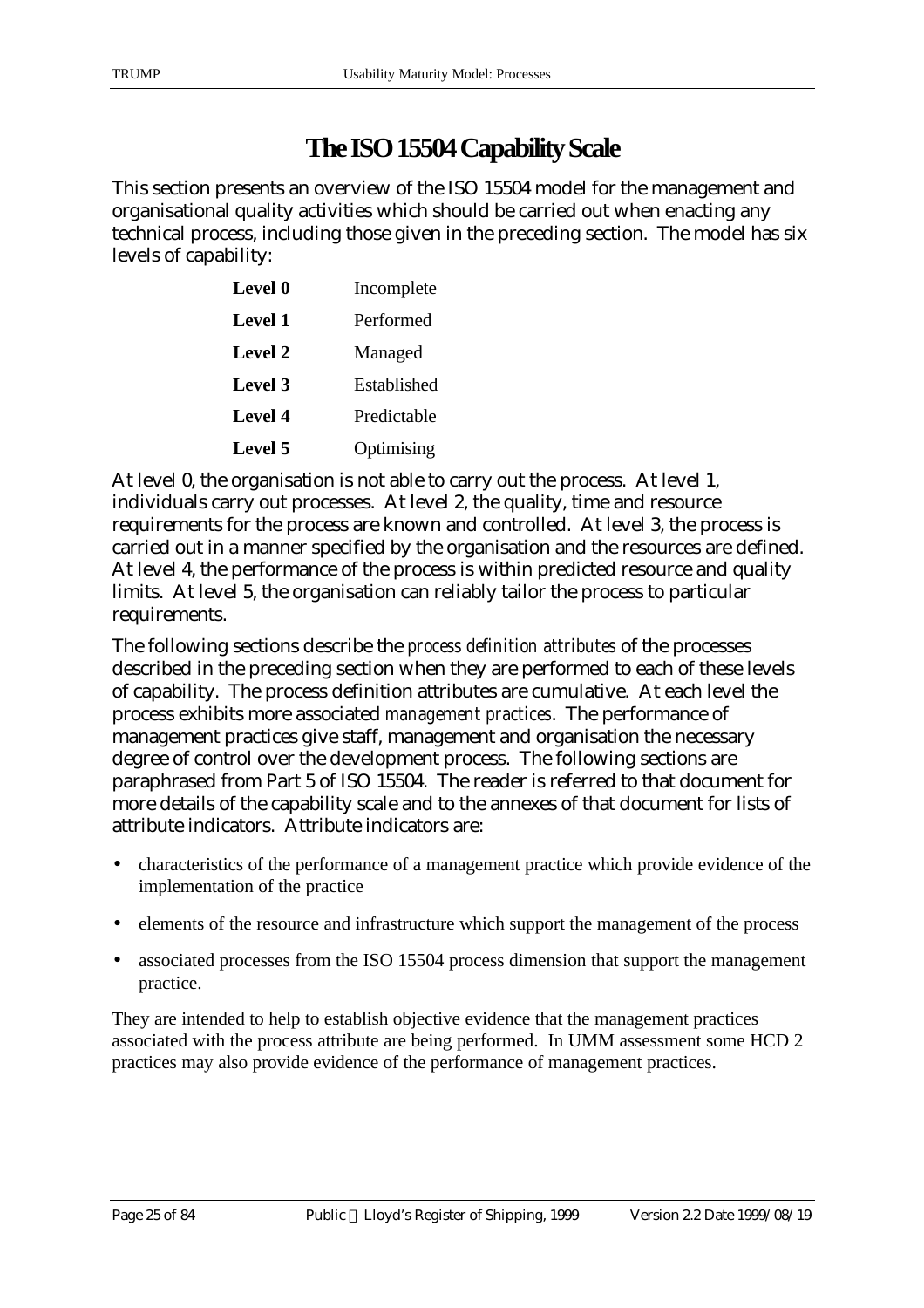## **Level 0: Incomplete process**

The process is not implemented, or fails to achieve its purpose. There are no attributes at this level.

## **Level 1: Performed process**

The implemented process achieves its defined purpose.

The following attributes of the process demonstrate the achievement of this level:

#### **Process performance attribute (PA1.1)**

The degree to which output work products are produced from input work products through enactment of the practices which comprise the process.

The related management practice to achieve this process attribute is:

**MP1.1.1 Ensure that base practices are performed** to satisfy the purpose of the process.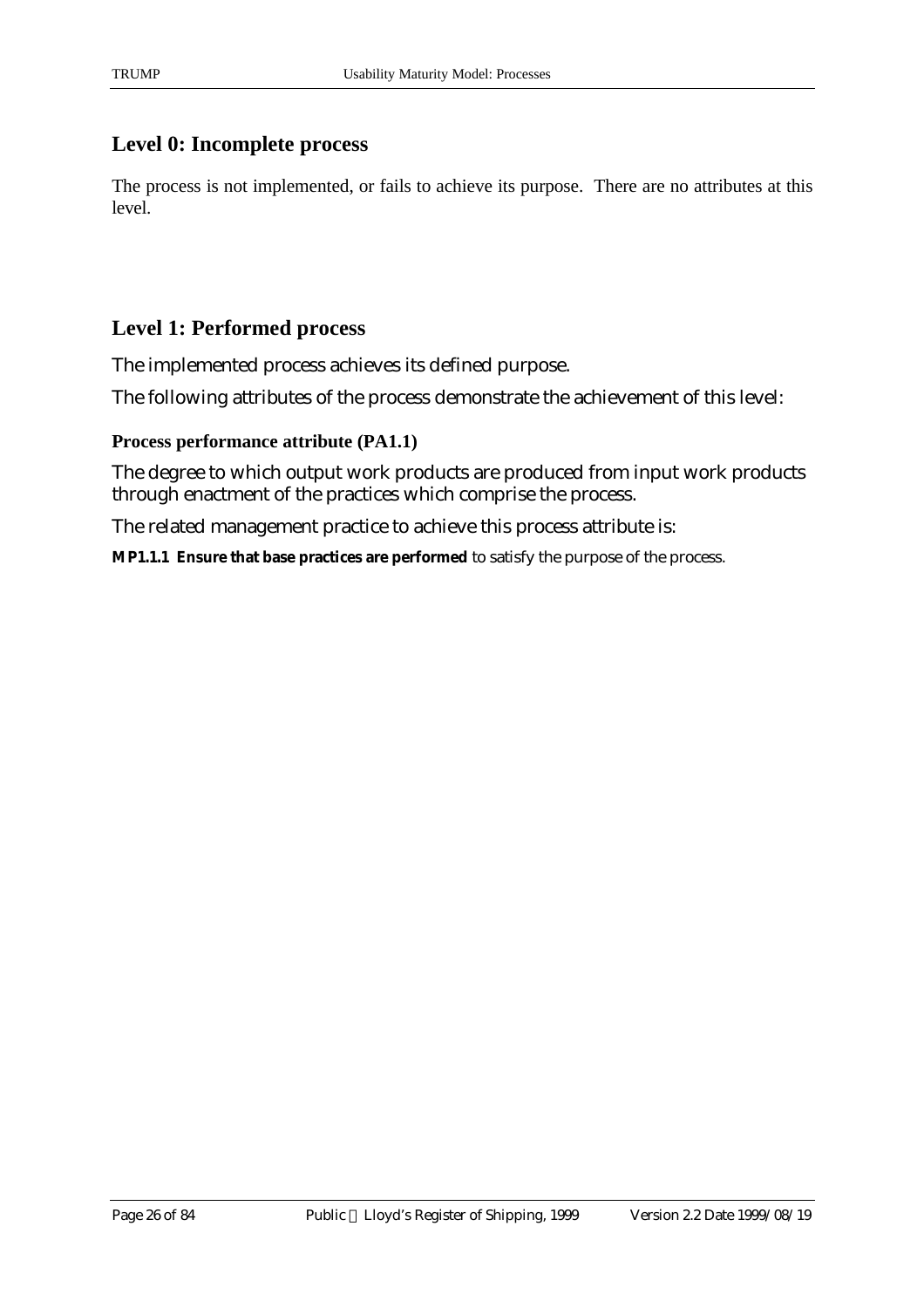## **Level 2: Managed process**

The Performed process delivers work products of acceptable quality within defined timescales and resource needs.

The following attributes of the process demonstrate the achievement of this level:

#### **Performance management attribute (PA2.1)**

The degree to which the process is managed to produce work products within stated time and resource requirements.

The related management practices are:

**MP2.1.1 Identify resource requirements** to enable planning and tracking of the process.

**MP2.1.2 Plan the performance of the process** by identifying the activities of the process and the allocated resources according to the requirements.

**MP2.1.3 Implement the defined activities** to achieve the purpose of the process.

**MP2.1.4 Manage the execution of the activities** to produce the work products within stated time and resource requirements.

#### **Work product management attribute (PA2.2)**

The degree to which work products are documented and controlled to meet their functional and non-functional requirements.

The related management practices are:

**MP2.2.1 Identify requirements** for the integrity and quality of the work products.

**MP2.2.2 Identify the activities** needed to achieve the integrity and quality requirements for work products.

**MP2.2.3 Manage the configuration of work products** to ensure their integrity.

**MP2.2.4 Manage the quality of work products** to ensure that the work products meet their functional and non-functional requirements.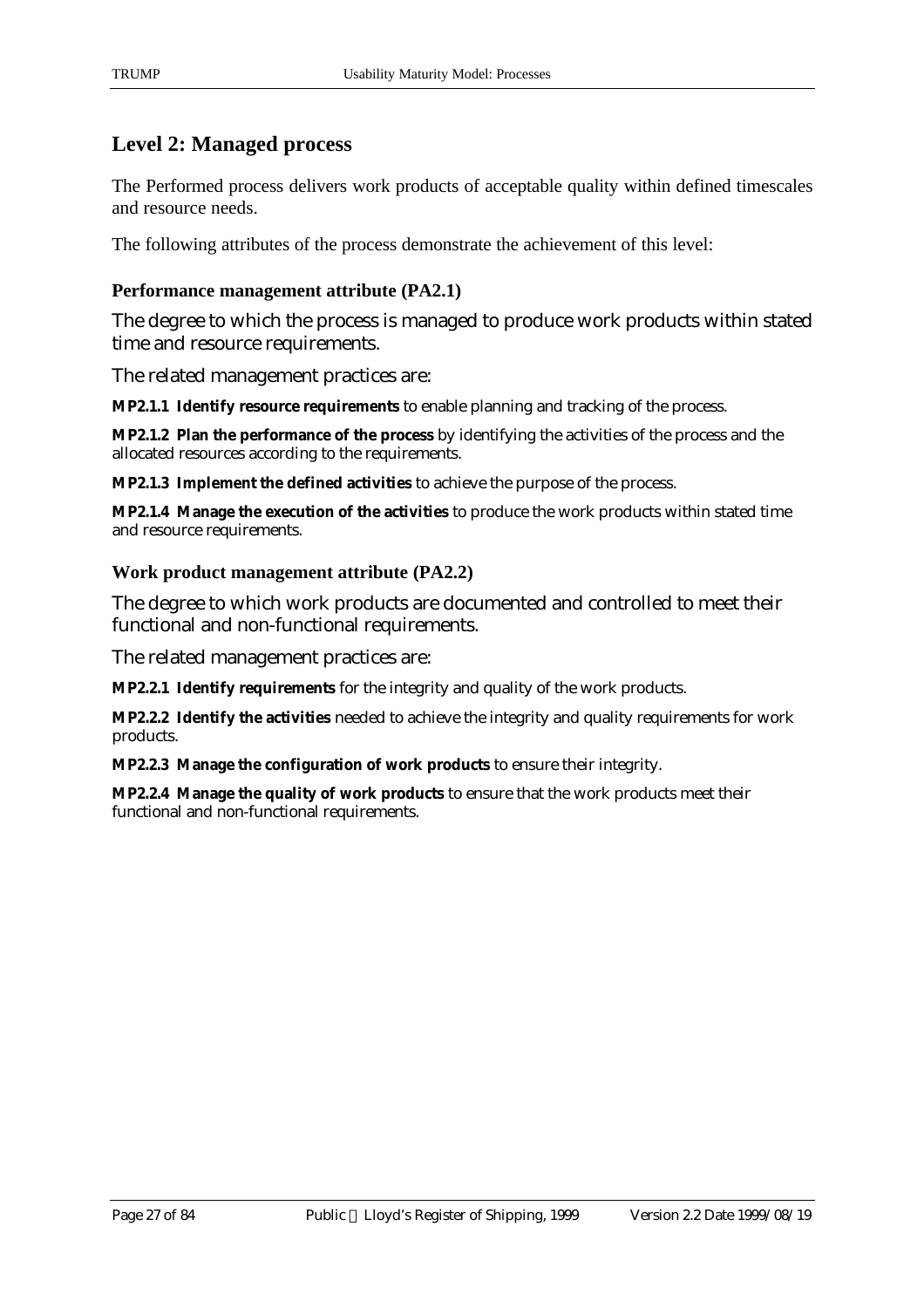## **Level 3: Established process**

The Managed process ensures the deployment of a defined process based upon good system engineering principles.

The following attributes of the process demonstrate the achievement of this level:

#### **Process definition attribute (PA3.1)**

The degree to which the process contributes to the defined business goals of the organisation through definition of a standard process.

The related management practices are:

**MP3.1.1 Identify the standard process definition** from those available in the organisation that is appropriate to the process purpose and the business goals of the organisation.

**MP3.1.2 Tailor the standard process** to obtain a defined process appropriated to the process context.

**MP3.1.3 Implement the defined process** to achieve the process purpose consistently, and repeatably, and support the defined business goal of the organisation.

**MP3.1.4 Provide feedback** into the standard process from experience of using the defined process.

#### **Process resource attribute (PA3.2 )**

The degree to which the process contributes effectively to the defined business goals of the organisation through use of suitable, skilled human resources and process infrastructure.

The related management practices are:

**MP3.2.1 Define the human resource competencies** required to support the implementation of the defined process.

**MP3.2.2 Define process infrastructure requirements** to support the implementation of the defined process.

**MP3.2.3 Provide adequate skilled human resources** meeting the defined competencies.

**MP3.2.4 Provide adequate process infrastructure** according to the defined needs of the process.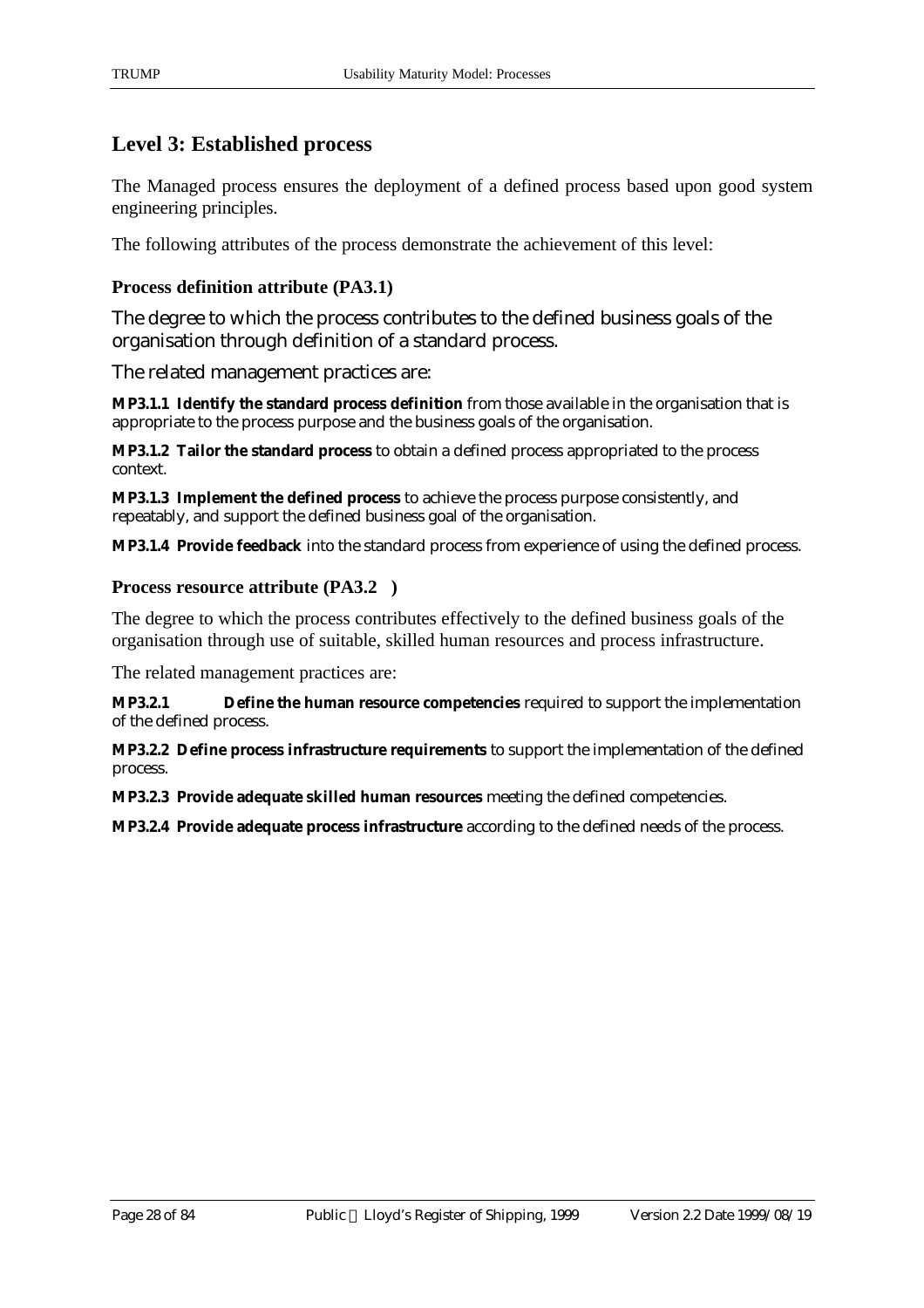## **Level 4: Predictable process**

The Established process is performed consistently within defined control limits to achieve its goals.

The following attributes of the process demonstrate the achievement of this level:

#### **Process measurement attribute (PA4.1 )**

The degree to which goals and measures are used to ensure that implementation of the process contributes to the achievement of the goals.

The related management practices are:

**MP4.1.1 Define process goals and associated measures** that support the business goals of the organisation.

#### **MP4.1.2 Provide adequate resources and infrastructure for data collection.**

**MP4.1.3 Collect the specified measurement data** from the implementation of the defined process.

**MP4.1.4 Evaluate achievement of process goals** by comparison of recorded measures.

#### **Process control attribute (PA4.2)**

The degree to which reliable achievement of the defined process goals is achieved through collection and analysis of measures to control and correct the performance of the process.

The related management practices are:

**MP4.2.1 Identify analysis and control techniques** appropriate to the process context.

**MP4.2.2 Provide adequate resources and infrastructure** for analysis and process control.

**MP4.2.3 Analyse available measures** to identify process control parameters.

**MP4.2.4 Identify deviations** and take required control actions to maintain control of the process.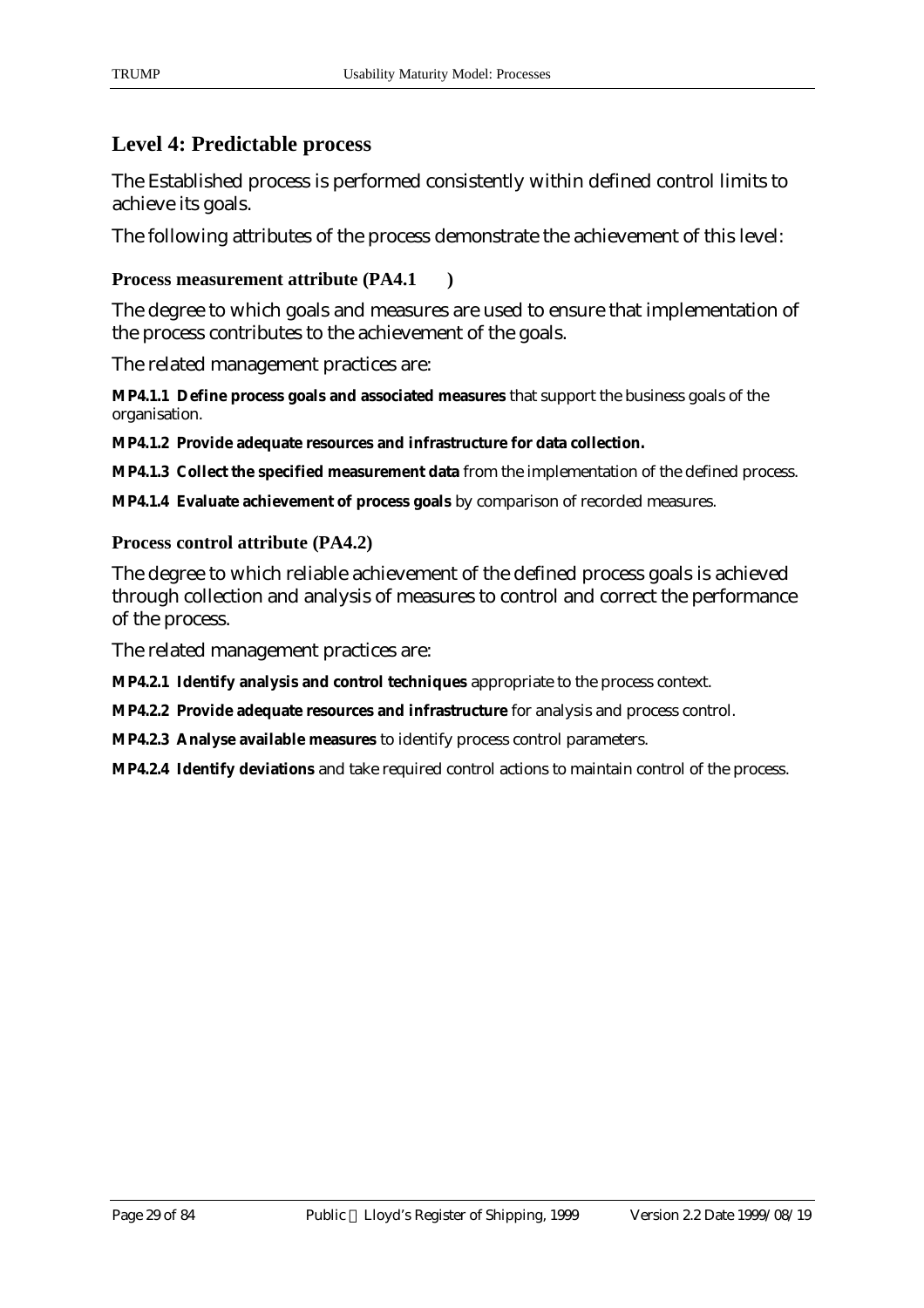## **Level 5: Optimising process**

The Predictable process adapts its performance to meet current and future business needs and meets its defined business goals reliably.

The following attributes of the process demonstrate the achievement of this level:

#### **Process change attribute (PA5.1)**

The degree to which the business goals of the organisation are achieved through changes in the definition, management and performance of the process.

The related management practices are:

**MP5.1.1 Identify and approve changes to the standard process definition** on the basis of quantitative understanding of the process.

**MP5.1.2 Provide adequate resources** to effectively implement the approved changes in affected tailored processes.

**MP5.1.3 Implement the approved changes** to the affected tailored processes to achieve the expected outcome.

**PM5.1.4 Validate the effectiveness of process change** on the basis of actual performance against the process and business goals.

#### **Continuous improvement attribute (PA5.2 )**

The degree to which continuous improvement in the fulfilment of the defined business goals of the organisation is ensured through changes to the process.

The related management practices are:

**MP5.2.1 Identify improvement opportunities** in a systematic and pro-active manner to continuously improve the process.

**MP5.2.2 Establish an implementation strategy** based upon the identified opportunities to improve process performance according to business goals**.**

**MP5.2.3 Implement changes to selected areas of the tailored process** according to the implementation strategy.

**MP5.2.4 Validate the effectiveness of process change** on the basis of actual performance against process and business goals and feedback to the standard process definition.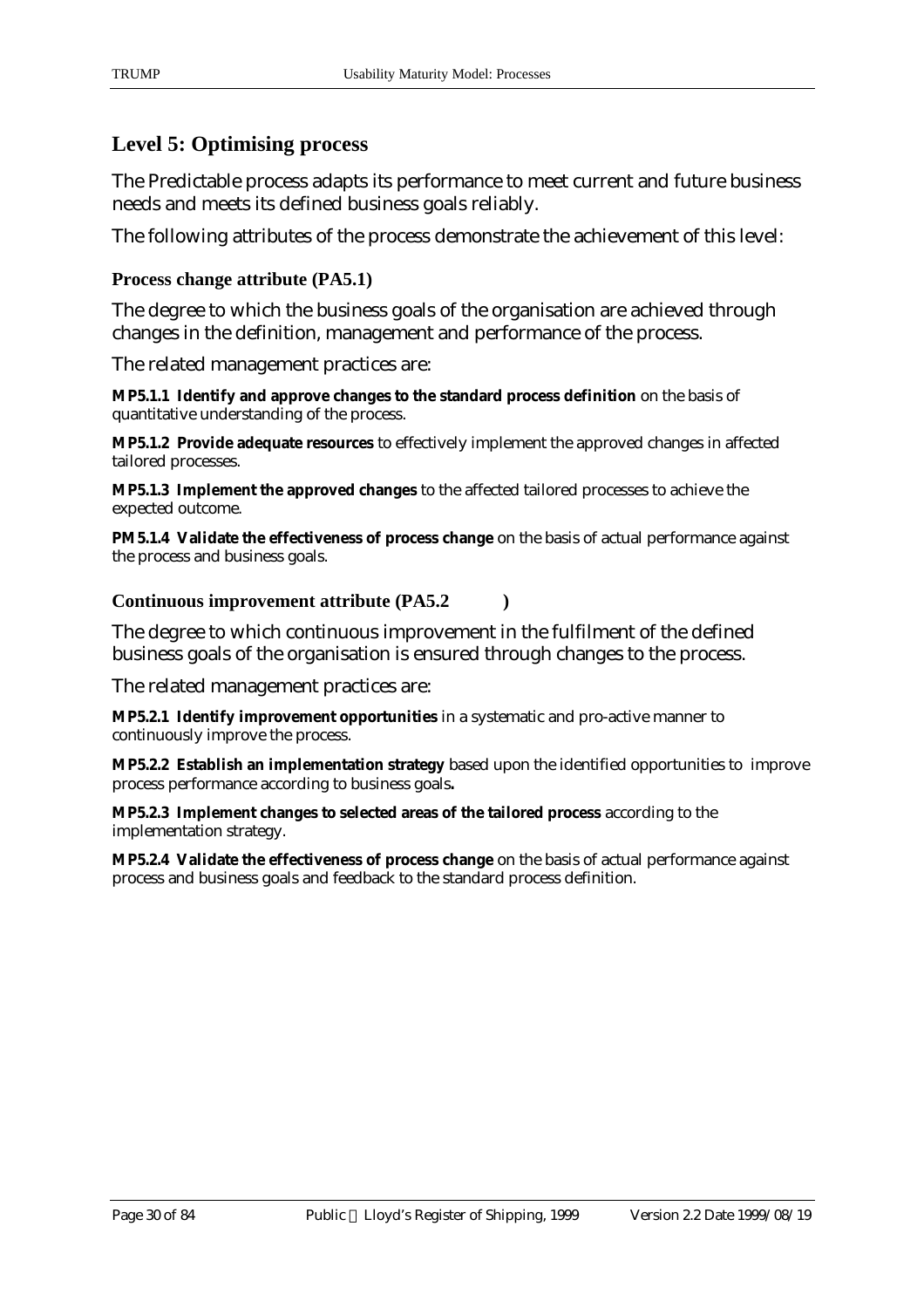## **Use of the Model**

## **Use of the model in process definition**

The human-centred process model describes a complete set of the processes and sub-processes which are required to make systems human-centred. This makes it a useful resource for organisations, departments or projects designing a system development and/or support lifecycle which needs to be human-centred.

The recommended approach is for the organisation, department or project to set up a process to define their needs for such a lifecycle. The outcomes of the processes in this model (and other models) should be compared with the needs for this lifecycle. The UMM can be used as input at this stage. The first section of each of the seven HCD process descriptions lists the outcomes of the process.

The next step is to define a lifecycle which implements and integrates the base and management practices to the required level to achieve the business purposes of the organisation, department or project. The lists of work products in Annex 2 should assist in this definition. It should be noted that in some cases the practices described in HCD 7 will be performed by the purchaser, not the supplier, of the system.

More detailed information on most of the base practices is provided in ISO 13407, the ERGO guide (Dzida et al 1993), the UserFIT Guide (Poulsen et al 1996), the RESPECT handbook (Maguire, 1997) and the INUSE Guides (INUSE 1997). Advice on the particular methods which implement the practices is available from textbooks and human factors service providers, such as the European Usability Support Centres.

## **Use of the model in process improvement**

The human-centred processes, the base practices and the work products provide a description of how organisations carry out activities which take account of user issues. The ISO 15504 Capability Scale presents a number of levels of maturity with regard to these processes. These descriptions can be used in setting the agenda and goals for improvement of human-centredness in systems development. The management practices provide a description of what is required in order to take the next step in increasing the maturity of the organisation with respect to its humancentredness. Sommerville and Sawyer (1997) give a simple introduction to process improvement for the system development lifecycle. Readers may also find a companion document to the UMM (Usability Maturity Model: Human-Centredness Scale, INUSE 1998) useful in defining management and organisational improvement actions.

## **Use of the model in formal process assessment**

## **Human-Centred Processes**

The model presented in this document can be used in the assessment of an organisation's capability to carry out the human-centred processes described in the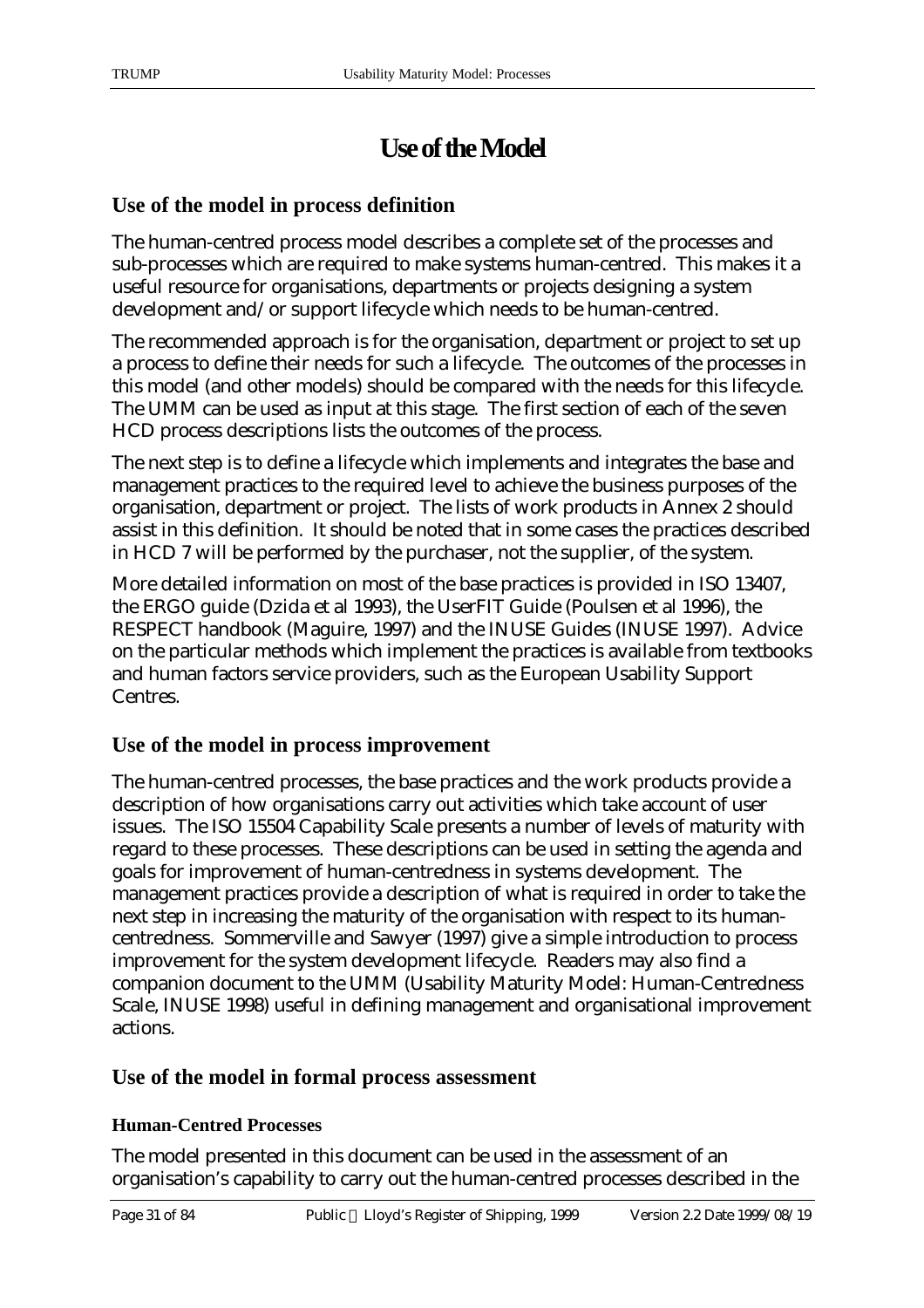model. The intended assessment process is that defined in ISO 15504. The reader is referred to ISO 15504 for details of the qualification of assessors, quality processes associated with assessments etc.

The first step is the tailoring of the model for the assessment. This consists of selection of relevant processes and definition of the maximum capability which is likely to be observed. The processes selected should be representative of the activities carried out by the organisation. The model is not sacrosanct and should be tailored as much as necessary. The purpose of assessment is usually to gain a clear picture of the processes in a particular organisation for the purpose of process improvement. The benefit to the organisation is only realised if the model is tailored to suite the purposes of the assessee (Zultner, 1993, Fayad and Laitinen, 1997). Processes and practices should be selected for assessment if the organisation wishes to know how well that particular activity is carried out. If it is not important to the business that a particular process is performed well then there is no need to assess it.

In a third party assessment for the purposes of accreditation the situation is different. A purchaser or other client is looking for evidence that the processes which it considers necessary are performed to the level it requires. In this case the processes to be covered are defined by the client organisation.

The next step is to select typical projects for assessment. For a thorough assessment the range of projects should be representative of the spread of work, size of project and diligence of the organisation.

The assessment itself is achieved by interviewing selected staff. Firstly, to ascertain how many of the base practices are performed for each process. Secondly, to ascertain how well these processes are implemented in terms of the performance of the management practices outlined in the preceding section, ISO 15504 Capability Scale. Annex 2 provides lists of work products which should be requested as evidence of the performance of the base practices. Hints on interview and assessment practice are given in Annex 6.

The interviewees should prepare for the assessment. They need to understand the model and why the assessment is being carried out. Some familiarity with process thinking is required. Interviewees should be able to provide evidence of the performance of practices, probably in the form of the work products described in Annex 2. ISO 13407 provides guidance on the provision of evidence for assessment of HF processes.

The assessee organisation needs to understand and prepare for the assessment. In an ideal case the relevant staff will have studied the model and prepared a description of how the organisation's processes and practices map onto the UMM.

In general, interviews with a project manager and two or three members of project staff (the staff may be interviewed together) will be sufficient to give a reasonable impression of the level of maturity of a project.

In order to encourage openness and co-operation the assessment of whether practices are performed or not should be reasonably informal. It is best to ask the interviewee to describe how the process is carried out and only if the description is unclear to ask specific questions about particular practices or deliverables. At the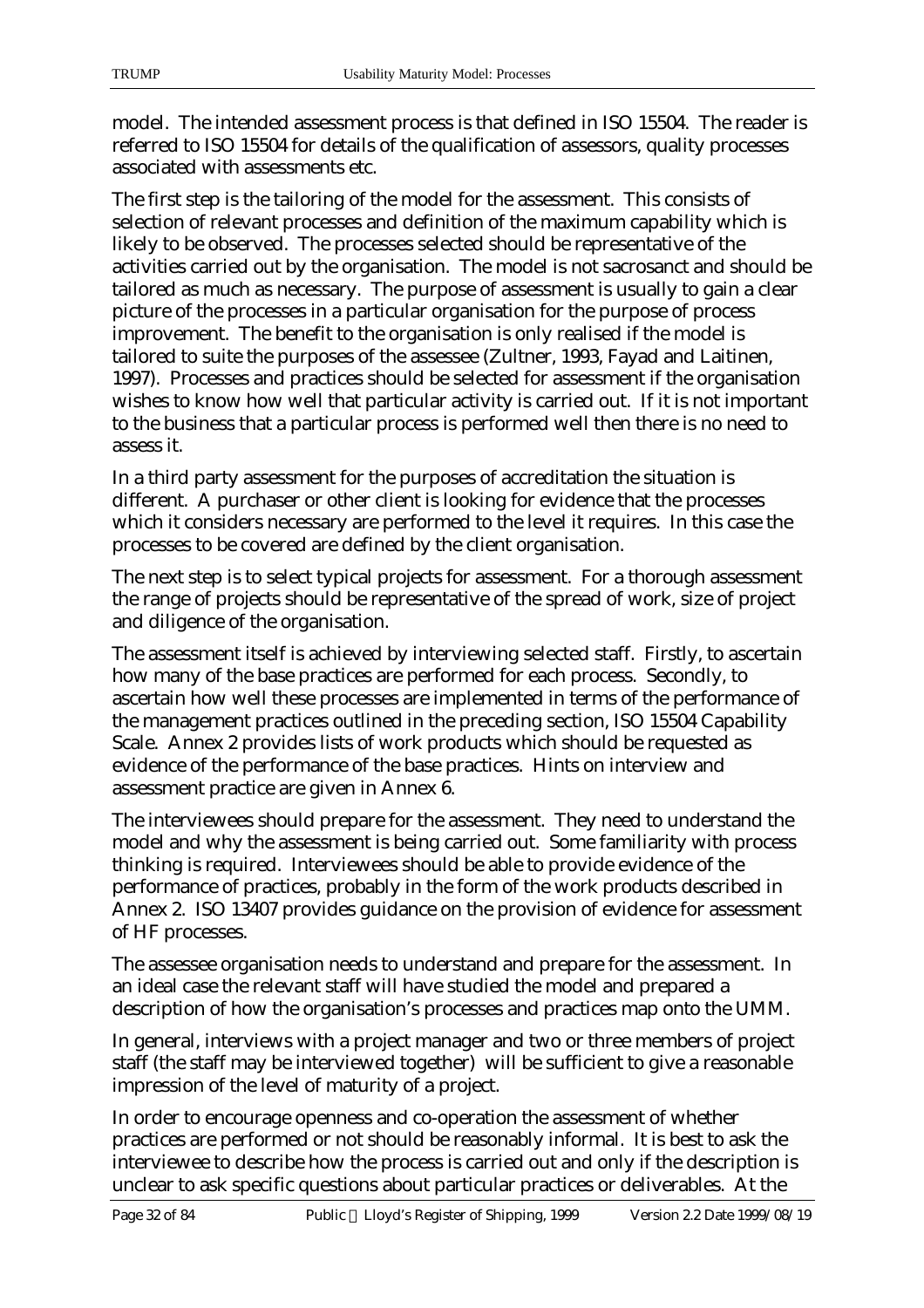end of the discussion summarise the findings back to the interviewee in terms of what is and is not done and/or delivered. During the assessment of Capability it is advisable to start by getting the interviewee to describe how the process is managed, move on to asking specific questions about the lowest levels of maturity and move up the scale until it is obvious that the practices are not being achieved. It is not beneficial to go beyond this level. If interviewees are not well prepared or if time is short the assessor may resort to asking direct questions.

The form provided in Annex 7 may be used to record findings. Rate each practice for each interviewee on a scale of N to F where:

- **N** Not achieved: There is no evidence of achievement of the defined practice. **P** Partially achieved: There is some achievement of the defined practice.
- **L** Largely achieved: There is significant achievement of the defined practice.
- **F** Fully achieved: There is full achievement of the defined practice.

Give the benefit of the doubt when allocating ratings.

Use the form to calculate the rating of each process in the organisation with regard to performance of human-centred activities. The result of the assessment will form the basis of plans to review and/or improve human-centred processes within the organisation. There are no good or bad results from an assessment. The level of capability only needs to be good enough to allow the business to fulfil its objectives. The required profile of maturity (capability against process) will be defined by the client as part of process improvement.

## **Human-Centred Processes plus Other Models**

The human-centred processes presented in this model may be used to augment the set of processes in other process models. This augmentation is likely to be carried out when a capability assessment is being performed on an organisation or department which develops or supports systems that gain business benefit from meeting the needs of their users. The mapping tables in Annex 3-5 show where the human-centred processes fit into some of the more common process maturity models.

The human-centred processes should be selected as part of the routine tailoring process which is carried out prior to an assessment. The processes are described in a standard format in order to make this process as easy as possible. It is advisable to take advice from a human factors expert when selecting processes to include in the assessment. HCD 2-6 are likely to be required in most assessments. HCD1 is more relevant to generic system development (such as domestic products) and HCD 7 is more relevant to large systems (such as public sector information systems). HCD 2,3 & 4 may be more relevant early in the lifecycle of a system but it should be noted that some of the practices in HCD 5&6 are required very early in the development of a system. The iterative nature of the human-centred lifecycle also means that elements of HCD 3&4 are still enacted during the support of a system.

## **Use of the model in informal assessment**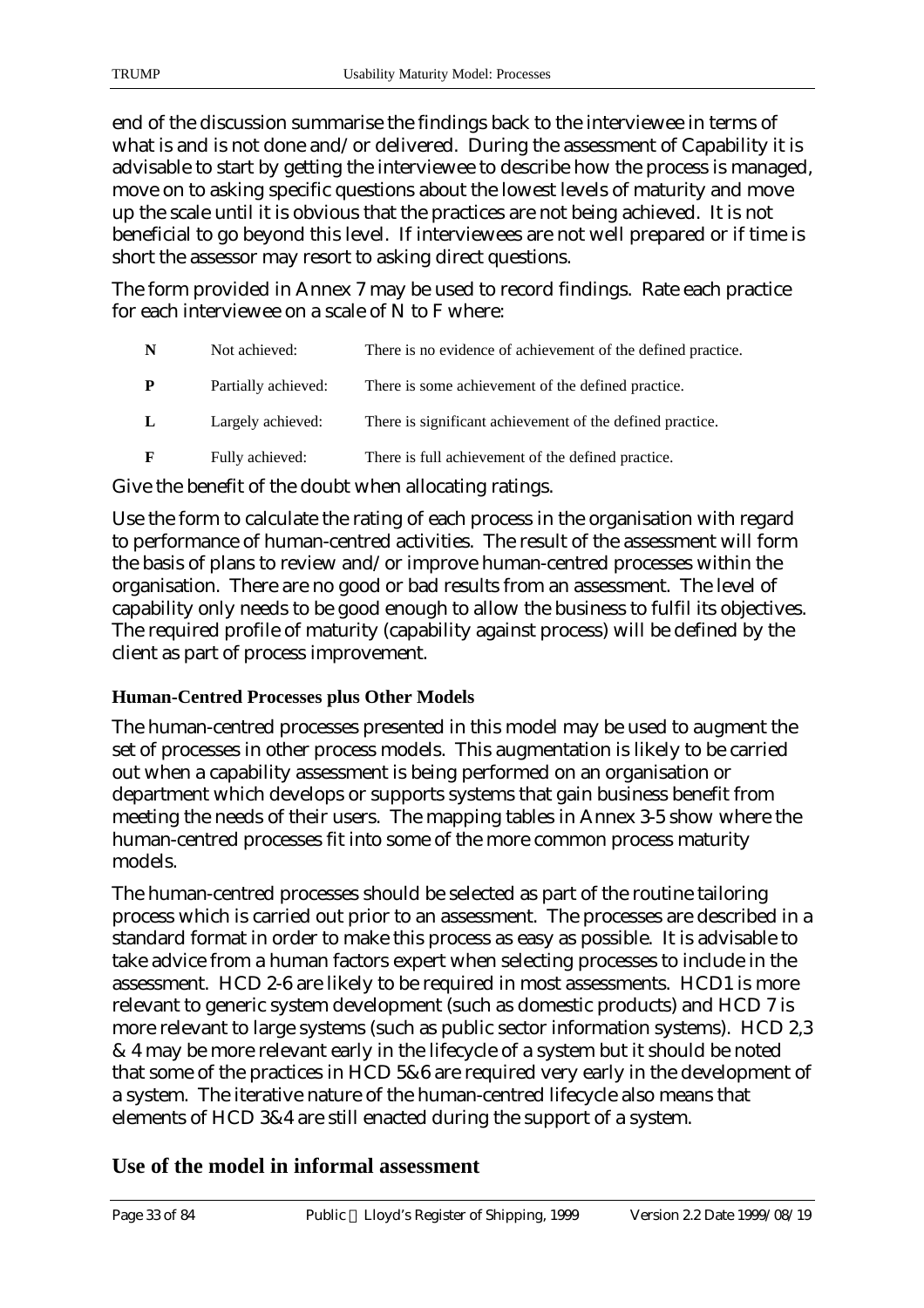The assessment approach described above is rigorous and is intended to give reproducible results across a variety of organisations. In some cases this degree of rigour and the associated formality are not appropriate.

The model can also be used in a more informal setting, such as a workshop or discussion group. A description of the development process and the discussion about whether or not the management practices are performed is retained, but the scoring need not be introduced or, if it is, the assessment as to whether attributes are performed or not would become a group decision. The result need not be recorded, but a general agreement should be reached about the achieved level, the required level for the business or project, and the actions required to attain it.

A discussion group approach is intended to increase awareness amongst participants. Their discussion with each other is the assessment meeting may well more valuable than recommendations given by improvement experts. Even where assessment is carried out by external assessors an element of group discussion can be build in in order to promote awareness and organisational learning. In informal assessment a group may assess itself and retain the results for comparison with their next discussion or project. Improvement actions should still be planned and responsibility for making changes allocated.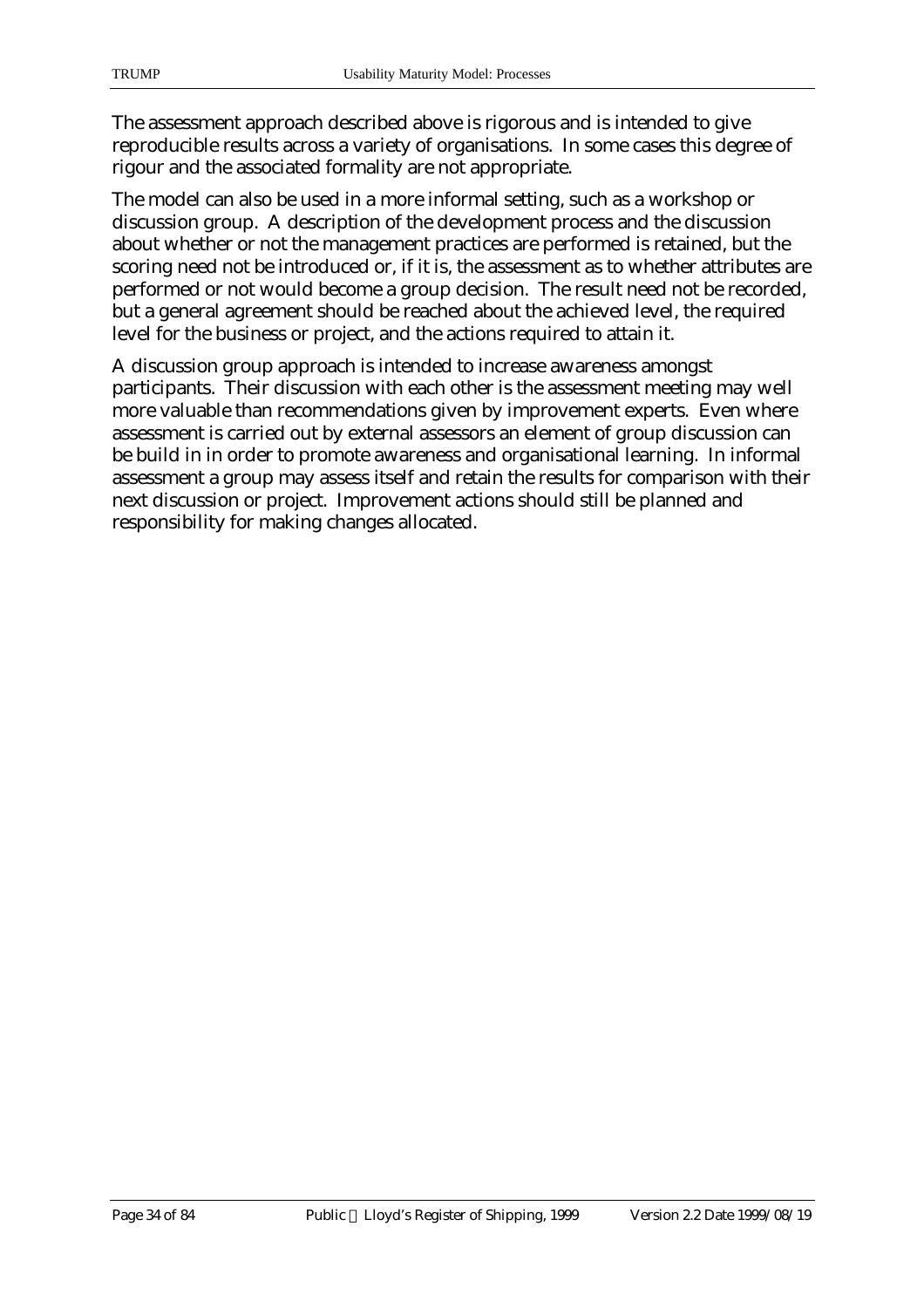## **References**

ISO 13407, Human-centred design processes for interactive systems.

ISO TR 15504 Part 2, Software process assessment - A reference model for processes and process capability.

ISO TR 15504 Part 5, Software process assessment - An assessment model and indicator guidance.

Bate R., Kuhn.D., Wells.C., Armitage.J., Clark.G., Cusick.K., Garcia.S., Hanna.M., Jones.R., Malpass.P., Minnich.I., Pierson.H., Powell.T., Reichner.A., (1995) A Systems Engineering Capability Maturity Model, version 1.1, SECMM-95-01, CMU/SEI-95-MM-003, Carnegie Mellon University, Software Engineering Institute.

Brennan C., Earthy J. and Jennings D. (1995) Draft HCI Functions for BCS Industry Structure Model (version 3).

Coallier P, Gammage N, Graydon A (1994) TRILLIUM - Telecom Software Product Development Capability Assessment Model, Bell Canada.

Crosby P.B. (1978) Quality is Free: The Art of Making Quality Certain. New York: McGraw-Hill.

Dzida W., Wiethoff M., Arnold A.G. (1993) ERGO guide, The Quality Assurance Guide to Ergonomic Software, Department of Work and Organisational Psychology, Delft University of Technology, PO BOX 5050, 2600 GB Delft, The Netherlands and GMD, System Design Technology Institute, PO BOX 13 16, 5202 Sankt Augustin, Germany.

Earthy J.V. (1996) A meeting on Human-Centred System Life-cycle Process Improvement, held at Lloyd's Register, 29 March. Lloyd's Register project INUSE Technical Report No. inuse\wp51\work\hcpi4rep.

Earthy J.V., Tomlinson C.M., Bevan N. and Claridge N. (1996) Proposals for Human-Centred Maturity levels. Personal communication.

Eason K., Harker S.D. (1997) User Centred Design Maturity, Personal communication.

Fayad M.E., Laitinen M. (1998) Process Assessment Considered Wasteful, Comms. ACM, November 1997, vol. 40, no 11, P125-128.

Flanaghan G.A. (1995) IBM Usability Leadership Maturity model (self-assessment version). Distributed at CHI Workshop 1995.

Flood R.L. (1993) Beyond TQM. Wiley. [Compares and contrasts the philosophies, principles and methods of the Quality Gurus: Deming, Juran, Crosby, Shingo, Taguchi, Ishikawa and Feigenbaum.].

Gupta A. (1997) Humanware Process Improvement, the Philips approach to institutionalising the principles of user centred design, Personal communication.

Herzberg F. (1966) Work and the Nature of Man, Cleveland, World Publishing.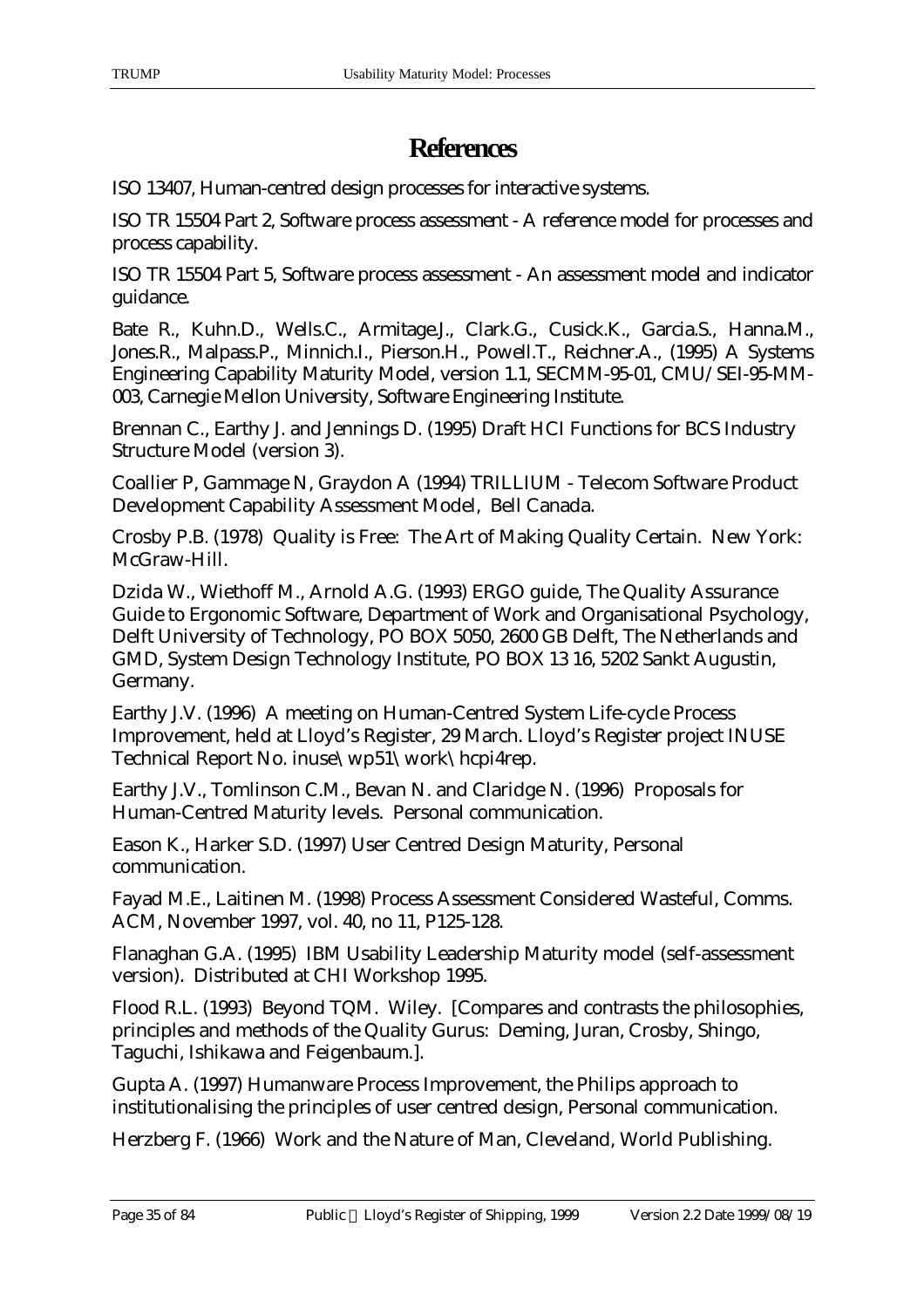Humphrey W.S. (1989) Managing the software process. Addison-Wesley, Reading M.A.

INUSE (1996) Human-centred process assessment: A model and maturity scale, Lloyd's Register project IE2016 INUSE Deliverable D5.1.1(m).

INUSE (1996) Development of the usability maturity model, Lloyd's Register project IE2016 INUSE Deliverable D5.1.1(t).

INUSE (1996) User-Centred Design, Usability Assessment, Design Guide for Multimedia, project IE2016 INUSE Deliverable 3.1.2-4, available from http://www.npl.co.uk/inuse

INUSE (1997) Usability Maturity Model - Evaluation Feedback, Lloyd's Register project IE2016 INUSE Intermediate Deliverable D5.1.2.

INUSE (1997) Usability Maturity Model - Review Workshop Report, Lloyd's Register project IE2016 INUSE Intermediate Deliverable D5.1.3.

INUSE (1997) Handbook of User Centred Design, NPL project IE2016 INUSE Deliverable D6.2.1, available from http://www.npl.co.uk/inuse

INUSE (1998) Usability Maturity Model: Human-Centredness Scale, Lloyd's Register project IE2016 INUSE Deliverable D5.1.4s.

Paulk M.C., Weber C.V., Garcia S.M., Chrissis M.B., Bush M. (1993) Key Practices of the Capability Maturity Model, Version 1.1, SEI-93-TR-025, Software Engineering Institute, Pittsburg, PA.

RESPECT (1997) User Requirements Framework Handbook, HUSAT project TE20101 RESPECT Deliverable D5.1, available from http://www.info.lut.ac.uk/research/husat/respect

Sherwood-Jones B. (1995) Total Systems Maturity. Internal report, version 2. BAeSEMA, 1 Atlantic Quay, Broomielaw, Glasgow G2 8JE.

Sommerville I., Sawyer P. (1997), Requirements Engineering, a good practice guide, Wiley, ISBN 0 471 974447.

Poulson et al (1996) USERfit, A practical handbook on user-centred design for Assistive Technology, HUSAT, The Elms, Elm Grove, Loughborough, TIDE project deliverable.

Zultner R.E. (1993) TQM for Technical Teams. Communications for the ACM, Vol.36, No.10, October.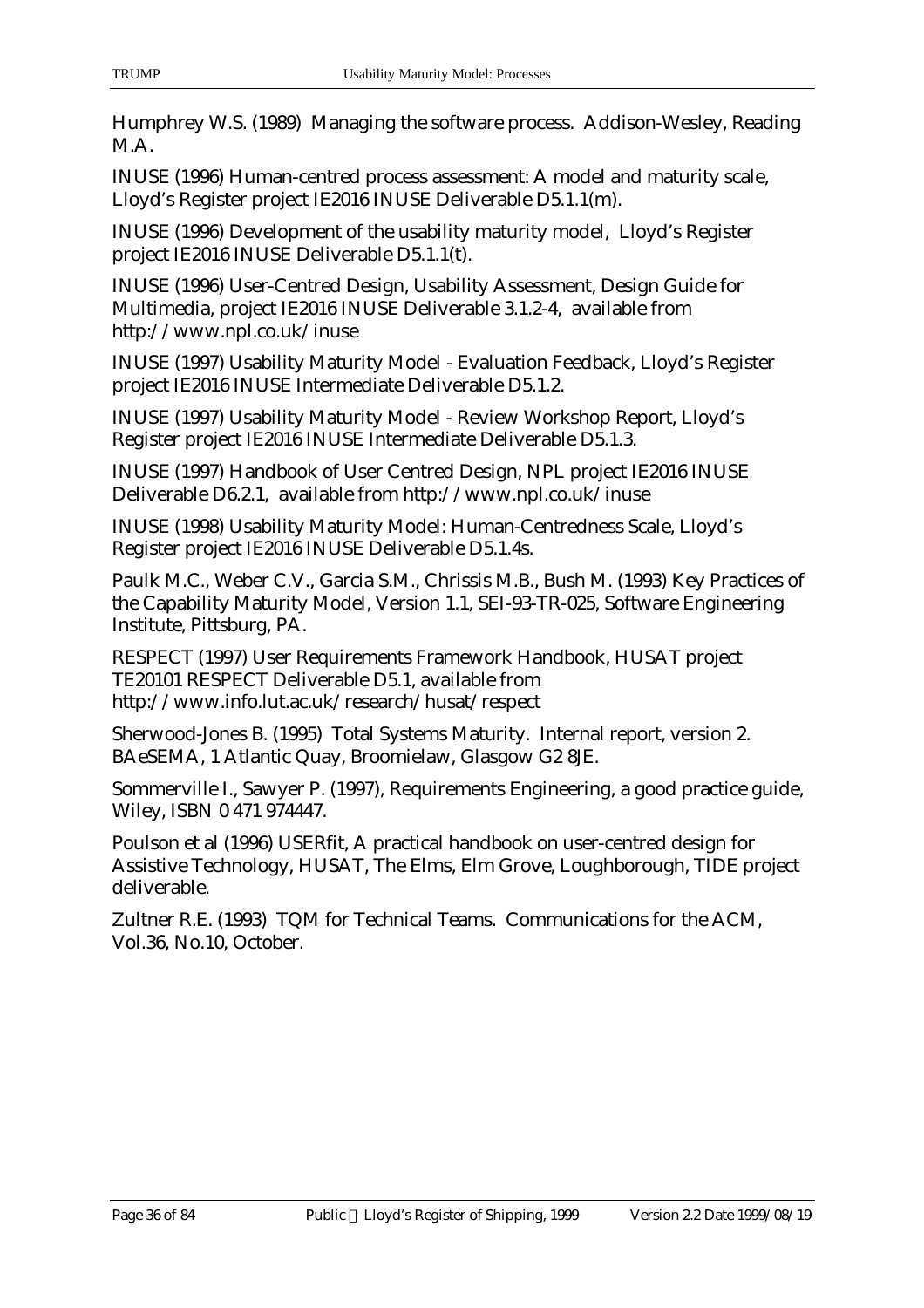# **Annex 1: Impact on Stakeholders**

Those affected by the model or its use are likely to come from one of the following stakeholder groups:

- 1. **Human Factors and Human Computer Interaction Advisors/Consultants.** This group requires a reference model for the activities which make up humancentred development. They will be familiar with human-centred issues but not so familiar with process improvement.
- 2. **Process Assessors.** This group requires a rigorous model to support measurement of maturity. They will be very familiar with process modelling and assessment but are unlikely to be familiar with human-centred approaches. They will be looking for practices (and maybe processes) to incorporate into existing tools when there is a need to assess human-centred processes.
- 3. **Process Improvement Consultants.** This group requires an explanatory model to support the development of human-centredness in projects and organisations. They will be familiar with process modelling but not necessarily familiar with human-centred approaches. Integration issues will be of interest.
- 4. **Business process engineers** who wish to take account of human-centred design issues in the products or services from a client organisation. This group may be unfamiliar with the level of detail in process models. A high didactic element will be required and benefits will be paramount.
- 5. **Developers of maturity models**. This group will be looking to take account of human-centred practices in system or software models. They will use this model as a source of modules which can be extracted and combined into assessment tools and/or other models. Purity and conformance to standard structures are their main requirements of this model.

Other groups will be affected by the use of the model. The needs of these groups should be taken into account by the users of this document:

- 1. **Staff involved in the projects which are assessed against the model**. In organisations with lower levels of human-centredness the issues being examined will be unfamiliar. There will be a high didactic element in the briefing for assessments. They will need a thorough and sympathetic presentation of the meaning of the results of assessments.
- 2. **Managers of projects which are assessed against the model**. The issues are similar to those for staff. This group should be involved in the preparation for assessments and will probably bear the brunt of the questioning during assessment interviews. In most cases the problem of interfaces between the project and specialist activities, human factors in this case, will be an important concern.
- 3. **Managers and staff of departments and/or projects which are the subject of human-centred process improvement exercises**. As for the two previous categories the needs of this group will depend on the level of human-centredness of the organisation. More mature organisations will find the model natural and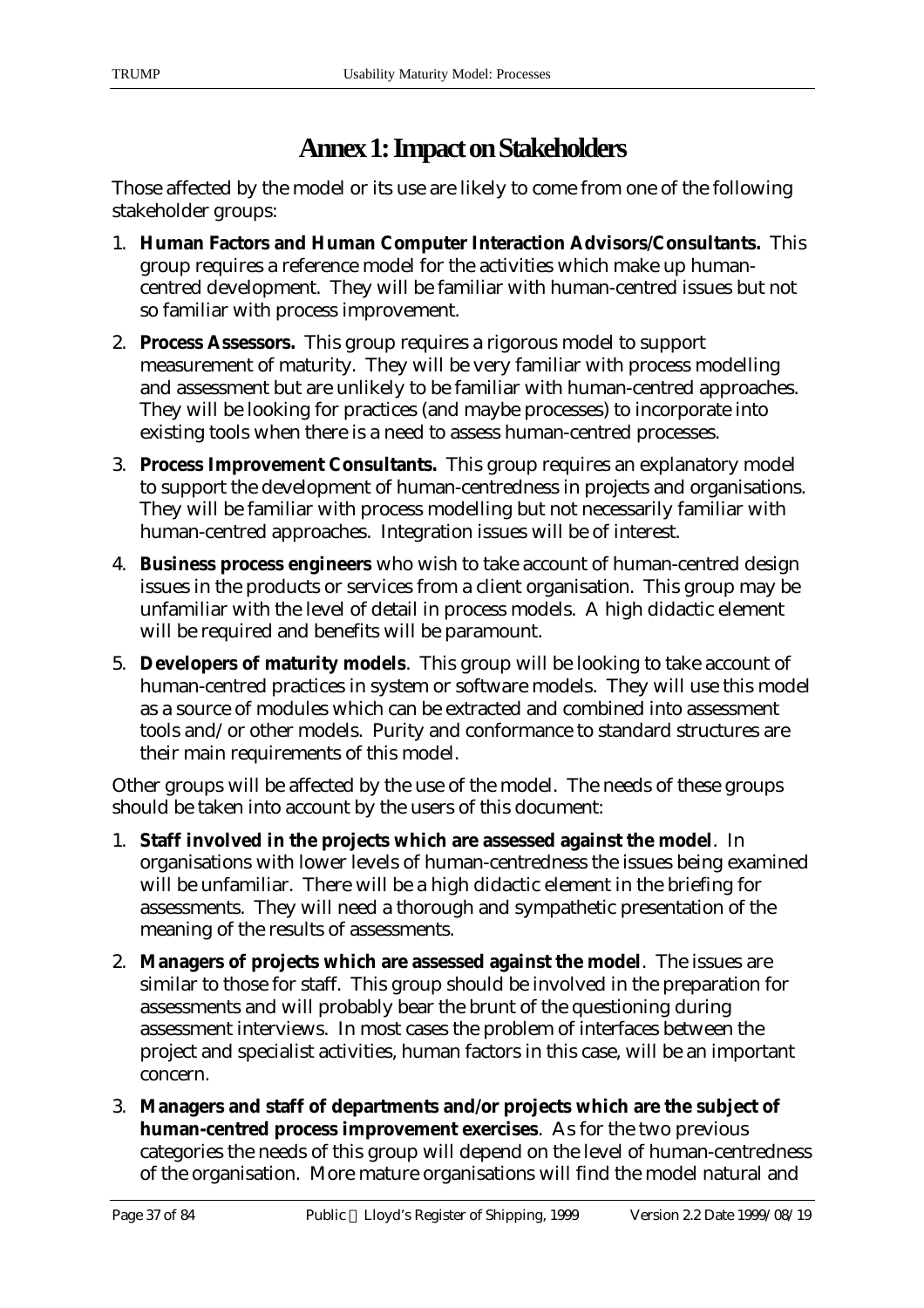will probably concentrate on refining their higher management practices and capability improvement of human-centred processes.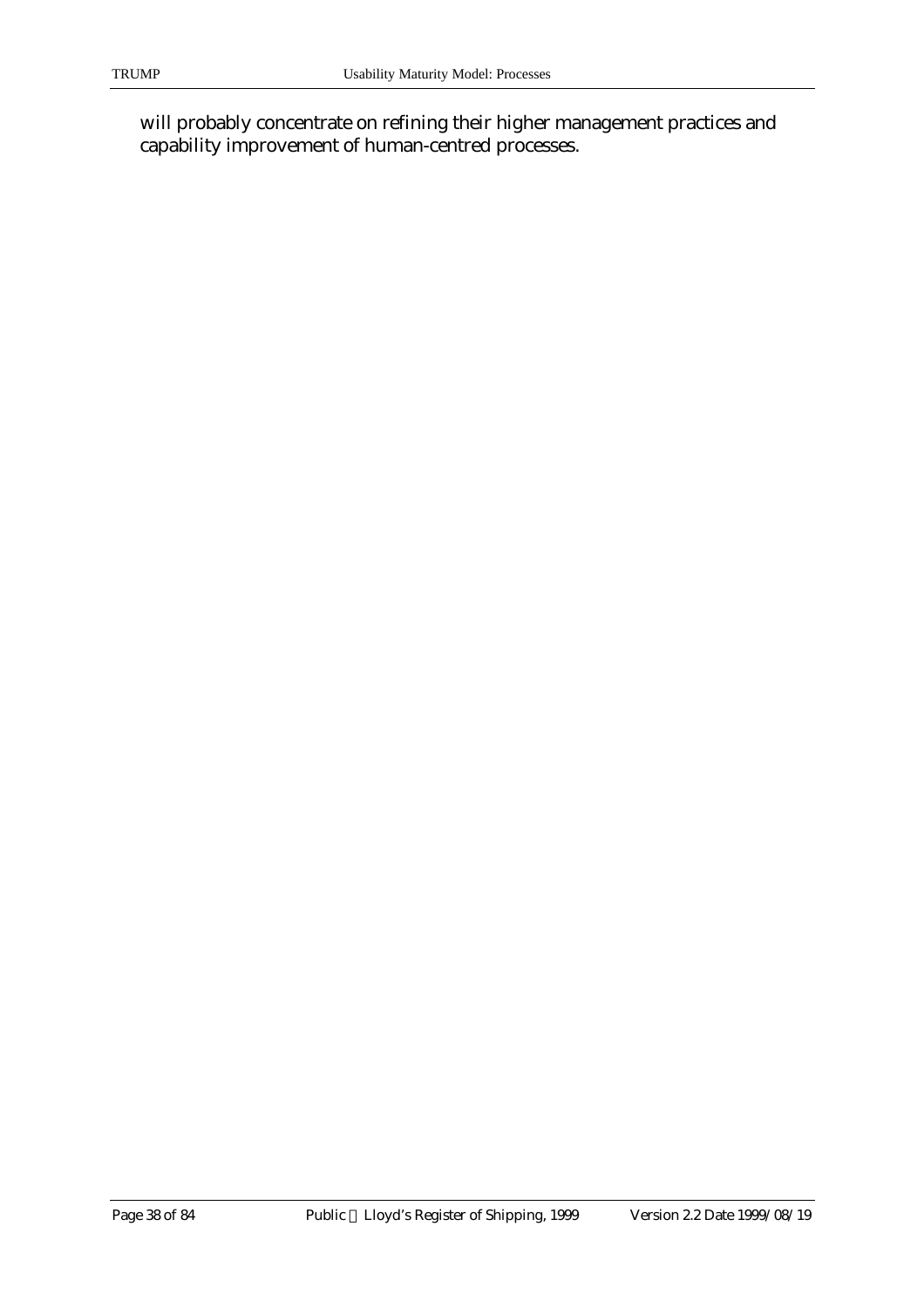## **Annex 2: Associated work products from HCD processes**

The following sections list work products which are used by and which originate from HCD processes. Many of these products are elaborated or revised by subsequent processes. Because of the iterative nature of the human-centred lifecycle work products may be revised several times.

**Table 1 - Ensure HCD content in system strategy (HCD.1)**

| Output                                       |
|----------------------------------------------|
| System/product vision                        |
| Original specification                       |
| Social and socio-technical demands in target |
| groups                                       |
| Predicted context(s) of use                  |
| Market appraisals                            |
| Trend analysis                               |
| <b>System accounting process</b>             |
| Human-centred system strategy                |
|                                              |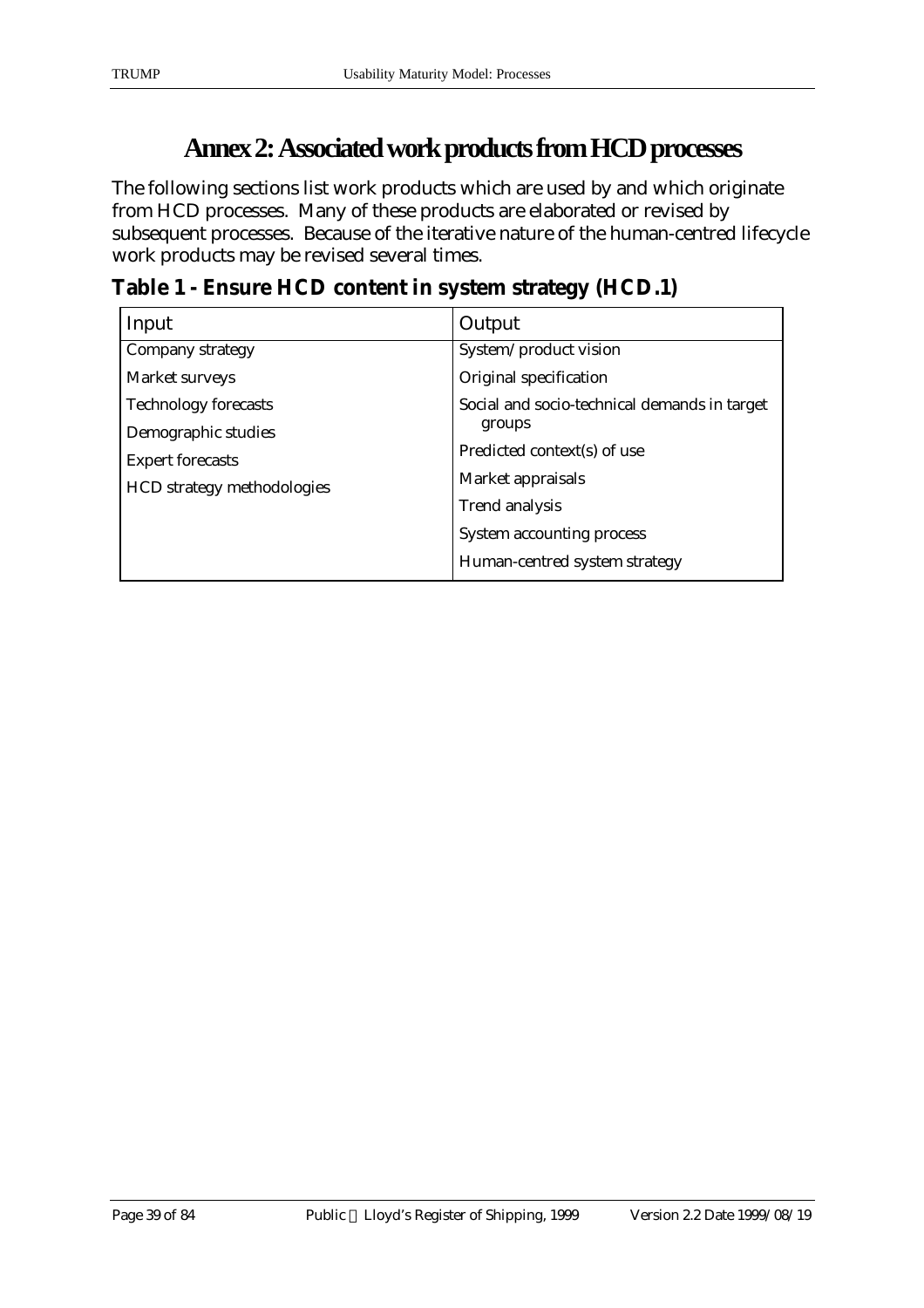| Table 2 - Plan and manage the HCD process (HCD.2) |
|---------------------------------------------------|
|---------------------------------------------------|

| Input                                          | Output                                                                                                        |
|------------------------------------------------|---------------------------------------------------------------------------------------------------------------|
| <b>Business plan</b>                           | List of human centred activities to be carried                                                                |
| Organisational resources                       | out                                                                                                           |
| <b>Results of reviews</b>                      | Procedure for integrating human centred<br>activities with other development                                  |
| Development plans for system                   | activities                                                                                                    |
| Staff skills profiles                          | The individuals and organisation(s)                                                                           |
| Human-centred methods and tool<br>descriptions | responsible for the human-centred design<br>activities and the range of skills and<br>viewpoints they provide |
| Test method descriptions                       | Procedures for establishing communication                                                                     |
| Project management statistics                  | on human-centred design activities as                                                                         |
| Project monitoring data                        | they affect other design activities and<br>methods for recording these activities                             |
| General usability objectives                   | Milestones during the design and                                                                              |
| Human and organisational requirements          | development process, e.g. through<br>specification of life cycle documents                                    |
|                                                | Procedures for ensuring full use of feedback<br>From all pilots, trials and evaluations                       |
|                                                | Suitable timescales to allow feedback to be<br>incorporated into the design schedule                          |
|                                                | Assignment of usability objectives to<br>elements of the system                                               |
|                                                | Definition of evaluation criteria following<br>from usability objectives                                      |
|                                                | Indication of test method(s) for evaluations                                                                  |
|                                                | Advice on the degree of iteration                                                                             |
|                                                | Audit report <sup>3</sup>                                                                                     |
|                                                | Human-centred human factors policy                                                                            |
|                                                | <b>HCD</b> process definitions                                                                                |
|                                                | HCD support technology specification                                                                          |

Appropriateness of test methods for the system and context of use, and of the treatment of test results.

Evidence of the competence of the assessor(s) and appropriate selection and use of relevant procedures.

 $3$  Evidence for audits includes the following:

Confirmation of context of use information and requirements information by users or their representatives.

Evidence that the: context of use has driven the design process; user and organisational requirements have driven the design process; prototyping and evaluation results have been used to improve and refine the design; sufficient parts of the system were tested to give meaningful results for the system as a whole.

Adequacy of number of users and evidence of their representativeness of those identified in the context of use.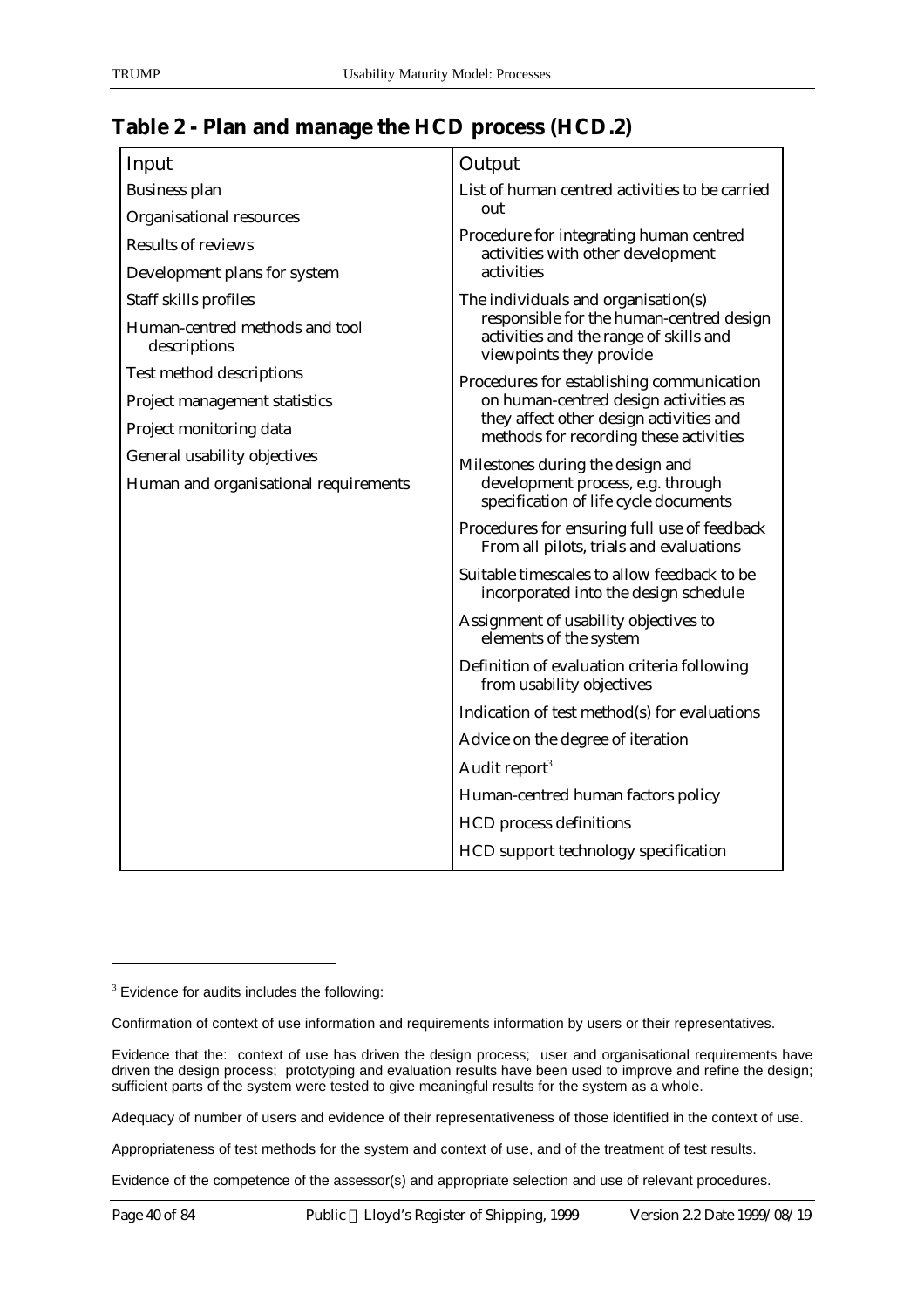| Input                                             | Output                                                                          |
|---------------------------------------------------|---------------------------------------------------------------------------------|
| Project scope                                     | The range and relevance of users and other                                      |
| User representatives                              | personnel in the design                                                         |
| Work instructions                                 | Risk assessment                                                                 |
| Legislation                                       | A statement of the human-centred design<br>goals                                |
| Industry, National and International<br>standards | Stakeholder/User Requirements Specification                                     |
| System strategy                                   | <b>Organisational Requirements Specification</b>                                |
| Context of use                                    | Priorities for different requirements                                           |
| <b>Competitor systems</b>                         | Specific, measurable usability goals                                            |
|                                                   | Benchmarks against which the design can be<br>tested                            |
|                                                   | List of statutory or legislative requirements                                   |
|                                                   | The sources from which the user and<br>organisational requirements were derived |

### **Table 3 - Specify the stakeholder and organisational requirements (HCD.3)**

### **Table 4 - Understand and specify the context of use (HCD.4)**

| Input                                                                                | Output                                                               |
|--------------------------------------------------------------------------------------|----------------------------------------------------------------------|
| <b>System Requirements</b>                                                           | Specification of the range of intended users,                        |
| Stakeholder/User Requirements Specification                                          | tasks and environments                                               |
| <b>Organisational Requirements Specification</b>                                     | Stakeholder information                                              |
| Project scope                                                                        | User information                                                     |
| User representatives                                                                 | <b>Task information</b>                                              |
| Work instructions                                                                    | Organisational analysis                                              |
| Time and format of the provision of context<br>of use information to the development | The sources from which the context of use<br>information was derived |
| team                                                                                 |                                                                      |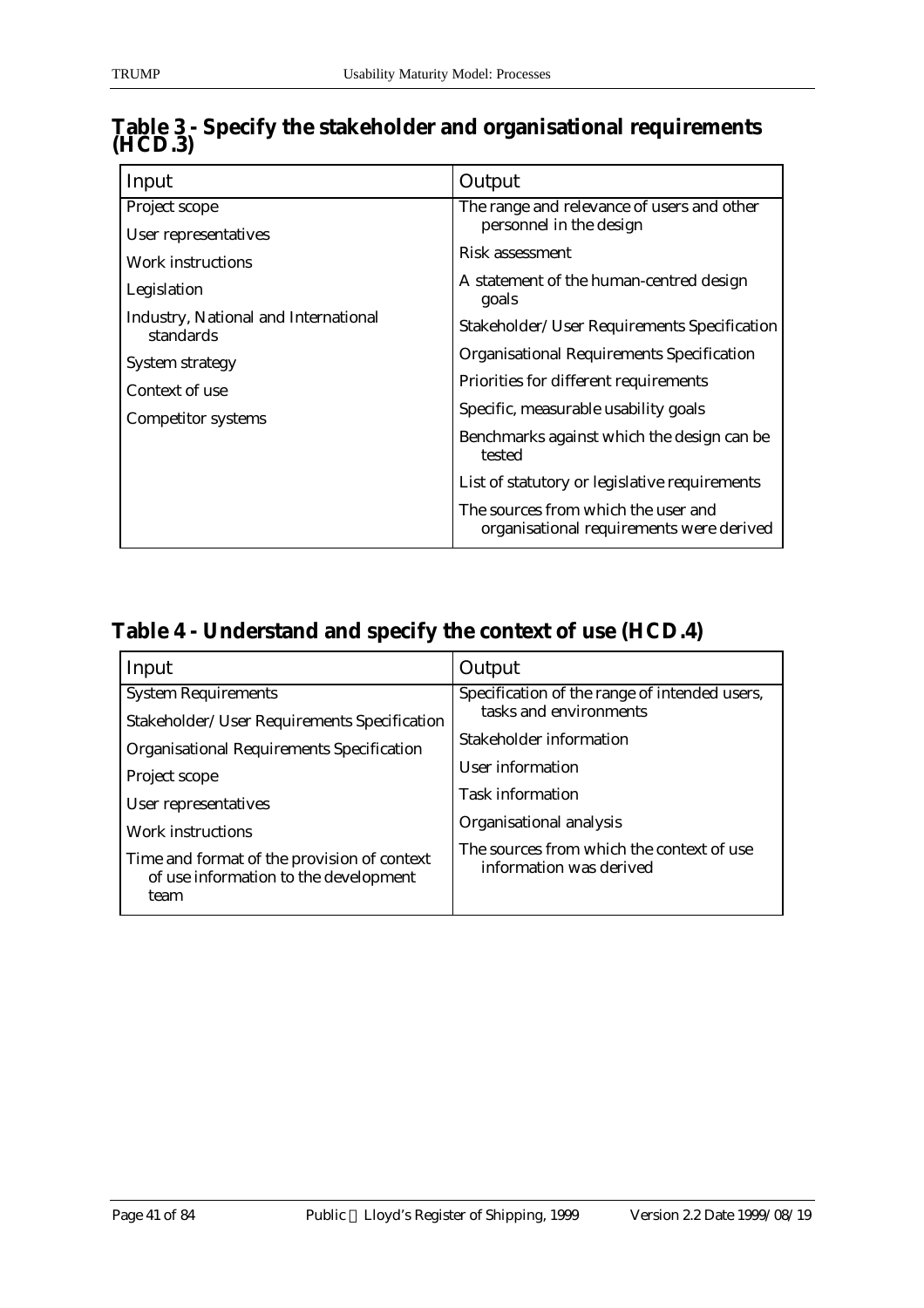## **Table 5 - Produce design solutions (HCD.5)**

| Input                                                                                                                                       | Output                                                                                                                                                                        |
|---------------------------------------------------------------------------------------------------------------------------------------------|-------------------------------------------------------------------------------------------------------------------------------------------------------------------------------|
| <b>System Requirements Specification</b><br>Stakeholder/User Requirements Specification<br><b>Organisational Requirements Specification</b> | The sources of existing knowledge and the<br>standards used, with an indication of how<br>they have been incorporated (or why they<br>have not been followed, if appropriate) |
| Context of use                                                                                                                              | <b>User Interaction Specification</b>                                                                                                                                         |
| <b>Measurable Usability Goals</b>                                                                                                           | Dialogue detail                                                                                                                                                               |
| Ergonomic requirements                                                                                                                      | Look and feel                                                                                                                                                                 |
| <b>Standards and Guides</b>                                                                                                                 | Layout and other UI issues                                                                                                                                                    |
| Style Guide(s)                                                                                                                              | Simulations of specification                                                                                                                                                  |
| Expertise                                                                                                                                   | Prototype(s) of parts and all of the system                                                                                                                                   |
| <b>Feedback from evaluations</b>                                                                                                            | <b>Task model</b>                                                                                                                                                             |
|                                                                                                                                             | <b>Assignment of functions</b>                                                                                                                                                |
|                                                                                                                                             | Worksystem design                                                                                                                                                             |
|                                                                                                                                             | Evidence of revision in accordance with<br>results of evaluations                                                                                                             |
|                                                                                                                                             | Training plans for users and maintainers of<br>the system                                                                                                                     |
|                                                                                                                                             | Definition of user support services for the<br>system                                                                                                                         |
|                                                                                                                                             | List of standards used and how applied                                                                                                                                        |
|                                                                                                                                             | Justification of deviations from any standard<br>to meet particular requirements                                                                                              |
|                                                                                                                                             | Report on how conflicts between design<br>requirements and existing knowledge<br>were dealt with in the design                                                                |
|                                                                                                                                             | Means of feedback and use of results in other<br>design activities                                                                                                            |
|                                                                                                                                             | The steps taken to ensure that the<br>prototype(s) covered key requirements<br>and followed good practice                                                                     |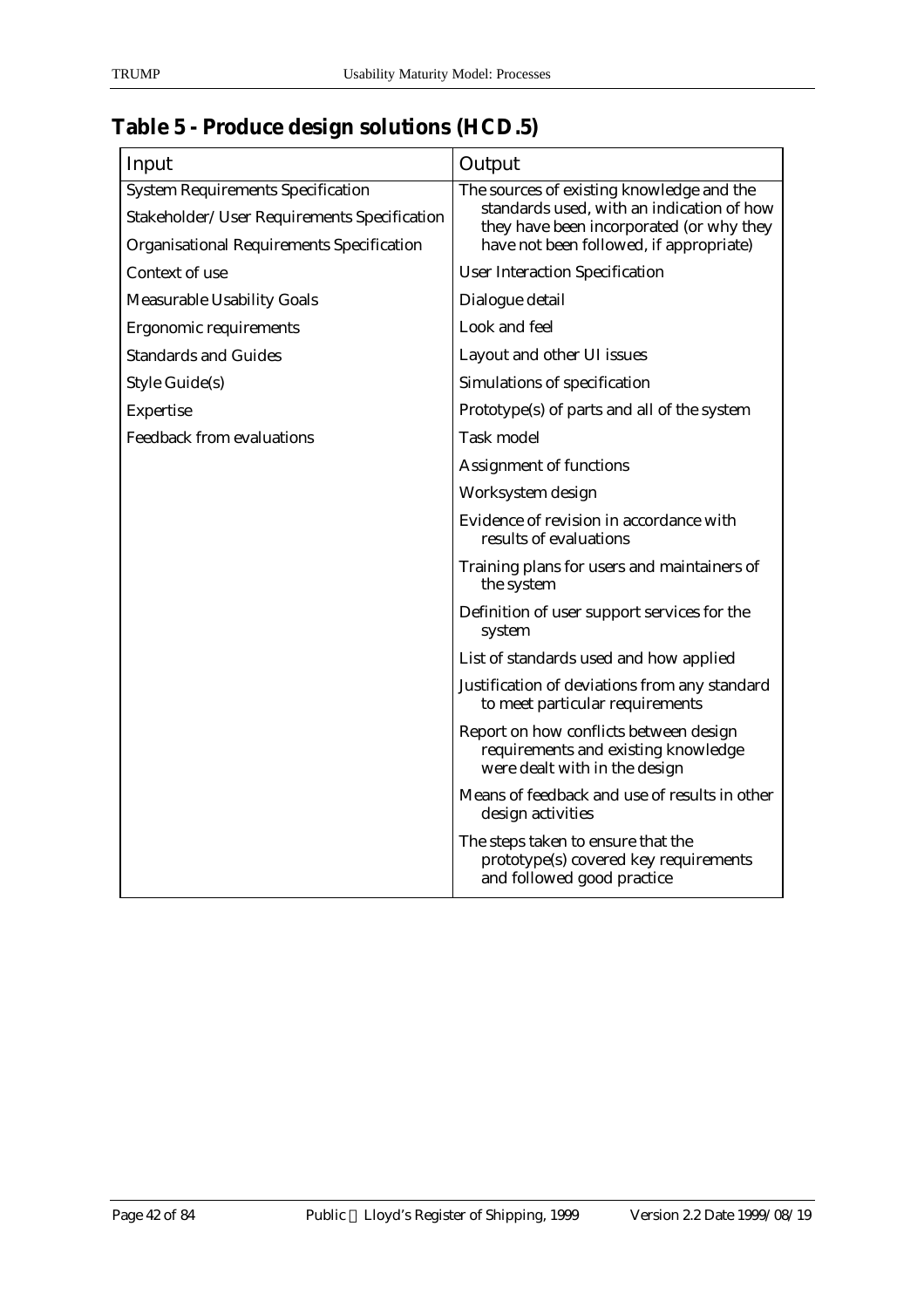## **Table 6 - Evaluate designs against requirements (HCD.6)**

| Input                                                 | Output                                                                                 |
|-------------------------------------------------------|----------------------------------------------------------------------------------------|
| Project plan                                          | Which parts of the system are to be evaluated                                          |
| <b>System Requirements Specification</b>              | and how they are to be evaluated                                                       |
| Stakeholder/User Requirements Specification           | Context of evaluation                                                                  |
| <b>Organisational Requirements Specification</b>      | Full description of the system tested and its<br>status                                |
| Context of use statement                              | Number of users taking part in testing,                                                |
| <b>Measurable Usability Goals</b>                     | including evidence of adequacy of                                                      |
| <b>Standards</b>                                      | number of users and their<br>representativeness of those identified in                 |
| Legislation                                           | the context of use                                                                     |
| Guidelines                                            | Testing and data collection methods,                                                   |
| <b>Standards for HF activities</b>                    | including evidence of appropriateness of<br>these methods for the system and context   |
| Usability audit schedule                              | use                                                                                    |
| Test criteria                                         | Results in detail and appropriate statistical                                          |
| <b>Testing staff</b>                                  | analysis.                                                                              |
| Test specifications/plans                             | A report of major and minor non-<br>compliances and observations and an                |
| <b>Assessment tools</b>                               | overall assessment                                                                     |
| Work instructions                                     | A clear pass/fail decision in relation to the                                          |
| <b>Working practices</b>                              | requirements                                                                           |
| <b>Users</b>                                          | Evidence of the competence of the assessor(s)<br>and the selection and use of relevant |
| User details                                          | procedures                                                                             |
| Questionnaires                                        | Evidence that sufficient parts of the system                                           |
| Roll-out objectives                                   | were tested to give meaningful results for<br>the system as a whole                    |
| In-use user and organisational satisfaction           | Source of evaluation feedback                                                          |
| objectives<br>Long-term health, safety and well-being | Usability and ergonomic defects                                                        |
| objectives                                            | Recommendations for improvement                                                        |
| Description of the usability, health and safety       | Video and audio tapes from trials                                                      |
| requirements                                          | User observation logs                                                                  |
|                                                       | Trial plans and records                                                                |
|                                                       | Revisions to requirements                                                              |
|                                                       | <b>Interview transcripts</b>                                                           |
|                                                       | Measurements of ergonomic parameters                                                   |
|                                                       | Survey criteria                                                                        |
|                                                       | Survey plan                                                                            |
|                                                       | Survey report                                                                          |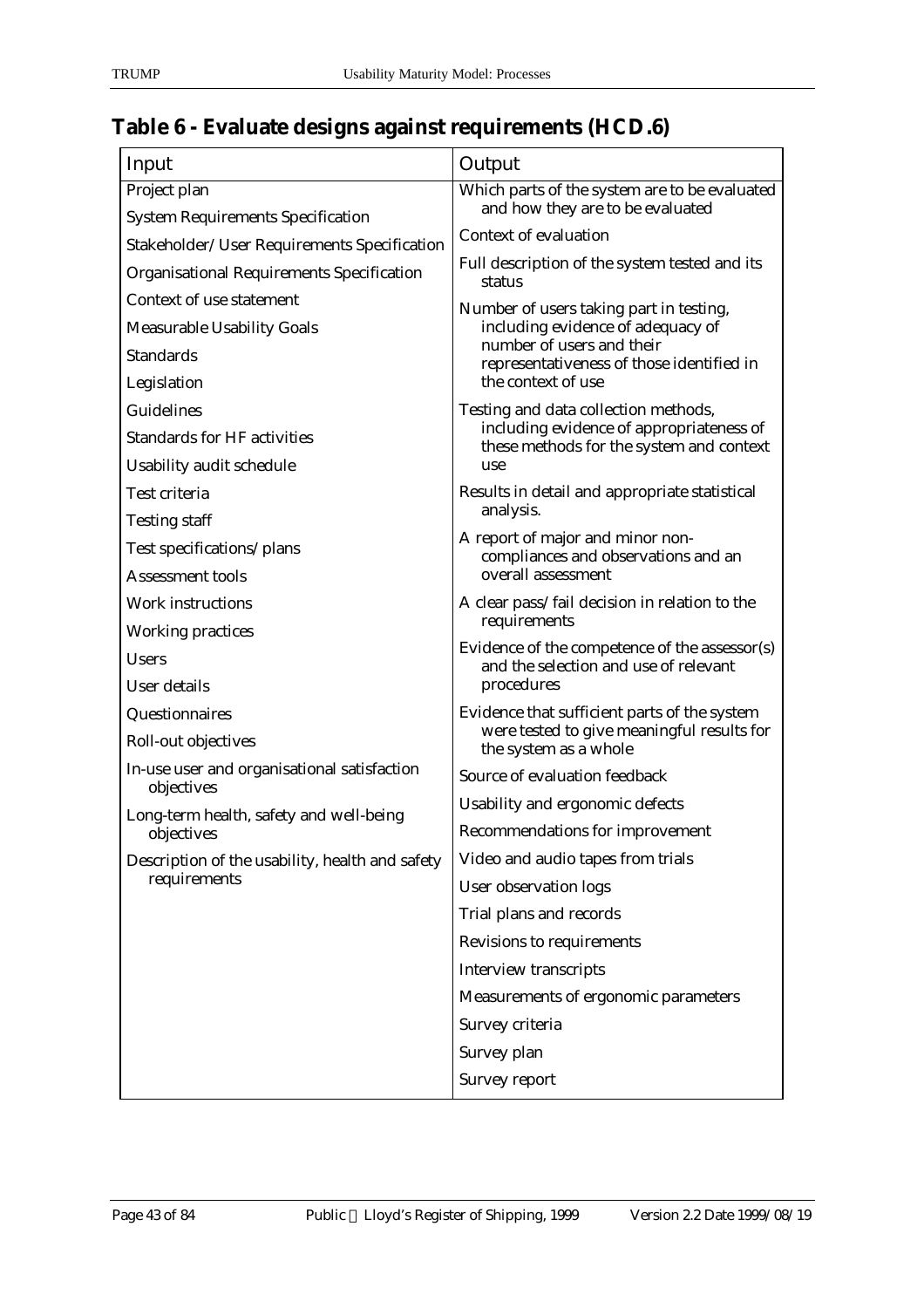## **Table 7 - Introduce and operate the system (HCD.7)**

| Input                                            | Output                                                                     |
|--------------------------------------------------|----------------------------------------------------------------------------|
| System/product vision                            | Implementation development plan                                            |
| <b>System Requirements Specification</b>         | Implementation plan                                                        |
| Stakeholder/User Requirements Specification      | Client's representative(s)                                                 |
| <b>Organisational Requirements Specification</b> | <b>Identified stakeholders</b>                                             |
| <b>Context of Use Statement</b>                  | Organisation structure                                                     |
| Stakeholder information                          | Job descriptions                                                           |
| <b>User information</b>                          | <b>Work Instructions</b>                                                   |
| <b>Task information</b>                          | Human and Organisation impact assessment                                   |
| Organisational analysis                          | <b>Training specifications</b>                                             |
| <b>User representatives</b>                      | Training plan                                                              |
| Stakeholder representatives                      | <b>Training material</b>                                                   |
| Standards, Guidelines and Legislation            | Trainer training material                                                  |
| Roll-out/Implementation plan                     | <b>Impact reports</b>                                                      |
| Client's business plan                           | Membership of user panel                                                   |
| Training plans for users and maintainers         | Monitoring criteria                                                        |
| Definition of user support services              | Monitoring programme                                                       |
|                                                  | <b>Monitoring reports</b>                                                  |
|                                                  | <b>Workplace Audits</b>                                                    |
|                                                  | Recommendations for enhancements to the<br>system in the user organisation |
|                                                  | Information for future development projects                                |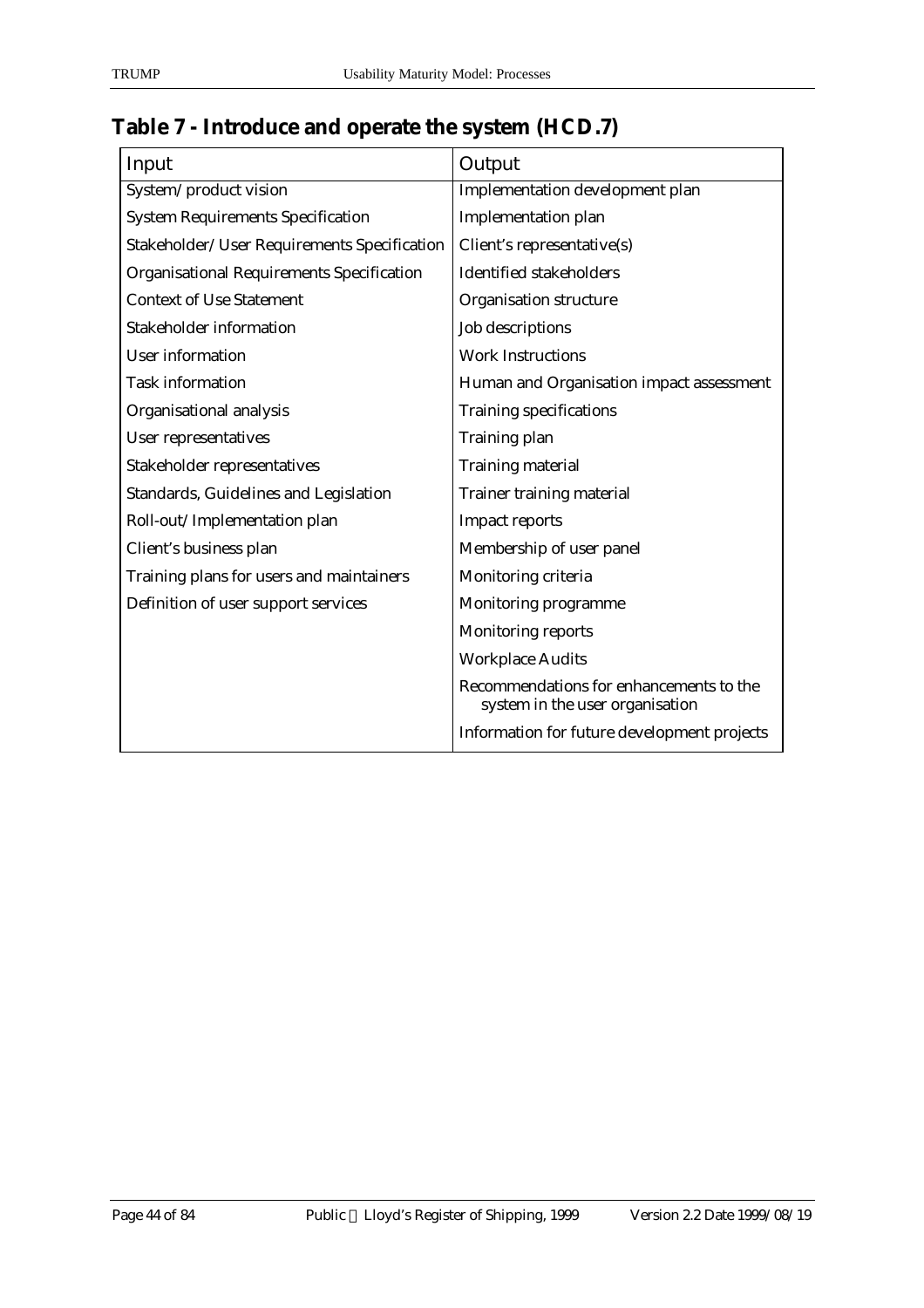# **Annex 3: Mapping the UMM to ISO 15504**

### **A Human-centred approach to ISO 15504**

This section elaborates the ISO 15504 process dimension for Human-Centred processes. For each process, the process category purpose statement defined in Part 2 of ISO 15504 technical report is quoted in italics, followed by a brief description of how a human-centred approach augments ISO 15504 for the whole category and for each process within the category:

*The Customer-Supplier process category. This consists of processes that directly impact the customer and supplier of software systems and services, support development and transition of the software from the supplier to the customer, and provide for its correct operation and use.*

The human-centred aspects concentrate on the involvement of end-users and achieving organisational fit through correct design and training. Consultancy in all aspects of usability assurance is added to this category. The particular humancentred requirements of the processes in this category are given below:

- Acquire software. Ensure that the customer will identify and define the user needs for the system and legislative requirements for the safe installation and operation of the system.
- Manage customer needs process. Ensure that the developing system has precise business needs, that representative users are involved in developing the system and that the system integrates into the working environment.
- Supplying software process. Ensure that the relevant staff are given appropriate training in using the supplied system.
- Operate software process. The organisation is to re-design relevant jobs and practices associated affected by use of the software.
- Provide customer service process. Collect feedback and summarise it, and monitor users' experience with and opinion of the system.

*The Engineering process category. This consists of processes that directly specify, implement, or maintain a system and software system and its user documentation.*

The human-centred aspects concentrate on the elicitation of user requirements, the definition of usability and ergonomic requirements and the activities in the design process which ensure that these requirements are incorporated and tested for in the developing design. The particular human-centred requirements of the processes in this category are given below:

• Develop system requirements process. Generate sets of user, ergonomic<sup>4</sup> and usability requirements and a definition of the context in which the system will be used.

<sup>&</sup>lt;sup>4</sup> This includes relevant statutory and legislative reqirements.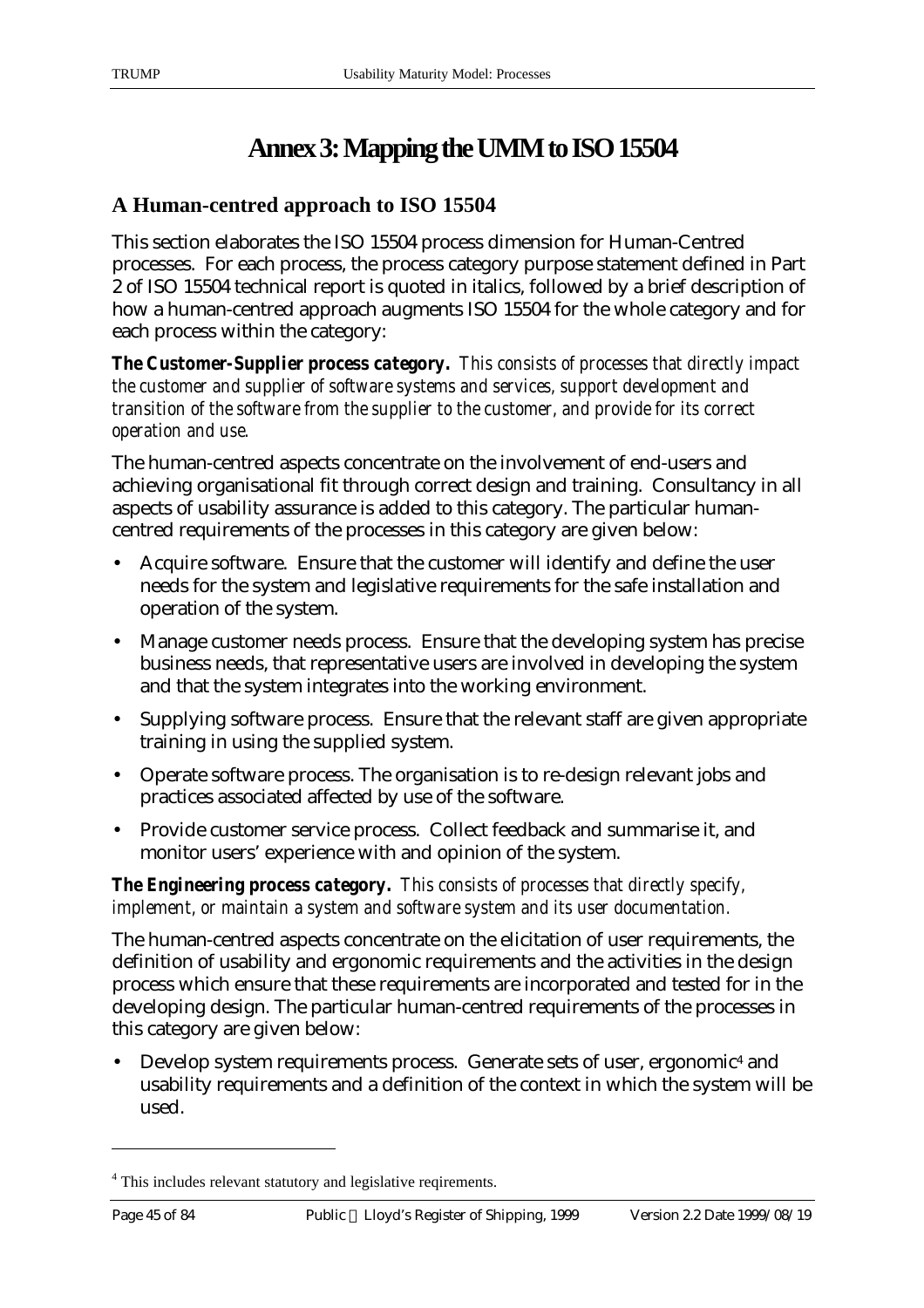- Develop system design process. Take account of the user, ergonomic and usability requirements legacy in the design of the system and to provide the designers with a range of design alternatives for the system, and information about designing for stakeholders.
- Software Requirements, Develop Software Design and Integrate and test software. Not Applicable. Software development is about code, networking and resource issues. Functional issues for the software should have been completely defined in the system requirements. Equally, the above software issues should not have any influence on the system requirements. However, see Manage Risks (MAN 3) and Validation (SUP 5) regarding processes for identifying and managing the discrepancies between required and achievable functional performance.
- Implement software design process. Produce part or complete implementations suitable for usability testing.
- Integrate and test system process. Set up and perform suitable tests or evaluations of the developing or complete system in order to assess the usability or ergonomic quality of the system.
- Maintain system and software process. Use suitable techniques to monitor the use of the system and feed back usability, health and safety, and re-design information.

*The Support process category. This consists of processes which may be employed by any of the other processes (including other supporting processes). The supporting processes can be employed at various points in the software life cycle.*

The human-centred aspects cover the specific support needs of human-centred activities in the lifecycle. In many cases support processes do not require extension. Verification and validation activities have a particular interpretation. The particular human-centred requirements of the processes in this category are given below:

- Develop documentation process. Document the human-centred aspects of the design and design decisions, and to manage the iteration of design solutions.
- Perform configuration management. There are no special configuration support processes but there are new media and document types to configure.
- Perform quality assurance process. Ensure that suitable human-centred methods and supporting knowledge are available in the Quality function.
- Perform work product verification process. Check the developing system against human-centred requirements, standards and legislation to ensure that organisation, task and ergonomic defects are identified.
- Perform work product validation process. Test that the developing system meets organisational and end user requirements as the understanding of the stakeholders develops.
- Perform joint reviews process. Ensure that appropriate user representatives and end-users are consulted during the development of the system.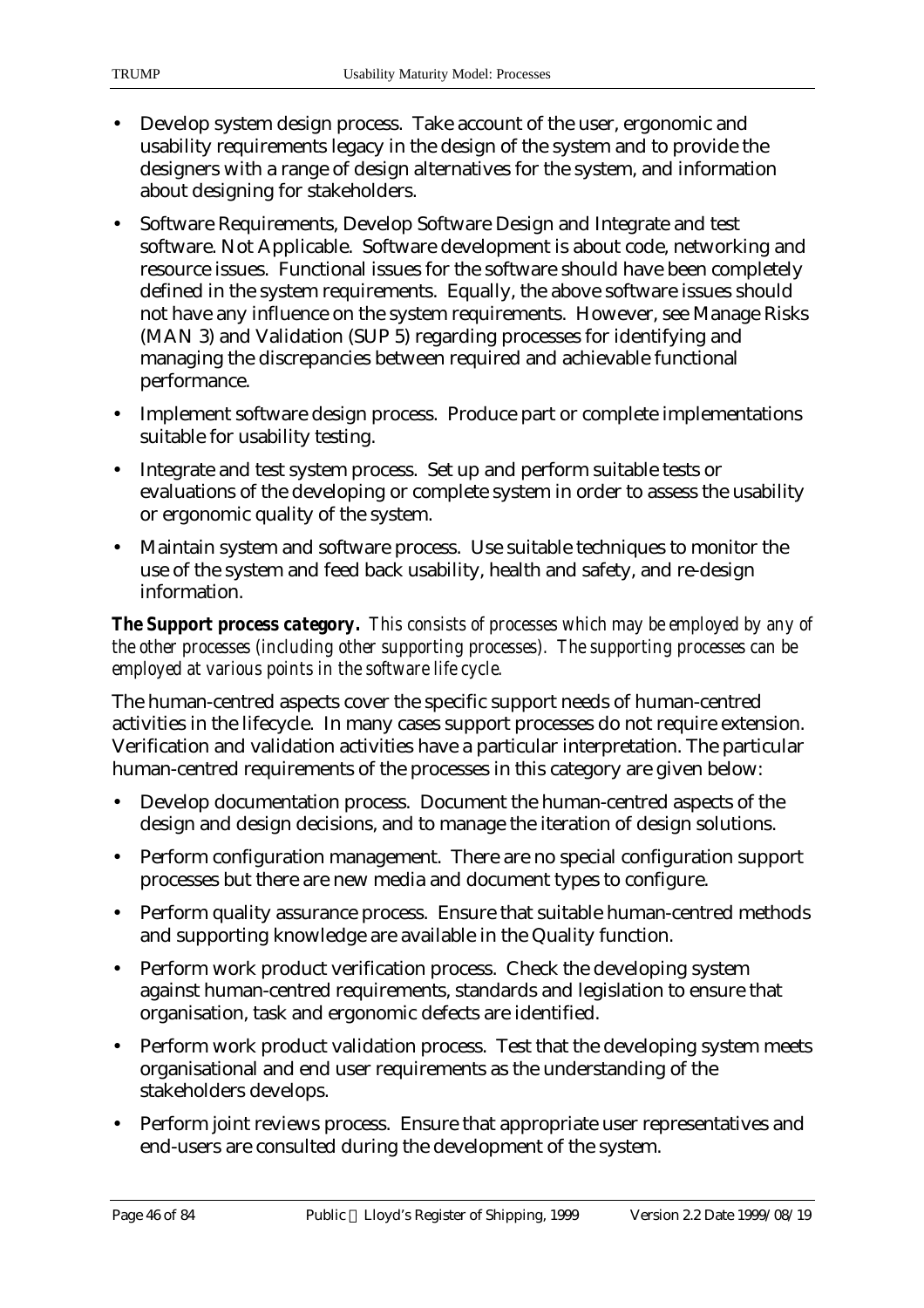- Audit practices are as for SPICE assessment model but with the addition of the extra work products.
- Perform Problem Resolution. Although the practices are the same there should to be a greater focus on user priorities.

*The Management process category. This consists of processes which contain practices of a generic nature which may be used by anyone who manages any sort of project in a software life cycle, a major one being for system development.*

Achieving high degrees of usability has an effect on all levels of management. This clause extends the SPICE product development view with processes which facilitate usability and a human focus. In addition, the process of supervision is elaborated. The particular human-centred requirements of the processes in this category are given below:

- Manage the Project process. Co-ordinate human-centred activities and other development activities. Assess the user requirements and the specific issues of the planning, equipping and staffing human-centred activities on a project.
- Manage quality process. Ensure that user and organisational issues are addressed at all appropriate stages in the lifecycle and across the range of systems being developed and supported. Usability metrics should be set and assessed. Usability defects should be tracked and corrective action monitored.
- Manage risks process. Use user feedback to prioritise risk management and mitigation activities.
- Manage subcontractors process. Ensure that sub-contractors are capable of using the required human-centred methods.

*The Organisation process category. This consists of processes which establish the business goals of the organisation and develop process, product, and resource assets which, when used by the projects in the organisation, will help the organisation achieve its business goals.*

A human-centred focus requires support in the development organisation. Humancentred base practices are required to ensure a lasting and effective consideration of user issues in a system development organisation. The particular human-centred requirements of the processes in this category are given below:

- Engineer the business process. Establish and maintain the consideration of human issues as core to the organisation and key in the development of successful products and systems.
- Define the process. Integrate a human-centred approach into the process and to consider the ergonomic and usability aspects of systems throughout the lifecycle.
- Improve the process. Take account of usability feedback in developing methods and techniques, to use research results in enhancing or changing methods and tools and to use human-centred methods within the organisation to improve software tools and methods and organisation processes.
- Provide skilled human resources process. Take account of the need for human centred skills.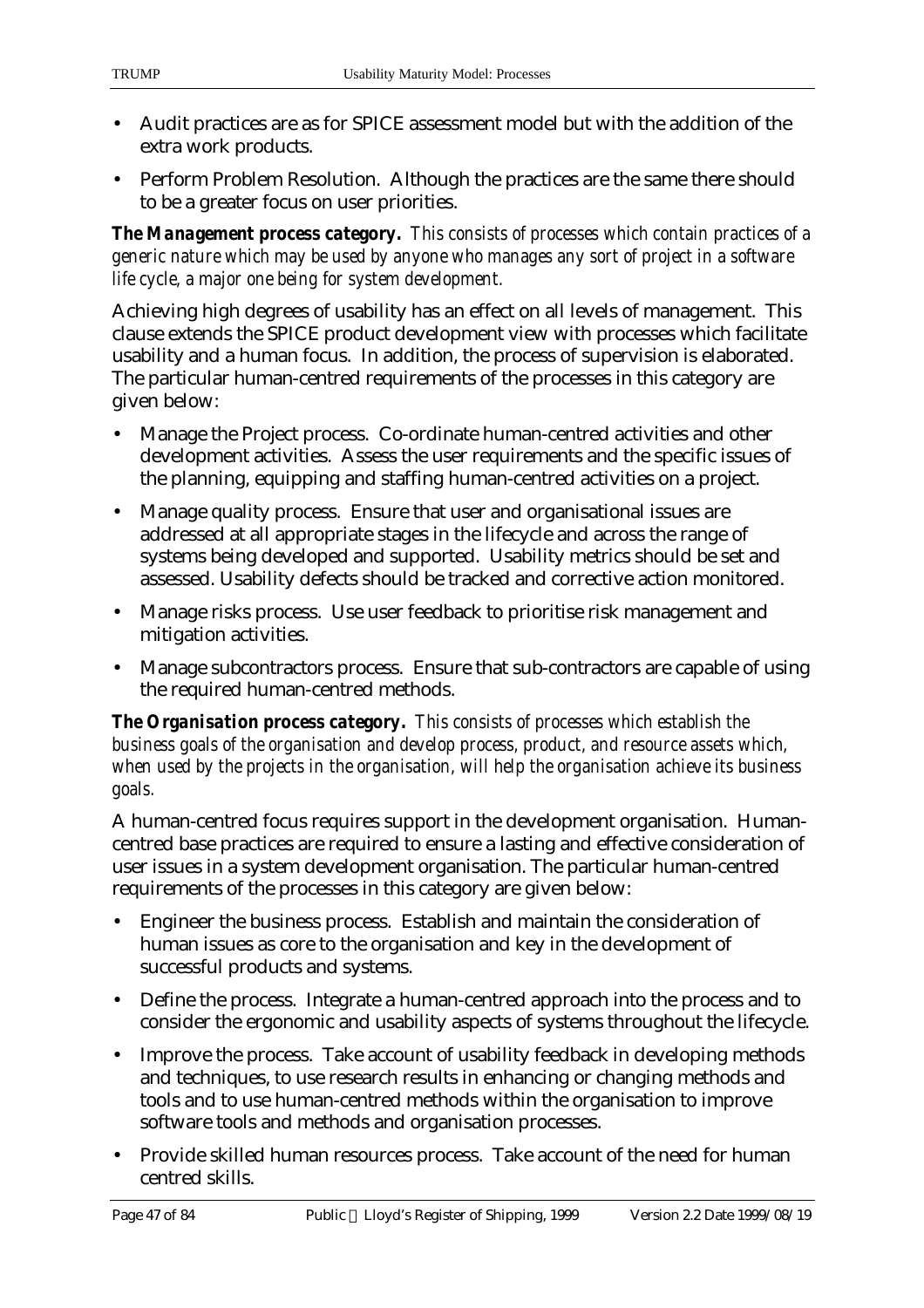• Provide software engineering infrastructure process. Define a range of humancentred methods and techniques for use in projects and define the interfaces between their work products and the software engineering process (and vice versa). Check points where user input is required will be defined.

#### **Mapping between models**

In the following table the HCD practices have been mapped on to the minimum of 15504 processes. In some cases the fit is somewhat forced because of the difference between the software focus of 15504 and the systems focus of the UMM. The fit between CUS and HCD 1 is forced and in one case (HCD 7.2) it is not possible to force a fit.

| <b>ISO 15504 Processes</b> | <b>UMM Practices</b>                                             |
|----------------------------|------------------------------------------------------------------|
|                            | <b>HCD.1 Ensure HCD content in systems strategy</b>              |
| CUS <sub>2</sub>           | HCD.1.1 Represent stakeholders.                                  |
| CUS <sub>1</sub>           | HCD.1.2 Collect market intelligence.                             |
| CUS <sub>2</sub>           | HCD.1.3 Define and plan a system strategy.                       |
| CUS <sub>5</sub>           | HCD.1.4 Collect market feedback.                                 |
| CUS <sub>1</sub>           | HCD.1.5 Analyse trends in users                                  |
|                            | HCD.2 Plan and manage the HCD process                            |
| CUS <sub>2</sub>           | HCD.2.1 Consult stakeholders.                                    |
| CUS <sub>2</sub>           | HCD.2.2 Plan user involvement.                                   |
| CUS <sub>2</sub>           | HCD.2.3 Select human-centred methods and techniques.             |
| MAN <sub>1</sub>           | HCD.2.4 Ensure a human-centred approach within the project team. |
| MAN <sub>1</sub>           | HCD.2.5 Plan human-centred design process.                       |
| MAN <sub>1</sub>           | HCD.2.6 Manage human-centred process.                            |
| MAN <sub>1</sub>           | HCD.2.7 Champion human-centred activities                        |
| ORG <sub>1</sub>           | HCD 2.8 Provide support for human-centred design                 |
| ORG <sub>5</sub>           | <b>HCD.3 Specify the User and Organisational Requirements</b>    |
|                            | HCD.3.1 Clarify and document system goals.                       |
| CUS <sub>2</sub>           | HCD.3.2 Define stakeholders.                                     |
| CUS <sub>4</sub>           | HCD.3.3 Assess risk to stakeholders.                             |
| ENG <sub>1</sub>           | HCD.3.4 Define the system.                                       |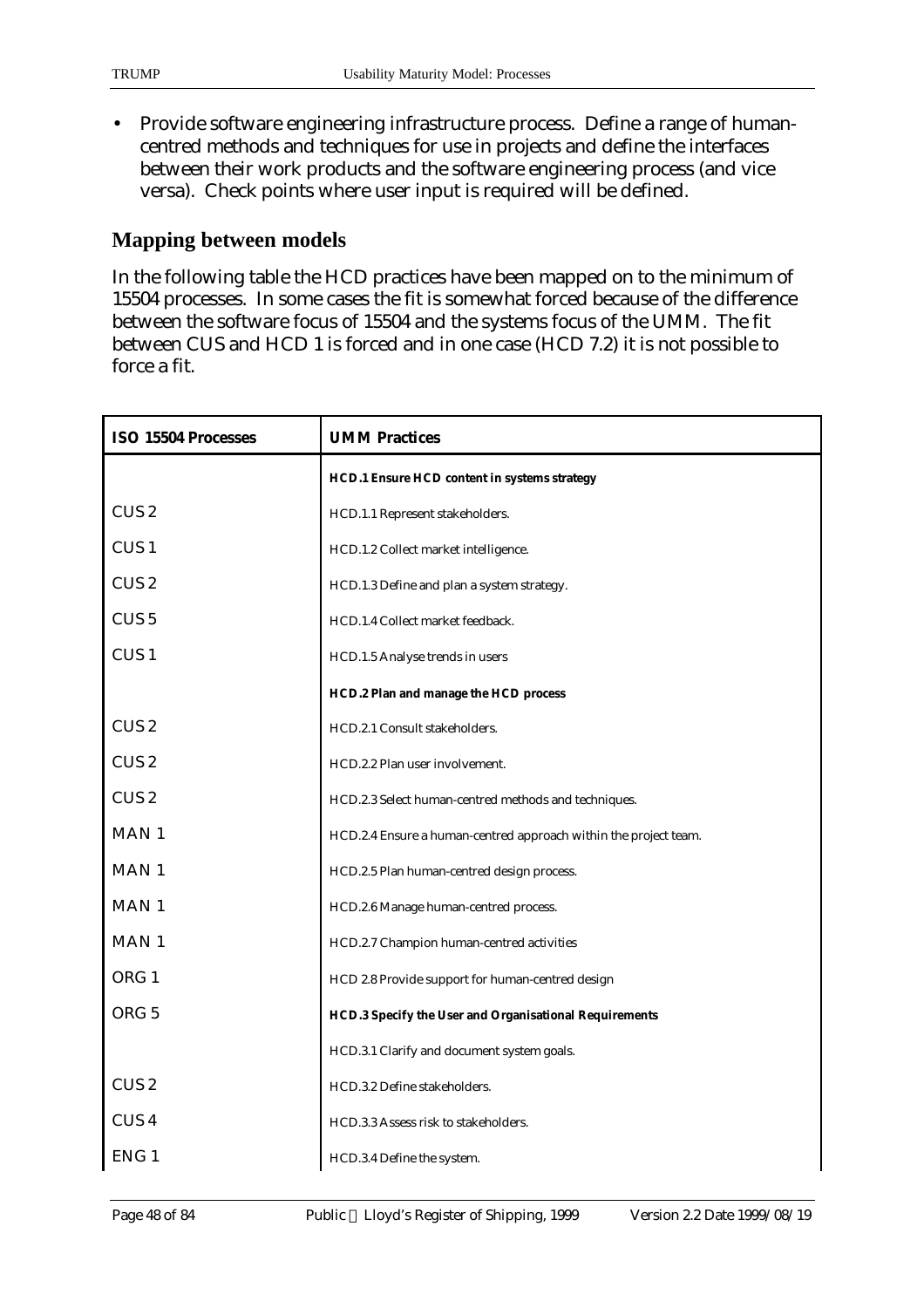| ENG <sub>1</sub> | HCD.3.5 Generate the stakeholder and organizational requirements.                                                     |
|------------------|-----------------------------------------------------------------------------------------------------------------------|
| CUS <sub>1</sub> | HCD.3.6 Set usability objectives.                                                                                     |
|                  | HCD.4 Understand and Specify the Context of Use                                                                       |
| ENG <sub>1</sub> | HCD.4.2 Identify and document user's tasks.                                                                           |
| ENG <sub>1</sub> | HCD.4.3 Identify and document significant user attributes.                                                            |
| ENG <sub>1</sub> | HCD.4.4 Identify and document organisational environment.                                                             |
| ENG <sub>1</sub> | HCD.4.5 Identify and document technical environment.                                                                  |
| ENG <sub>1</sub> | HCD.4.6 Identify and document physical environment.                                                                   |
|                  | <b>HCD.5 Produce Design Solutions</b>                                                                                 |
| ENG <sub>1</sub> | HCD.5.1 Allocate functions.                                                                                           |
| ENG <sub>1</sub> | HCD.5.2 Produce composite task model.                                                                                 |
| ENG <sub>1</sub> | HCD.5.3 Explore system design.                                                                                        |
| ENG <sub>1</sub> | HCD.5.4 Use existing knowledge to develop design solutions.                                                           |
| ENG <sub>1</sub> | HCD.5.5 Specify system and use.                                                                                       |
| ENG <sub>4</sub> | HCD.5.6 Develop prototypes.                                                                                           |
| ENG <sub>1</sub> | HCD.5.7 Develop user training.                                                                                        |
| ENG <sub>1</sub> | HCD.5.8 Develop user support.                                                                                         |
|                  | <b>HCD.6 Evaluate Designs against Requirements</b>                                                                    |
| SUP <sub>5</sub> | HCD.6.1 Specify and validate context of evaluation.                                                                   |
| SUP <sub>5</sub> | HCD.6.2 Evaluate early prototypes in order to define the requirements for the system.                                 |
| SUP <sub>5</sub> | HCD.6.3 Evaluate prototypes in order to improve the design.                                                           |
| SUP <sub>5</sub> | HCD.6.4 Evaluate the system in order to check that the system requirements have been<br>met.                          |
| SUP <sub>4</sub> | HCD.6.5 Evaluate the system in order to check that the required practice has been<br>followed.                        |
| SUP <sub>5</sub> | HCD.6.6 Evaluate the system in use in order to ensure that the it continues to meet<br>organisational and user needs. |
|                  | HCD.7 Introduce and operate the system                                                                                |
| CUS <sub>2</sub> | HCD.7.1 Management of change.                                                                                         |
| n/a              | HCD.7.2 Determine impact on organisiation and stakeholders.                                                           |
| ENG <sub>7</sub> | HCD.7.3 Customisation and local design.                                                                               |
|                  |                                                                                                                       |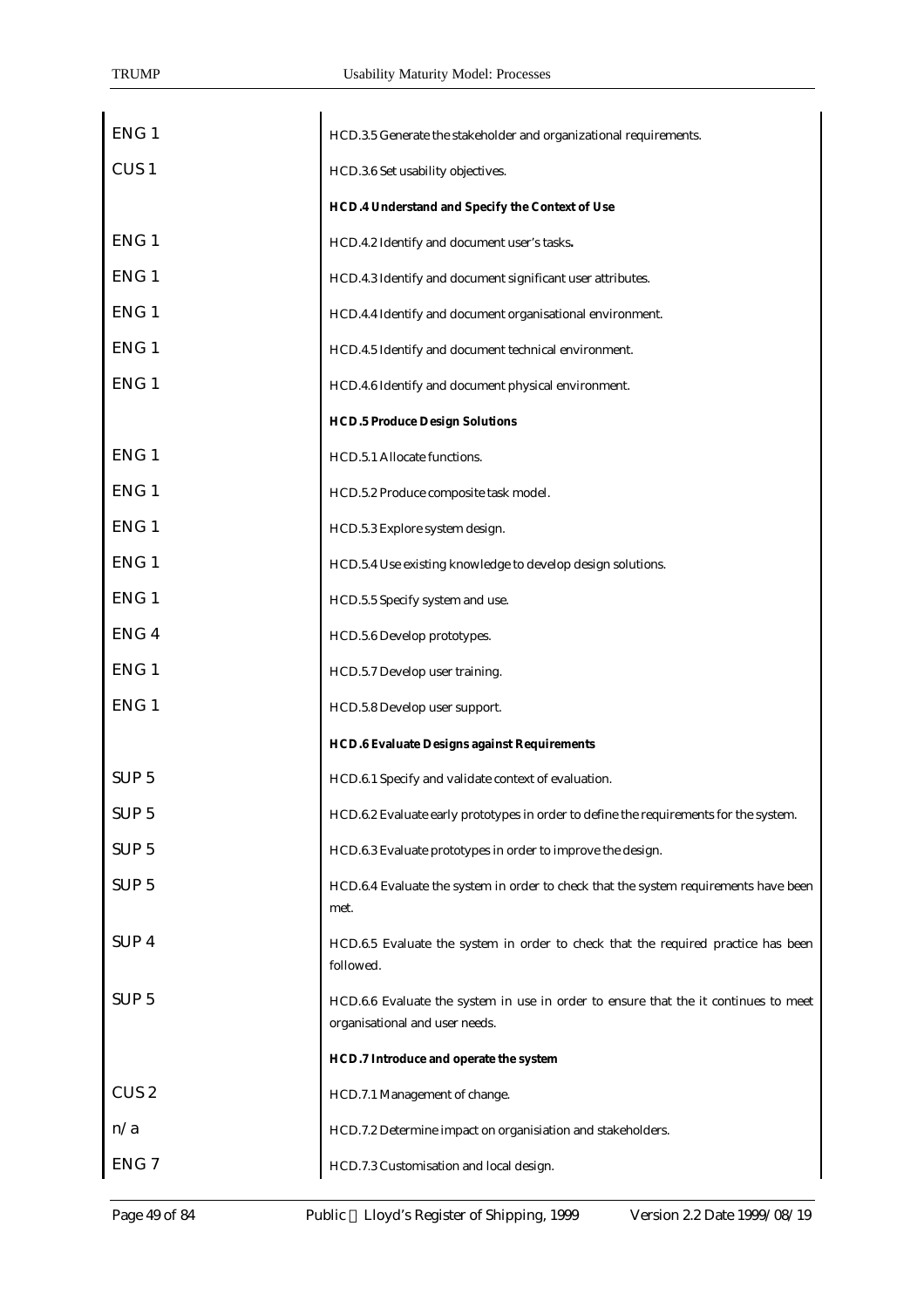| CUS <sub>3</sub> | HCD.7.4 Deliver user training.                                 |
|------------------|----------------------------------------------------------------|
| CUS <sub>5</sub> | HCD.7.5 Support users in planned activities.                   |
| SUP <sub>4</sub> | HCD.7.6 Ensure conformance to workplace ergonomic legislation. |
|                  |                                                                |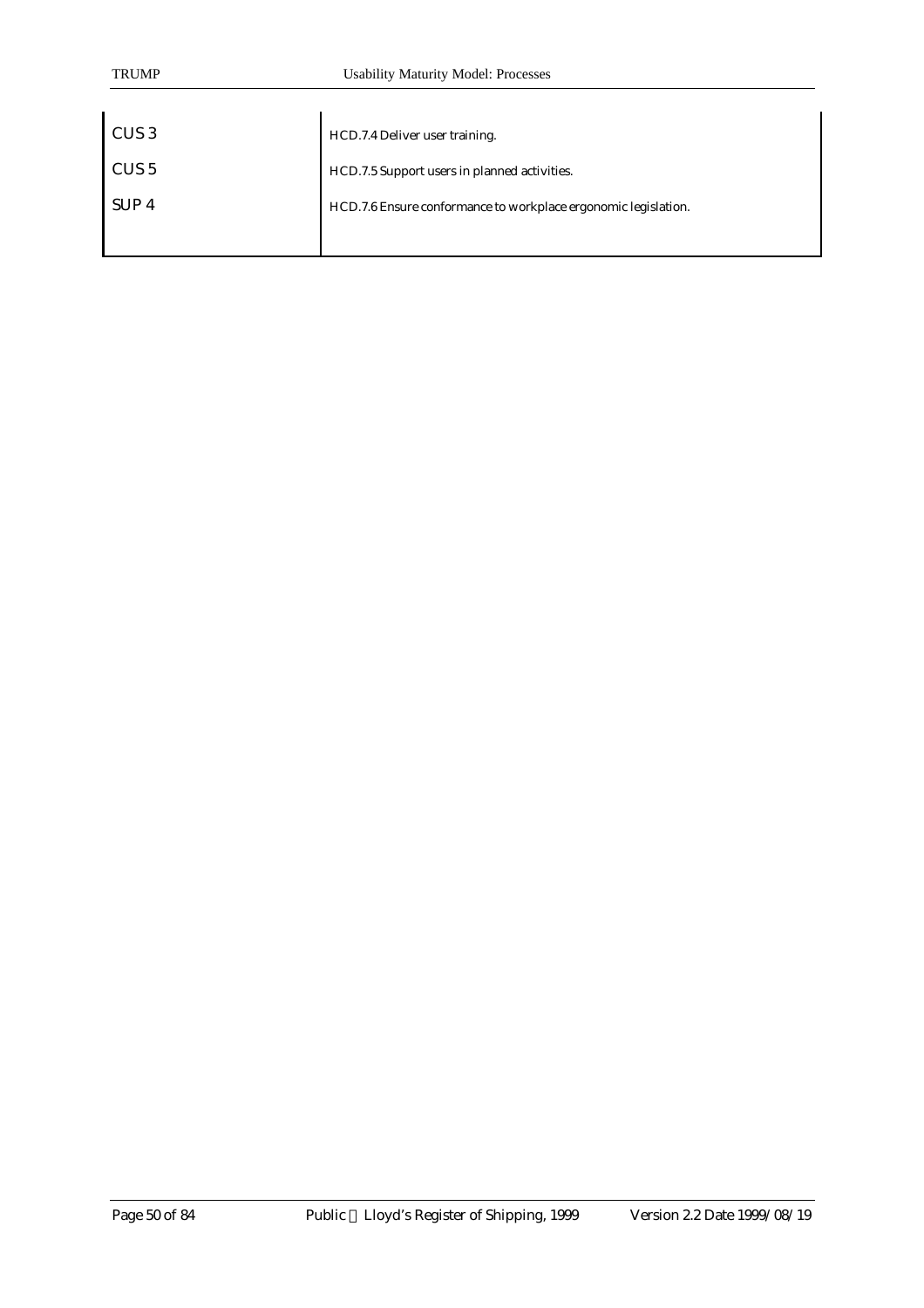# **Annex 4: Mapping the UMM to the CMM**

Mapping between a 'full matrix' model such as the UMM and a key practices or 'sparse matrix' model such as the CMM is not easy. However, the following table shows a partial mapping between the processes and practices in the UMM and key process areas (KPAs) from the CMM. Footnotes describe particular interpretations of CMM to address HCD issues.

Some more general interepretations can also be made:

- HCD techniques are especially suitable for implementation of PCM.
- QPM is a generic measure of product and process attributes. If usability is important in products then usability measures should be used to assess the human-centred aspects of the development process.
- HCD is not especially applicable to SPTO and OP, the concerns are different. However, both may use HCD ase a solution where appropriate.
- All of HCD may apply to some SSM as a service level agreement.
- SCM applies to all products. The lead assessor should be aware that HCD produces configurable products (e.g. requirements, training, prototypes, manuals etc.).

A general recommendation is for the assessor to have a 'third eye' for HCD. When the CMM process under assessment is being done in a human-centred way (i.e. in order to ensure a usable system) the assessor should remember the principles of HCD and check that they are being applied.

| <b>CMM Processes</b>     | <b>UMM Practices</b>                                 |
|--------------------------|------------------------------------------------------|
|                          | <b>HCD.1 Ensure HCD content in systems strategy</b>  |
| <b>RM</b>                | HCD.1.1 Represent stakeholders.                      |
| IC                       | HCD.1.2 Collect market intelligence.                 |
| <b>SPP</b>               | HCD.1.3 Define and plan a system strategy.           |
| SQM                      | HCD.1.4 Collect market feedback.                     |
| IC                       | HCD.1.5 Analyse trends in users                      |
|                          | <b>HCD.2 Plan and manage the HCD process</b>         |
| IC                       | HCD.2.1 Consult stakeholders.                        |
| IC, $PR5$                | HCD.2.2 Plan user involvement.                       |
| SPE, (SQA <sup>6</sup> ) | HCD.2.3 Select human-centred methods and techniques. |

<sup>&</sup>lt;sup>5</sup> PR is only one type of V&V. HCD 2.3 and 6.n cover a wide range of appropriate reviews for human-centred aspects of systems.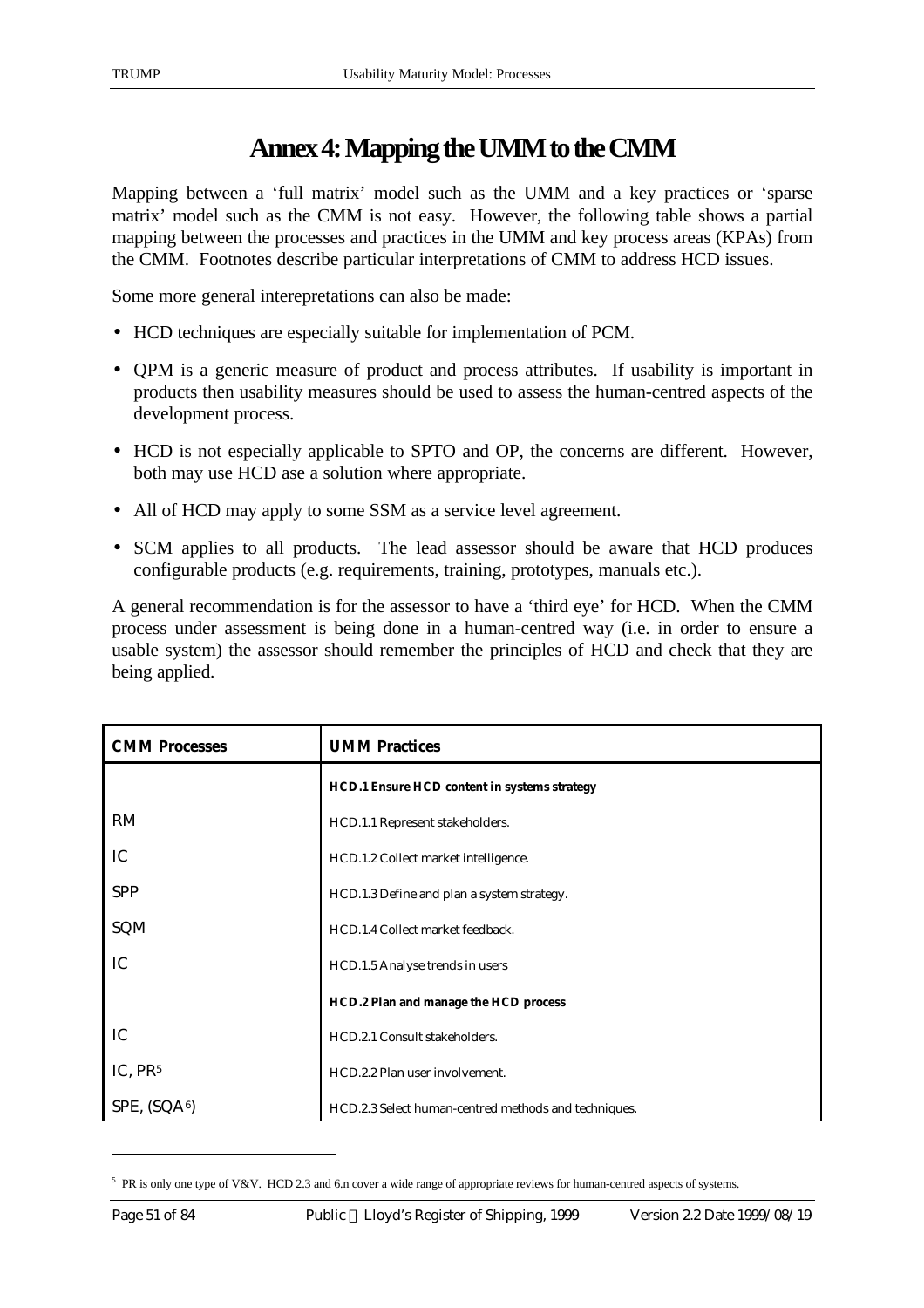| TP                   | HCD.2.4 Ensure a human-centred approach within the project team.  |
|----------------------|-------------------------------------------------------------------|
| SPP, ISM             | HCD.2.5 Plan human-centred design process.                        |
| RM, ISM,             | HCD.2.6 Manage human-centred process.                             |
| <b>TCM</b>           | HCD.2.7 Champion human-centred activities                         |
| OPF,OPD <sup>7</sup> | HCD 2.8 Provide support for human-centred design                  |
| <b>SPE</b>           | <b>HCD.3 Specify the User and Organisational Requirements</b>     |
| (not SPE)            | HCD.3.1 Clarify and document system goals.                        |
| RM, IC               | HCD.3.2 Define stakeholders.                                      |
| do.8 (i.e. SPE)      | HCD.3.3 Assess risk to stakeholders.                              |
| do.                  | HCD.3.4 Define the system.                                        |
| do.                  | HCD.3.5 Generate the stakeholder and organizational requirements. |
| SQM                  | HCD.3.6 Set usability objectives.                                 |
| <b>SPE</b>           | <b>HCD.4 Understand and Specify the Context of Use</b>            |
| do.                  | HCD.4.2 Identify and document user's tasks.                       |
| do.                  | HCD.4.3 Identify and document significant user attributes.        |
| do.                  | HCD.4.4 Identify and document organisational environment.         |
| do.                  | HCD.4.5 Identify and document technical environment.              |
| do.                  | HCD.4.6 Identify and document physical environment.               |
| <b>SPE</b>           | <b>HCD.5 Produce Design Solutions</b>                             |
| do.                  | HCD.5.1 Allocate functions.                                       |
| do.                  | HCD.5.2 Produce composite task model.                             |
| do.                  | HCD.5.3 Explore system design.                                    |
| SQA                  | HCD.5.4 Use existing knowledge to develop design solutions.       |
| do. (i.e. SPE)       | HCD.5.5 Specify system and use.                                   |
| do.                  | HCD.5.6 Develop prototypes.                                       |
| do.                  | HCD.5.7 Develop user training.                                    |

<sup>6</sup> There may be a QA requirement defined in SQA to use UMM on the project.

 $7$  When assessing OPF & OPD look for inclusion of HCD.

<sup>&</sup>lt;sup>8</sup> 'do.' against base practices indicate that the practice is below the level of detail of CMM. In these cases the practice is assigned to the same KPA as its process.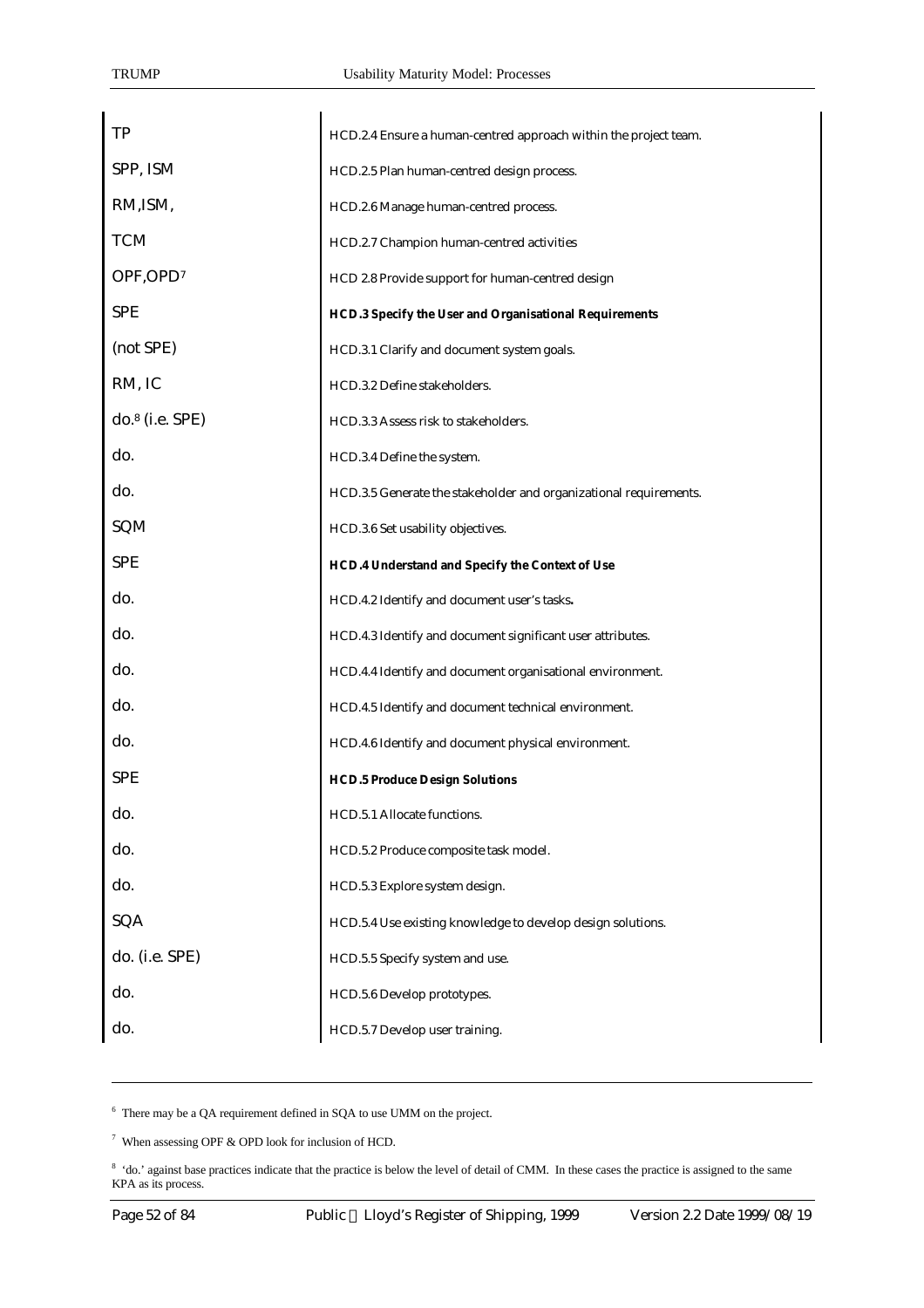| do.                   | HCD.5.8 Develop user support.                                                                                         |
|-----------------------|-----------------------------------------------------------------------------------------------------------------------|
| SPE, SQM <sup>9</sup> | <b>HCD.6 Evaluate Designs against Requirements</b>                                                                    |
| (not SQM)             | HCD.6.1 Specify and validate context of evaluation.                                                                   |
| do. (SPE, SQM)        | HCD.6.2 Evaluate early prototypes in order to define the requirements for the system.                                 |
| do.                   | HCD.6.3 Evaluate prototypes in order to improve the design.                                                           |
| do.                   | HCD.6.4 Evaluate the system in order to check that the system requirements have been<br>met.                          |
| SQA                   | HCD.6.5 Evaluate the system in order to check that the required practice has been<br>followed.                        |
| do. (SPE, SQM)        | HCD.6.6 Evaluate the system in use in order to ensure that the it continues to meet<br>organisational and user needs. |
| <b>RM</b>             | HCD.7 Introduce and operate the system                                                                                |
| n/a                   | HCD.7.1 Management of change.                                                                                         |
| n/a                   | HCD.7.2 Determine impact on organisiation and stakeholders.                                                           |
| n/a                   | HCD.7.3 Customisation and local design.                                                                               |
| n/a                   | HCD.7.4 Deliver user training.                                                                                        |
| n/a                   | HCD.7.5 Support users in planned activities.                                                                          |
| SQA <sup>10</sup>     | HCD.7.6 Ensure conformance to workplace ergonomic legislation.                                                        |
|                       |                                                                                                                       |

<sup>&</sup>lt;sup>9</sup> SQM quality measure also has a place in HCD.

<sup>&</sup>lt;sup>10</sup> There may be changes in what is required in the way of conformance through the life of the system.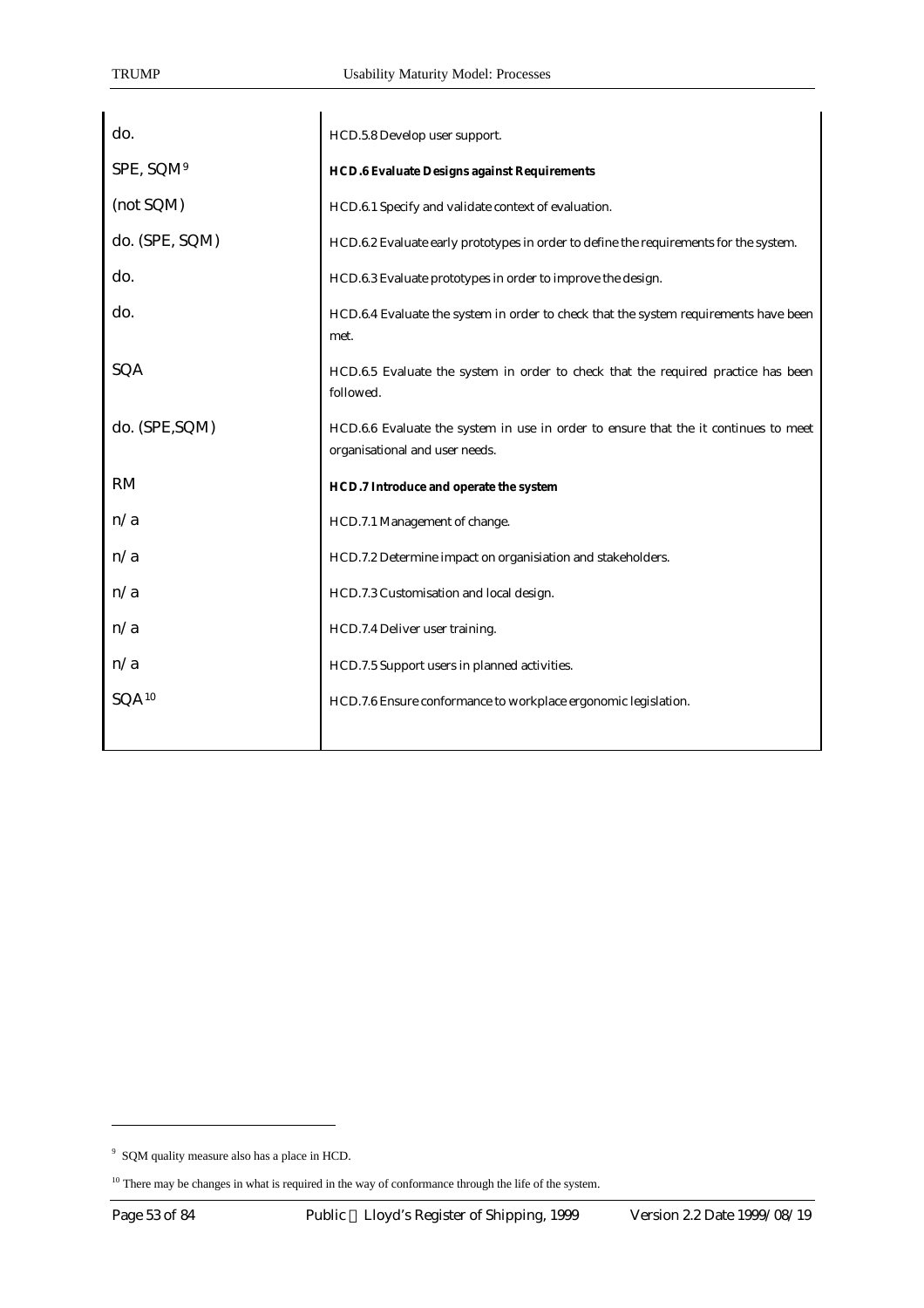# **Annex 5: Mapping the UMM to the SE-CMM**

| <b>SE-CMM Processes</b> | <b>UMM Practices</b>                                              |
|-------------------------|-------------------------------------------------------------------|
|                         | HCD.1 Ensure HCD content in systems strategy                      |
| <b>PA06</b>             | HCD.1.1 Represent stakeholders.                                   |
| <b>PA06</b>             | HCD.1.2 Collect market intelligence.                              |
| <b>PA15</b>             | HCD.1.3 Define and plan a system strategy.                        |
| <b>PA06</b>             | HCD.1.4 Collect market feedback.                                  |
| <b>PA06</b>             | HCD.1.5 Analyse trends in users                                   |
|                         | HCD.2 Plan and manage the HCD process                             |
| <b>PA06</b>             | HCD.2.1 Consult stakeholders.                                     |
| <b>PA06</b>             | HCD.2.2 Plan user involvement.                                    |
| <b>PA12</b>             | HCD.2.3 Select human-centred methods and techniques.              |
| <b>PA12</b>             | HCD.2.4 Ensure a human-centred approach within the project team.  |
| <b>PA04</b>             | HCD.2.5 Plan human-centred design process.                        |
| <b>PA12</b>             | HCD.2.6 Manage human-centred process.                             |
| <b>PA11</b>             | HCD.2.7 Champion human-centred activities                         |
| <b>PA13</b>             | HCD 2.8 Provide support for human-centred design                  |
| <b>PA16</b>             | <b>HCD.3 Specify the User and Organisational Requirements</b>     |
|                         | HCD.3.1 Clarify and document system goals.                        |
| <b>PA02</b>             | HCD.3.2 Define stakeholders.                                      |
| <b>PA06</b>             | HCD.3.3 Assess risk to stakeholders.                              |
| <b>PA02</b>             | HCD.3.4 Define the system.                                        |
| <b>PA02</b>             | HCD.3.5 Generate the stakeholder and organizational requirements. |
| <b>PA02</b>             | HCD.3.6 Set usability objectives.                                 |
|                         | <b>HCD.4 Understand and Specify the Context of Use</b>            |
| PA02/06                 | HCD.4.2 Identify and document user's tasks.                       |
| <b>PA06</b>             | HCD.4.3 Identify and document significant user attributes.        |
| <b>PA06</b>             | HCD.4.4 Identify and document organisational environment.         |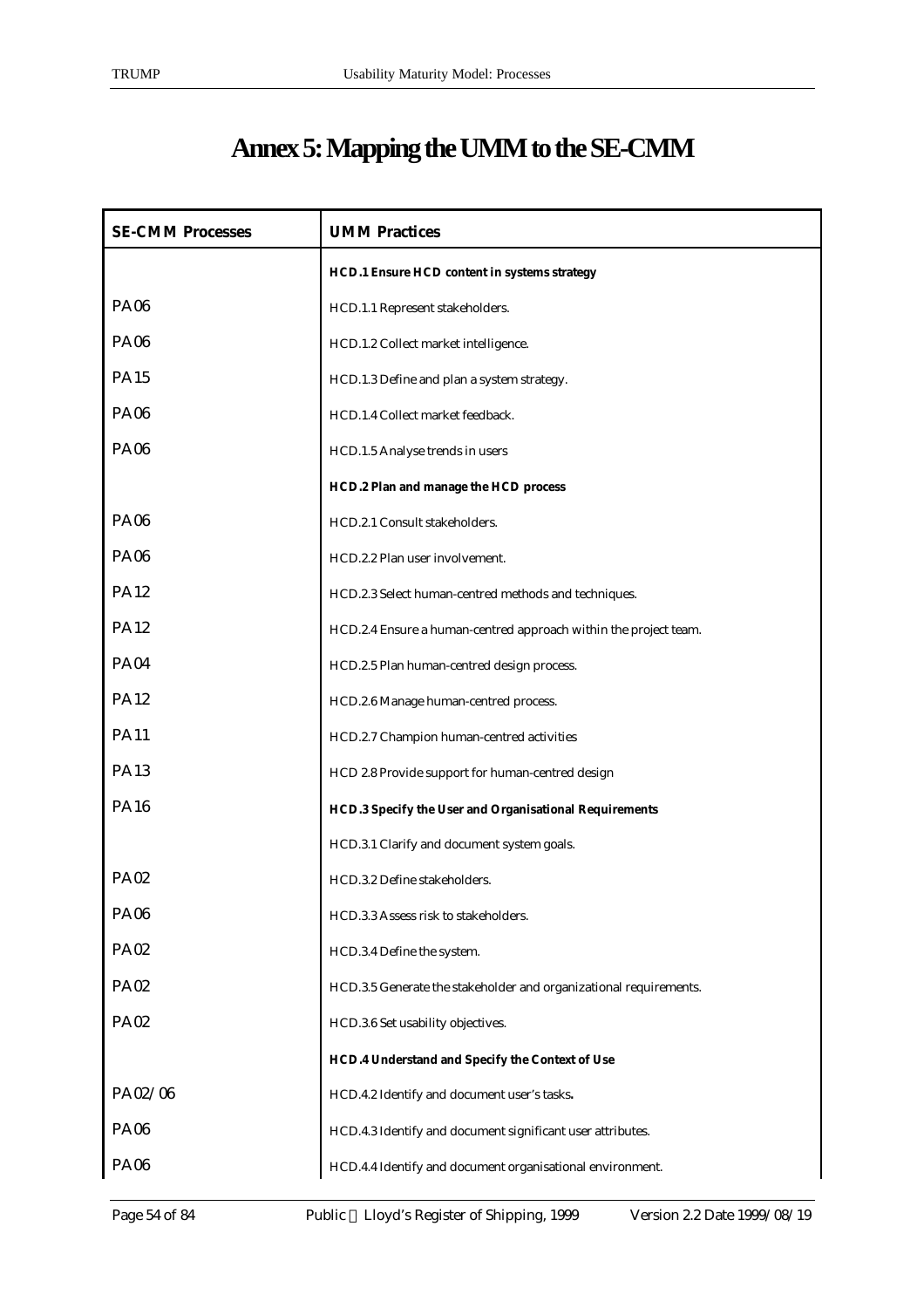| <b>PA06</b> | HCD.4.5 Identify and document technical environment.                                                                  |
|-------------|-----------------------------------------------------------------------------------------------------------------------|
| <b>PA06</b> | HCD.4.6 Identify and document physical environment.                                                                   |
|             | <b>HCD.5 Produce Design Solutions</b>                                                                                 |
| <b>PA02</b> | HCD.5.1 Allocate functions.                                                                                           |
| <b>PA02</b> | HCD.5.2 Produce composite task model.                                                                                 |
| <b>PA01</b> | HCD.5.3 Explore system design.                                                                                        |
| <b>PA01</b> | HCD.5.4 Use existing knowledge to develop design solutions.                                                           |
| n/a         | HCD.5.5 Specify system and use.                                                                                       |
| n/a         | HCD.5.6 Develop prototypes.                                                                                           |
| n/a         | HCD.5.7 Develop user training.                                                                                        |
| n/a         | HCD.5.8 Develop user support.                                                                                         |
|             | <b>HCD.6 Evaluate Designs against Requirements</b>                                                                    |
| <b>PA06</b> | HCD.6.1 Specify and validate context of evaluation.                                                                   |
| <b>PA07</b> | HCD.6.2 Evaluate early prototypes in order to define the requirements for the system.                                 |
| <b>PA07</b> | HCD.6.3 Evaluate prototypes in order to improve the design.                                                           |
| <b>PA07</b> | HCD.6.4 Evaluate the system in order to check that the system requirements have been<br>met.                          |
| <b>PA07</b> | HCD.6.5 Evaluate the system in order to check that the required practice has been<br>followed.                        |
| <b>PA07</b> | HCD.6.6 Evaluate the system in use in order to ensure that the it continues to meet<br>organisational and user needs. |
|             | HCD.7 Introduce and operate the system                                                                                |
| <b>PA06</b> | HCD.7.1 Management of change.                                                                                         |
| <b>PA06</b> | HCD.7.2 Determine impact on organisiation and stakeholders.                                                           |
| n/a         | HCD.7.3 Customisation and local design.                                                                               |
| n/a         | HCD.7.4 Deliver user training.                                                                                        |
| n/a         | HCD.7.5 Support users in planned activities.                                                                          |
| <b>PA07</b> | HCD.7.6 Ensure conformance to workplace ergonomic legislation.                                                        |
|             |                                                                                                                       |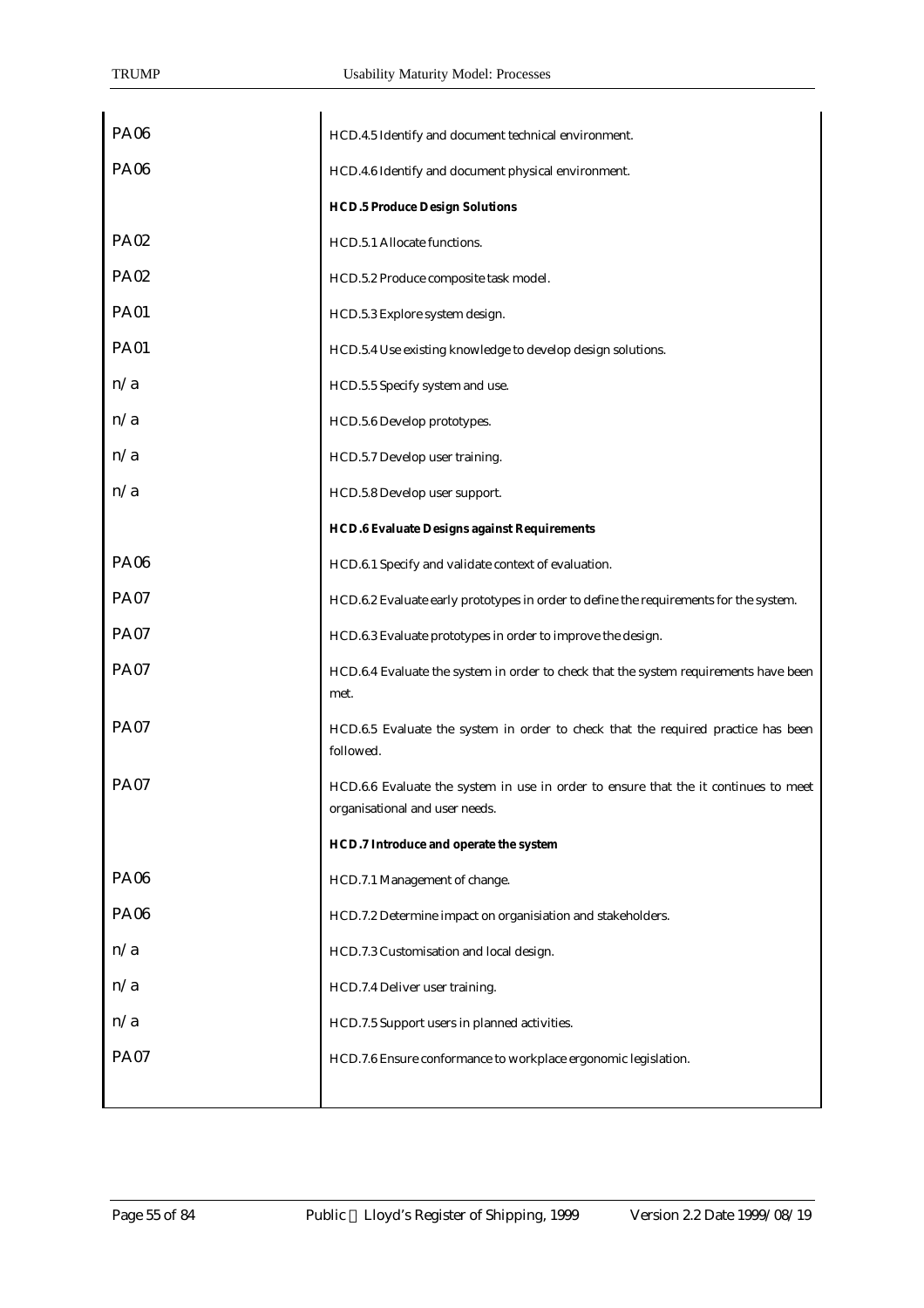### **Annex 6: Hints for Assessments and Interviews**

Interviews tend to take around an hour a process or three to four hours for whole process category (such as the HCD processes). However, in most assessments very few categories will be covered in full. If evidence (work products) is not immediately available either the time will increase or the integrity of the assessment will fall.

The assessment team should ideally have a day's familiarisation with the industrial sector in which the assessee operates and the project(s) under assessment. At an early stage, the terms of reference with respect to (a) confidentiality and (b) reporting, must be agreed. These are strong determinants of assessee behaviour and as such strongly impact the findings of an assessment.

Some specialist words can get in the way of understanding. It is strongly recommended that the lead assessor and the client should prepare a mapping of the assessee's processes against the processes and practices in the assessment model to give the assessor more context for the assessment. This also produces a common language for the assessment. In an ideal case the assessee would carry out a preliminary exercise to define how the project and organisational processes and practices meet the requirements of the UMM.

First and second party assessments will proceed more efficiently if the client and the assessor discuss the known problems before the interviews begin. Obviously in third party assessments the client is unlikely to be open about any problems.

On occasion clients may require confidentiality regarding the purpose of a project. Although it is possible to do an assessment without knowing the purpose of the project it is necessary to know the scope of the project.

When UMM processes are used in another process model the interviewer will need a good knowledge of human-centred process technology. Ideally, two assessors should be used: one with expertise in the relevant process/capability model and one with expertise in Human Factors.

The interview process is best based on discussion and reflection of observations for conformation rather than focused questions. Interviews should concentrate on the process; the interviewer should make very clear that the interviewee is not being assessed. Normal practice is to take two views of each category for each project, one from the worker's point of view and one from the manager's. For reasons of anonymity, and so as to attain a meaningful and representative measure, more than one project should be assessed. The precise number depends on the size of the organisation.

During interviews the assessor and assessee need to focus on the particular process under discussion. There is a tendency for an interviewee who cannot see the model and simply answers questions to drift and give misleading answers about capability. Such answers are often more related to the overall picture than the particular process being assessed. Detailed knowledge on the part of the assessor, and experience of the client's terminology and way of working help the interviewee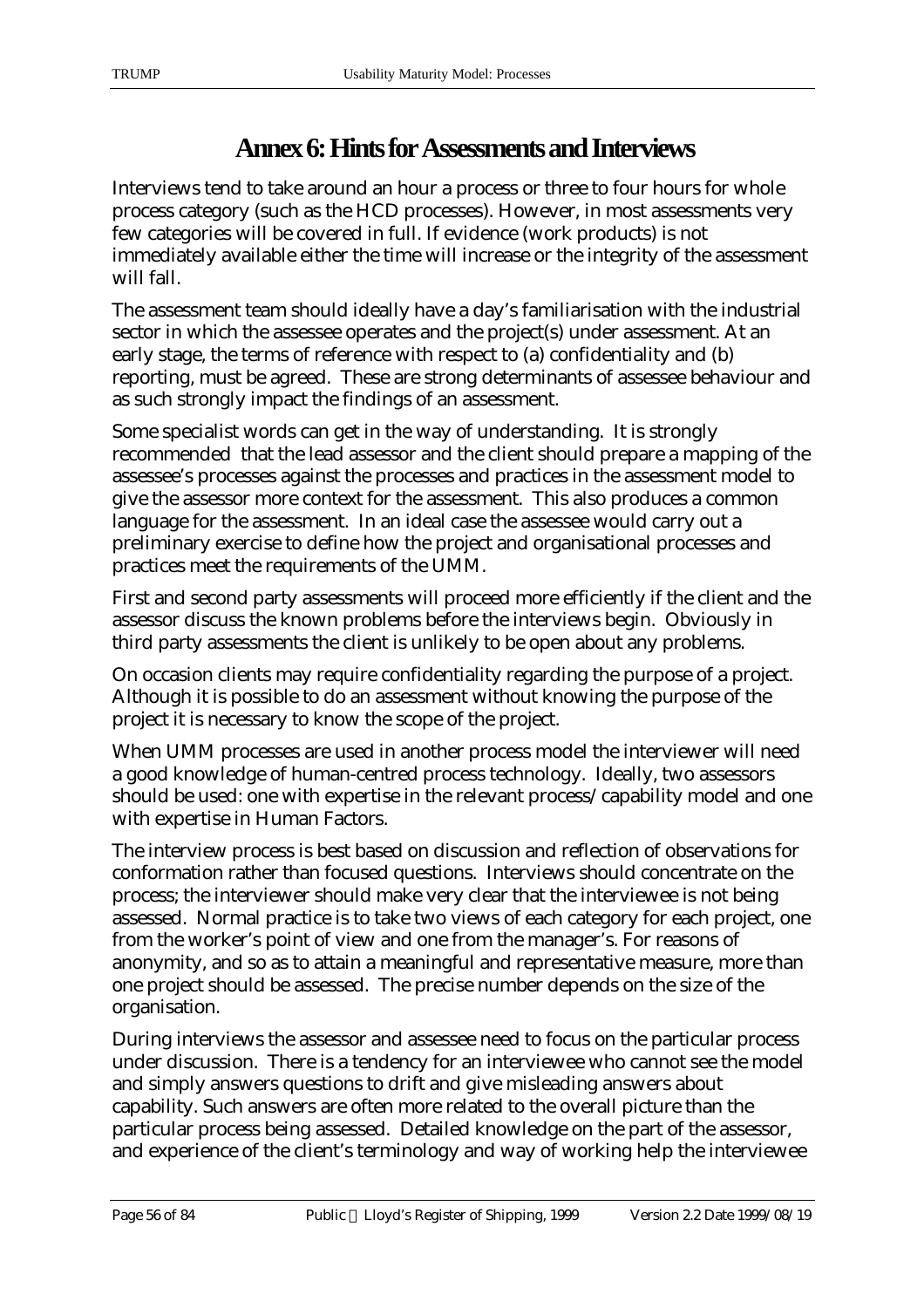to focus. A co-operative style is preferred for speed and veracity. The interviewer should sit next to the interviewee.

Process Assessment relies heavily on the knowledge of the assessor to bring out how things are done and then rate them against the processes and the capability scale (which define what should be done to achieve quality in an organisation). The assessor needs to keep a clear focus on the model of what should be done as intended in the model. After the tailoring process the assessor should trust the model in use absolutely and never demote or interpret particular practices or attributes.

At an abstract level it is easy for the discussion to loose focus. Evidence restores the focus. The interviewer should ask to see work products whenever there seems to be uncertainty.

The N/P/L/F rating for process attributes allows the assessor to give the benefit of the doubt for any one management practice. However, its use for rating base practices can lead to lengthy discussion which sits more happily during the rating discussion. It is advised that the base practice rating discussion should be managed carefully and the overall assessment of N/P/L/F should also be based on a general consideration of quality of performance of the base practices.

Assessment should be 'two-eyed'. The reasons for problems should be collected at the same time as the formal assessment scores.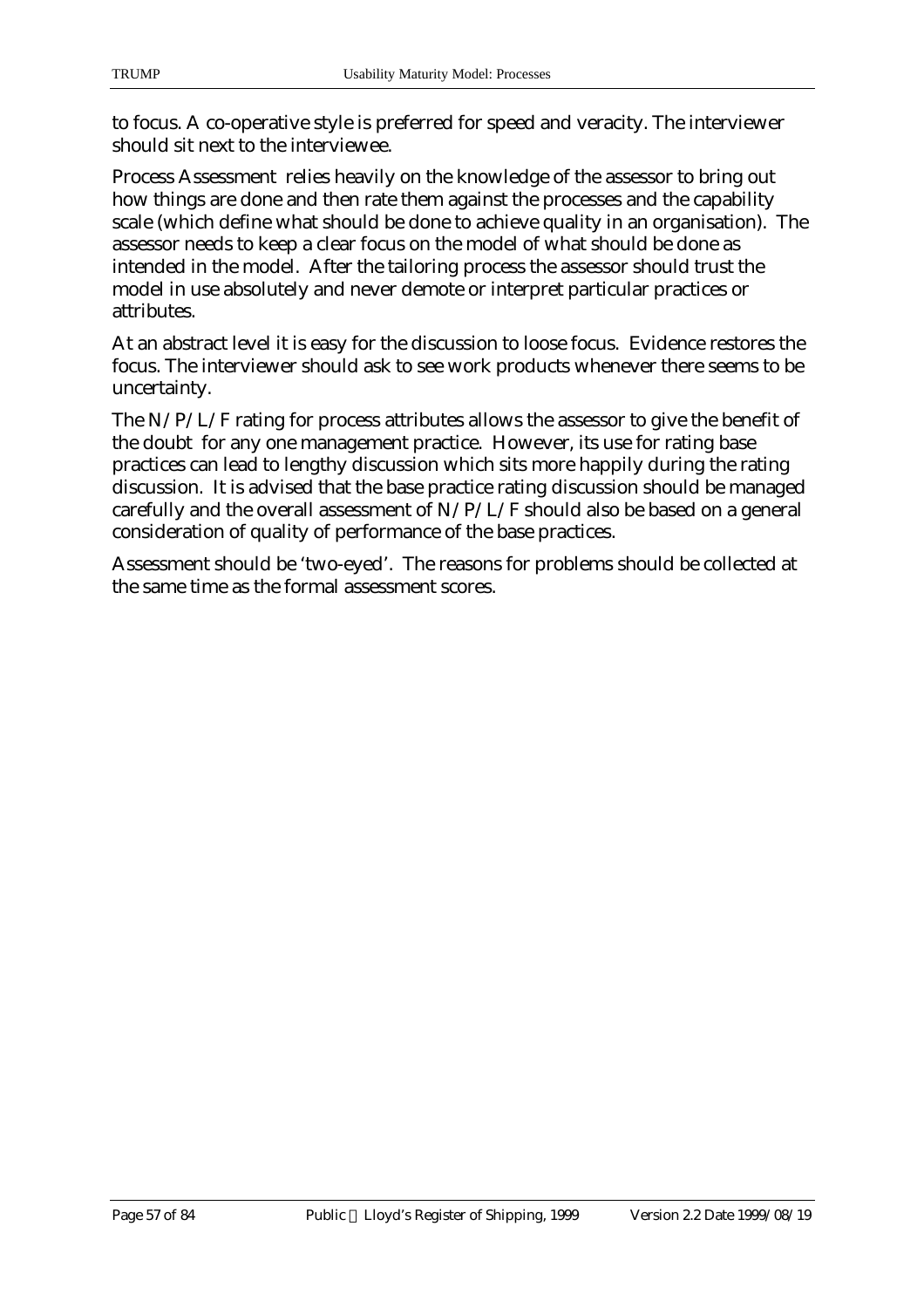# **Annex 7: Sample Recording Form**

#### **Use of the recording form**

#### **Index of fields:**

| attribute<br>number | attribute name                                  | $1$ (use this<br>column for the<br>first interview)          | $2$ (use this<br>column for a<br>second<br><i>interview</i> ) | $3$ (use this<br>column for a<br>third interview)            | rating                                           |
|---------------------|-------------------------------------------------|--------------------------------------------------------------|---------------------------------------------------------------|--------------------------------------------------------------|--------------------------------------------------|
| practice<br>number  | practice name                                   | data entry field<br>1.1                                      | data entry field<br>2.1                                       | data entry field<br>3.1                                      |                                                  |
| -do-                | $-do-$                                          | data entry field<br>1.n                                      | data entry field<br>2.n                                       | data entry field<br>3.n                                      |                                                  |
|                     | combined rating for attribute<br>(An.1 to n.m): | record the<br>combination<br>ratings for this<br>column here | record the<br>combination<br>ratings for this<br>column here  | record the<br>combination<br>ratings for this<br>column here | record the<br>combination of<br>this row here    |
|                     | combination of ratings for this<br>level:       |                                                              |                                                               |                                                              | record the<br>combination for<br>this level here |

#### **Sequence to be followed when using the recording form:**

- 1. (optional) Set the maximum level (ceiling) to which the assessment will proceed. This should be agreed between the assessee and the client organisation. It speeds up the interview and, for assessments of organisations which believe themselves to be of relatively low maturity, avoids negative reinforcement.
- 2. Use a new form for each project and a new column for each interview.
- 3. For each **level** in turn rate the **attributes** by rating the **practices**.
- 4. Rate each practice in turn by asking questions and asking for evidence.
- 5. Record your estimate of how completely the practice is performed in the relevant 'data entry' fields, using the following scale:
	- **N** No evidence of achievement of the defined practice.
	- **P** Some achievement of the defined practice.
	- **L** Significant achievement of the defined practice.
	- **F** Full achievement of the defined practice.
- 6. If there is some doubt as to how completely a practice is achieved give the benefit of the doubt and rate at the higher level of achievement.
- 7. Repeat the process for the next attribute.
- 8. Repeat the process for the next level until there is no evidence of performance of any practices from that level, or until the ceiling set on assessment is reached.
- 9. (optional) If the ceiling was reached and the practices at that level are being performed then offer the option of continuing the assessment to higher levels.
- 10. Combine the ratings for each attribute. Once again, give the benefit of the doubt and round up if required.
- 11.If more than one interview has been carried out, assess the combination of the ratings using the box in the rightmost column.
- 12. Combine the ratings for all of the attributes at each level using the box in the bottom right hand corner of each table.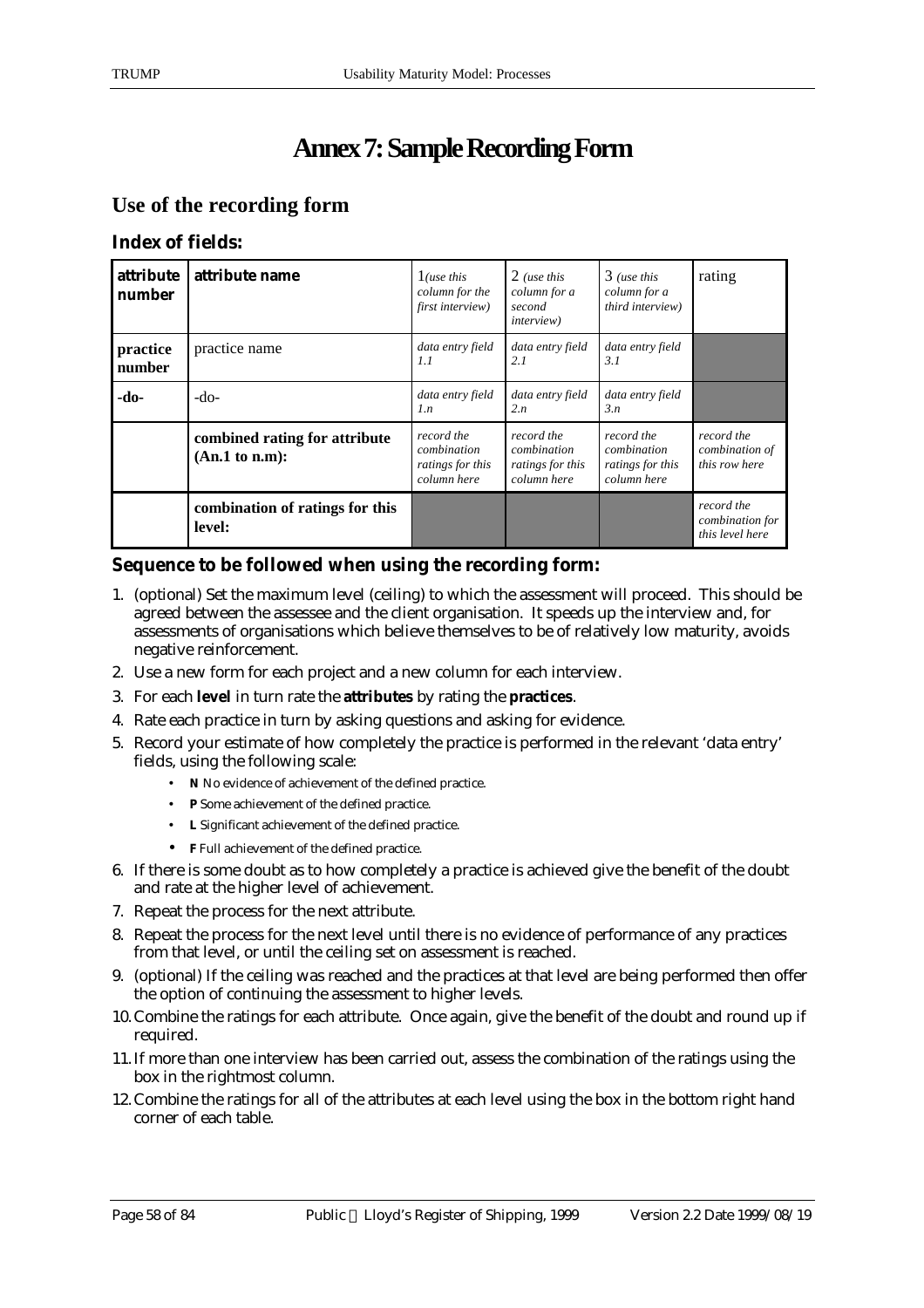### **Recording form**

#### **HCD.1 Ensure HCD content in system strategy**

| Ref.           | <b>Processes and Practices</b>                                                                    | 1 | $\overline{2}$ | 3 | rating $^{11}$ |
|----------------|---------------------------------------------------------------------------------------------------|---|----------------|---|----------------|
| <b>Level 1</b> | <b>Performed Process</b>                                                                          |   |                |   |                |
| <b>PA1.1</b>   | Process performance attribute                                                                     |   |                |   |                |
| <b>HCD.1.1</b> | Represent stekeholders.                                                                           |   |                |   |                |
| HCD.1.2        | Collect market intelligence.                                                                      |   |                |   |                |
| HCD.1.3        | Define and plan a system strategy.                                                                |   |                |   |                |
| HCD.1.4        | Collect market feedback.                                                                          |   |                |   |                |
| <b>HCD.1.5</b> | Analyse trends in users.                                                                          |   |                |   |                |
|                | <b>Combined rating for attribute (i.e.</b><br>combine ratings for process) (HCD.1.1 to<br>$1.5$ : |   |                |   |                |
| Level 2        | <b>Managed Process</b>                                                                            |   |                |   |                |
| <b>PA2.1</b>   | Performance management attribute                                                                  |   |                |   |                |
| <b>MP2.1.1</b> | Identify resource requirements                                                                    |   |                |   |                |
| <b>MP2.1.2</b> | Plan the performance of the process                                                               |   |                |   |                |
| <b>MP2.1.3</b> | Implement the defined activities                                                                  |   |                |   |                |
| <b>MP2.1.4</b> | Manage the execution of the activities                                                            |   |                |   |                |
|                | <b>Combined rating for attribute (MP2.1.1</b><br>to 2.1.4):                                       |   |                |   |                |
| <b>PA 2.2</b>  | Work product management attribute                                                                 |   |                |   |                |
| MP2.2.1        | Identify requirements                                                                             |   |                |   |                |
| <b>MP2.2.2</b> | Identify the activities needed                                                                    |   |                |   |                |
| <b>MP2.2.3</b> | Manage the configuration of work products                                                         |   |                |   |                |
| <b>MP2.2.4</b> | Manage the quality of work products                                                               |   |                |   |                |
|                | <b>Combined rating for attribute (MP2.2.1)</b><br>to 2.2.4):                                      |   |                |   |                |
|                | <b>Combination of ratings for this level:</b>                                                     |   |                |   |                |
| <b>Level 3</b> | <b>Established Process</b>                                                                        |   |                |   |                |
| <b>PA3.1</b>   | <b>Process definition attribute</b>                                                               |   |                |   |                |
| <b>MP3.1.1</b> | Identify the standard process definition                                                          |   |                |   |                |
| <b>MP3.1.2</b> | Tailor the standard process                                                                       |   |                |   |                |
| MP3.1.3        | Implement the defined process                                                                     |   |                |   |                |

 $11$  Combination of responses for interviewees 1 to 3. If value is between ratings take the higher rating.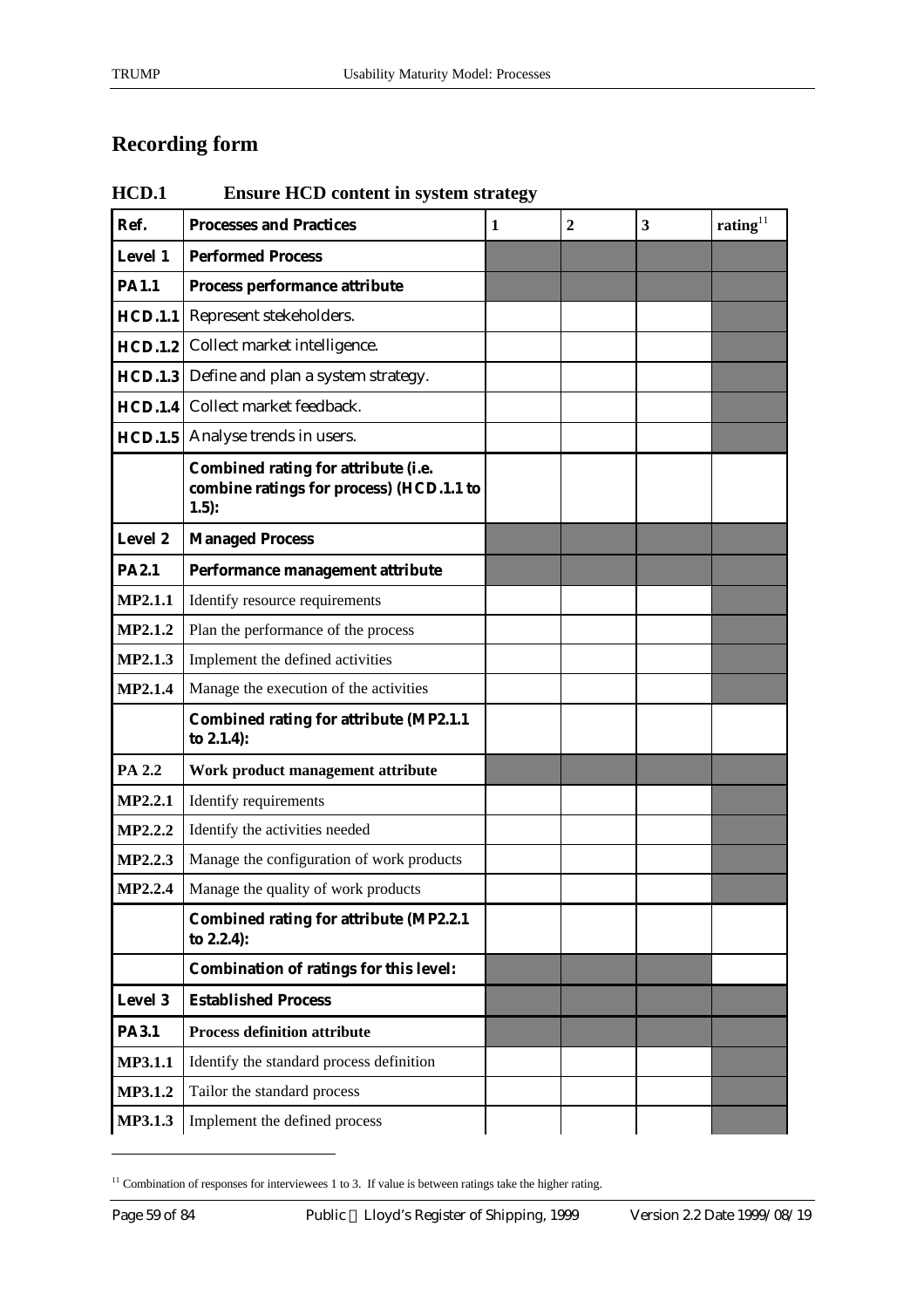| <b>MP3.1.4</b> | Provide feedback                                                      |  |  |
|----------------|-----------------------------------------------------------------------|--|--|
|                | <b>Combined rating for attribute (MP3.1.1)</b><br>to 3.1.4):          |  |  |
| PA 3.2         | <b>Process resource attribute</b>                                     |  |  |
| <b>MP3.2.1</b> | Define the human resource competencies                                |  |  |
| <b>MP3.2.2</b> | Define process infrastructure requirements                            |  |  |
| MP3.2.3        | Provide adequate skilled human resources                              |  |  |
| MP3.2.4        | Provide adequate process infrastructure                               |  |  |
|                | <b>Combined rating for attribute (MP3.2.1)</b><br>to 3.2.4):          |  |  |
|                | <b>Combination of ratings for this level:</b>                         |  |  |
| Level 4        | <b>Predictable process</b>                                            |  |  |
| <b>PA4.1</b>   | <b>Process measurement attribute</b>                                  |  |  |
| <b>MP4.1.1</b> | Define process goals and associated measures                          |  |  |
| <b>MP4.1.2</b> | Provide adequate resources and infrastructure<br>for data collection. |  |  |
| <b>MP4.1.3</b> | Collect the specified measurement data.                               |  |  |
| <b>MP4.1.4</b> | Evaluate achievement of process goals                                 |  |  |
|                | <b>Combined rating for attribute (MP4.1.1</b><br>to 4.1.4):           |  |  |
| PA 4.2         | <b>Process control attribute</b>                                      |  |  |
| <b>MP4.2.1</b> | Identify analysis and control techniques.                             |  |  |
| <b>MP4.2.2</b> | Provide adequate resources and infrastructure                         |  |  |
| MP4.2.3        | Analyse available measures                                            |  |  |
| MP4.2.4        | Identify deviations and take required control<br>actions              |  |  |
|                | <b>Combined rating for attribute (MP4.2.1)</b><br>to 4.2.4):          |  |  |
|                | <b>Combination of ratings for this level:</b>                         |  |  |
| <b>Level 5</b> | <b>Optimising Process</b>                                             |  |  |
| <b>PA5.1</b>   | <b>Process change attribute</b>                                       |  |  |
| <b>MP5.1.1</b> | Identify and approve changes to the<br>standard process definition.   |  |  |
| <b>MP5.1.2</b> | Provide adequate resources                                            |  |  |
| <b>MP5.1.3</b> | Implement the approved changes to the<br>affected tailored            |  |  |
| <b>MP5.1.4</b> | Validate the effectiveness of process<br>change                       |  |  |
|                | <b>Combined rating for attribute (MP5.1.1)</b>                        |  |  |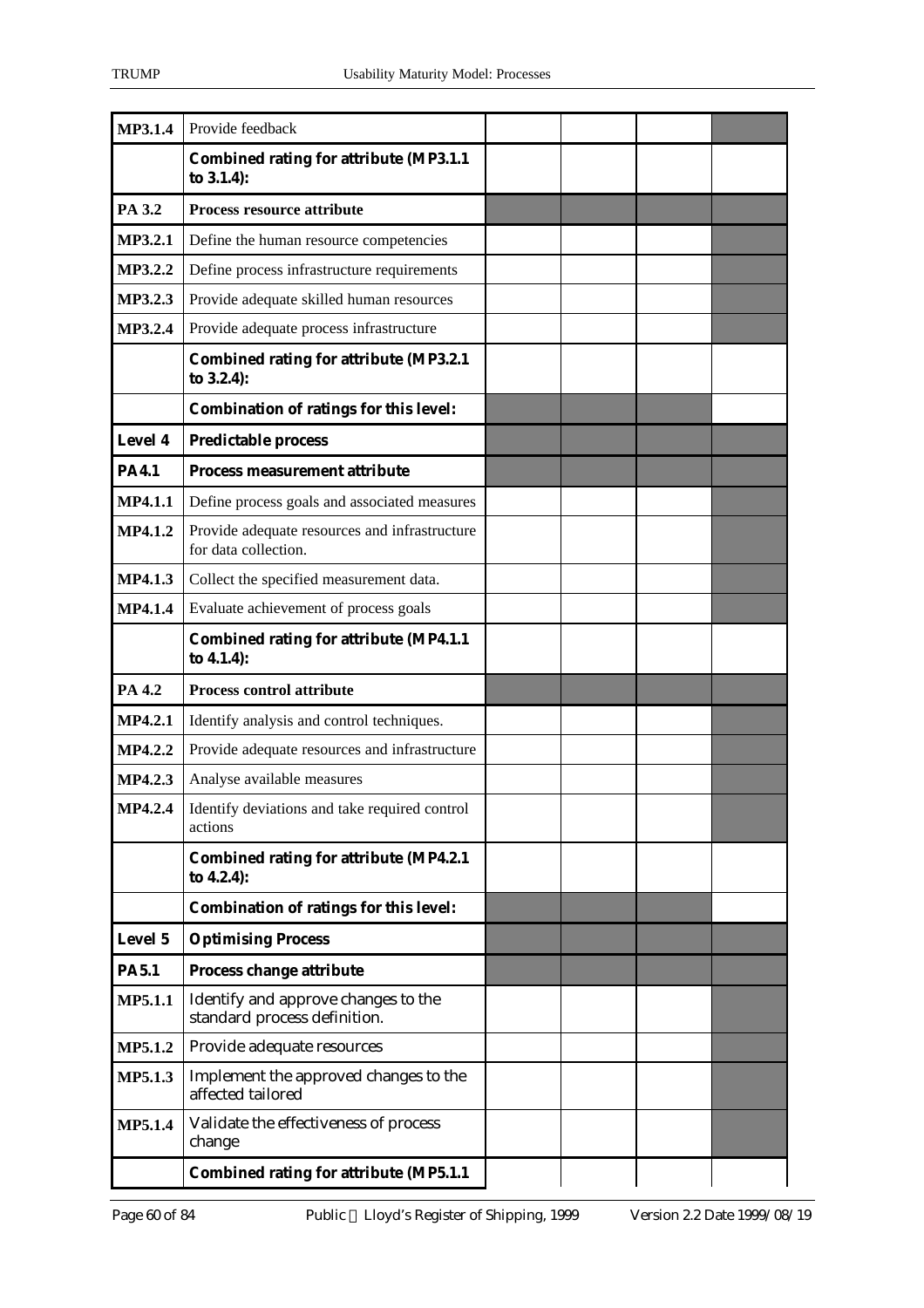|                | to $5.1.4$ :                                                   |  |  |
|----------------|----------------------------------------------------------------|--|--|
| PA 5.2         | <b>Continuous improvement attribute</b>                        |  |  |
| <b>MP5.2.1</b> | Identify improvement opportunities                             |  |  |
| <b>MP5.2.2</b> | Establish an implementation strategy                           |  |  |
| <b>MP5.2.3</b> | Implement changes to selected areas of the<br>tailored process |  |  |
| <b>MP5.2.4</b> | Validate the effectiveness of process change                   |  |  |
|                | <b>Combined rating for attribute (MP5.2.1)</b><br>to $5.2.4$ : |  |  |
|                | <b>Combination of ratings for this level:</b>                  |  |  |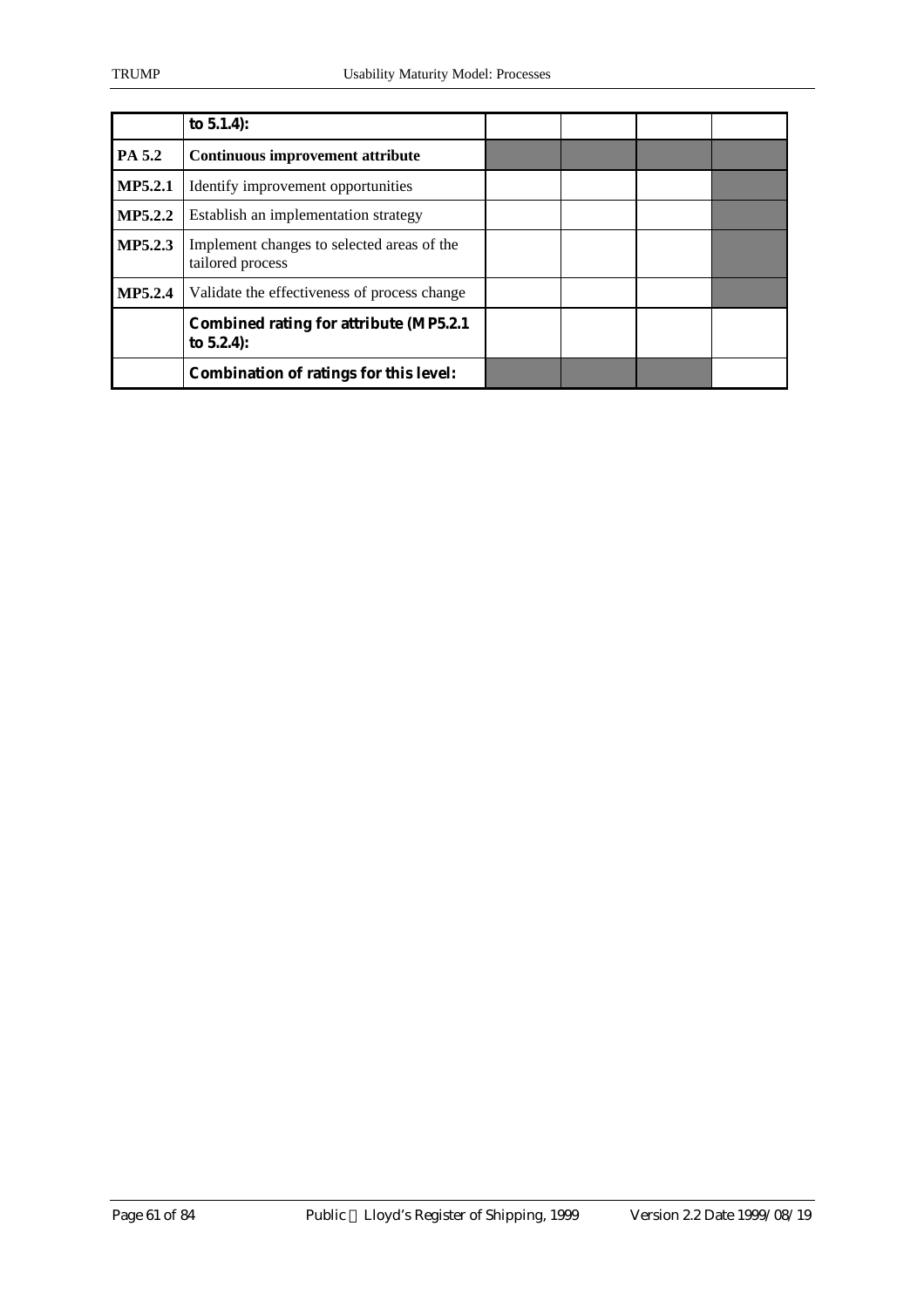| Ref.           | <b>Processes and Practices</b>                                                                    | 1 | 2 | 3 | rating |
|----------------|---------------------------------------------------------------------------------------------------|---|---|---|--------|
| <b>Level 1</b> | <b>Performed Process</b>                                                                          |   |   |   |        |
| <b>PA1.1</b>   | Process performance attribute                                                                     |   |   |   |        |
| HCD.2.1        | Consult stakeholders.                                                                             |   |   |   |        |
|                | <b>HCD.2.2</b> Plan user involvement.                                                             |   |   |   |        |
| HCD.2.3        | Select human-centred methods and<br>techniques.                                                   |   |   |   |        |
|                | <b>HCD.2.4</b> Ensure a human-centred approach within the<br>project team.                        |   |   |   |        |
|                | <b>HCD.2.5</b> Plan human-centred design process.                                                 |   |   |   |        |
|                | <b>HCD.2.6</b> Manage human-centred process.                                                      |   |   |   |        |
| HCD.2.7        | Champion human-centred activities.                                                                |   |   |   |        |
|                | <b>HCD.2.8</b> Provide support for human-centred design.                                          |   |   |   |        |
|                | <b>Combined rating for attribute (i.e.</b><br>combine ratings for process) (HCD.2.1 to<br>$2.8$ : |   |   |   |        |
| <b>Level 2</b> | <b>Managed Process</b>                                                                            |   |   |   |        |
| <b>PA2.1</b>   | Performance management attribute                                                                  |   |   |   |        |
| MP2.1.1        | Identify resource requirements                                                                    |   |   |   |        |
| MP2.1.2        | Plan the performance of the process                                                               |   |   |   |        |
| <b>MP2.1.3</b> | Implement the defined activities                                                                  |   |   |   |        |
| <b>MP2.1.4</b> | Manage the execution of the activities                                                            |   |   |   |        |
|                | <b>Combined rating for attribute (MP2.1.1)</b><br>to 2.1.4):                                      |   |   |   |        |
| PA 2.2         | Work product management attribute                                                                 |   |   |   |        |
| MP2.2.1        | Identify requirements                                                                             |   |   |   |        |
| <b>MP2.2.2</b> | Identify the activities needed                                                                    |   |   |   |        |
| <b>MP2.2.3</b> | Manage the configuration of work products                                                         |   |   |   |        |
| <b>MP2.2.4</b> | Manage the quality of work products                                                               |   |   |   |        |
|                | <b>Combined rating for attribute (MP2.2.1)</b><br>to 2.2.4):                                      |   |   |   |        |
|                | <b>Combination of ratings for this level:</b>                                                     |   |   |   |        |
| <b>Level 3</b> | <b>Established Process</b>                                                                        |   |   |   |        |
| <b>PA3.1</b>   | <b>Process definition attribute</b>                                                               |   |   |   |        |
| <b>MP3.1.1</b> | Identify the standard process definition                                                          |   |   |   |        |
| MP3.1.2        | Tailor the standard process                                                                       |   |   |   |        |

### **\*HCD.2 Plan and manage the HCD process**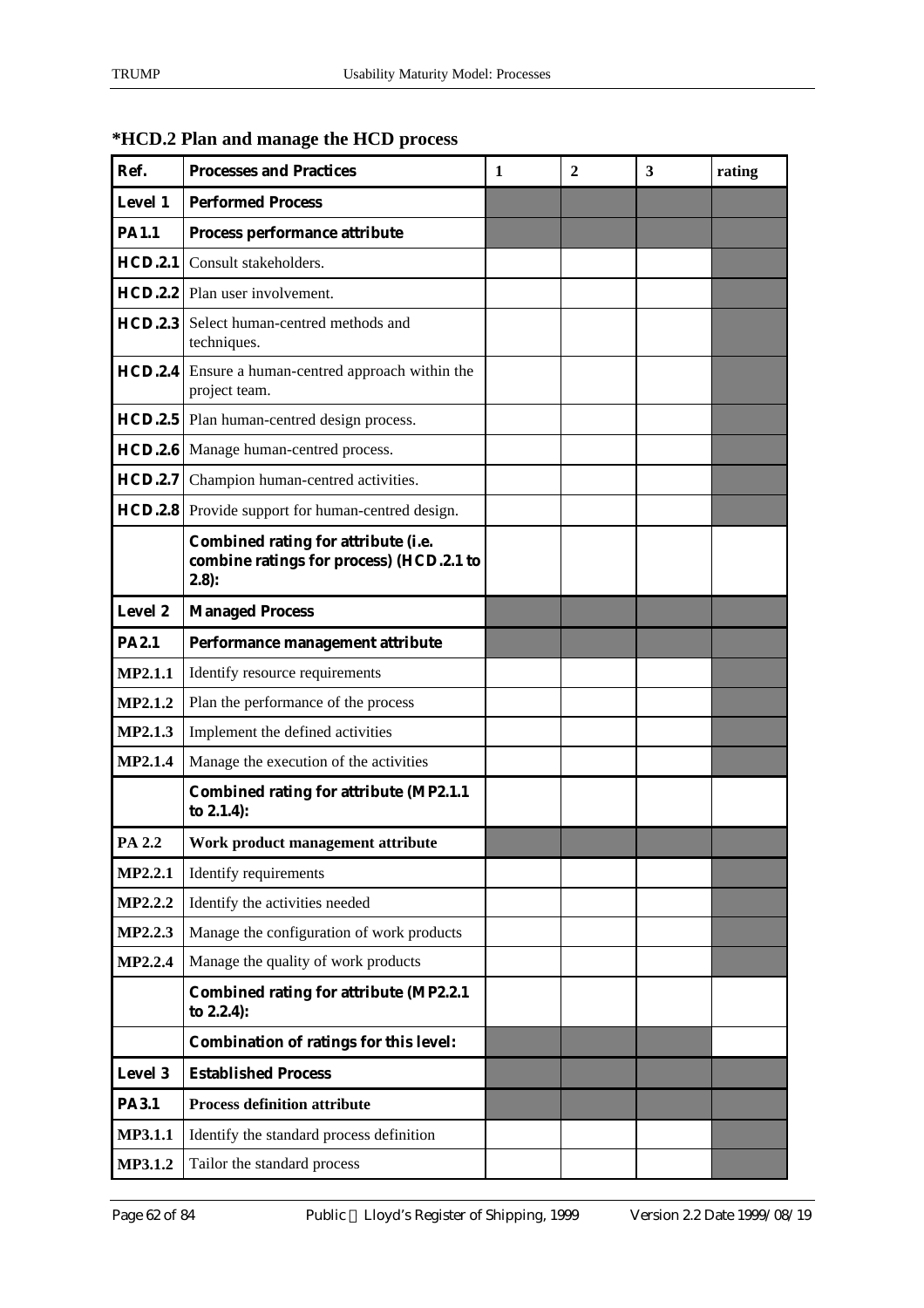| MP3.1.3        | Implement the defined process                                         |  |  |
|----------------|-----------------------------------------------------------------------|--|--|
| <b>MP3.1.4</b> | Provide feedback                                                      |  |  |
|                | <b>Combined rating for attribute (MP3.1.1)</b><br>to 3.1.4):          |  |  |
| PA 3.2         | Process resource attribute                                            |  |  |
| <b>MP3.2.1</b> | Define the human resource competencies                                |  |  |
| MP3.2.2        | Define process infrastructure requirements                            |  |  |
| MP3.2.3        | Provide adequate skilled human resources                              |  |  |
| MP3.2.4        | Provide adequate process infrastructure                               |  |  |
|                | <b>Combined rating for attribute (MP3.2.1)</b><br>to 3.2.4):          |  |  |
|                | <b>Combination of ratings for this level:</b>                         |  |  |
| <b>Level 4</b> | <b>Predictable process</b>                                            |  |  |
| <b>PA4.1</b>   | <b>Process measurement attribute</b>                                  |  |  |
| <b>MP4.1.1</b> | Define process goals and associated measures                          |  |  |
| <b>MP4.1.2</b> | Provide adequate resources and infrastructure<br>for data collection. |  |  |
| <b>MP4.1.3</b> | Collect the specified measurement data.                               |  |  |
| <b>MP4.1.4</b> | Evaluate achievement of process goals                                 |  |  |
|                | <b>Combined rating for attribute (MP4.1.1</b><br>to 4.1.4):           |  |  |
| PA 4.2         | <b>Process control attribute</b>                                      |  |  |
| <b>MP4.2.1</b> | Identify analysis and control techniques.                             |  |  |
| <b>MP4.2.2</b> | Provide adequate resources and infrastructure                         |  |  |
| MP4.2.3        | Analyse available measures                                            |  |  |
| <b>MP4.2.4</b> | Identify deviations and take required control<br>actions              |  |  |
|                | <b>Combined rating for attribute (MP4.2.1)</b><br>to 4.2.4):          |  |  |
|                | <b>Combination of ratings for this level:</b>                         |  |  |
| Level 5        | <b>Optimising Process</b>                                             |  |  |
| <b>PA5.1</b>   | Process change attribute                                              |  |  |
| <b>MP5.1.1</b> | Identify and approve changes to the<br>standard process definition.   |  |  |
| <b>MP5.1.2</b> | Provide adequate resources                                            |  |  |
| <b>MP5.1.3</b> | Implement the approved changes to the<br>affected tailored            |  |  |
| <b>MP5.1.4</b> | Validate the effectiveness of process<br>change                       |  |  |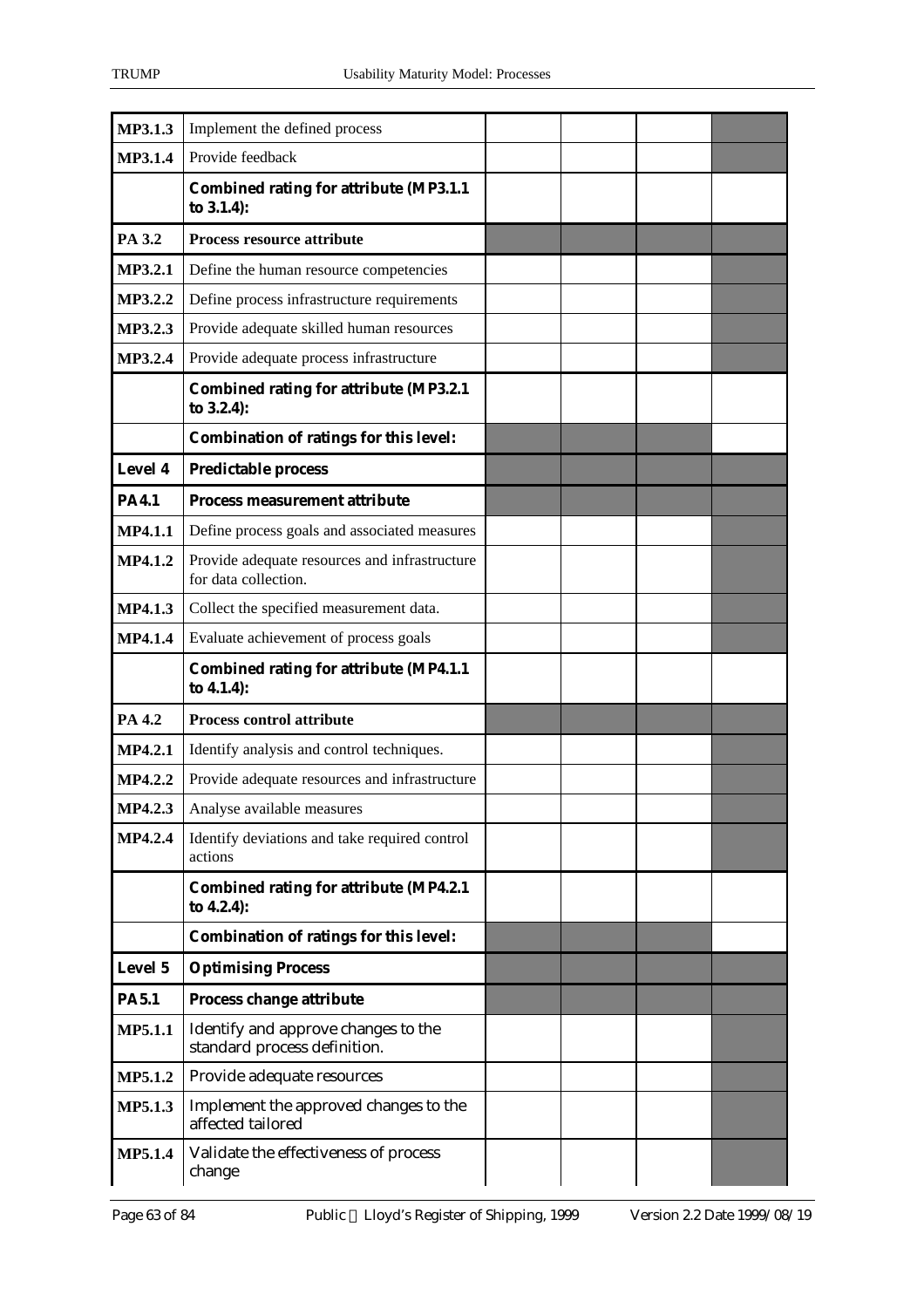|                | <b>Combined rating for attribute (MP5.1.1)</b><br>to $5.1.4$ : |  |  |
|----------------|----------------------------------------------------------------|--|--|
| PA 5.2         | Continuous improvement attribute                               |  |  |
| <b>MP5.2.1</b> | Identify improvement opportunities                             |  |  |
| <b>MP5.2.2</b> | Establish an implementation strategy                           |  |  |
| <b>MP5.2.3</b> | Implement changes to selected areas of the<br>tailored process |  |  |
| <b>MP5.2.4</b> | Validate the effectiveness of process change                   |  |  |
|                | <b>Combined rating for attribute (MP5.2.1)</b><br>to $5.2.4$ : |  |  |
|                | <b>Combination of ratings for this level:</b>                  |  |  |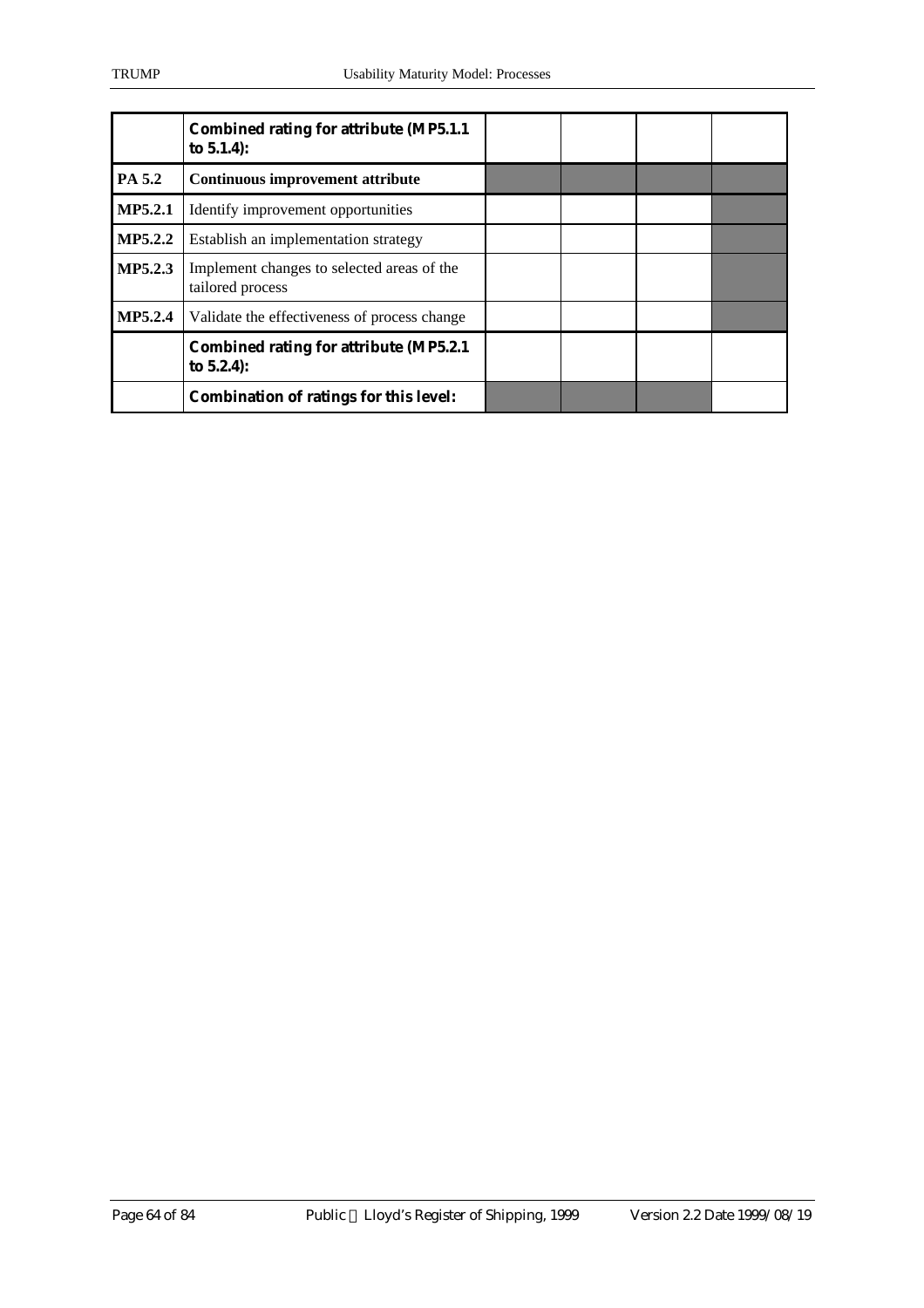| Ref.           | <b>Processes and Practices</b>                                                             | 1 | $\overline{2}$ | 3 | rating |
|----------------|--------------------------------------------------------------------------------------------|---|----------------|---|--------|
| <b>Level 1</b> | <b>Performed Process</b>                                                                   |   |                |   |        |
| <b>PA1.1</b>   | Process performance attribute                                                              |   |                |   |        |
| <b>HCD.3.1</b> | Clarify and document the system goals.                                                     |   |                |   |        |
| <b>HCD.3.2</b> | Analyse stakeholders.                                                                      |   |                |   |        |
| <b>HCD.3.3</b> | Assess H&S risk to stakeholders.                                                           |   |                |   |        |
|                | <b>HCD.3.4</b> Define the system.                                                          |   |                |   |        |
| <b>HCD.3.5</b> | Generate the stakeholder and organisational<br>requirements.                               |   |                |   |        |
|                | <b>HCD.3.6</b> Set quality in use objectives.                                              |   |                |   |        |
|                | Combined rating for attribute (i.e.<br>combine ratings for process) (HCD.3.1 to<br>$3.5$ : |   |                |   |        |
| <b>Level 2</b> | <b>Managed Process</b>                                                                     |   |                |   |        |
| <b>PA2.1</b>   | Performance management attribute                                                           |   |                |   |        |
| <b>MP2.1.1</b> | Identify resource requirements                                                             |   |                |   |        |
| <b>MP2.1.2</b> | Plan the performance of the process                                                        |   |                |   |        |
| <b>MP2.1.3</b> | Implement the defined activities                                                           |   |                |   |        |
| <b>MP2.1.4</b> | Manage the execution of the activities                                                     |   |                |   |        |
|                | <b>Combined rating for attribute (MP2.1.1)</b><br>to 2.1.4):                               |   |                |   |        |
| PA 2.2         | Work product management attribute                                                          |   |                |   |        |
| <b>MP2.2.1</b> | Identify requirements                                                                      |   |                |   |        |
| <b>MP2.2.2</b> | Identify the activities needed                                                             |   |                |   |        |
| <b>MP2.2.3</b> | Manage the configuration of work products                                                  |   |                |   |        |
| <b>MP2.2.4</b> | Manage the quality of work products                                                        |   |                |   |        |
|                | <b>Combined rating for attribute (MP2.2.1)</b><br>to 2.2.4):                               |   |                |   |        |
|                | <b>Combination of ratings for this level:</b>                                              |   |                |   |        |
| <b>Level 3</b> | <b>Established Process</b>                                                                 |   |                |   |        |
| <b>PA3.1</b>   | <b>Process definition attribute</b>                                                        |   |                |   |        |
| <b>MP3.1.1</b> | Identify the standard process definition                                                   |   |                |   |        |
| <b>MP3.1.2</b> | Tailor the standard process                                                                |   |                |   |        |
| <b>MP3.1.3</b> | Implement the defined process                                                              |   |                |   |        |
| <b>MP3.1.4</b> | Provide feedback                                                                           |   |                |   |        |
|                | <b>Combined rating for attribute (MP3.1.1)</b>                                             |   |                |   |        |

#### **HCD.3 Specify the user and organisational requirements**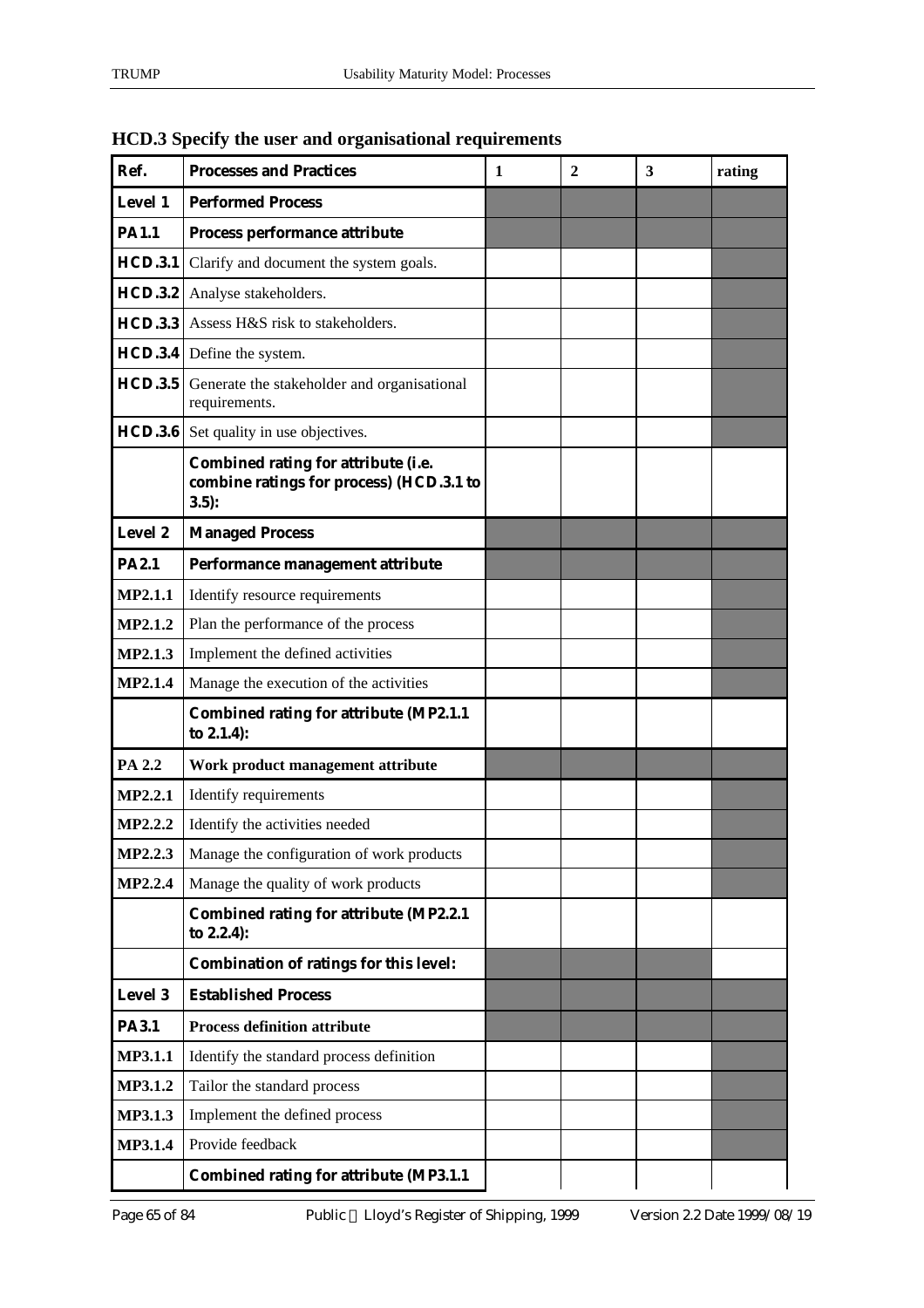|                | to 3.1.4):                                                            |  |  |
|----------------|-----------------------------------------------------------------------|--|--|
| PA 3.2         | Process resource attribute                                            |  |  |
| <b>MP3.2.1</b> | Define the human resource competencies                                |  |  |
| <b>MP3.2.2</b> | Define process infrastructure requirements                            |  |  |
| <b>MP3.2.3</b> | Provide adequate skilled human resources                              |  |  |
| <b>MP3.2.4</b> | Provide adequate process infrastructure                               |  |  |
|                | <b>Combined rating for attribute (MP3.2.1)</b><br>to 3.2.4):          |  |  |
|                | <b>Combination of ratings for this level:</b>                         |  |  |
| Level 4        | <b>Predictable process</b>                                            |  |  |
| <b>PA4.1</b>   | <b>Process measurement attribute</b>                                  |  |  |
| <b>MP4.1.1</b> | Define process goals and associated measures                          |  |  |
| <b>MP4.1.2</b> | Provide adequate resources and infrastructure<br>for data collection. |  |  |
| <b>MP4.1.3</b> | Collect the specified measurement data.                               |  |  |
| <b>MP4.1.4</b> | Evaluate achievement of process goals                                 |  |  |
|                | <b>Combined rating for attribute (MP4.1.1)</b><br>to 4.1.4):          |  |  |
| PA 4.2         | <b>Process control attribute</b>                                      |  |  |
| <b>MP4.2.1</b> | Identify analysis and control techniques.                             |  |  |
| <b>MP4.2.2</b> | Provide adequate resources and infrastructure                         |  |  |
| <b>MP4.2.3</b> | Analyse available measures                                            |  |  |
| <b>MP4.2.4</b> | Identify deviations and take required control<br>actions              |  |  |
|                | <b>Combined rating for attribute (MP4.2.1</b><br>to 4.2.4):           |  |  |
|                | <b>Combination of ratings for this level:</b>                         |  |  |
| <b>Level 5</b> | <b>Optimising Process</b>                                             |  |  |
| <b>PA5.1</b>   | <b>Process change attribute</b>                                       |  |  |
| <b>MP5.1.1</b> | Identify and approve changes to the<br>standard process definition.   |  |  |
| <b>MP5.1.2</b> | Provide adequate resources                                            |  |  |
| <b>MP5.1.3</b> | Implement the approved changes to the<br>affected tailored            |  |  |
| <b>MP5.1.4</b> | Validate the effectiveness of process<br>change                       |  |  |
|                | <b>Combined rating for attribute (MP5.1.1)</b><br>to 5.1.4):          |  |  |
| PA 5.2         | <b>Continuous improvement attribute</b>                               |  |  |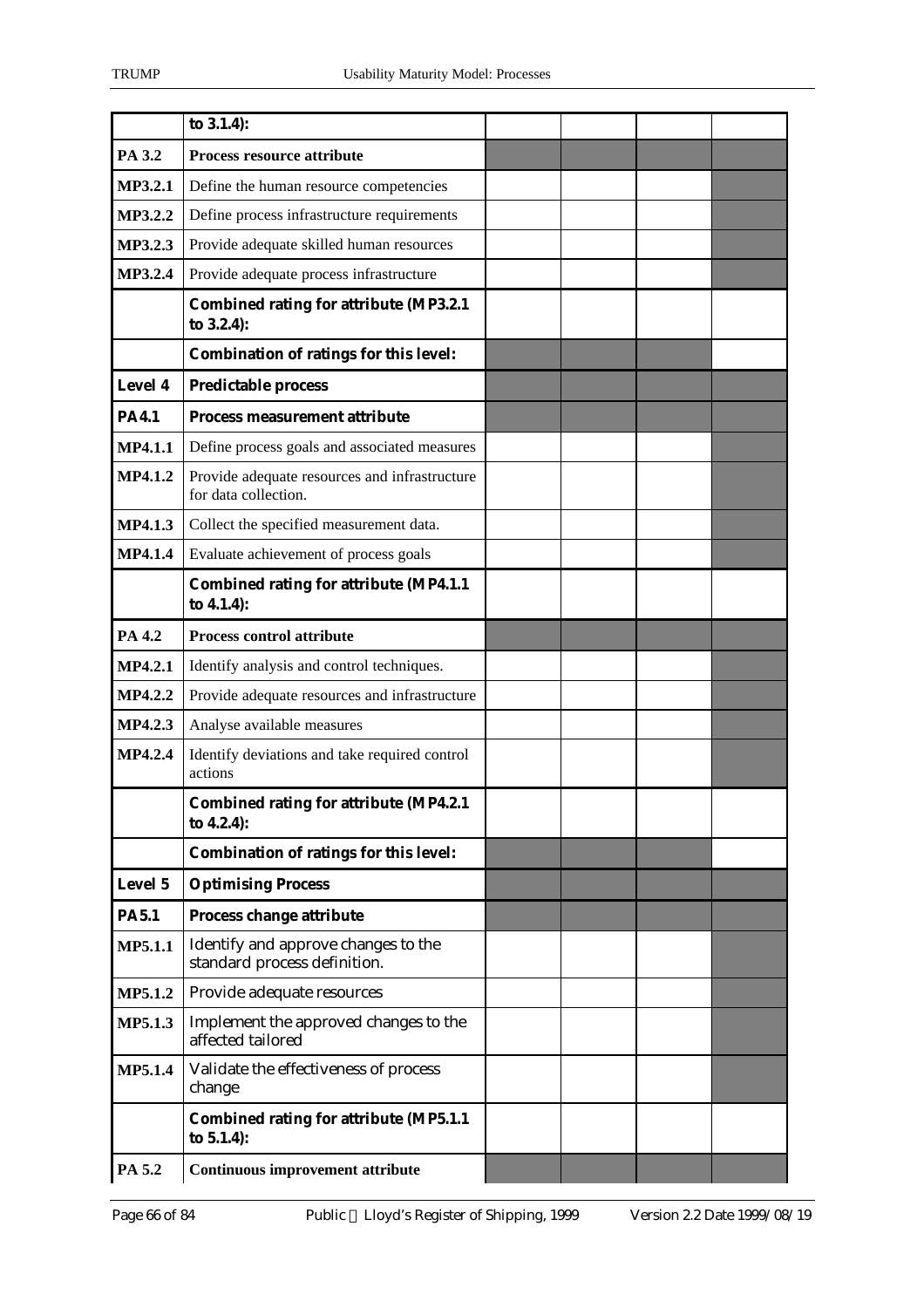| <b>MP5.2.1</b> | Identify improvement opportunities                             |  |  |
|----------------|----------------------------------------------------------------|--|--|
| <b>MP5.2.2</b> | Establish an implementation strategy                           |  |  |
| <b>MP5.2.3</b> | Implement changes to selected areas of the<br>tailored process |  |  |
| <b>MP5.2.4</b> | Validate the effectiveness of process change                   |  |  |
|                | <b>Combined rating for attribute (MP5.2.1)</b><br>to $5.2.4$ : |  |  |
|                | <b>Combination of ratings for this level:</b>                  |  |  |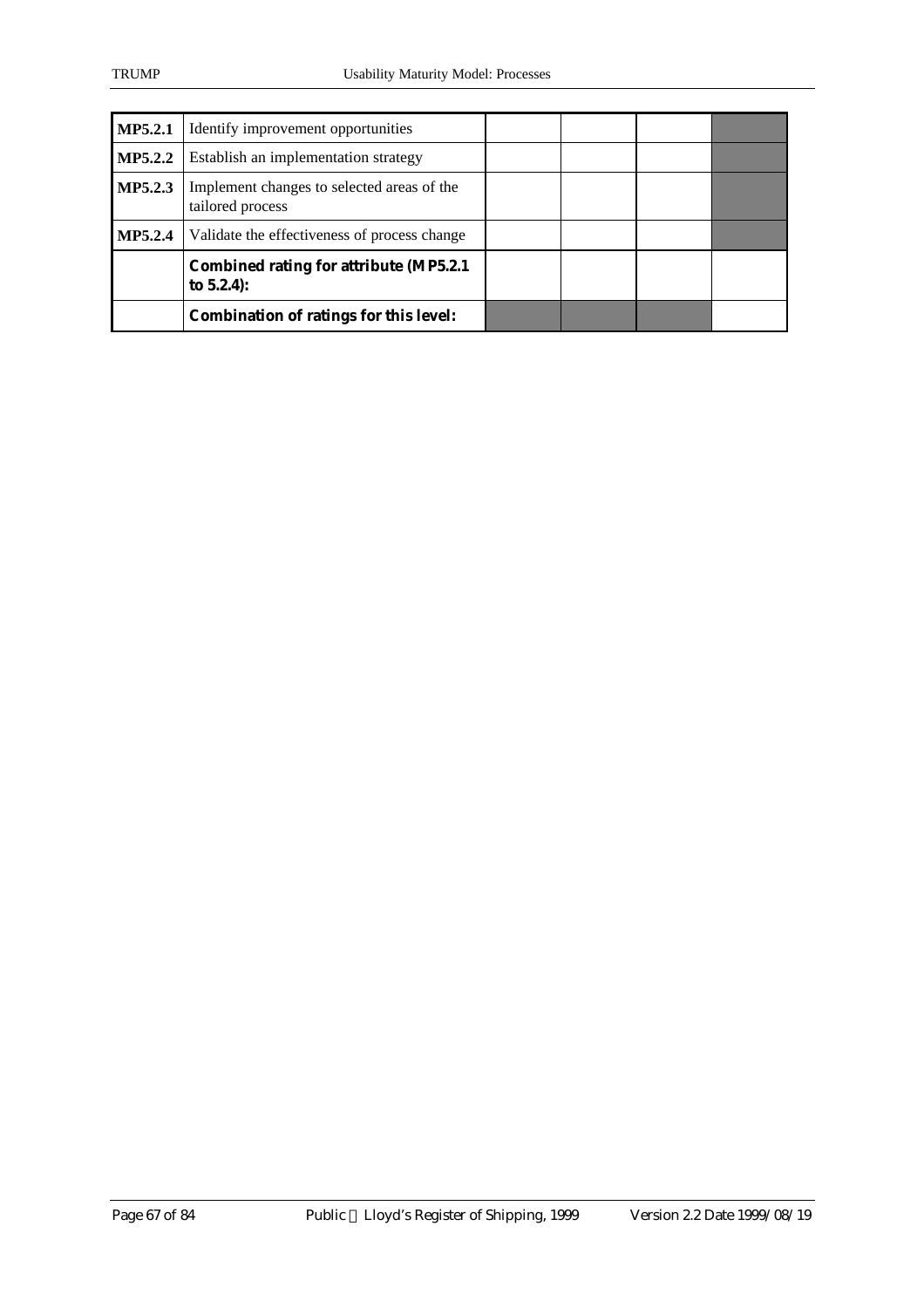| Ref.           | <b>Processes and Practices</b>                                                             | 1 | $\overline{2}$ | 3 | rating |
|----------------|--------------------------------------------------------------------------------------------|---|----------------|---|--------|
| Level 1        | <b>Performed Process</b>                                                                   |   |                |   |        |
| <b>PA1.1</b>   | Process performance attribute                                                              |   |                |   |        |
| HCD.4.1        | Identify and document user's tasks.                                                        |   |                |   |        |
| <b>HCD.4.2</b> | Identify and document significant user<br>attributes.                                      |   |                |   |        |
| HCD.4.3        | Identify and document organisational<br>environment.                                       |   |                |   |        |
|                | <b>HCD.4.4</b> Identify and document technical environment.                                |   |                |   |        |
|                | <b>HCD.4.5</b> Identify and document physical environment.                                 |   |                |   |        |
|                | Combined rating for attribute (i.e.<br>combine ratings for process) (HCD.4.1 to<br>$4.5$ : |   |                |   |        |
| Level 2        | <b>Managed Process</b>                                                                     |   |                |   |        |
| <b>PA2.1</b>   | Performance management attribute                                                           |   |                |   |        |
| <b>MP2.1.1</b> | Identify resource requirements                                                             |   |                |   |        |
| <b>MP2.1.2</b> | Plan the performance of the process                                                        |   |                |   |        |
| <b>MP2.1.3</b> | Implement the defined activities                                                           |   |                |   |        |
| <b>MP2.1.4</b> | Manage the execution of the activities                                                     |   |                |   |        |
|                | <b>Combined rating for attribute (MP2.1.1)</b><br>to 2.1.4):                               |   |                |   |        |
| PA 2.2         | Work product management attribute                                                          |   |                |   |        |
| <b>MP2.2.1</b> | Identify requirements                                                                      |   |                |   |        |
| <b>MP2.2.2</b> | Identify the activities needed                                                             |   |                |   |        |
| MP2.2.3        | Manage the configuration of work products                                                  |   |                |   |        |
| <b>MP2.2.4</b> | Manage the quality of work products                                                        |   |                |   |        |
|                | <b>Combined rating for attribute (MP2.2.1)</b><br>to 2.2.4):                               |   |                |   |        |
|                | <b>Combination of ratings for this level:</b>                                              |   |                |   |        |
| <b>Level 3</b> | <b>Established Process</b>                                                                 |   |                |   |        |
| <b>PA3.1</b>   | <b>Process definition attribute</b>                                                        |   |                |   |        |
| <b>MP3.1.1</b> | Identify the standard process definition                                                   |   |                |   |        |
| <b>MP3.1.2</b> | Tailor the standard process                                                                |   |                |   |        |
| <b>MP3.1.3</b> | Implement the defined process                                                              |   |                |   |        |
| <b>MP3.1.4</b> | Provide feedback                                                                           |   |                |   |        |
|                | <b>Combined rating for attribute (MP3.1.1)</b>                                             |   |                |   |        |

#### **HCD.4 Understand and specify the context of use**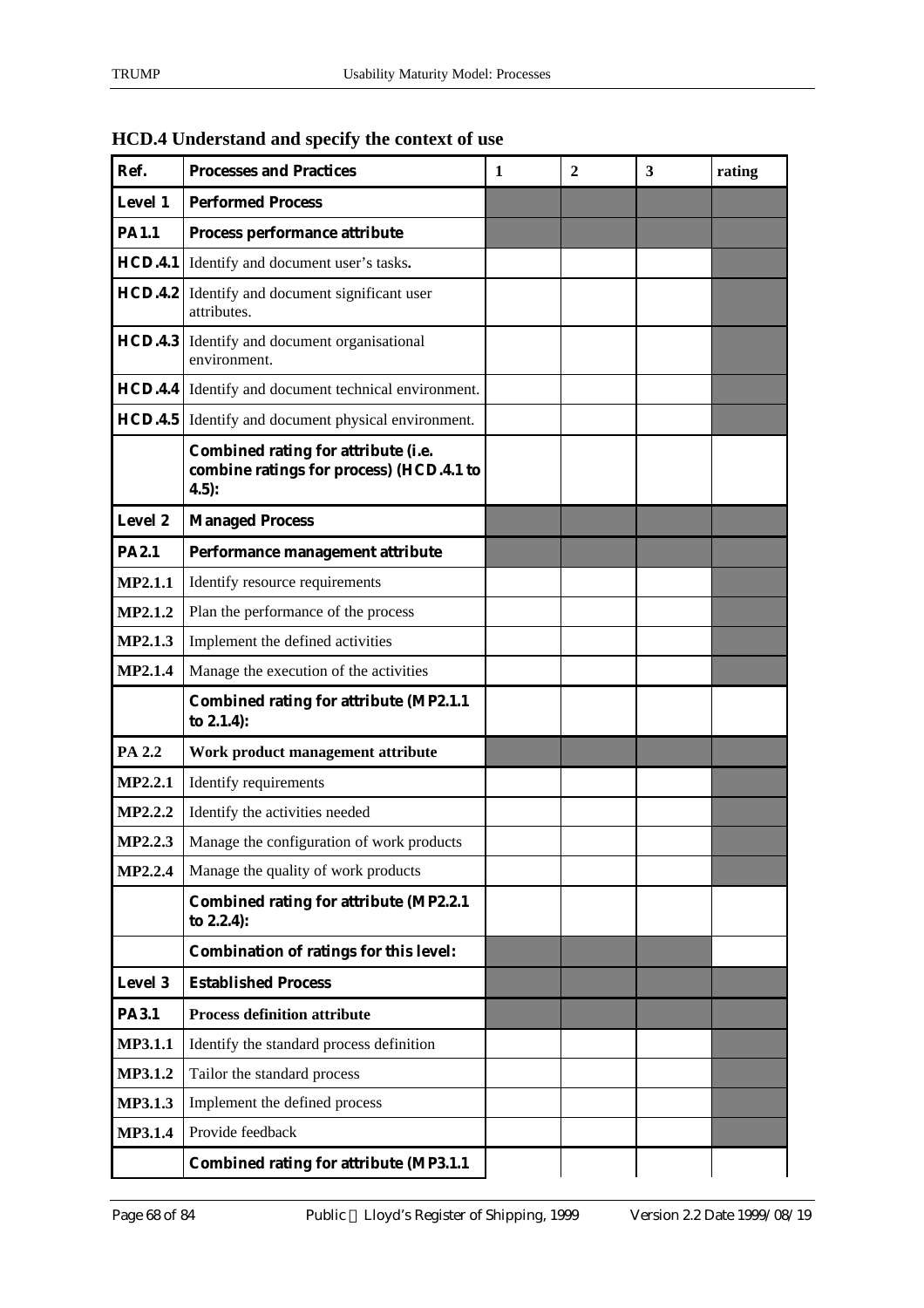|                | to 3.1.4):                                                            |  |  |
|----------------|-----------------------------------------------------------------------|--|--|
| PA 3.2         | Process resource attribute                                            |  |  |
| <b>MP3.2.1</b> | Define the human resource competencies                                |  |  |
| <b>MP3.2.2</b> | Define process infrastructure requirements                            |  |  |
| <b>MP3.2.3</b> | Provide adequate skilled human resources                              |  |  |
| <b>MP3.2.4</b> | Provide adequate process infrastructure                               |  |  |
|                | <b>Combined rating for attribute (MP3.2.1)</b><br>to 3.2.4):          |  |  |
|                | <b>Combination of ratings for this level:</b>                         |  |  |
| Level 4        | <b>Predictable process</b>                                            |  |  |
| <b>PA4.1</b>   | <b>Process measurement attribute</b>                                  |  |  |
| <b>MP4.1.1</b> | Define process goals and associated measures                          |  |  |
| <b>MP4.1.2</b> | Provide adequate resources and infrastructure<br>for data collection. |  |  |
| <b>MP4.1.3</b> | Collect the specified measurement data.                               |  |  |
| <b>MP4.1.4</b> | Evaluate achievement of process goals                                 |  |  |
|                | <b>Combined rating for attribute (MP4.1.1)</b><br>to 4.1.4):          |  |  |
| PA 4.2         | <b>Process control attribute</b>                                      |  |  |
| <b>MP4.2.1</b> | Identify analysis and control techniques.                             |  |  |
| <b>MP4.2.2</b> | Provide adequate resources and infrastructure                         |  |  |
| <b>MP4.2.3</b> | Analyse available measures                                            |  |  |
| <b>MP4.2.4</b> | Identify deviations and take required control<br>actions              |  |  |
|                | <b>Combined rating for attribute (MP4.2.1</b><br>to 4.2.4):           |  |  |
|                | <b>Combination of ratings for this level:</b>                         |  |  |
| <b>Level 5</b> | <b>Optimising Process</b>                                             |  |  |
| <b>PA5.1</b>   | <b>Process change attribute</b>                                       |  |  |
| <b>MP5.1.1</b> | Identify and approve changes to the<br>standard process definition.   |  |  |
| <b>MP5.1.2</b> | Provide adequate resources                                            |  |  |
| <b>MP5.1.3</b> | Implement the approved changes to the<br>affected tailored            |  |  |
| <b>MP5.1.4</b> | Validate the effectiveness of process<br>change                       |  |  |
|                | <b>Combined rating for attribute (MP5.1.1)</b><br>to 5.1.4):          |  |  |
| PA 5.2         | <b>Continuous improvement attribute</b>                               |  |  |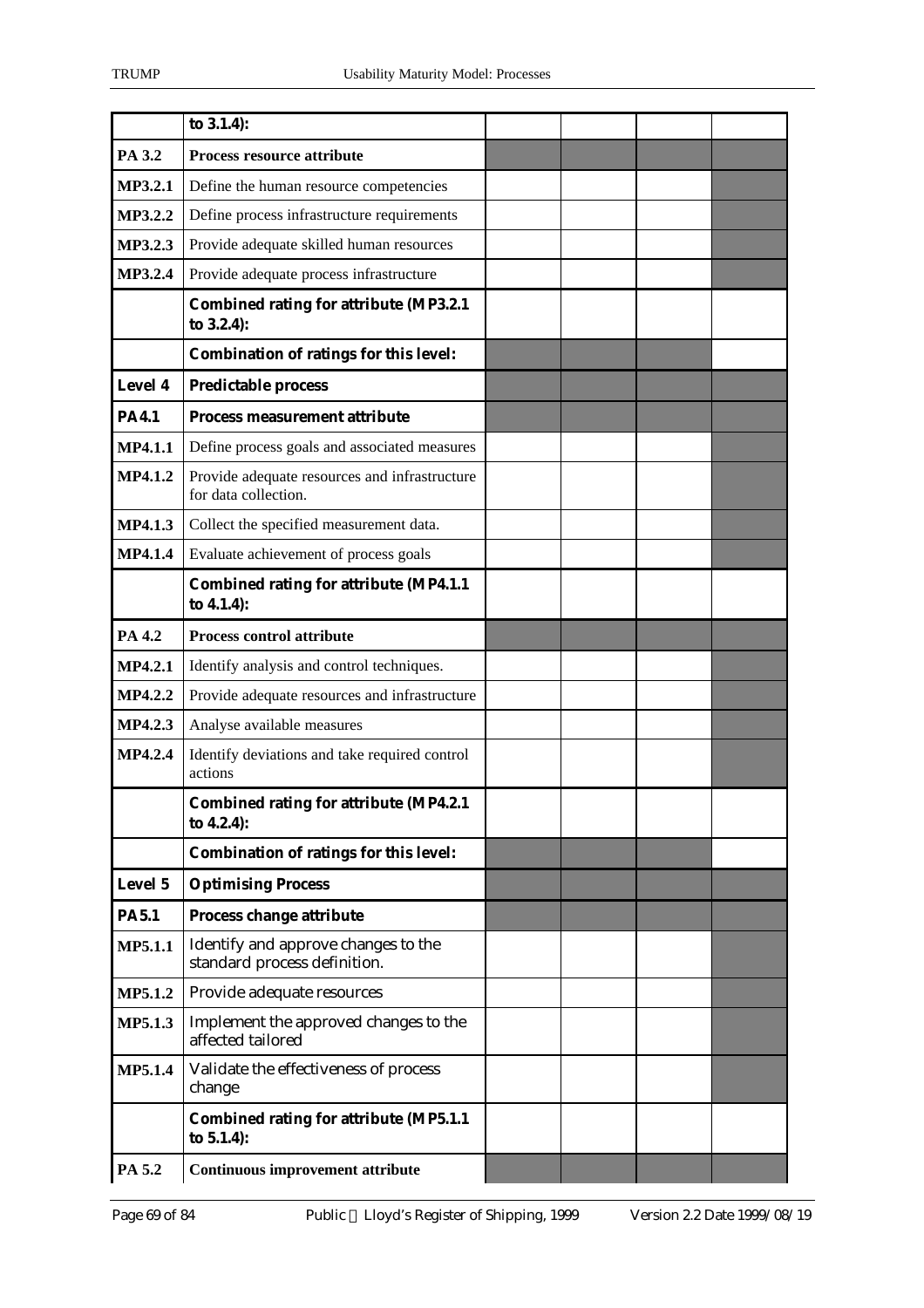| <b>MP5.2.1</b> | Identify improvement opportunities                             |  |  |
|----------------|----------------------------------------------------------------|--|--|
| <b>MP5.2.2</b> | Establish an implementation strategy                           |  |  |
| <b>MP5.2.3</b> | Implement changes to selected areas of the<br>tailored process |  |  |
| <b>MP5.2.4</b> | Validate the effectiveness of process change                   |  |  |
|                | <b>Combined rating for attribute (MP5.2.1)</b><br>to $5.2.4$ : |  |  |
|                | <b>Combination of ratings for this level:</b>                  |  |  |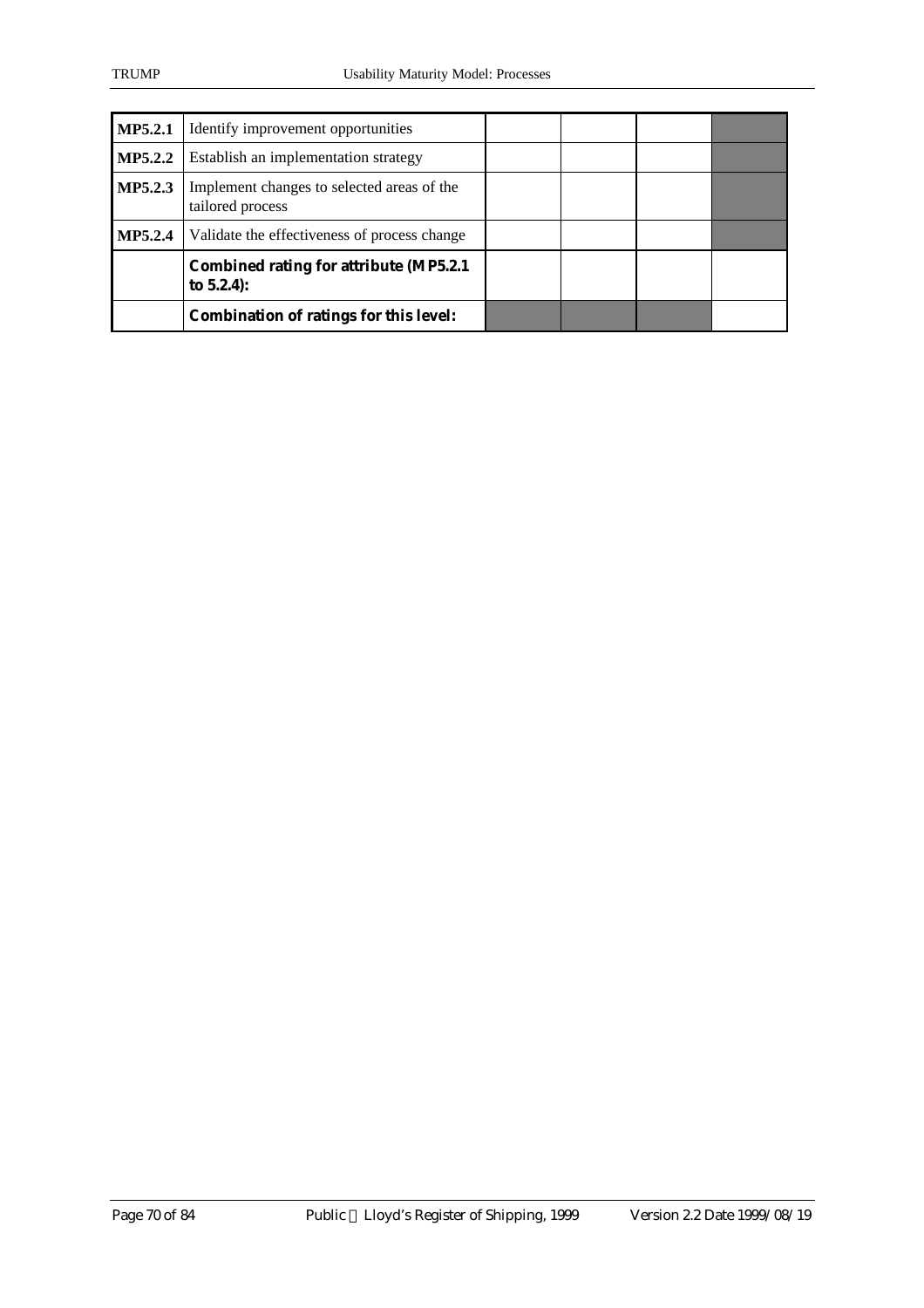| Ref.           | <b>Processes and Practices</b>                                                             | 1 | $\overline{2}$ | 3 | rating |
|----------------|--------------------------------------------------------------------------------------------|---|----------------|---|--------|
| <b>Level 1</b> | <b>Performed Process</b>                                                                   |   |                |   |        |
| <b>PA1.1</b>   | Process performance attribute                                                              |   |                |   |        |
| <b>HCD.5.1</b> | Allocate functions.                                                                        |   |                |   |        |
|                | <b>HCD.5.2</b> Produce composite task model.                                               |   |                |   |        |
|                | <b>HCD.5.3</b> Produce system design.                                                      |   |                |   |        |
| HCD.5.4        | Use existing knowledge to develop design<br>solutions.                                     |   |                |   |        |
|                | HCD.5.5 Specify system.                                                                    |   |                |   |        |
|                | <b>HCD.5.6</b> Develop prototypes.                                                         |   |                |   |        |
|                | <b>HCD.5.7</b> Develop user training.                                                      |   |                |   |        |
|                | <b>HCD.5.8</b> Develop user support.                                                       |   |                |   |        |
|                | Combined rating for attribute (i.e.<br>combine ratings for process) (HCD.5.1 to<br>$5.8$ : |   |                |   |        |
| Level 2        | <b>Managed Process</b>                                                                     |   |                |   |        |
| <b>PA2.1</b>   | Performance management attribute                                                           |   |                |   |        |
| <b>MP2.1.1</b> | Identify resource requirements                                                             |   |                |   |        |
| <b>MP2.1.2</b> | Plan the performance of the process                                                        |   |                |   |        |
| <b>MP2.1.3</b> | Implement the defined activities                                                           |   |                |   |        |
| <b>MP2.1.4</b> | Manage the execution of the activities                                                     |   |                |   |        |
|                | <b>Combined rating for attribute (MP2.1.1)</b><br>to 2.1.4):                               |   |                |   |        |
| PA 2.2         | Work product management attribute                                                          |   |                |   |        |
| <b>MP2.2.1</b> | Identify requirements                                                                      |   |                |   |        |
| <b>MP2.2.2</b> | Identify the activities needed                                                             |   |                |   |        |
| <b>MP2.2.3</b> | Manage the configuration of work products                                                  |   |                |   |        |
| <b>MP2.2.4</b> | Manage the quality of work products                                                        |   |                |   |        |
|                | <b>Combined rating for attribute (MP2.2.1)</b><br>to 2.2.4):                               |   |                |   |        |
|                | <b>Combination of ratings for this level:</b>                                              |   |                |   |        |
| <b>Level 3</b> | <b>Established Process</b>                                                                 |   |                |   |        |
| <b>PA3.1</b>   | <b>Process definition attribute</b>                                                        |   |                |   |        |
| <b>MP3.1.1</b> | Identify the standard process definition                                                   |   |                |   |        |
| <b>MP3.1.2</b> | Tailor the standard process                                                                |   |                |   |        |
| <b>MP3.1.3</b> | Implement the defined process                                                              |   |                |   |        |

### **HCD.5 Produce design solutions**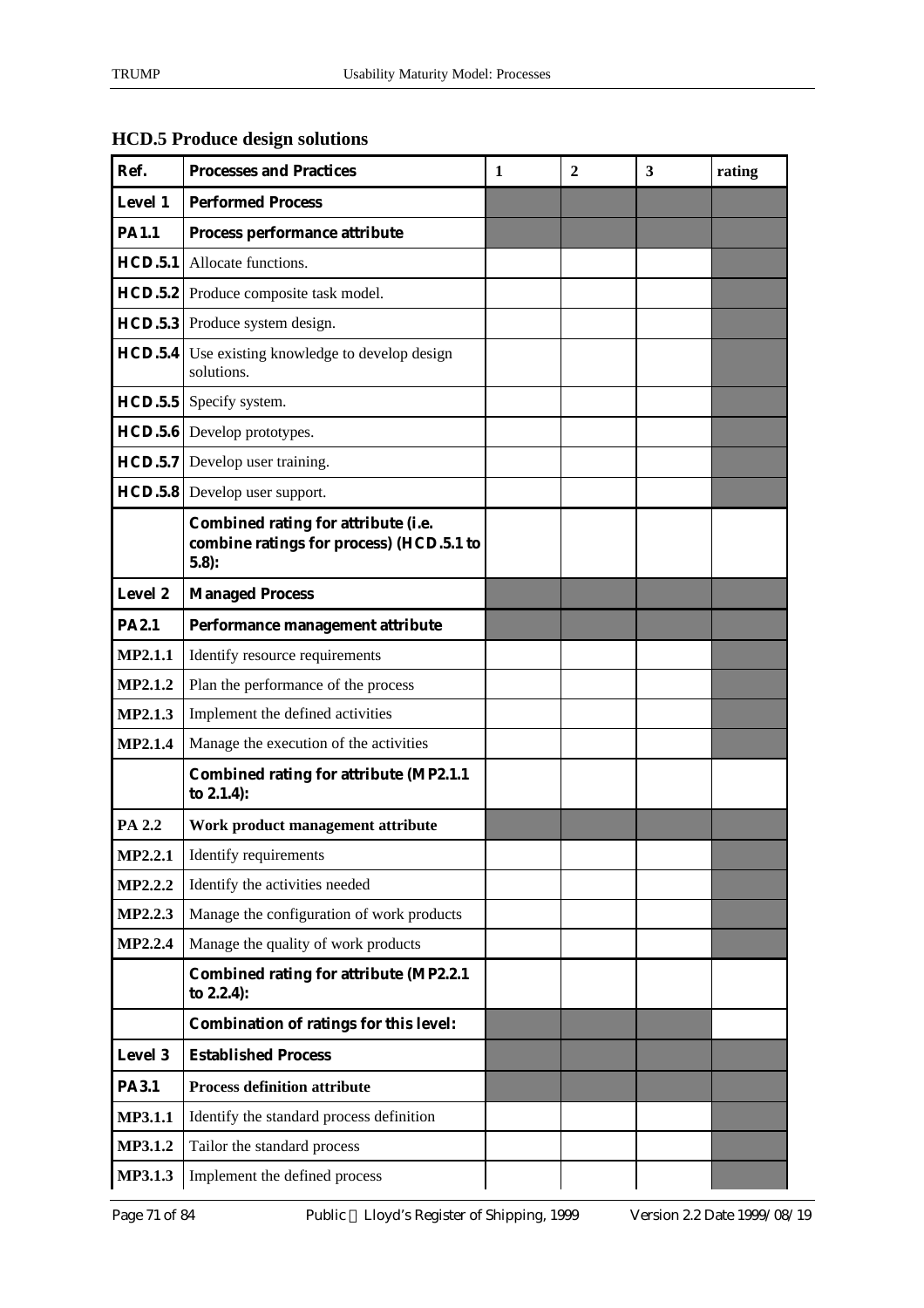| <b>MP3.1.4</b> | Provide feedback                                                      |  |  |
|----------------|-----------------------------------------------------------------------|--|--|
|                | <b>Combined rating for attribute (MP3.1.1)</b><br>to 3.1.4):          |  |  |
| PA 3.2         | <b>Process resource attribute</b>                                     |  |  |
| MP3.2.1        | Define the human resource competencies                                |  |  |
| <b>MP3.2.2</b> | Define process infrastructure requirements                            |  |  |
| MP3.2.3        | Provide adequate skilled human resources                              |  |  |
| MP3.2.4        | Provide adequate process infrastructure                               |  |  |
|                | <b>Combined rating for attribute (MP3.2.1)</b><br>to 3.2.4):          |  |  |
|                | <b>Combination of ratings for this level:</b>                         |  |  |
| Level 4        | <b>Predictable process</b>                                            |  |  |
| <b>PA4.1</b>   | <b>Process measurement attribute</b>                                  |  |  |
| <b>MP4.1.1</b> | Define process goals and associated measures                          |  |  |
| <b>MP4.1.2</b> | Provide adequate resources and infrastructure<br>for data collection. |  |  |
| <b>MP4.1.3</b> | Collect the specified measurement data.                               |  |  |
| <b>MP4.1.4</b> | Evaluate achievement of process goals                                 |  |  |
|                | <b>Combined rating for attribute (MP4.1.1</b><br>to 4.1.4):           |  |  |
| PA 4.2         | <b>Process control attribute</b>                                      |  |  |
| <b>MP4.2.1</b> | Identify analysis and control techniques.                             |  |  |
| <b>MP4.2.2</b> | Provide adequate resources and infrastructure                         |  |  |
| MP4.2.3        | Analyse available measures                                            |  |  |
| MP4.2.4        | Identify deviations and take required control<br>actions              |  |  |
|                | <b>Combined rating for attribute (MP4.2.1)</b><br>to 4.2.4):          |  |  |
|                | <b>Combination of ratings for this level:</b>                         |  |  |
| <b>Level 5</b> | <b>Optimising Process</b>                                             |  |  |
| <b>PA5.1</b>   | <b>Process change attribute</b>                                       |  |  |
| <b>MP5.1.1</b> | Identify and approve changes to the<br>standard process definition.   |  |  |
| <b>MP5.1.2</b> | Provide adequate resources                                            |  |  |
| <b>MP5.1.3</b> | Implement the approved changes to the<br>affected tailored            |  |  |
| <b>MP5.1.4</b> | Validate the effectiveness of process<br>change                       |  |  |
|                | <b>Combined rating for attribute (MP5.1.1)</b>                        |  |  |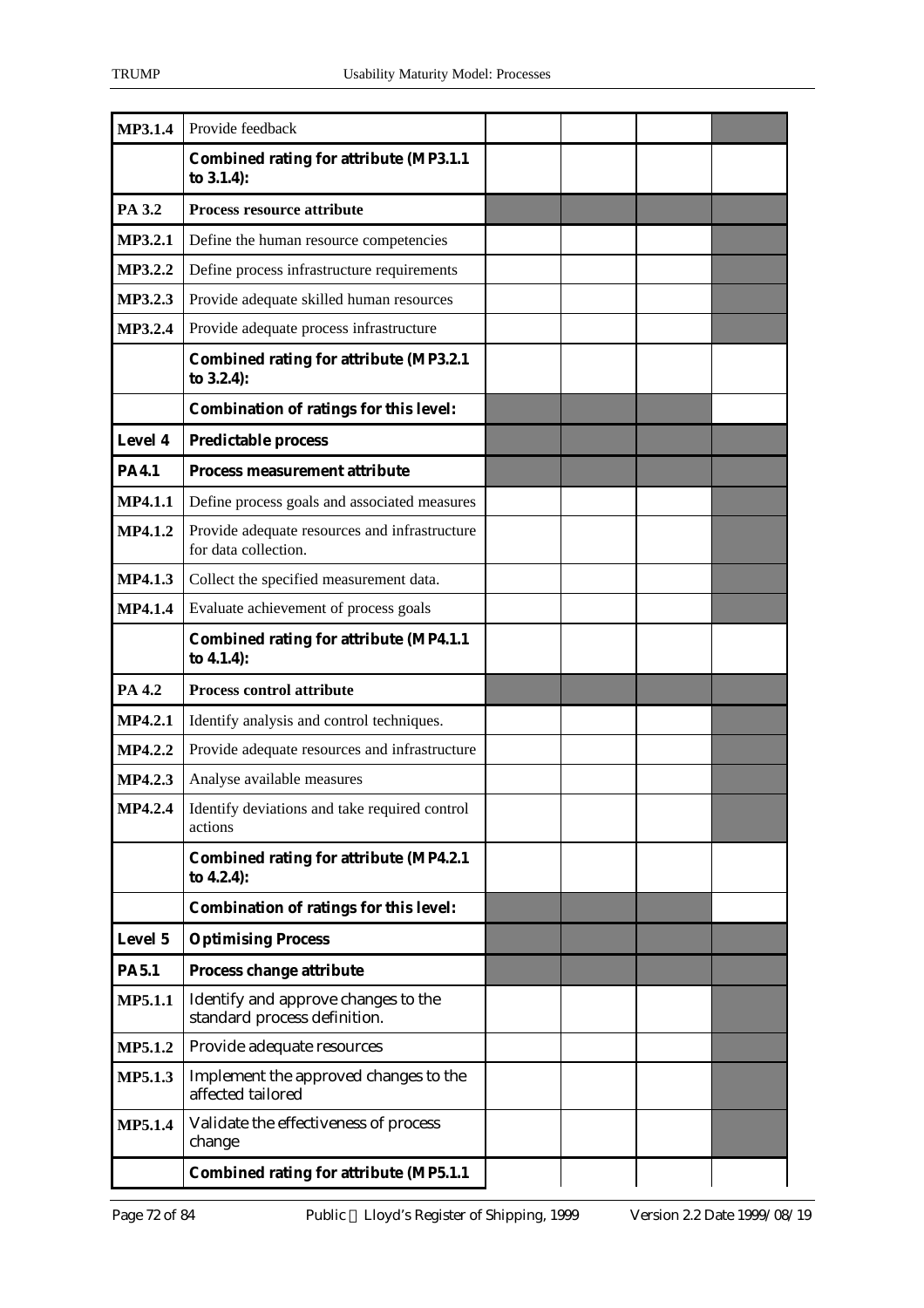|                | to $5.1.4$ :                                                   |  |  |
|----------------|----------------------------------------------------------------|--|--|
| PA 5.2         | <b>Continuous improvement attribute</b>                        |  |  |
| <b>MP5.2.1</b> | Identify improvement opportunities                             |  |  |
| <b>MP5.2.2</b> | Establish an implementation strategy                           |  |  |
| <b>MP5.2.3</b> | Implement changes to selected areas of the<br>tailored process |  |  |
| <b>MP5.2.4</b> | Validate the effectiveness of process change                   |  |  |
|                | <b>Combined rating for attribute (MP5.2.1)</b><br>to $5.2.4$ : |  |  |
|                | <b>Combination of ratings for this level:</b>                  |  |  |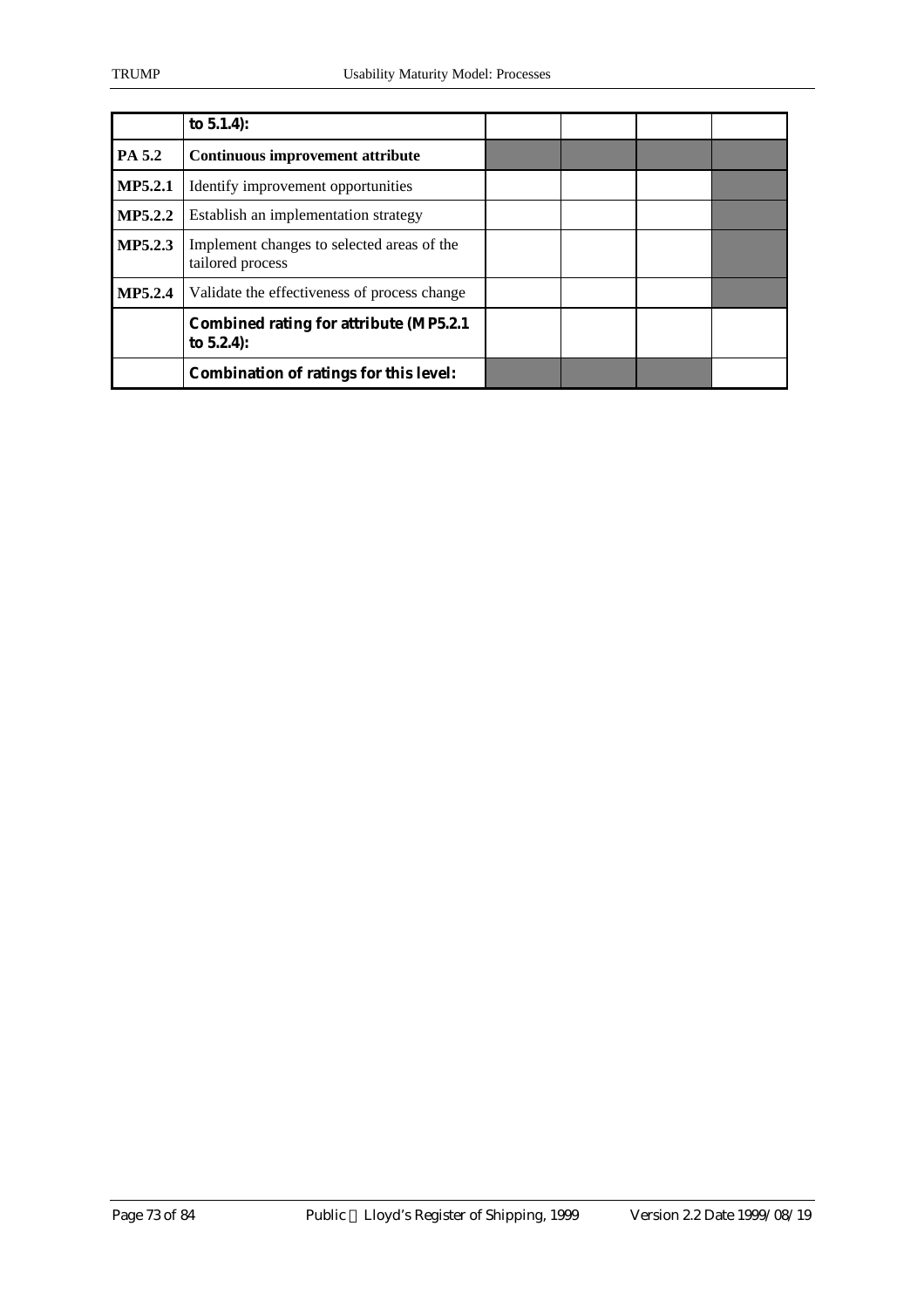| Ref.           | <b>Processes and Practices</b>                                                                                              | 1 | $\overline{2}$ | 3 | rating |
|----------------|-----------------------------------------------------------------------------------------------------------------------------|---|----------------|---|--------|
| <b>Level 1</b> | <b>Performed Process</b>                                                                                                    |   |                |   |        |
| <b>PA1.1</b>   | Process performance attribute                                                                                               |   |                |   |        |
| <b>HCD.6.1</b> | Specify and validate context of evaluation.                                                                                 |   |                |   |        |
| HCD.6.2        | Evaluate early prototypes in order to define<br>the requirements for the system.                                            |   |                |   |        |
|                | <b>HCD.6.3</b> Evaluate prototypes in order to improve the<br>design.                                                       |   |                |   |        |
|                | <b>HCD.6.4</b> Evaluate the system in order to check that the<br>system requirements have been met.                         |   |                |   |        |
|                | <b>HCD.6.5</b> Evaluate the system in order to check that the<br>required practice has been followed.                       |   |                |   |        |
|                | <b>HCD.6.6</b> Evaluate the system in use in order to ensure<br>that it continues to meet organisational and<br>user needs. |   |                |   |        |
|                | <b>Combined rating for attribute (i.e.</b><br>combine ratings for process) (HCD.6.1 to<br>$6.6$ ):                          |   |                |   |        |
| <b>Level 2</b> | <b>Managed Process</b>                                                                                                      |   |                |   |        |
| <b>PA2.1</b>   | Performance management attribute                                                                                            |   |                |   |        |
| <b>MP2.1.1</b> | Identify resource requirements                                                                                              |   |                |   |        |
| <b>MP2.1.2</b> | Plan the performance of the process                                                                                         |   |                |   |        |
| <b>MP2.1.3</b> | Implement the defined activities                                                                                            |   |                |   |        |
| <b>MP2.1.4</b> | Manage the execution of the activities                                                                                      |   |                |   |        |
|                | <b>Combined rating for attribute (MP2.1.1)</b><br>to $2.1.4$ :                                                              |   |                |   |        |
| PA 2.2         | Work product management attribute                                                                                           |   |                |   |        |
| <b>MP2.2.1</b> | Identify requirements                                                                                                       |   |                |   |        |
| <b>MP2.2.2</b> | Identify the activities needed                                                                                              |   |                |   |        |
| <b>MP2.2.3</b> | Manage the configuration of work products                                                                                   |   |                |   |        |
| <b>MP2.2.4</b> | Manage the quality of work products                                                                                         |   |                |   |        |
|                | <b>Combined rating for attribute (MP2.2.1)</b><br>to 2.2.4):                                                                |   |                |   |        |
|                | <b>Combination of ratings for this level:</b>                                                                               |   |                |   |        |
| <b>Level 3</b> | <b>Established Process</b>                                                                                                  |   |                |   |        |
| <b>PA3.1</b>   | <b>Process definition attribute</b>                                                                                         |   |                |   |        |
| MP3.1.1        | Identify the standard process definition                                                                                    |   |                |   |        |
| <b>MP3.1.2</b> | Tailor the standard process                                                                                                 |   |                |   |        |

# **HCD.6 Evaluate designs against requirements**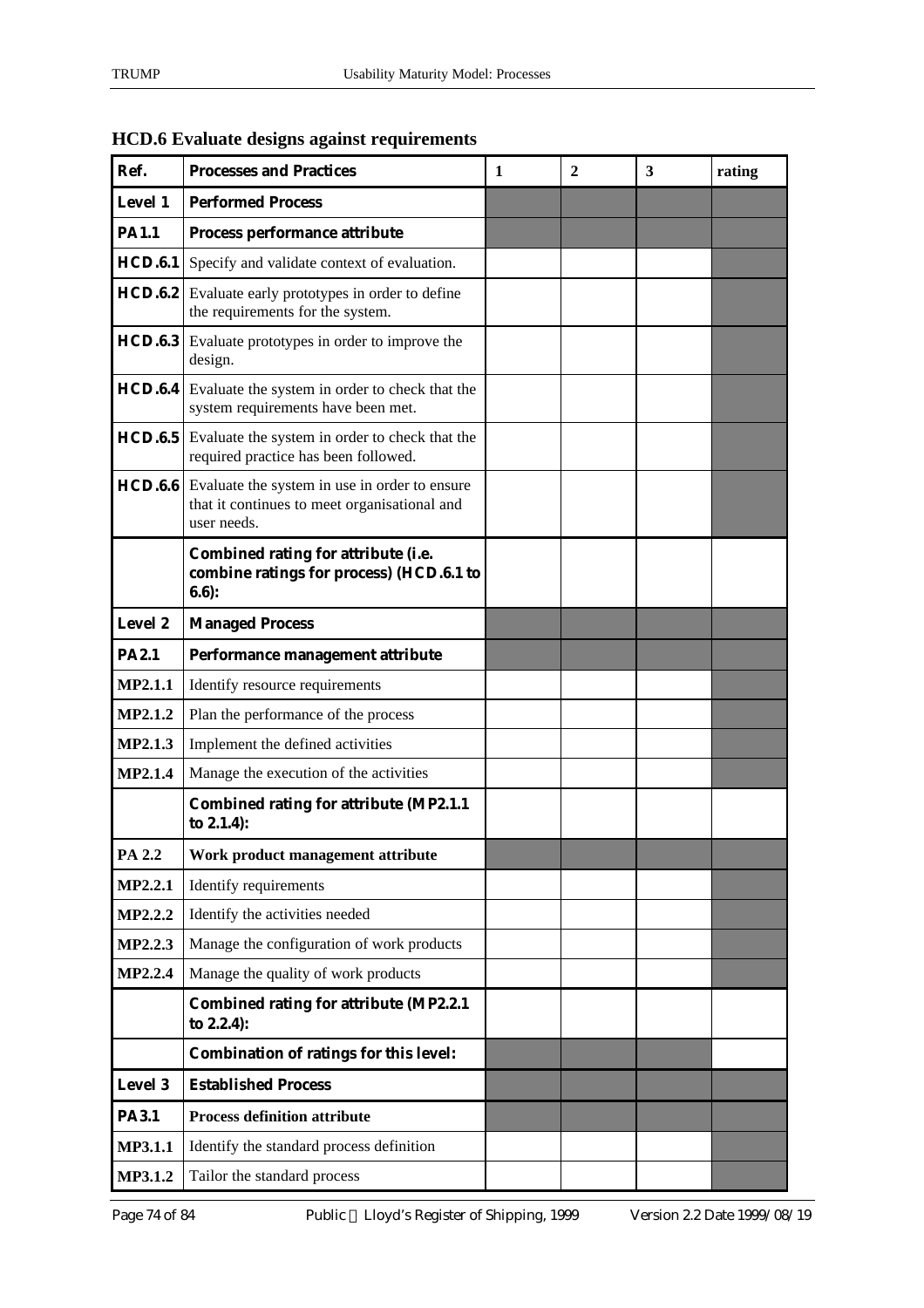| <b>MP3.1.3</b> | Implement the defined process                                         |  |  |
|----------------|-----------------------------------------------------------------------|--|--|
| <b>MP3.1.4</b> | Provide feedback                                                      |  |  |
|                | <b>Combined rating for attribute (MP3.1.1</b><br>to 3.1.4):           |  |  |
| PA 3.2         | Process resource attribute                                            |  |  |
| <b>MP3.2.1</b> | Define the human resource competencies                                |  |  |
| <b>MP3.2.2</b> | Define process infrastructure requirements                            |  |  |
| <b>MP3.2.3</b> | Provide adequate skilled human resources                              |  |  |
| MP3.2.4        | Provide adequate process infrastructure                               |  |  |
|                | <b>Combined rating for attribute (MP3.2.1</b><br>to 3.2.4):           |  |  |
|                | <b>Combination of ratings for this level:</b>                         |  |  |
| Level 4        | <b>Predictable process</b>                                            |  |  |
| <b>PA4.1</b>   | <b>Process measurement attribute</b>                                  |  |  |
| <b>MP4.1.1</b> | Define process goals and associated measures                          |  |  |
| <b>MP4.1.2</b> | Provide adequate resources and infrastructure<br>for data collection. |  |  |
| <b>MP4.1.3</b> | Collect the specified measurement data.                               |  |  |
| <b>MP4.1.4</b> | Evaluate achievement of process goals                                 |  |  |
|                | <b>Combined rating for attribute (MP4.1.1</b><br>to 4.1.4):           |  |  |
| PA 4.2         | <b>Process control attribute</b>                                      |  |  |
| <b>MP4.2.1</b> | Identify analysis and control techniques.                             |  |  |
| <b>MP4.2.2</b> | Provide adequate resources and infrastructure                         |  |  |
| MP4.2.3        | Analyse available measures                                            |  |  |
| <b>MP4.2.4</b> | Identify deviations and take required control<br>actions              |  |  |
|                | <b>Combined rating for attribute (MP4.2.1</b><br>to 4.2.4):           |  |  |
|                | <b>Combination of ratings for this level:</b>                         |  |  |
| Level 5        | <b>Optimising Process</b>                                             |  |  |
| <b>PA5.1</b>   | Process change attribute                                              |  |  |
| <b>MP5.1.1</b> | Identify and approve changes to the<br>standard process definition.   |  |  |
| <b>MP5.1.2</b> | Provide adequate resources                                            |  |  |
| <b>MP5.1.3</b> | Implement the approved changes to the<br>affected tailored            |  |  |
|                |                                                                       |  |  |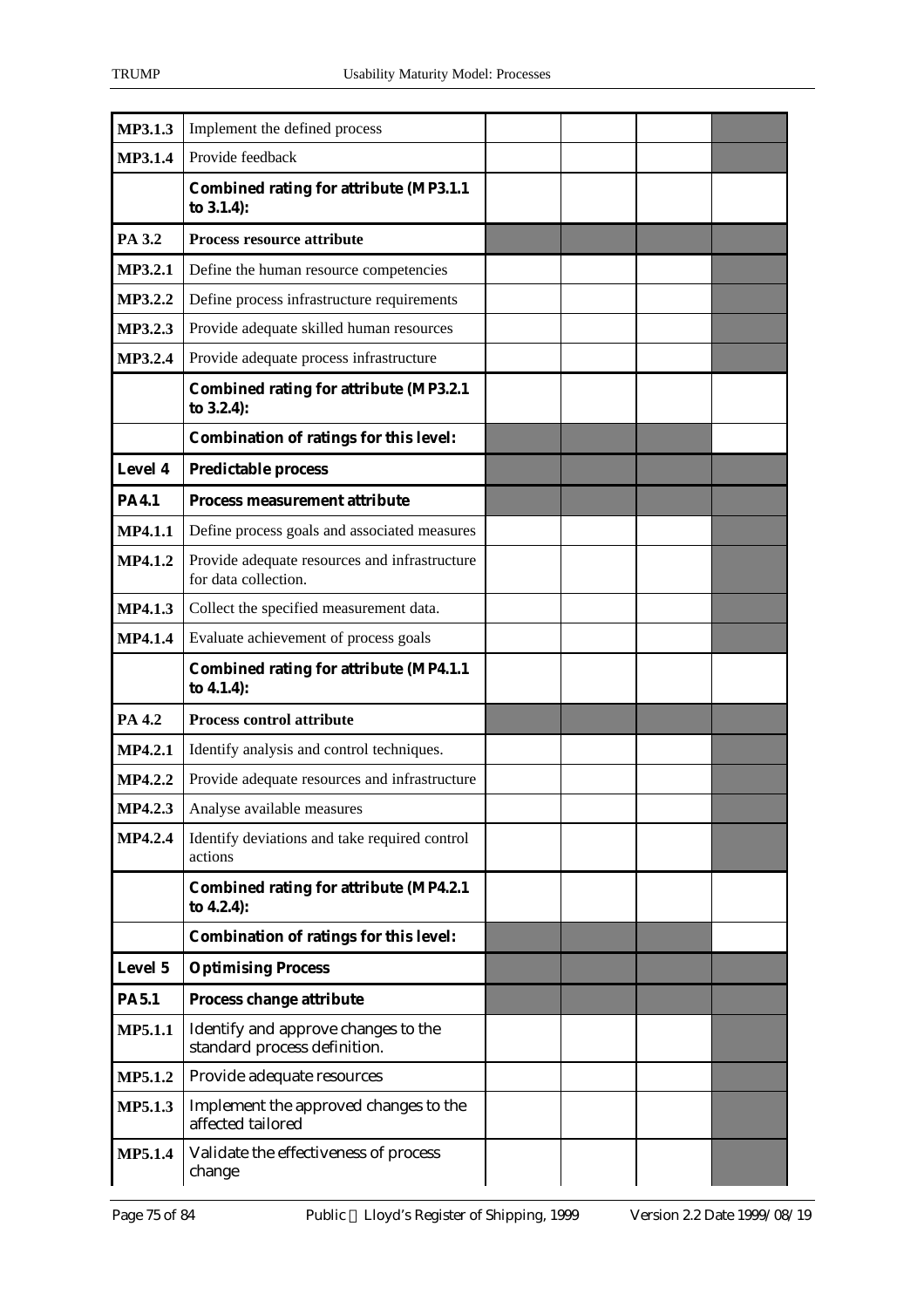|                | <b>Combined rating for attribute (MP5.1.1)</b><br>to $5.1.4$ : |  |  |
|----------------|----------------------------------------------------------------|--|--|
| PA 5.2         | Continuous improvement attribute                               |  |  |
| <b>MP5.2.1</b> | Identify improvement opportunities                             |  |  |
| <b>MP5.2.2</b> | Establish an implementation strategy                           |  |  |
| <b>MP5.2.3</b> | Implement changes to selected areas of the<br>tailored process |  |  |
| <b>MP5.2.4</b> | Validate the effectiveness of process change                   |  |  |
|                | <b>Combined rating for attribute (MP5.2.1)</b><br>to $5.2.4$ : |  |  |
|                | <b>Combination of ratings for this level:</b>                  |  |  |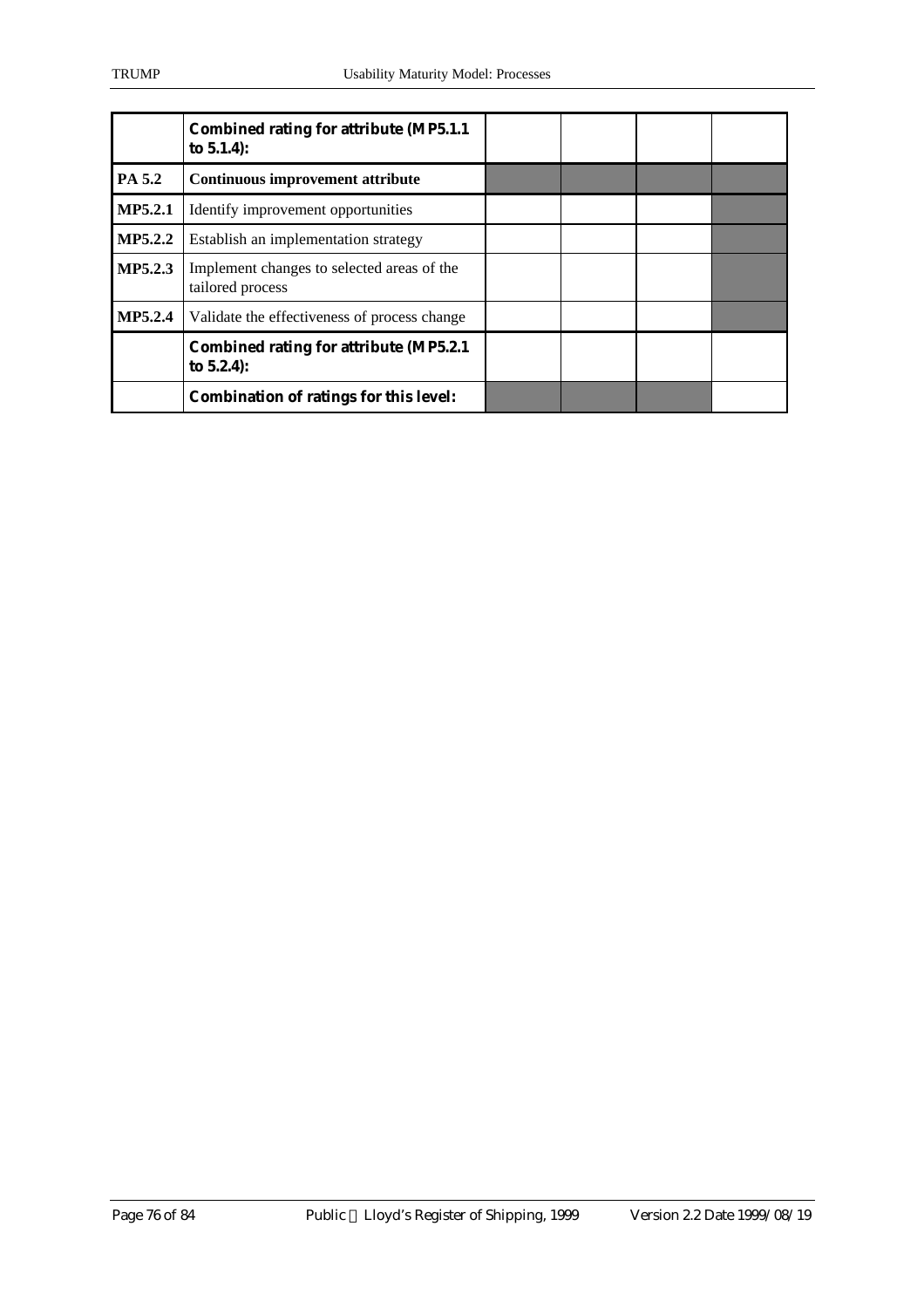| Ref.           | <b>Processes and Practices</b>                                                             | 1 | $\mathbf{2}$ | 3 | rating |
|----------------|--------------------------------------------------------------------------------------------|---|--------------|---|--------|
| <b>Level 1</b> | <b>Performed Process</b>                                                                   |   |              |   |        |
| <b>PA1.1</b>   | Process performance attribute                                                              |   |              |   |        |
| HCD.7.1        | Manage change.                                                                             |   |              |   |        |
| <b>HCD.7.2</b> | Determine impact on organisation and<br>stakeholders.                                      |   |              |   |        |
|                | <b>HCD.7.3</b> Customisation and local design.                                             |   |              |   |        |
|                | <b>HCD.7.4</b> Deliver user training.                                                      |   |              |   |        |
|                | HCD.7.5 Support users in planned activities.                                               |   |              |   |        |
|                | HCD.7.6 Ensure conformance to workplace ergonomic<br>legislation.                          |   |              |   |        |
|                | Combined rating for attribute (i.e.<br>combine ratings for process) (HCD.7.1 to<br>$7.6$ : |   |              |   |        |
| <b>Level 2</b> | <b>Managed Process</b>                                                                     |   |              |   |        |
| <b>PA2.1</b>   | Performance management attribute                                                           |   |              |   |        |
| <b>MP2.1.1</b> | Identify resource requirements                                                             |   |              |   |        |
| <b>MP2.1.2</b> | Plan the performance of the process                                                        |   |              |   |        |
| <b>MP2.1.3</b> | Implement the defined activities                                                           |   |              |   |        |
| <b>MP2.1.4</b> | Manage the execution of the activities                                                     |   |              |   |        |
|                | <b>Combined rating for attribute (MP2.1.1)</b><br>to 2.1.4):                               |   |              |   |        |
| <b>PA 2.2</b>  | Work product management attribute                                                          |   |              |   |        |
| <b>MP2.2.1</b> | Identify requirements                                                                      |   |              |   |        |
| MP2.2.2        | Identify the activities needed                                                             |   |              |   |        |
| <b>MP2.2.3</b> | Manage the configuration of work products                                                  |   |              |   |        |
| <b>MP2.2.4</b> | Manage the quality of work products                                                        |   |              |   |        |
|                | Average rating for attribute (MP2.2.1 to<br>$2.2.4$ :                                      |   |              |   |        |
|                | <b>Combination of ratings for this level:</b>                                              |   |              |   |        |
| <b>Level 3</b> | <b>Established Process</b>                                                                 |   |              |   |        |
| <b>PA3.1</b>   | <b>Process definition attribute</b>                                                        |   |              |   |        |
| <b>MP3.1.1</b> | Identify the standard process definition                                                   |   |              |   |        |
| <b>MP3.1.2</b> | Tailor the standard process                                                                |   |              |   |        |
| <b>MP3.1.3</b> | Implement the defined process                                                              |   |              |   |        |
| <b>MP3.1.4</b> | Provide feedback                                                                           |   |              |   |        |

# **\*HCD.7 Introduce and operate the system**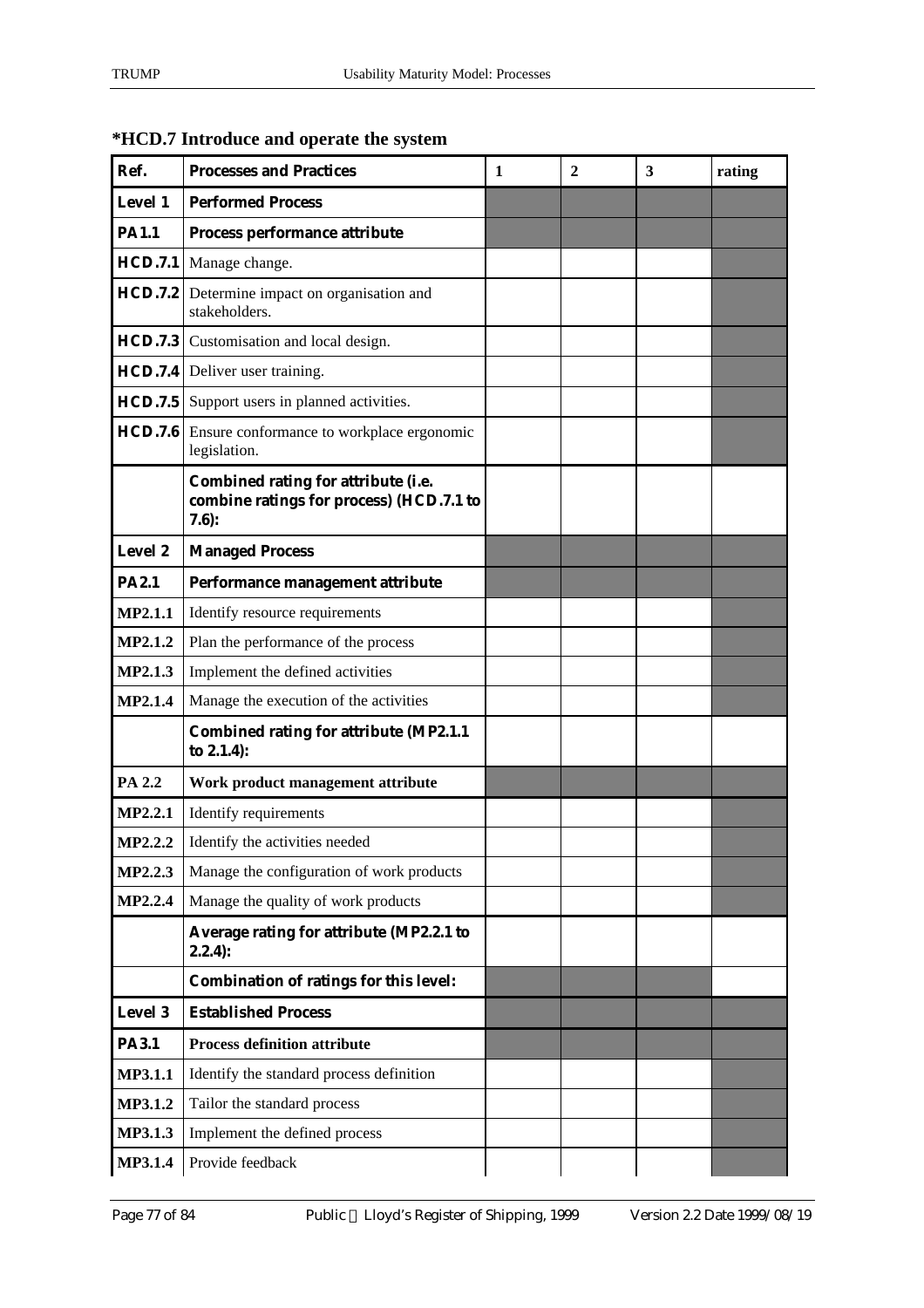|                | <b>Combined rating for attribute (MP3.1.1</b><br>to $3.1.4$ :         |  |  |
|----------------|-----------------------------------------------------------------------|--|--|
| PA 3.2         | <b>Process resource attribute</b>                                     |  |  |
| <b>MP3.2.1</b> | Define the human resource competencies                                |  |  |
| <b>MP3.2.2</b> | Define process infrastructure requirements                            |  |  |
| MP3.2.3        | Provide adequate skilled human resources                              |  |  |
| <b>MP3.2.4</b> | Provide adequate process infrastructure                               |  |  |
|                | <b>Combined rating for attribute (MP3.2.1)</b><br>to 3.2.4):          |  |  |
|                | <b>Combination of ratings for this level:</b>                         |  |  |
| Level 4        | <b>Predictable process</b>                                            |  |  |
| <b>PA4.1</b>   | <b>Process measurement attribute</b>                                  |  |  |
| <b>MP4.1.1</b> | Define process goals and associated measures                          |  |  |
| <b>MP4.1.2</b> | Provide adequate resources and infrastructure<br>for data collection. |  |  |
| <b>MP4.1.3</b> | Collect the specified measurement data.                               |  |  |
| <b>MP4.1.4</b> | Evaluate achievement of process goals                                 |  |  |
|                | <b>Combined rating for attribute (MP4.1.1</b><br>to 4.1.4):           |  |  |
| PA 4.2         | <b>Process control attribute</b>                                      |  |  |
|                |                                                                       |  |  |
| <b>MP4.2.1</b> | Identify analysis and control techniques.                             |  |  |
| <b>MP4.2.2</b> | Provide adequate resources and infrastructure                         |  |  |
| <b>MP4.2.3</b> | Analyse available measures                                            |  |  |
| <b>MP4.2.4</b> | Identify deviations and take required control<br>actions              |  |  |
|                | <b>Combined rating for attribute (MP4.2.1)</b><br>to 4.2.4):          |  |  |
|                | <b>Combination of ratings for this level:</b>                         |  |  |
| <b>Level 5</b> | <b>Optimising Process</b>                                             |  |  |
| <b>PA5.1</b>   | <b>Process change attribute</b>                                       |  |  |
| <b>MP5.1.1</b> | Identify and approve changes to the<br>standard process definition.   |  |  |
| <b>MP5.1.2</b> | Provide adequate resources                                            |  |  |
| <b>MP5.1.3</b> | Implement the approved changes to the<br>affected tailored            |  |  |
| <b>MP5.1.4</b> | Validate the effectiveness of process<br>change                       |  |  |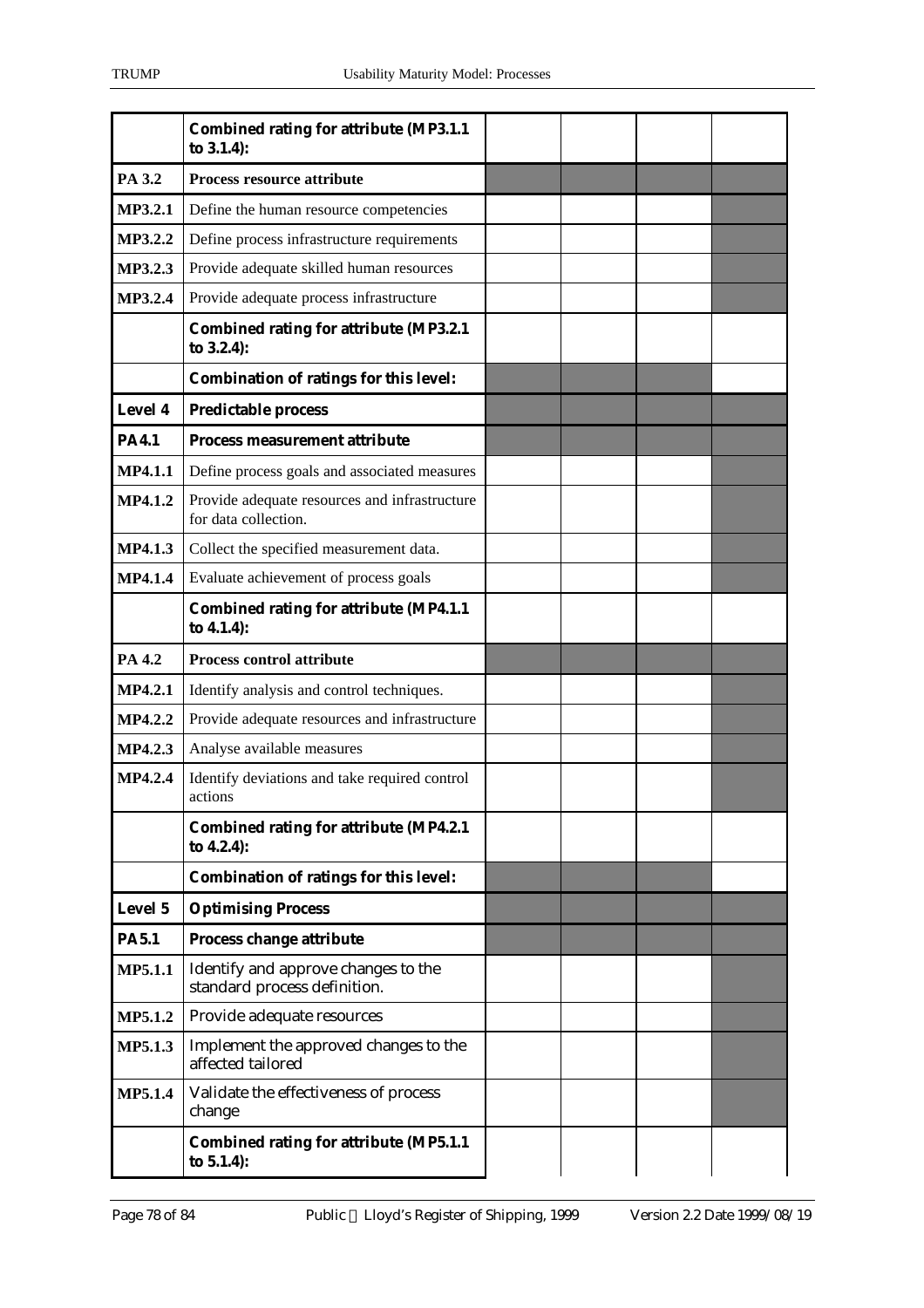| <b>PA 5.2</b>  | <b>Continuous improvement attribute</b>                        |  |  |
|----------------|----------------------------------------------------------------|--|--|
| <b>MP5.2.1</b> | Identify improvement opportunities                             |  |  |
| <b>MP5.2.2</b> | Establish an implementation strategy                           |  |  |
| <b>MP5.2.3</b> | Implement changes to selected areas of the<br>tailored process |  |  |
| <b>MP5.2.4</b> | Validate the effectiveness of process change                   |  |  |
|                | <b>Combined rating for attribute (MP5.2.1)</b><br>to $5.2.4$ : |  |  |
|                | <b>Combination of ratings for this level:</b>                  |  |  |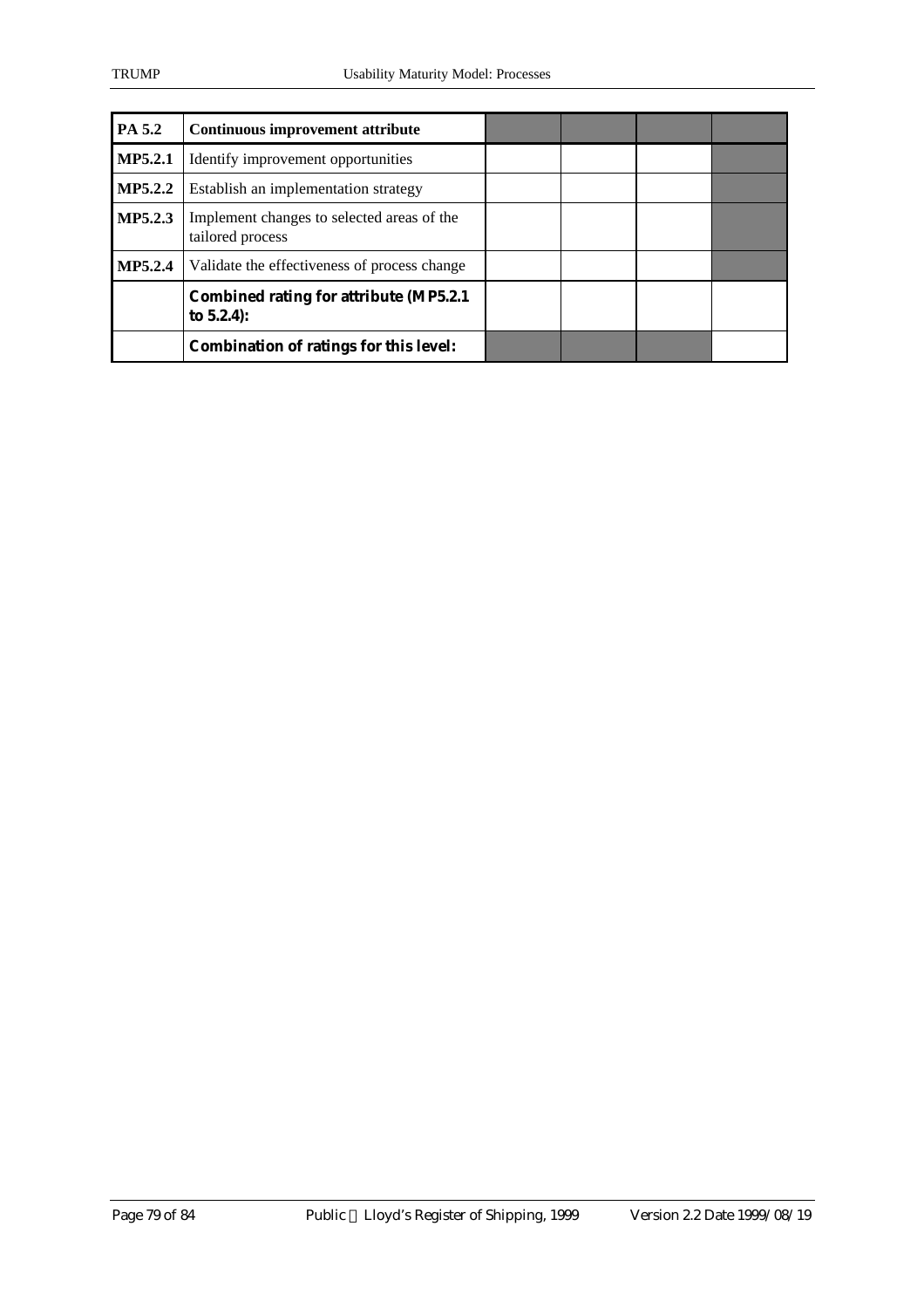# **Annex 8: ISO 15504 Conformance Statement**

ISO TR 15504 places conformance requirements on capability models. The following sections quote the requirements for process models and present how these have been met in the current document.

# **7.2 Model purpose**

*"A model, based on good software engineering and process management principles, shall be developed, or have been developed, for the purpose of assessing software process capability."*

The model given in this document has been developed for the purpose of assessing system development processes which may include the development of software elements.

# **7.3 Model scope**

*"A model shall encompass all, or a non-empty subset, of the set of processes in the process dimension of the reference model contained in this part of the Technical Report.*

*The developer of the model shall declare its scope of coverage in the terms of both the process and capability dimensions of the reference model contained in this part of the Technical Report."*

The model provides an extension to the processes in the 15504 reference model in the area of Human-centred issues. It encompasses almost all processes in the reference model. The exact coverage in given in Annex 3.

The model uses the ISO 15504 capability scale. Its coverage is therefore identical to that of ISO 15504.

# **7.4 Model elements and indicators**

*"A model shall be based on a set of elements that explicitly address the purposes, as defined in the reference model in this part of the Technical Report, of all the processes within the scope of the model, and that demonstrate the achievement of the process attributes within the capability level scope of the model.*

*In the process dimension, the detailed elements of the model shall constitute a set of indicators of process performance that focus attention on the effective implementation of processes through their work products.*

The process dimension of the human-centred process model consists of a set of base practices and associated work products which focus attention on the effective implementation of human-centred activities within the system development lifecycle.

The capability dimension of the human-centred process model is the same as for ISO 15504.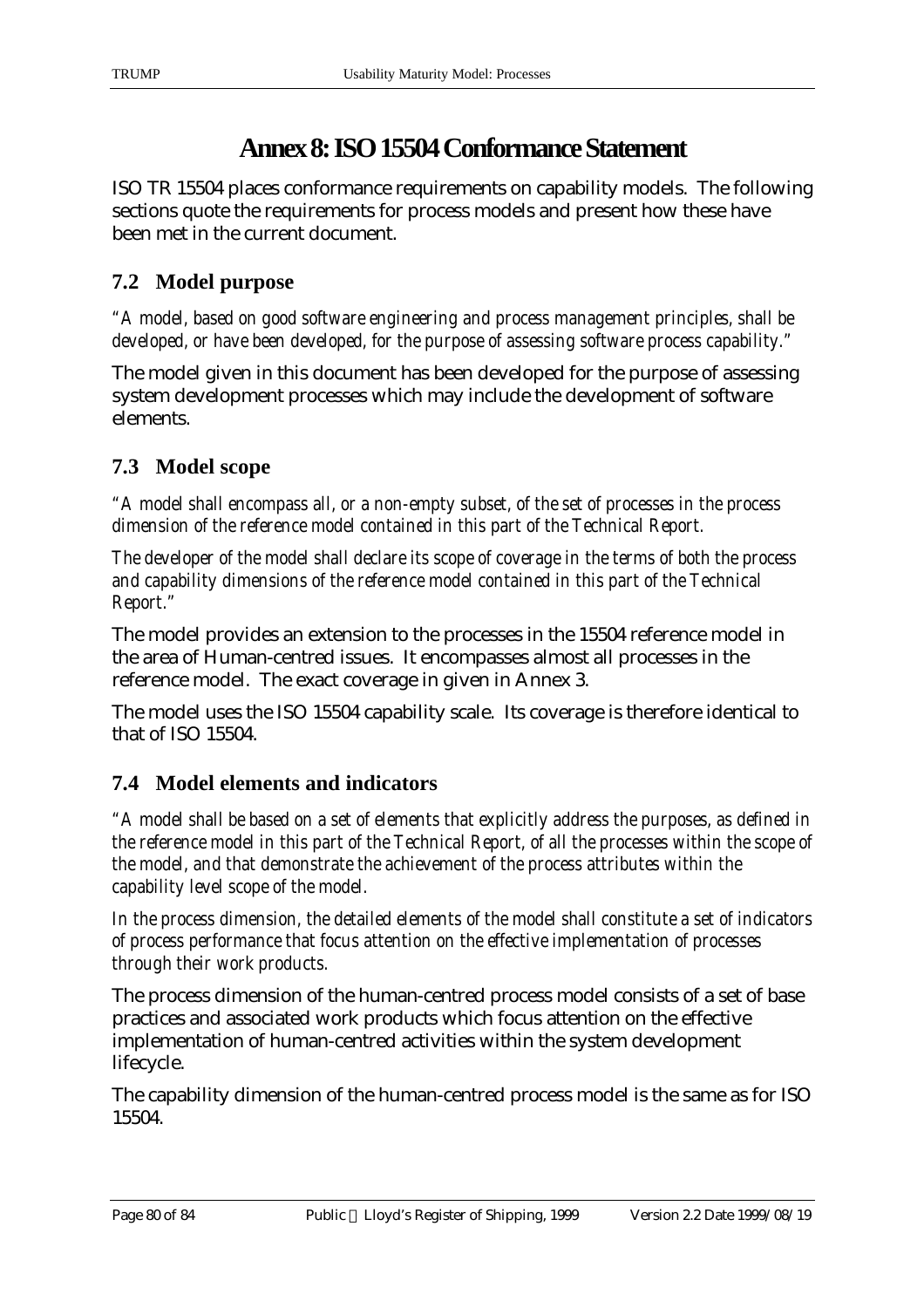# **7.5 Mapping**

*"The developer of a model shall provide an explicit mapping from the fundamental elements of the model to the processes and process attributes of the reference model contained in this part of the Technical Report.*

*The mapping shall be complete, clear, and unambiguous and shall substantiate the declaration of the scope of coverage.*

*In the process dimension, the mapping shall include the mapping of the indicators of process performance within the model to the purposes of the processes in the reference model.*

A mapping between the human-centred process model in this document and ISO 15504 part 2 is given in Annex 3 of this document. This mapping allocates the base practices in the human-centred process model to processes in ISO 15504.

#### **7.6 Translation**

*"The developer of a model shall provide a formal and verifiable mechanism for converting data collected against the model into sets of process attribute ratings for each process instance assessed as defined in 6.7 of this part of the Technical Report, and in part 3."*

The model is intended for use with the assessment process and ratings defined in ISO 15504 Part 5.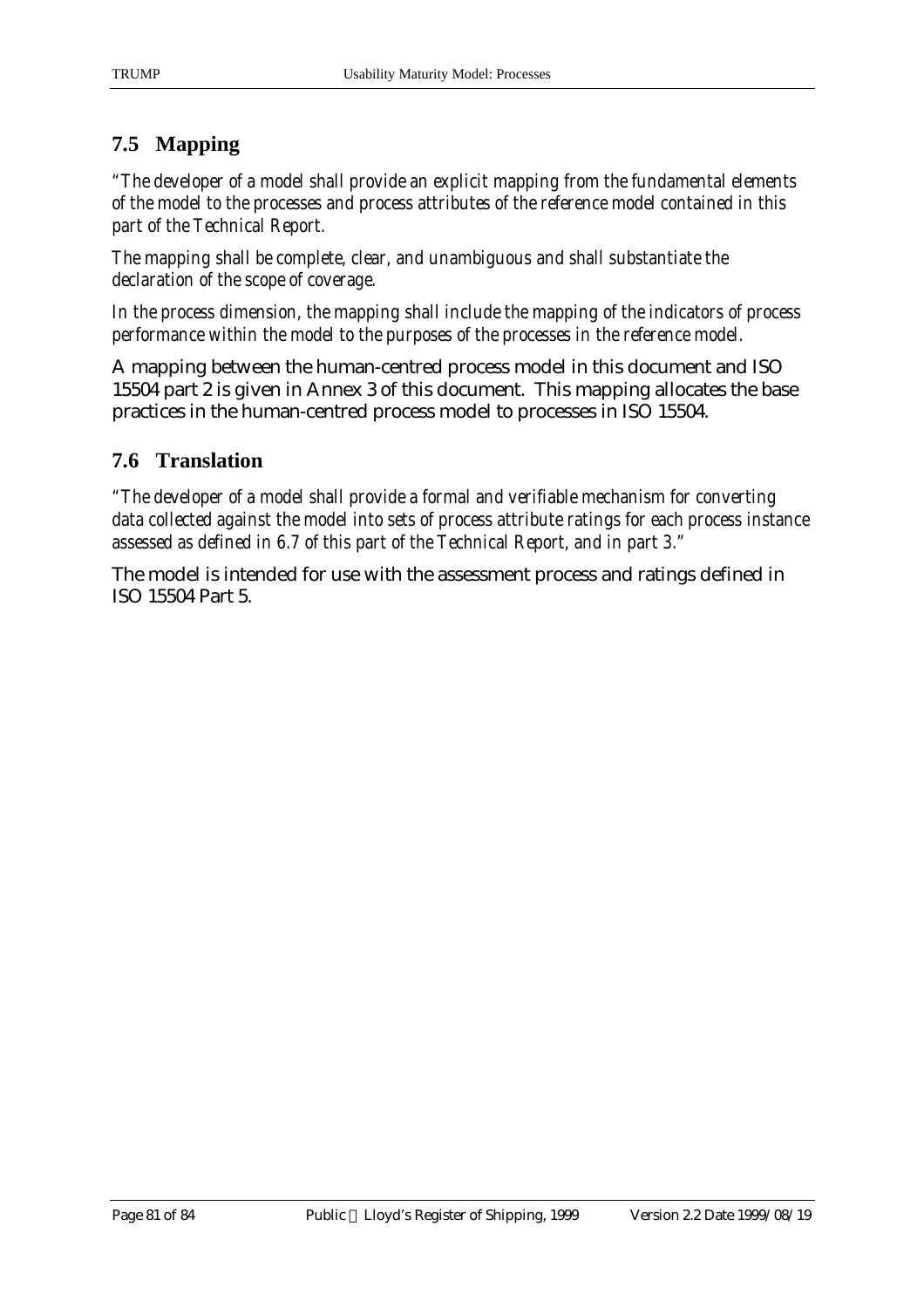# **Annex 9: Contributors to the Model**

The following people assisted in the development of the model presented in this document through one or more of the following: provision of material, advice, support, insight and review of the developing document. Many people contributed a great deal in many different ways. It is therefore, regretfully, not possible to acknowledge the invaluable assistance of the contributors in other than alphabetical order.

| name                                  | affiliation                                       |
|---------------------------------------|---------------------------------------------------|
| Nigel Bevan                           | <b>National Physical Laboratory</b>               |
| <b>Charles Brennan</b>                | <b>BT HF Unit</b>                                 |
| Mac Craigmyle                         | <b>COMPITA</b>                                    |
| John Cato                             | <b>Software Design and Build</b>                  |
| <b>Andrea Caws</b>                    | <b>System Concepts</b>                            |
| <b>Nigel Claridge and Tomas Berns</b> | <b>NOMOS</b> management AB                        |
| <b>Amos Cleeve</b>                    | <b>EDS</b>                                        |
| <b>Ian Clowes</b>                     | Logica UK Ltd                                     |
| <b>Hazel Courteney</b>                | CAA, Safety and Reliability Group                 |
| <b>Peter Essens</b>                   | <b>TNO</b>                                        |
| Professor Ken Eason and Susan Harker  | Dept of Human Sciences Loughborough<br>University |
| <b>Alain Fasiender</b>                | <b>MAP Systeme</b>                                |
| George Flanagan                       | <b>IBM Consulting</b>                             |
| <b>Greg Garison</b>                   | <b>Reuters</b>                                    |
| Anna Giannetti                        | Sogei                                             |
| Mike Goom and David Sully             | Matra BAe Dynamics                                |
| <b>Ashok Gupta</b>                    | Philips Research, Redhill                         |
| <b>Simon Hakiel</b>                   | <b>IBM UK Labs</b>                                |
| <b>Bill Hefley</b>                    | <b>Software Engineering Institute</b>             |
| Mike Kelly                            | ConsultancyM                                      |
| Jurek Kirakowski                      | Cork University, HFRG                             |
| David Jennings                        | <b>British HCI Group</b>                          |
| Pirkko Jokela                         | <b>TeamWare Group</b>                             |
| Timo Jokela                           | <b>Nokia Mobile Phones</b>                        |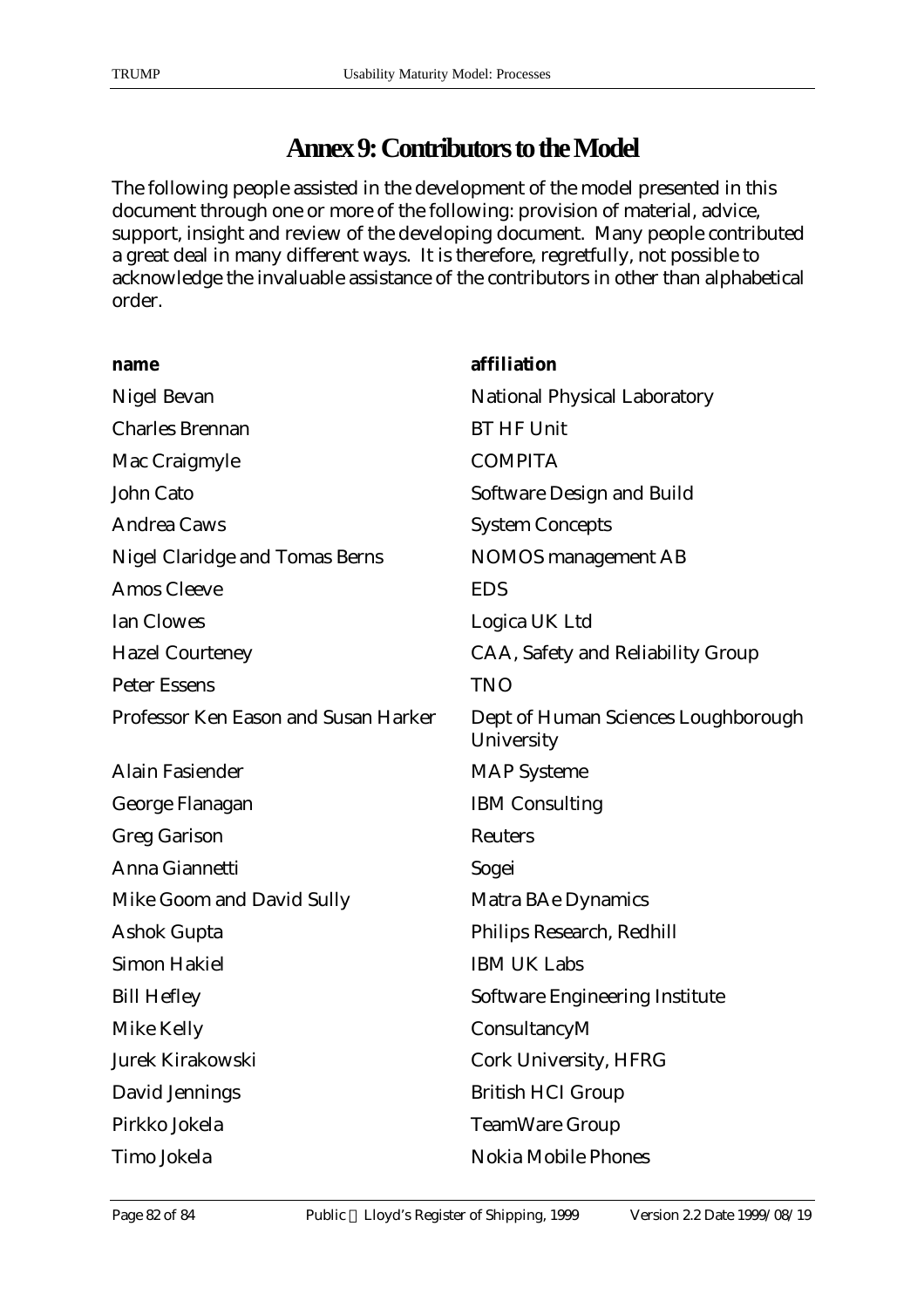| Illka Kuulvanianen and Juha Rikkila                        | <b>Nokia Research Centre</b>            |
|------------------------------------------------------------|-----------------------------------------|
| <b>Jerry Lake</b>                                          | <b>Systems Management International</b> |
| <b>Chris Nodder</b>                                        | <b>National Westminster Bank</b>        |
| Ian Maclelland and Bronwen Taylor                          | <b>Philips Corporate Design</b>         |
| Fiona Maclennan                                            | <b>PA Consulting</b>                    |
| Iain Macleod and Richard Scaif                             | <b>Aerosystems International</b>        |
| <b>Martin Rantzer</b>                                      | <b>Ericsson Radio Systems</b>           |
| Nick Rousseau and Ian Franklin                             | <b>Employment Service</b>               |
| Petri Salminen                                             | <b>GEMIST</b>                           |
| Samuli Saukkonen and Kari Kuutti                           | University of Oulu                      |
| Professor Brian Shackel and Martin<br>Maguire              | <b>HUSAT</b>                            |
| Brian Sherwood-Jones, David Carr and<br><b>Phil Miller</b> | <b>BAe SEMA</b>                         |
| <b>Robert Taylor and Simon Finnie</b>                      | <b>DERA</b>                             |
| Ralph Thompson and Nick Ryan                               | <b>Inland Revenue</b>                   |
| <b>Christine Tomlinson</b>                                 | Lloyd's Register                        |
| <b>Colin Tully</b>                                         | <b>Collin Tully Associates</b>          |
| Paul Wilson                                                | <b>CSC</b>                              |
|                                                            |                                         |